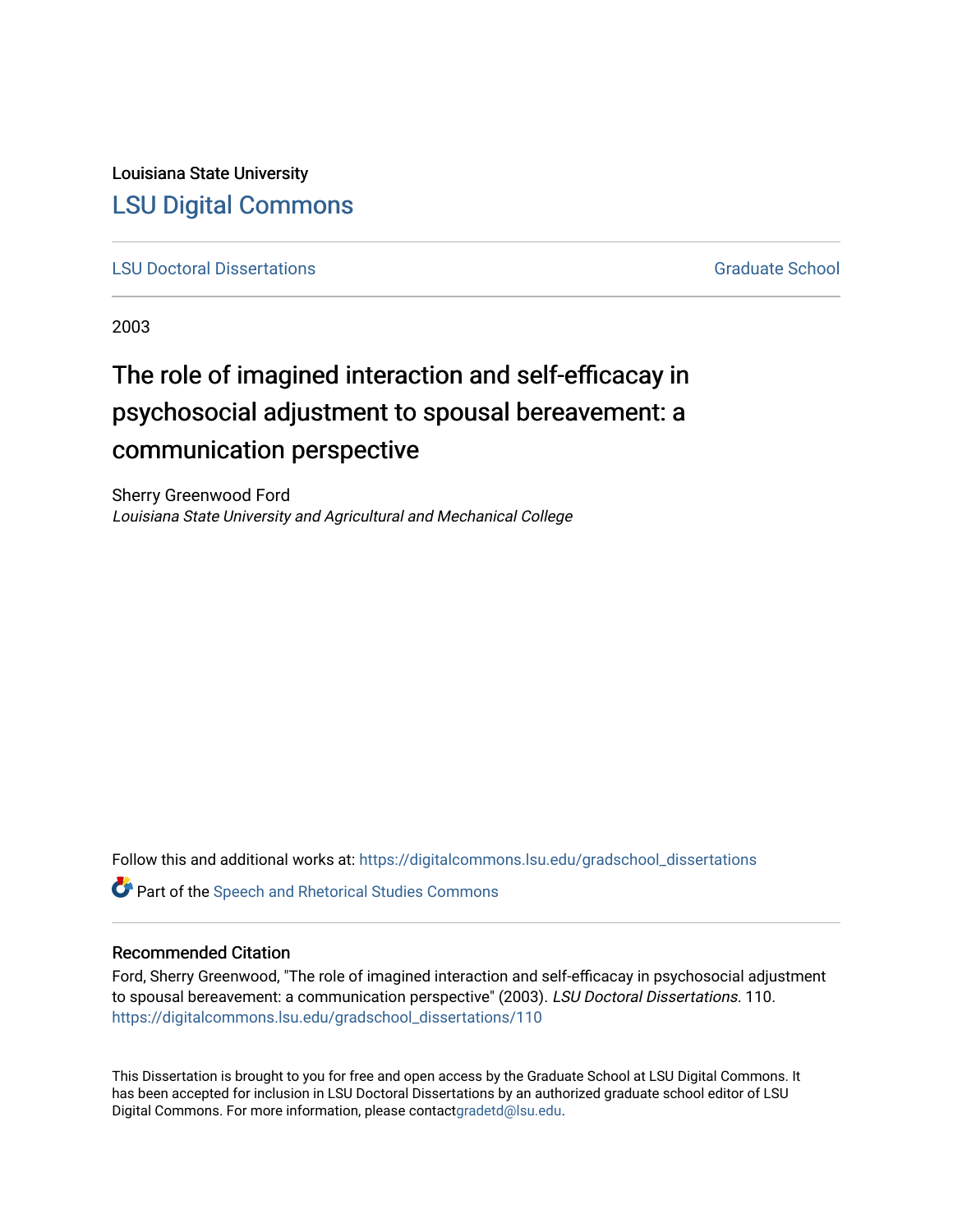## THE ROLE OF IMAGINED INTERACTION AND SELF-EFFICACY IN PSYCHOSOCIAL ADJUSTMENT TO SPOUSAL BEREAVEMENT: A COMMUNICATION PERSPECTIVE

A Dissertation

Submitted to the Graduate Faculty of the Louisiana State University and Agricultural and Mechanical College in partial fulfillment of the requirements for the degree of Doctor of Philosophy

in

The Department of Communication Studies

by Sherry Greenwood Ford B.A., Jacksonville State University, 1992 M.A., University of Montevallo, 1994 December, 2003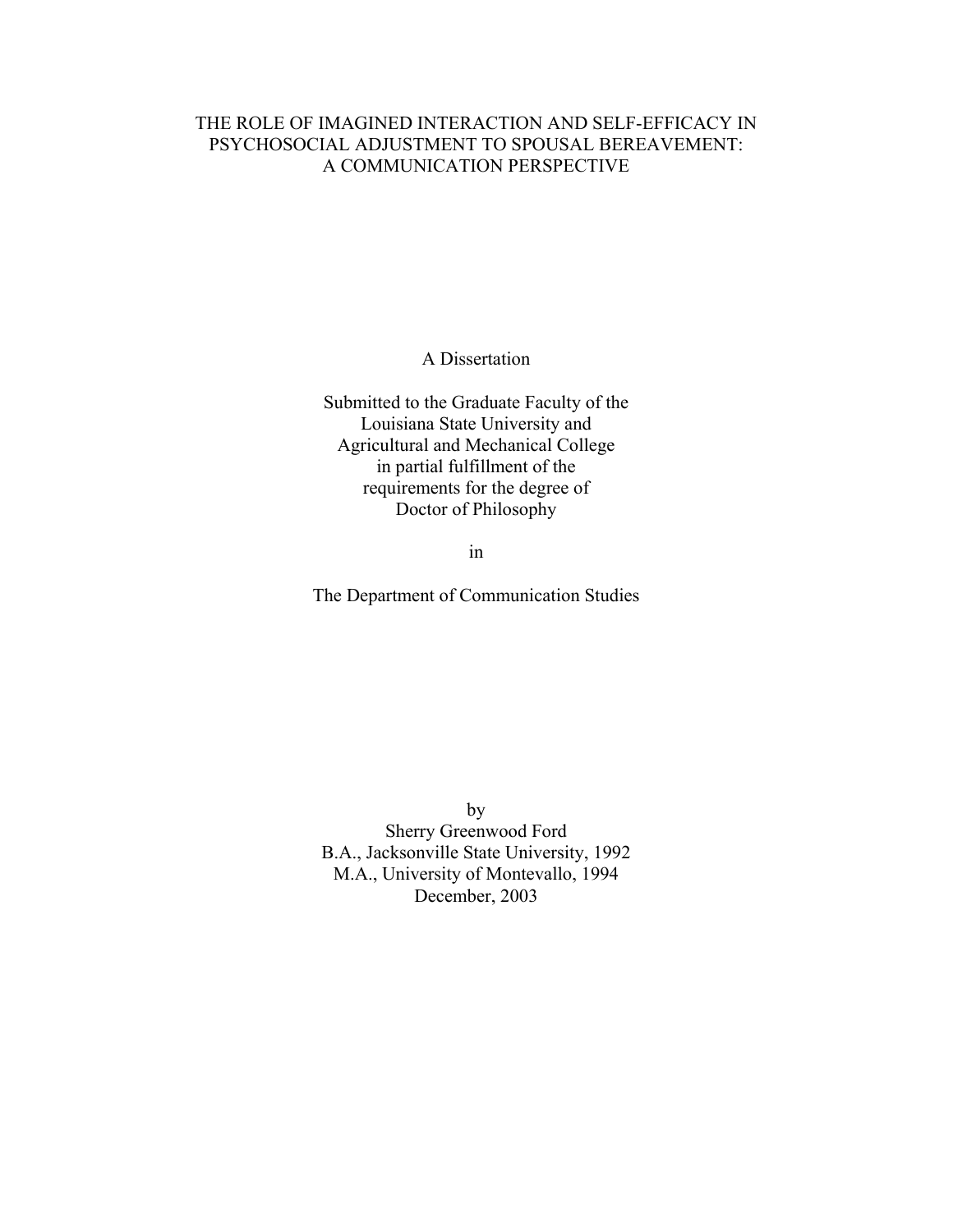### **Acknowledgements**

Many wonderful individuals have contributed to this project and must be thanked for their part in its completion. To begin, I thank my committee members: Jim Honeycutt, Renee Edwards, Loretta Pecchioni, Betsy Garrison, and John Pizer. You demonstrated great patience as I traversed this path. Thank you all.

A special thank you to Andrea Towers Scott for her continuous encouragement. I feel blessed to have made such a good friend through this process. You have gone far beyond your duties as a friend, and you never let me give up on myself or on this project. I will owe you for many years to come.

I also must thank all who helped recruit participants including all the Communication Studies students at the University of Alabama at Birmingham and especially their professors, Mark Hickson, Jonathan Amsbary, April Boarman, Stacy Killingsworth, and Todd Hamilton, who allowed their students to assist me.

Thank you also to the members of my family and my lifelong friends who have supported and encouraged me beyond this one project. A special word of thanks to: Scottie, Karen, Elana, and Ariel Greenwood—for believing in me; Marian Ford—for your enthusiasm; George S. Ford—for your statistical genius; and Susan Hamilton—for always pushing me beyond what I thought were my limits.

My parents, Ronnie and Donna Kaye Greenwood, are deserving of my infinite gratitude. Thank you, Daddy, for making me believe I could do anything. I miss you. Thank you, Mom, for believing in everything I do. You inspire me.

Thanks, as well, to my husband, Doug. I will forever appreciate the many sacrifices you made in order for me to pursue this dream—and there were many. You

ii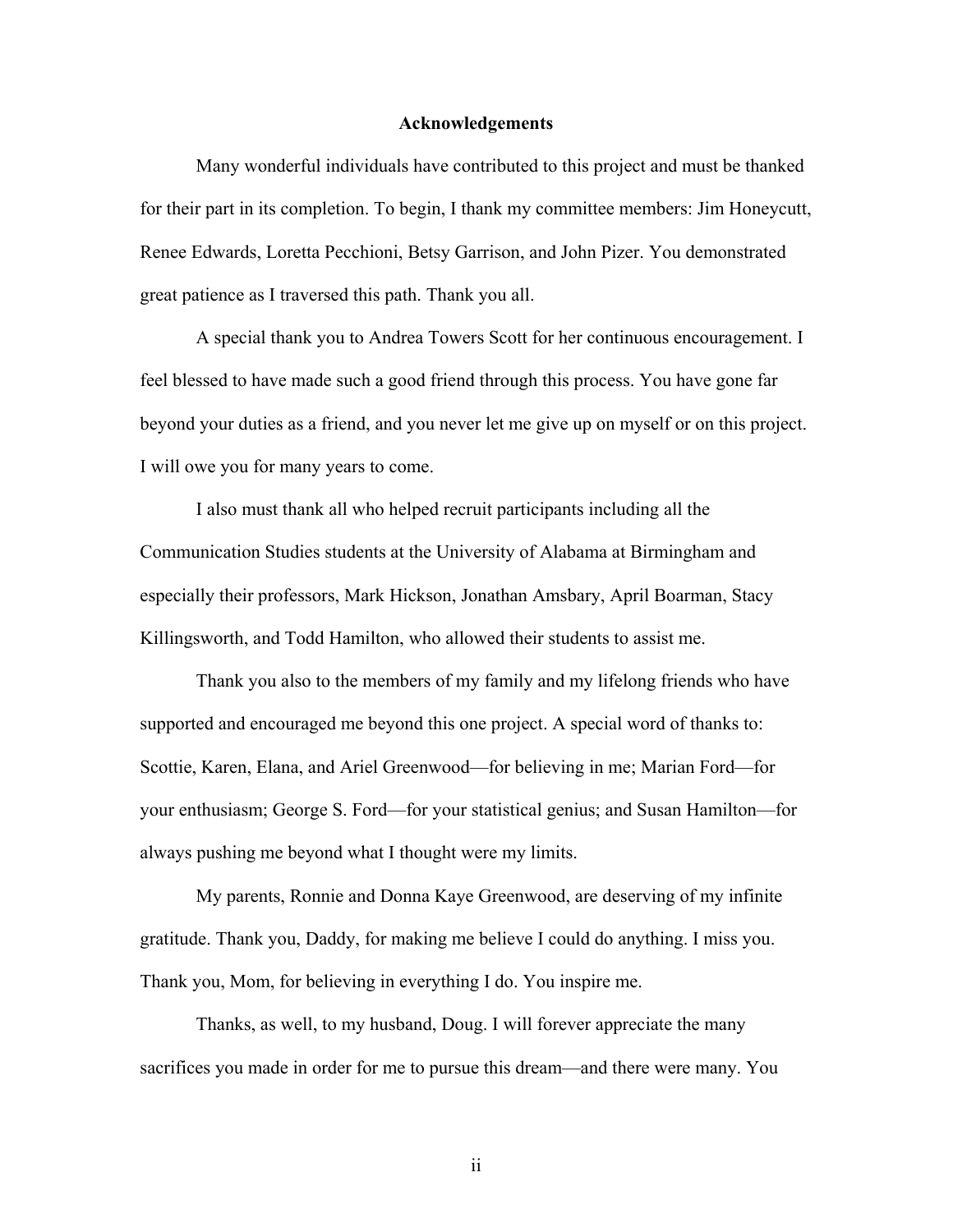have proven yourself to be a loving, supportive, and giving husband as well as a true friend. You make life joyous.

Above all I must thank God for blessing my life, for filling it with such wonderful people and opportunities, and for seeing me through this and all of life's other challenges. I am forever in His debt.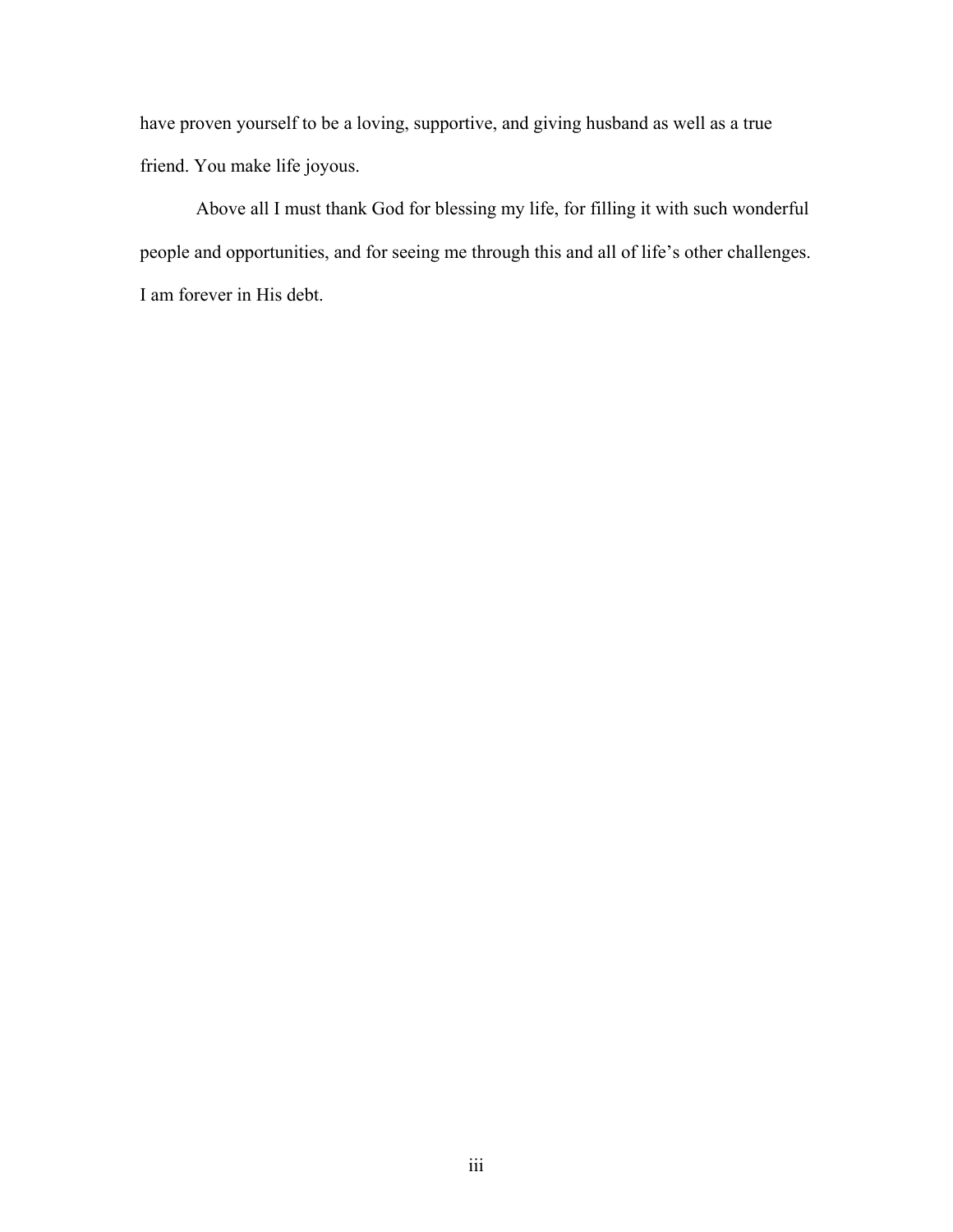| <b>Table of Contents</b> |
|--------------------------|
|--------------------------|

|                                                        | 3  |
|--------------------------------------------------------|----|
|                                                        |    |
|                                                        |    |
|                                                        |    |
|                                                        |    |
|                                                        |    |
|                                                        |    |
|                                                        |    |
|                                                        | 13 |
|                                                        | 14 |
|                                                        |    |
|                                                        |    |
|                                                        |    |
|                                                        |    |
|                                                        |    |
|                                                        |    |
|                                                        | 19 |
|                                                        | 22 |
| Characteristics and Functions of Imagined Interactions | 23 |
|                                                        |    |
|                                                        |    |
|                                                        | 34 |
|                                                        |    |
|                                                        |    |
|                                                        |    |
|                                                        |    |
| Chapter 3                                              | 46 |
|                                                        | 46 |
|                                                        | 46 |
|                                                        | 46 |
|                                                        | 46 |
|                                                        |    |
|                                                        |    |
|                                                        |    |
|                                                        |    |
|                                                        |    |
|                                                        | 50 |
|                                                        | 58 |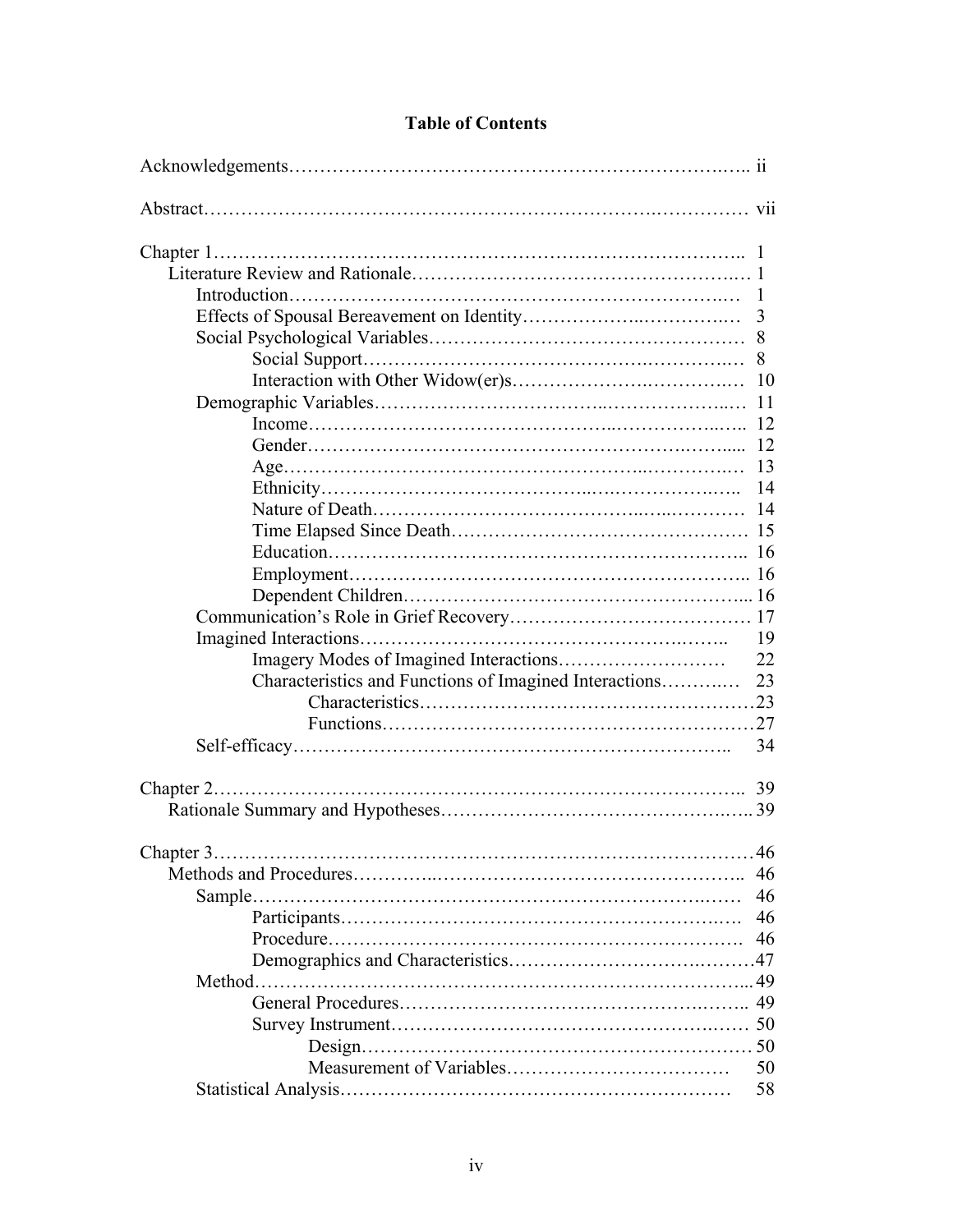| 68  |
|-----|
|     |
|     |
|     |
|     |
|     |
|     |
|     |
|     |
|     |
|     |
|     |
|     |
|     |
|     |
|     |
|     |
|     |
|     |
|     |
|     |
|     |
|     |
|     |
|     |
|     |
| 103 |
|     |
| 107 |
| 118 |
| 130 |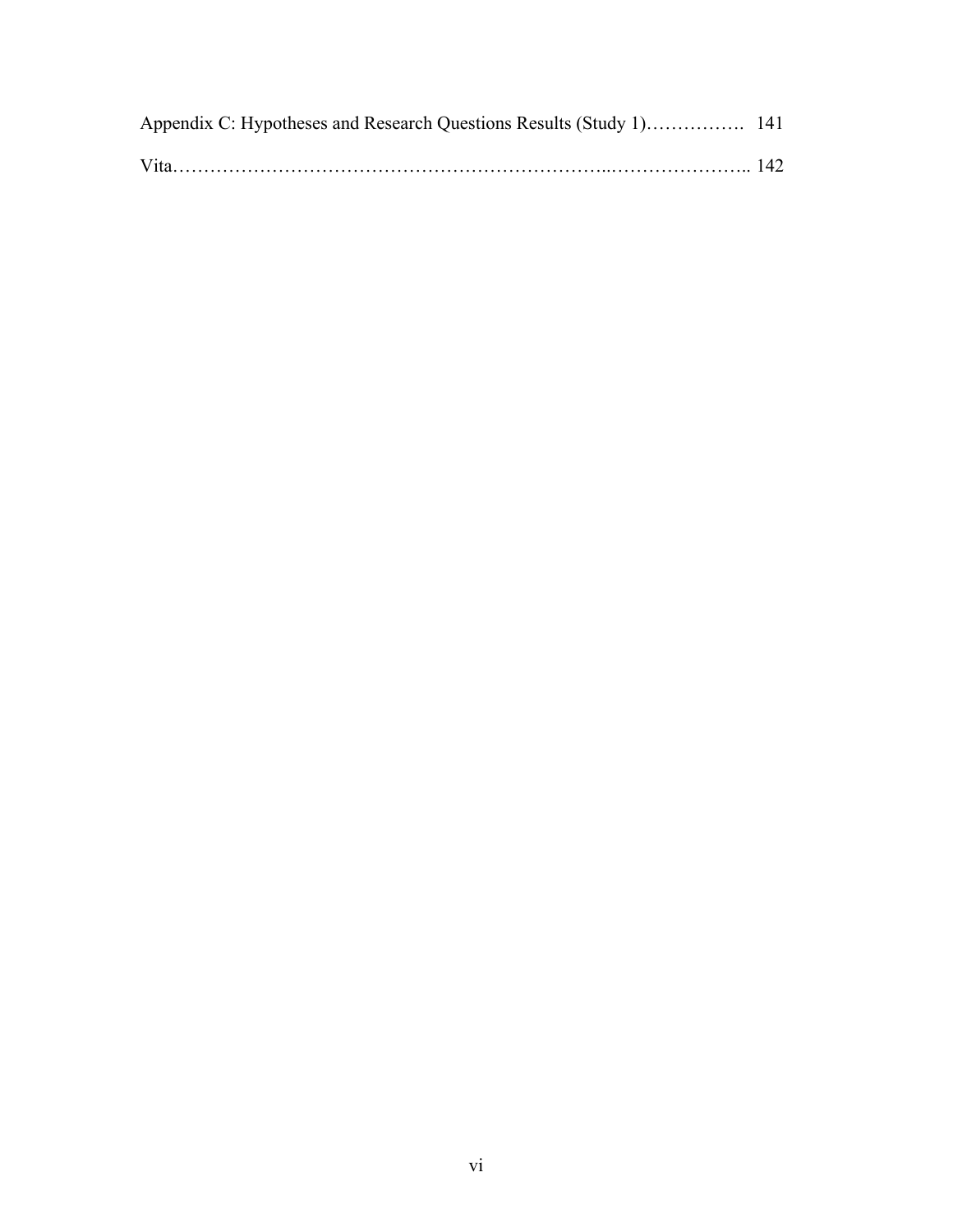#### **Abstract**

 This study explored imagined interaction (IIs) and bereavement coping selfefficacy in psychosocial adjustment to spousal bereavement. II characteristics and functions explored include discrepancy, activity, proactivity, specificity, retroactivity, variety, valence, catharsis, self-understanding, rehearsal, compensation and use of IIs with the deceased spouse. The current study's primary contribution is the introduction of bereavement phenomena into the framework of intrapersonal communication.

 The present investigation includes results of two studies. The first included a sample of 232 individuals at varying lengths of widowhood who completed the Adjustment Survey, a 15-page survey instrument consisting of II factors, IIs with deceased spouse, bereavement coping self-efficacy, social support, interaction with other widow(er)s, pre-death communication for survivorship, as well as demographic characteristics. The second study, a follow-up to the initial study, included a sample of 75 widows/widowers who completed a revised version of the Adjustment Survey. Revisions to the survey consisted of contextualizing the II measurement tool to reflect more direct association with spousal bereavement.

 Findings of the first study unearthed an indirect relationship between psychosocial adjustment to spousal bereavement and reports of IIs with the deceased spouse. Participants reporting more frequent occurrence of IIs with the deceased spouse reported lower levels of adjustment. Findings confirmed a direct relationship between bereavement coping self-efficacy and psychosocial adjustment to spousal bereavement. These findings indicate that internal phenomena, namely imagined interaction and selfefficacy, make significant contributions to processing spousal bereavement. The nature of

vii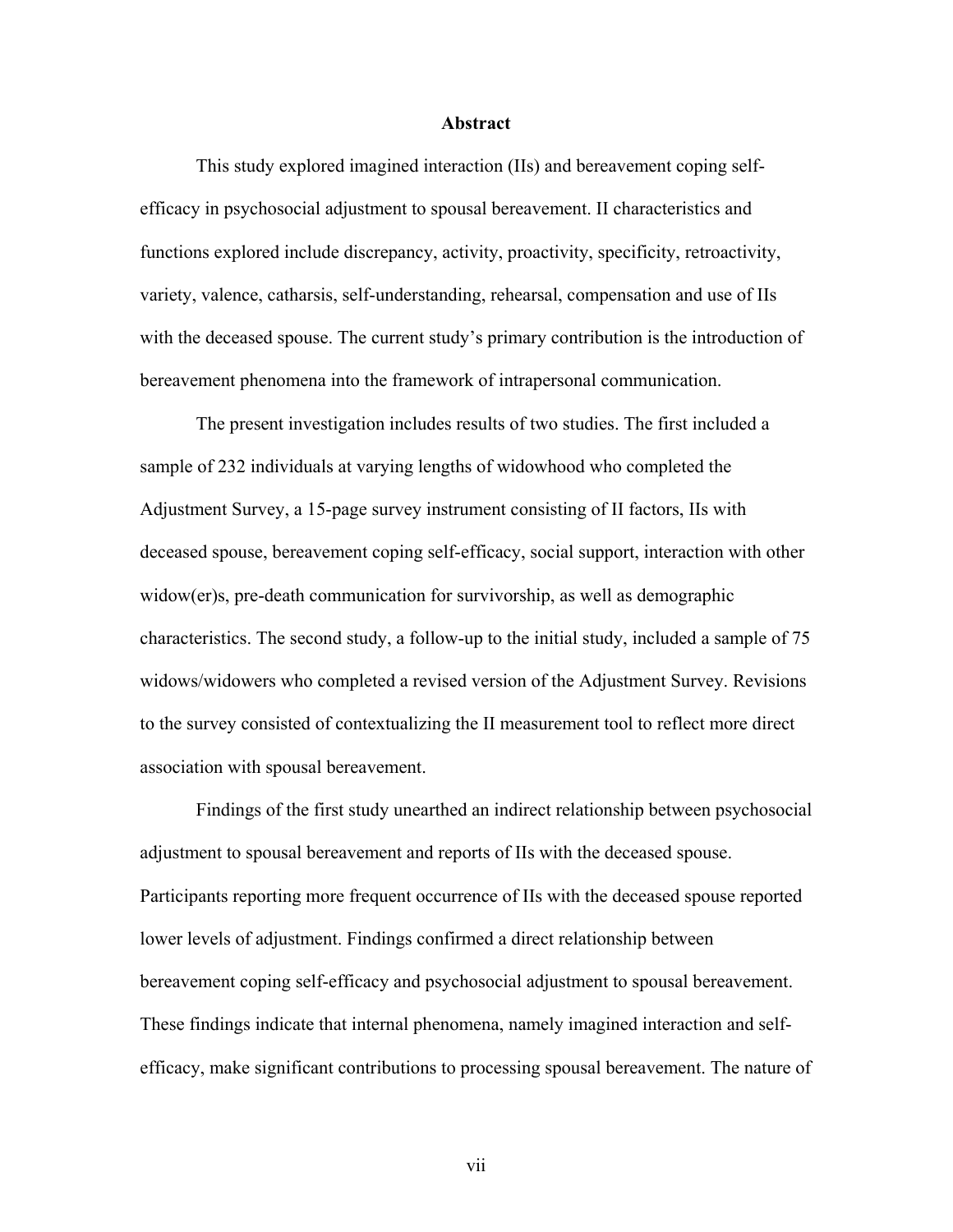the association between IIs and the adjustment process was further explored in a followup investigation.

 The second study was conducted to explore the strength of the relationship between global psychosocial adjustment and II factors more specifically reflecting the nature of spousal bereavement. Study 2 results support the first study in that IIs with the deceased spouse again were found to share an indirect relationship with global adjustment. II valence also emerged as a significant, negatively-related factor in global adjustment. II self-understanding, which also shared an indirect relationship with adjustment, began to approach traditional significance as well. Overall findings confirm that intrapersonal phenomena contribute to the adjustment process in spousal bereavement.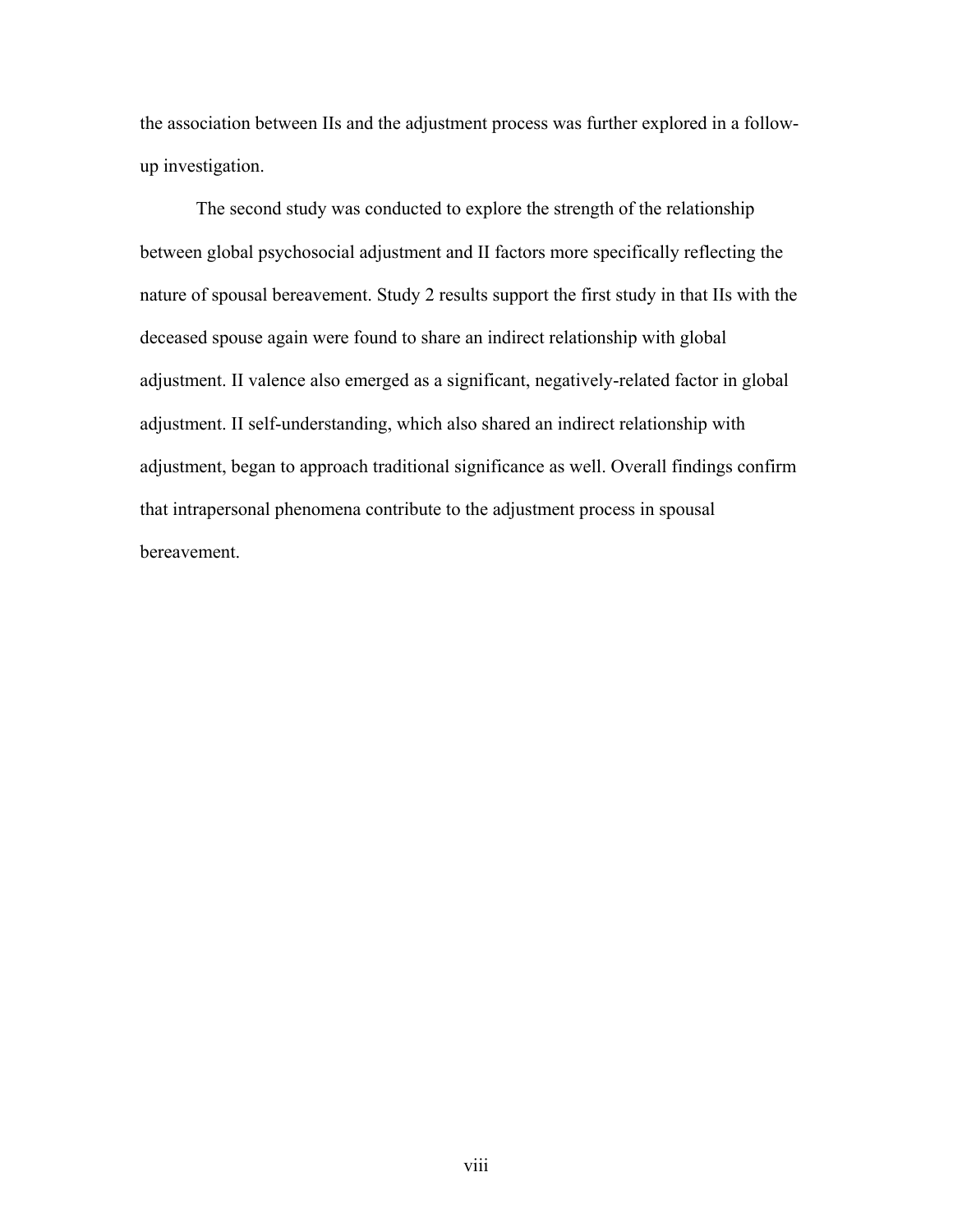#### **Chapter 1**

## **Literature Review and Rationale**

#### Introduction

An old adage suggests the only certainty in life is change. As an inherent part of the ebb and flow of existence, change forces human beings to make various types and magnitudes of adjustments to a wide range of life-altering events. Some of the more dramatic events, or significant life stressors, include divorce, loss of job, marital instability, terminal disease diagnosis, psychological problems, and death of a loved one (Pearson, 1993). But few changes necessitate higher levels of adjustment than the death of one's spouse (Gallegher, Thompson, & Peterson, 1981; Holmes & Rahe, 1967; Lowenstein, Landau, & Rosen, 1993; Stroebe, Stroebe, & Hansson, 1988b). For most, the death of a spouse is likely to be "the most disruptive, threatening, and challenging experience" to be faced in a lifetime (Shuchter & Zisook, 1986, p. 301). With 800,000 widow(er)s each year adding to the 12 million widowed individuals already existing in the United States (Jenike, 1997), understanding the process involved in adjusting to spousal death is paramount.

When considering the impact of varying types of loss, comparisons have been made to loss suffered due to divorce and loss suffered due to death. But analysis of those who experience loss due to divorce as opposed to loss due to death reveals that there are significant differences between the two (Kitson, 2000; Natchez, 1990; Schwartz & Kaslow, 1985). Reportedly, widows exhibit more grief than do divorcees (Kitson & Zyzanski, 1987) and widowhood is more distressing and disruptive than divorce (DeGarmo & Kitson, 1996). And though much bereavement research focuses primarily on widows, studies suggest a significant level of distress for widowers as well (Allen & Hayslip, 2001; Windholz, Marmar & Horowitz, 1985).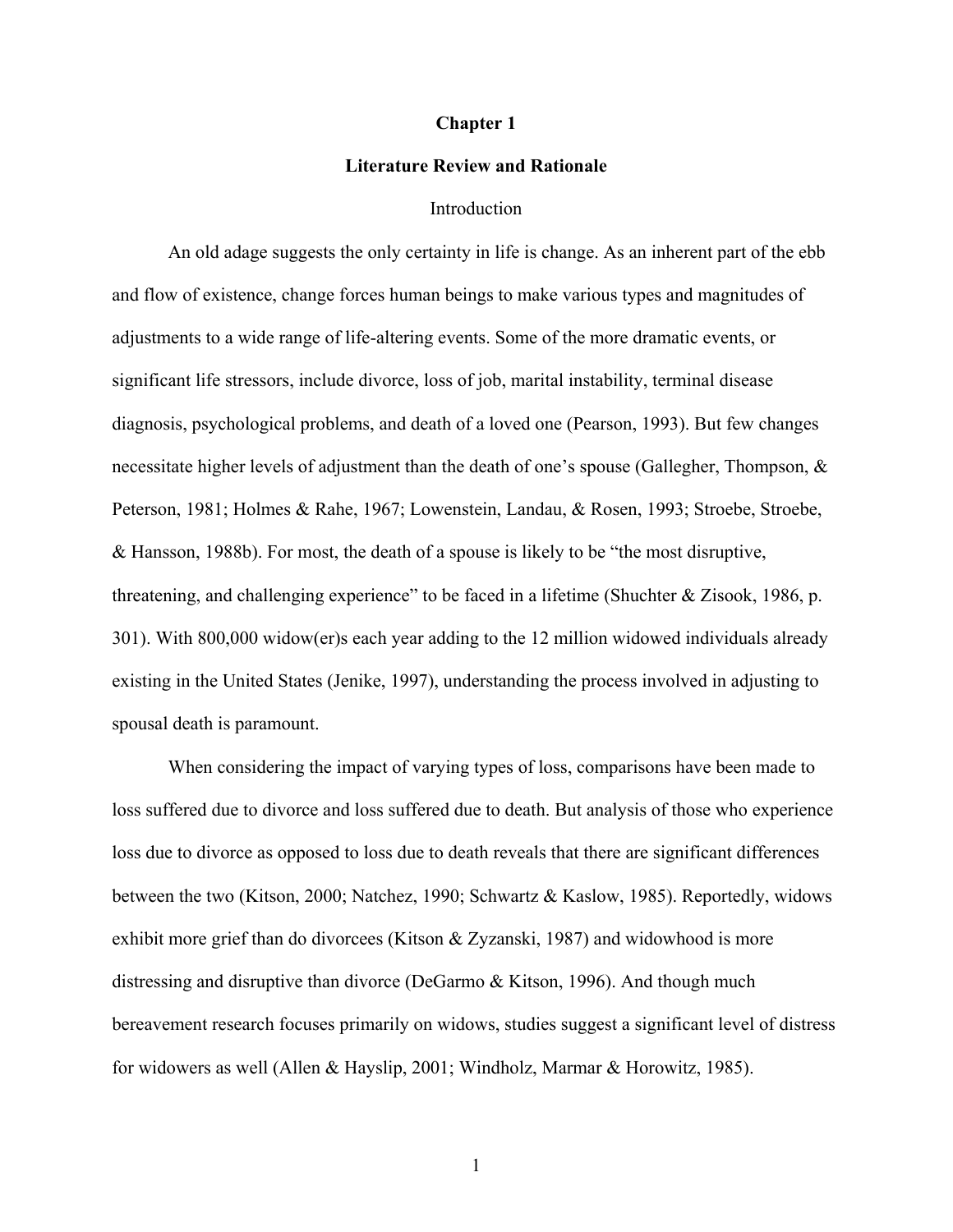One explanation for the high levels of distress produced by spousal death lies in the challenge of disbanding the spousal role (Farnsworth, Pett, & Lund, 1989). Couched within Mead's (1934) theory of symbolic interaction is the notion of identity, which McCall and Simmons (1978) have purported to be a compilation of individual role-identities. The spousal role-identity, which is disrupted by the death of one's husband or wife, must be reconciled in order for the widow or widower to adjust to life without the spouse (Farnsworth, Pett, & Lund, 1989). Parkes (1996) has proposed this process of reconciliation to be a psychosocial transition, or PST.

In suggesting that dealing with the loss of a spouse should be viewed as a psychosocial transition, Parkes (1996) has indicated that a change in the widow's or widower's identity is inherent in the bereavement process. As Shuchter and Zisook (1986) state, "Some of the most profound changes that occur in the bereaved are those that reflect their personal identity" (p. 301). Transitions are necessary any time an individual is faced with making changes to the assumptions through which she/he views the world. When these changes occur slowly, such as those associated with maturation, there is time for gradual processing and adjusting (Parkes, 1993). When these changes are sudden, unexpected and/or significant, involving major restructuring of one's assumptive world, enormous effort must be exerted to adjust. This kind of major change in one's reality is not readily accepted—these types of changes are usually resisted (Parkes, 1993). The death of one's spouse, whether it occurs suddenly or over the course of an illness, qualifies as a significant loss requiring such major restructuring. Such loss inevitably creates numerous discrepancies between one's internal world and the reality that exists postmortem. Thus, the surviving spouse must re-negotiate his/her identity minus the spousal role-identity.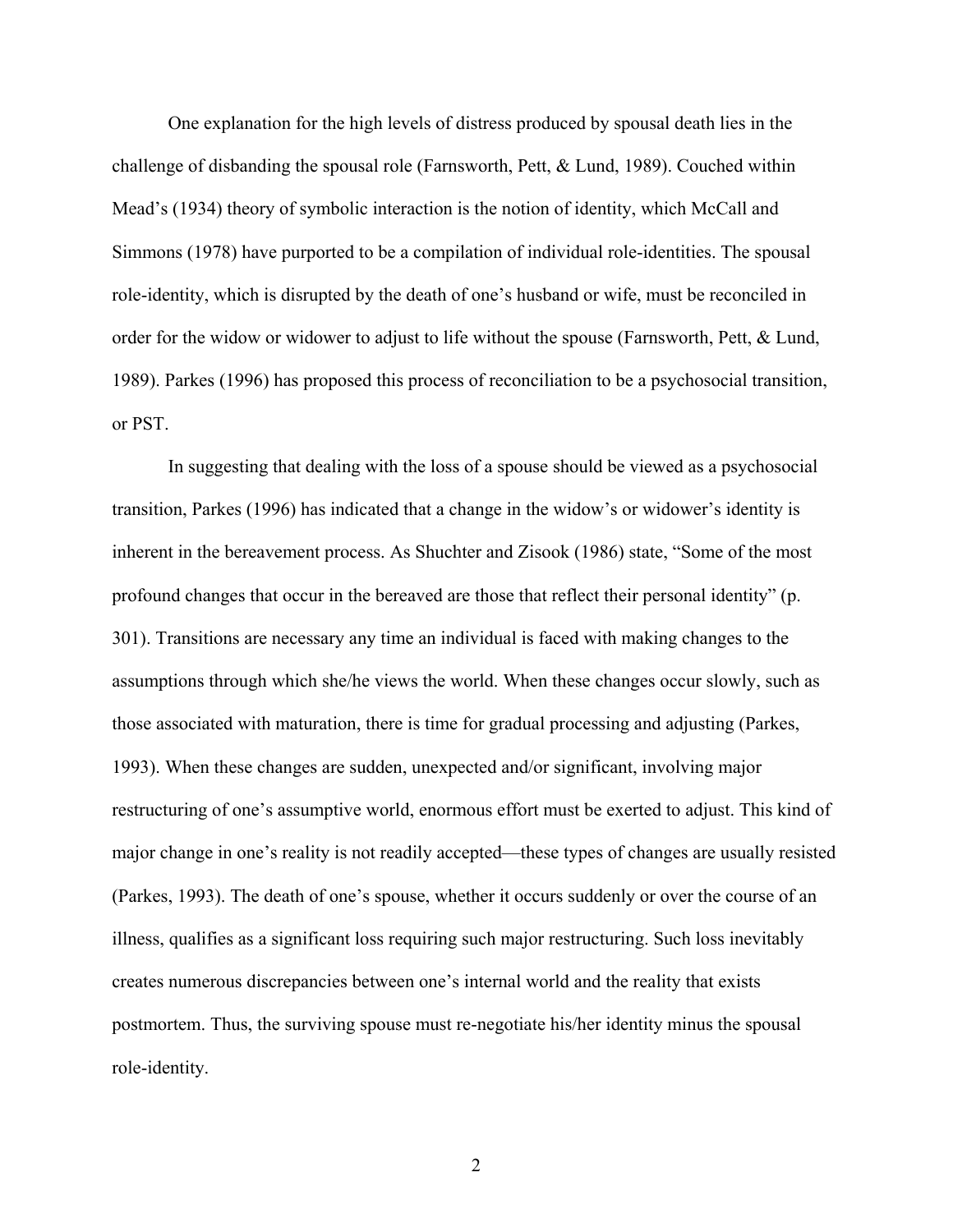The types of change necessitated by the death of one's spouse do not come easily—more often these changes are painful (Parkes, 1993). As an individual experiences the pain of loss, the very person he/she would most likely turn at such moments is no longer available. Parkes (1993) references the process of reviewing the internal world that Freud called "the work of mourning" stating the following:

[I]n many ways each PST is a job of work that must be done if a person is to adapt to the requirements of the real world. But the mind that is doing the reviewing is also the object that is being reviewed. A person is literally lost in his or her own grief, and the more disorganized one's thinking the more difficult it is to step aside from the disorganization and to see clearly what is lost and what remains. (p. 95)

When a spouse dies, and the survivor is faced with the inevitable transition, the question becomes how one can accomplish this re-negotiation—that is, what occurs cognitively to permit this re-ordering of identity to take place? Along with the need for emotional support and protection through the helpless period of adjustment, an individual also needs assistance discovering new models of the world appropriate for the emergent situation. Parkes (1993) suggests that an individual's refusal to accept change during life-altering experiences may allow for time to begin mentally preparing for the implications of the change. Nonetheless, PSTs are a "complex interweaving of psychological and social processes" (Parkes, 1993, p. 96).

Effects of Spousal Bereavement on Identity

Investigating grief recovery is an important endeavor in that one's ability to adjust to a potentially devastating experience such as the loss of a spouse is greatly dependent on one's adeptness at reconciling the loss and rearranging life without the partner (Farnsworth, Pett, & Lund, 1989). Reentry into the social sphere when one has experienced a significant life-altering event can be a daunting task, especially when prompted by conjugal bereavement. The fundamental change from being part of a couple to being a single person promotes changes in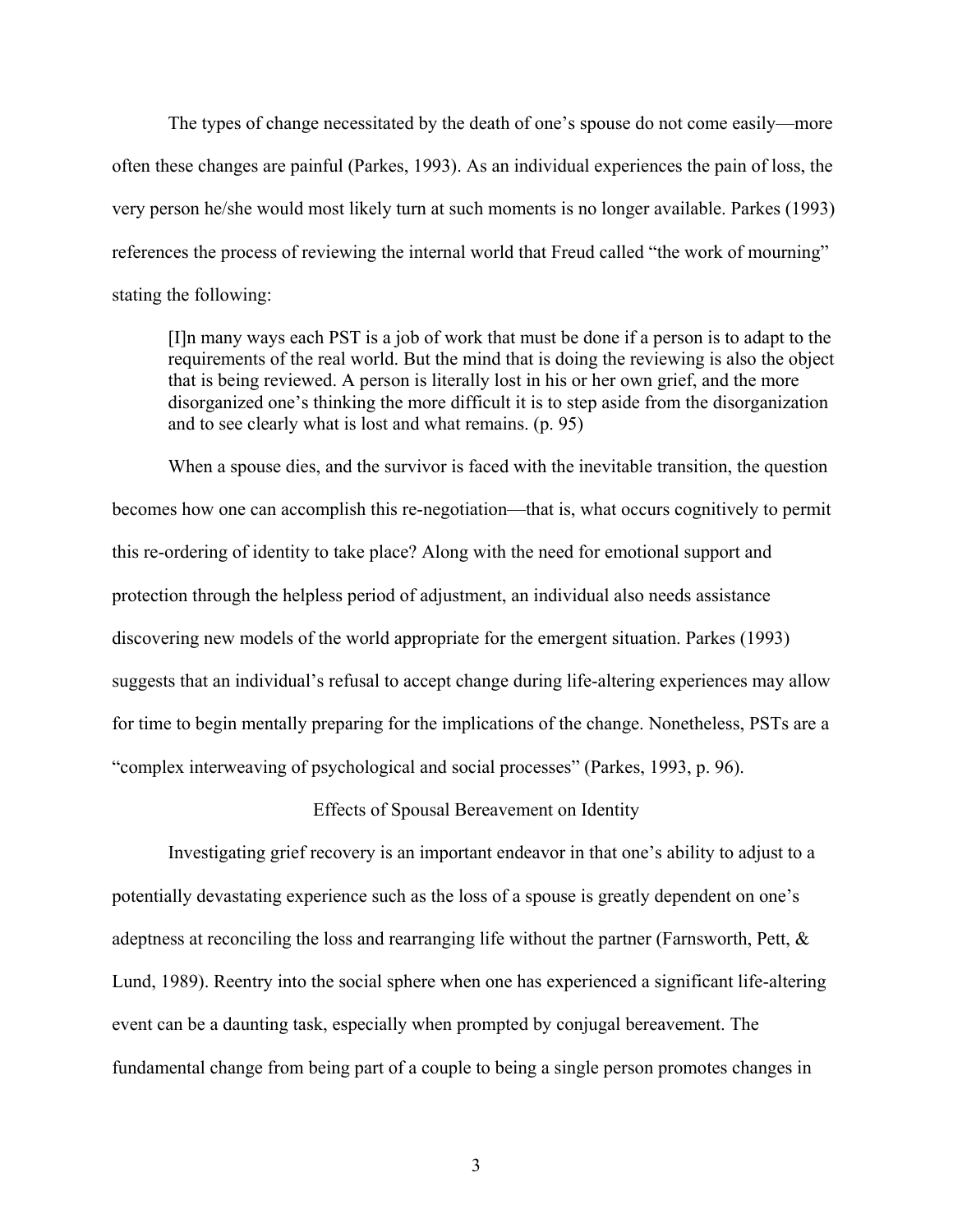self-perception (Shuchter & Zisook, 1993). As suggested by the perspective of role-identity theory, the experience of spousal bereavement induces unavoidable changes to the survivor's overall identity because of changes in his/her spousal role-identity (McCall & Simmons, 1978).

Role-identity theory, a particular vein of identity theory, attempts to explain individuals' role-related behaviors (Hogg, Terry, & White, 1995). Role-identity theory explains social behavior in terms of the reciprocal relations between the self and society. An individual's identity, or the self, is a composite of the several role-identities (husband/wife, son/daughter, sister/brother, friend, co-worker, student, teacher, etc.) one possesses. For example, the spousal role of "husband" or "wife" is one among the various possible role-identities that may make up an individual's composite identity. Thus, one person's identity may include role-identities of student, teacher, friend, wife, mother, sister, daughter, co-worker, etc.

McCall and Simmons (1978) suggest that role-identities are organized hierarchically, from the most important, at the top of the identity hierarchy, to the least important, at the bottom of the hierarchy. This ranking of role-identities leads to the concept of salience (McCall  $\&$ Simmons, 1978; Stryker, 1980). Salience reflects the likelihood that a given role-identity will be enacted across a variety of situations. The more salient a role-identity is, the more often it will be enacted.

McCall and Simmons (1978) note that each role-identity can exist only if there is a counter-role. By this they mean that an individual can have within his repertoire the role-identity of "husband" only if he is coupled with an individual who is countering his role with her role as "wife" (Burke & Tully, 1977). The "mother" role-identity can only exist for a woman who has a "child." McCall and Simmons (1978) address counter-roles in the following statement:

Certain persons in counter-roles may figure so prominently in ego's imagery of self in role that they are built into the very content of the role-identity as well as constituting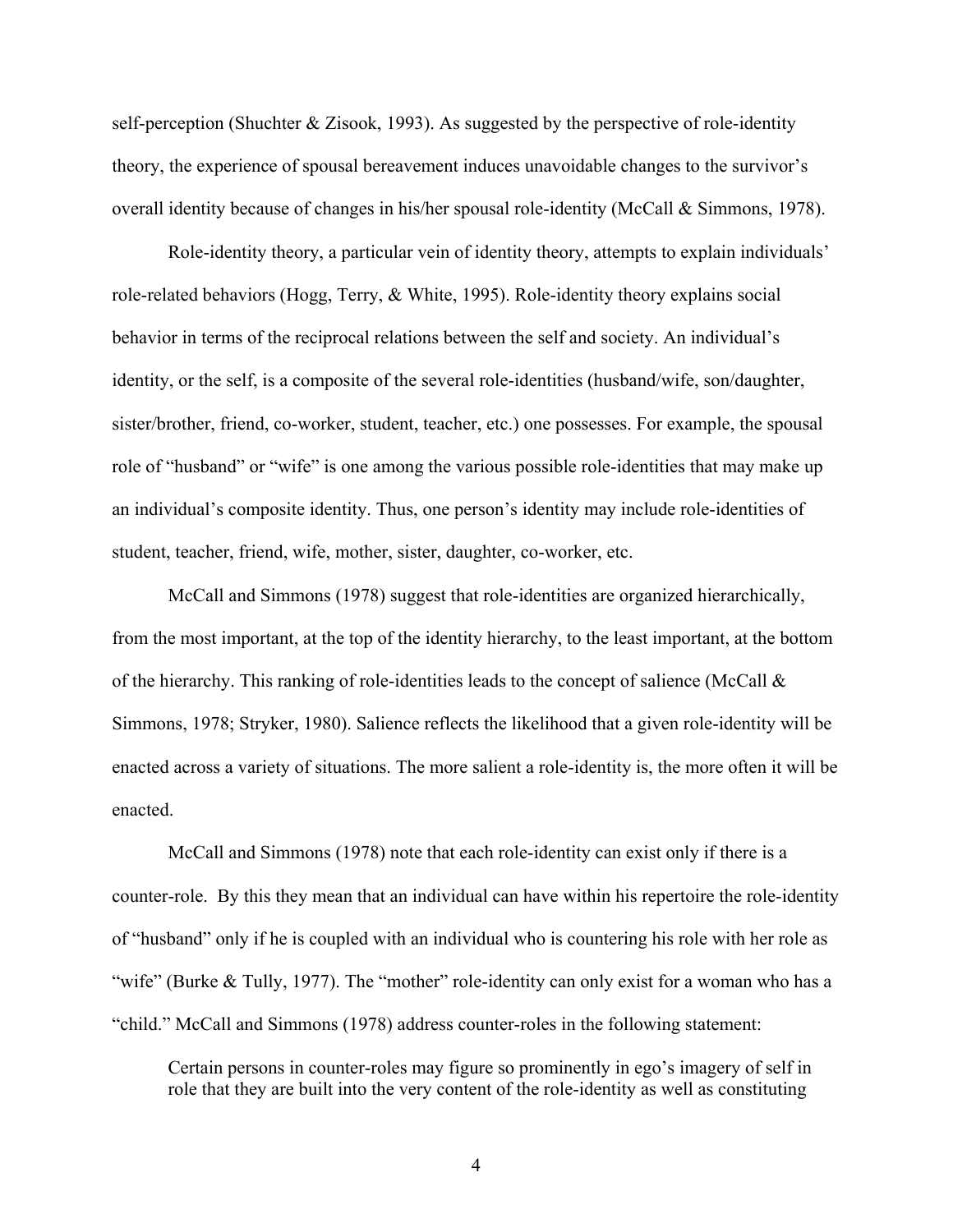most crucial audiences. This pattern is evident for instance, among long-married couples…The loss of such an alter then greatly changes the role-identity, often to such an extent that the ego actually gives up the role; the widow cannot even imagine being remarried. (p. 215)

Thus, if a woman's husband dies, her role-identity as "wife" ceases to exist. She must then reorganize her identity to compensate for the loss of what for her may be a highly regarded roleidentity. The reorganization process for this individual would likely involve the incorporation of a new role-identity of "widow" and would include enacting the role according to personal and societal expectations. Along with incorporating the new role-identity along with its expected duties into her repertoire, she must also oversee those tasks formerly managed by the "husband." In order to compensate for the roles once filled by the deceased spouse, the surviving spouse may take on those roles as his or her own (Shuchter, 1986). Hence, a wife, or husband, who experiences the death of a spouse, will automatically undergo identity adjustment.

An individual's identity is comprised of several role-identities that are ranked based on importance within the overall identity hierarchy (McCall & Simmons, 1978). These roleidentities are socially prescribed and are created and learned through repeated social interaction. Marital role-identities are created through repeated interaction with a significant other and incorporated into the individual's overall identity when one marries (Berger & Kellner, 1970). As individuals enter into a marital relationship, spouses develop specific role identities that serve to influence the marriage (DeGarmo & Kitson, 1996). According to Stryker (1980), a collection of identities, and the roles enacted while taking on such identities, formulates the self. Each identity, or more specifically—role-identity, is experienced directly or indirectly through interacting with others. Each identity is associated with a particular interactional context and manifests when called upon by interactional circumstances (Burke  $&$  Tully, 1977). When a life event, such as the death of one's spouse, changes the state of that married relationship, a change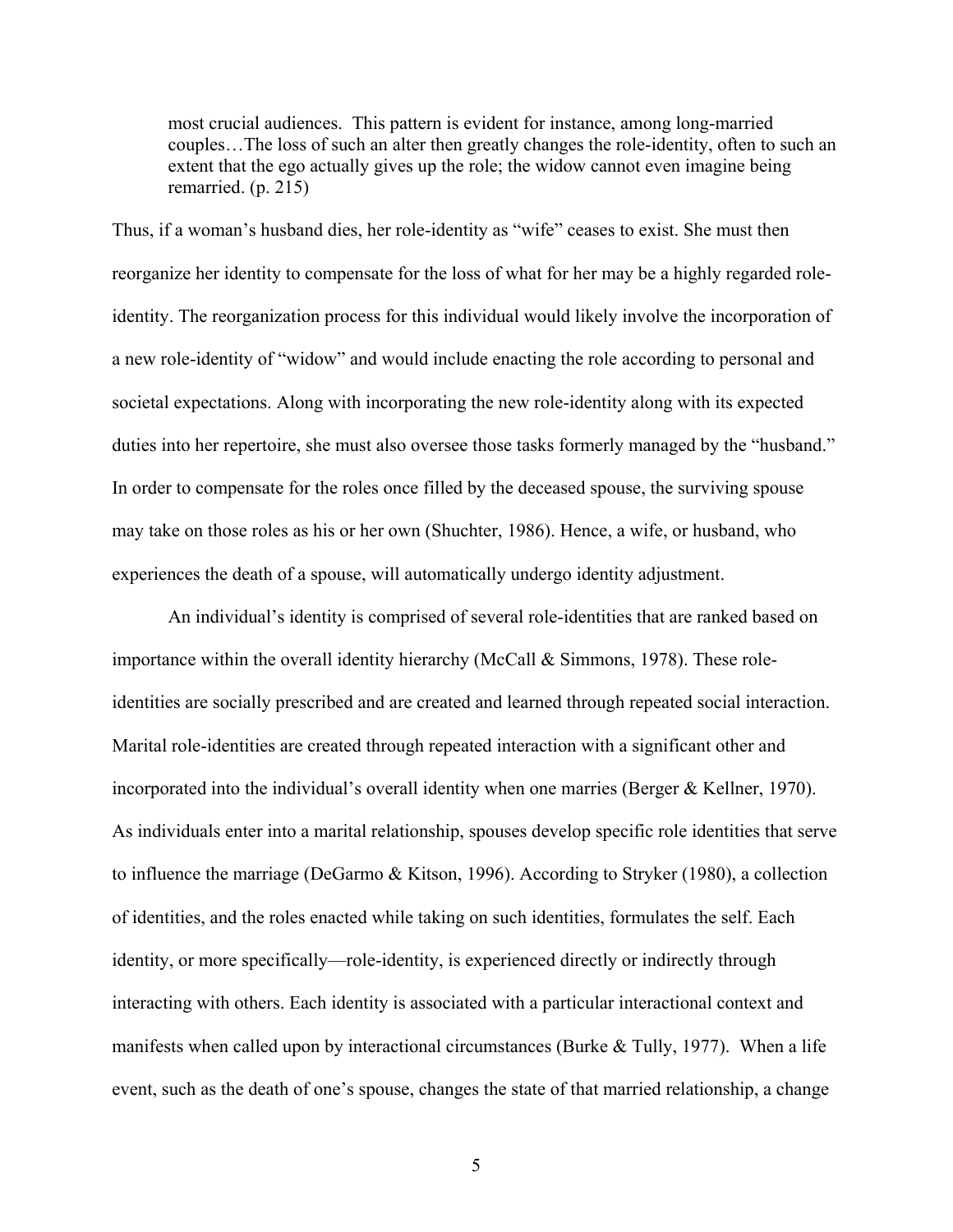in one's identity becomes necessary. Losing the marital identity requires identity reconstruction (Lopata, 1973, 1975).

One of the more challenging aspects of recovery for the surviving spouse is the disbanding of the spousal role (Farnsworth et al., 1989). Using symbolic interactionism as a conceptual framework, Farnsworth et al. (1989) acknowledge that widowhood represents major loss that requires an individual to define appropriate new roles consistent with his/her altered reality. This interactionist perspective emphasizes how individuals subjectively define situations and act in accordance, such as in the case of realigning spousal roles after the death of a spouse. Prior to a spouse's death, the couple exists as a unit, with each member performing certain designated tasks as the "husband" or the "wife." Once one member of a couple is deceased, the remaining member is left to reorganize a life operated by a single individual rather than by a couple.

Whereas research has made note of the identity reconstruction process a surviving spouse experiences after the death of a husband or wife (Lopata, 1973, 1975; Parkes, 1993), and roleidentity theory (McCall & Simmons, 1978) and Parkes's (1993) notion of psychosocial transition recognize that adjustments to identity do occur after a life-changing event, little has been offered to articulate the process which takes place to allow for such identity reconstruction. As a symbolic process, communication reflects the nature of presenting and validating of the self (Rolloff & Anastasiou, 2001). By merging role-identity theory (McCall & Simmons, 1978) and the communication construct of imagined interactions (Edwards, Honeycutt, & Zagacki, 1988; Honeycutt, Zagacki, & Edwards, 1988; Honeycutt, Zagacki, & Edwards, 1992; Zagacki, Edwards, & Honeycutt, 1992), a means for operationalizing the process that makes it possible for a bereaved spouse to psychosocially transition from being a "wife" or "husband" to being a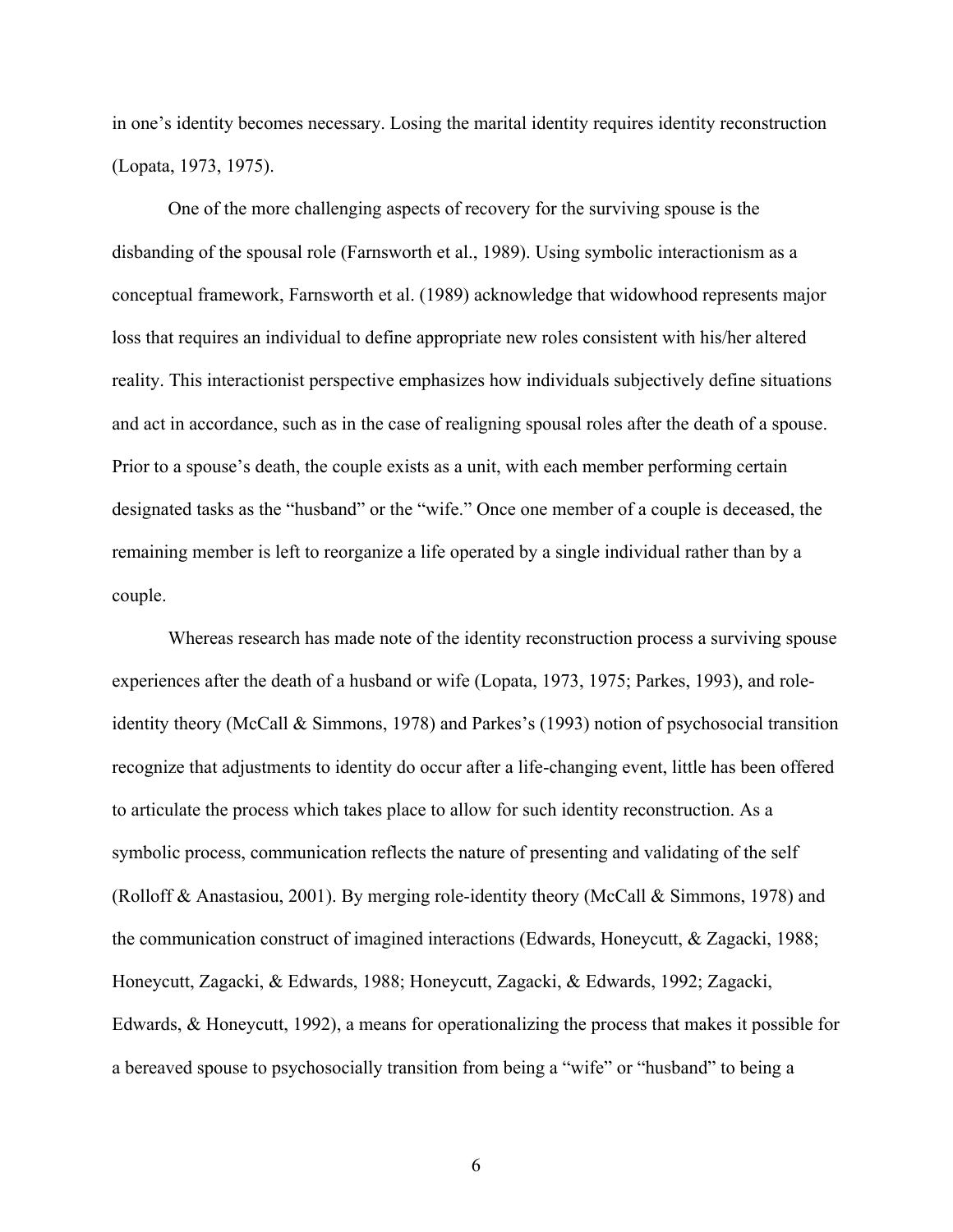"widow" or "widower" is possible. Understanding the process of identity reformulation by investigating the role of imagined interactions can shed light on the role of communication and intrapersonal processes in the process of spousal bereavement. In order to advance such an idea, it is next necessary to discuss in detail the construct of imagined interactions and to describe their functions and characteristics as they apply to the current study.

Because of the gravity of such an event as a spouse's death, much of the research on the topic of bereavement and adjustment has focused on identifying factors that serve to aid in the recovery process (Stillion, 1985). Although the experience of grief is unique for each individual, research suggests that negative changes in physical and mental health experienced by the widowed can be attenuated (Gallager, Thompson, & Peterson, 1981-82).

The present work sought to expand the understanding of spousal bereavement by investigating it from a communication perspective, employing the intrapersonal communication construct of imagined interaction (Edwards et al., 1988; Honeycutt et al., 1988; Honeycutt et al., 1992; Zagacki et al., 1992) as it works with bereavement coping self-efficacy (Benight, Flores, & Tashiro, 2001) to aid in the bereavement process. The support for a connection between a widow's/widower's experience of imagined interactions and her/his ability to successfully adjust to the loss, the purpose of this work is to test empirically this connection. Examining the effect of imagined interactions on adjustment to widow(er)hood is of primary importance, but a second construct, referred to as self-efficacy, is of significance to the process as well. This study proposed to investigate empirically the impact of imagined interaction and self-efficacy on psychosocial adjustment to spousal bereavement.

Before offering a delineation of the specific hypotheses and research questions to be evaluated in the present study, a review of the literature is presented that supports such a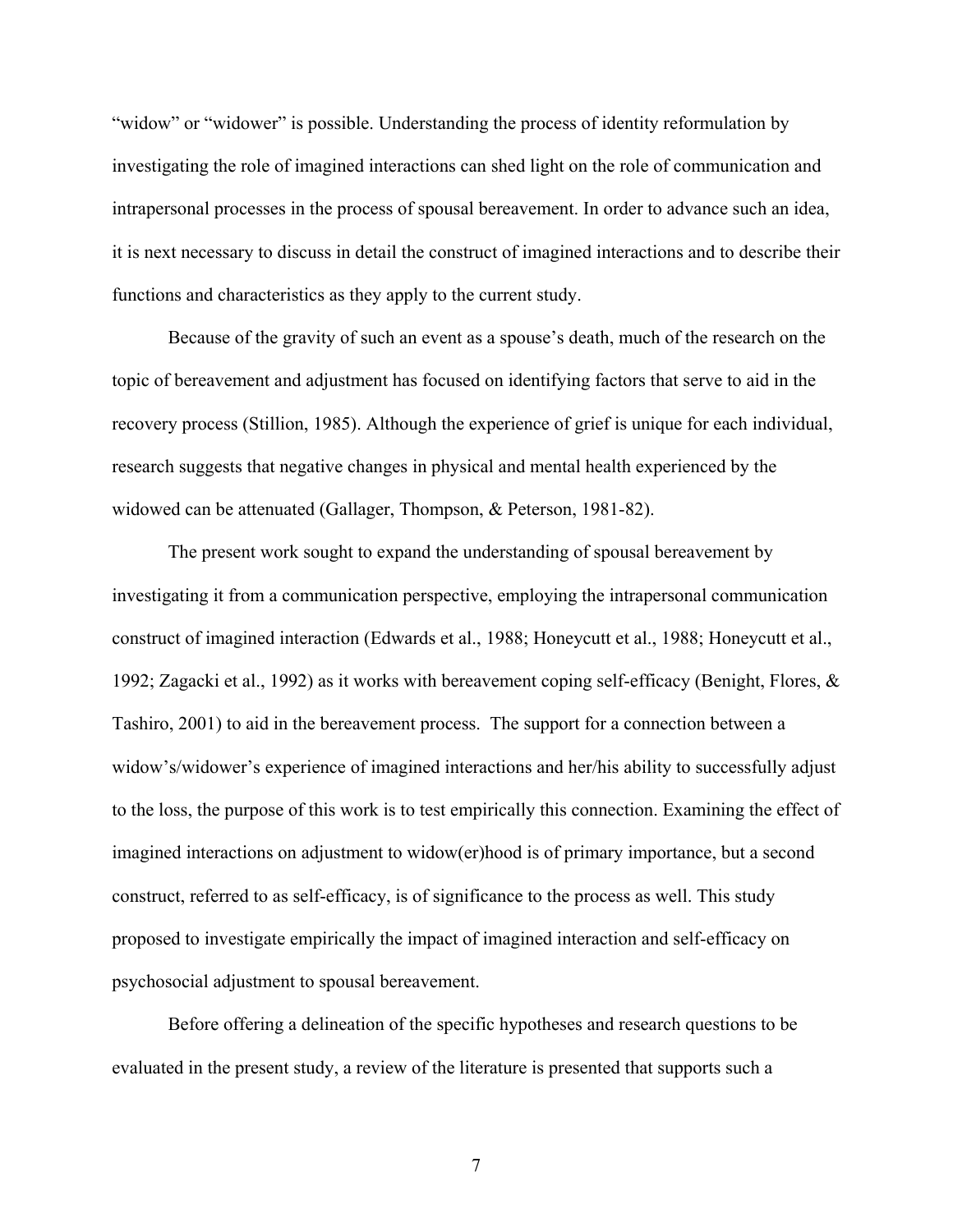proposal. This chapter includes a discussion of the past research on adjusting during bereavement, beginning with an articulation of the mediating factors identified as relevant in past research. Among those factors that prior research suggests impact bereavement processing are social psychological and demographic factors. The following section focuses on the research that has investigated social psychological factors such as social support and interaction with other widows, as well as demographic elements such as sex, age, race, income, time elapsed since the spouse's death, years married, number of dependent children and employment. A discussion of the role communication serves in adjusting to spousal death is also offered and will include the topic of pre-death communication about life for the survivor.

## Social Psychological Variables

A large body of research has been produced in an attempt to identify the social psychological variables that intervene to aid in grief recovery. Research has linked such social psychological variables as social support (Gallagher et al., 1981-82; Stylianos & Vachon, 1993; Lopata, 1993; Stroebe, Stroebe, Abakoumkin & Schut, 1996) and interaction with fellow widow(er)s (Levy, Derby, & Martinkowski, 1993; Lieberman, 1993) to adjustment during spousal bereavement.

#### Social Support

The notion of social support after the death of a spouse as one of the most important moderators of adjusting to bereavement is considered by researchers to be a fundamental truism (Stroebe et al., 1996; Vachon & Stylianos, 1988; Lopta, 1988). The importance of social support in psychosocial adjustment to spousal bereavement has led to the assertion that those with limited social support are more vulnerable and in need of special vigilance by healthcare providers (Jenike, 1997). Reports indicate that the most likely sources of social support are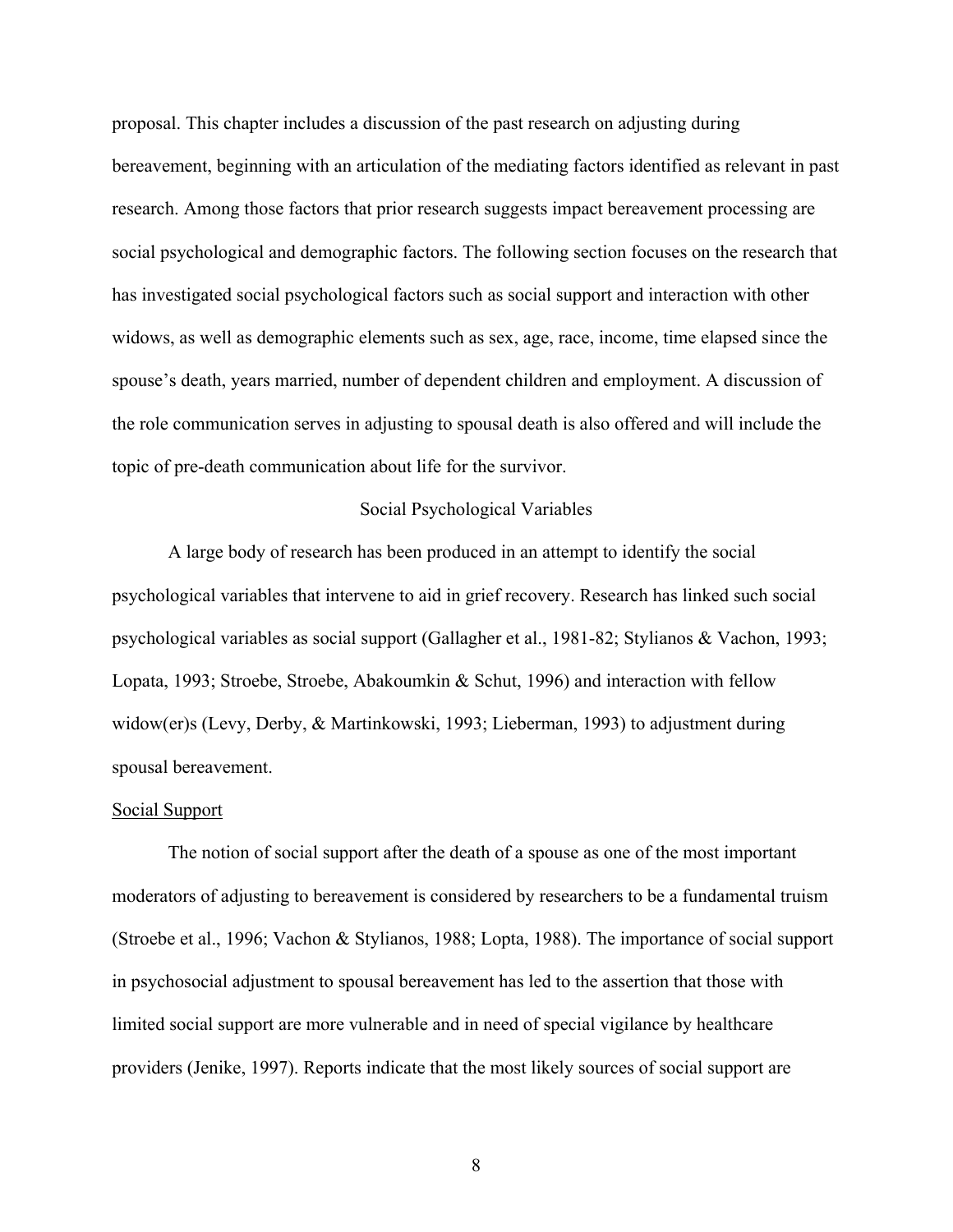family, friends and neighbors rather than professionals (VandeCreek, 1988). Gallegher et al. (1981-82) discuss the effects of social network support on a widow's or widower's ability to adjust to the death of a spouse. The primary assertion of their review of past research on the elderly suggests that negative changes in physical and mental health as well as mortality found to occur during the course of bereavement can be attenuated by the adequacy of one's social support network.

In work evaluating the differences between widows reporting high and low levels of distress, a large portion of those of the 'high distress' category report a deficit in social support (Vachon, Sheldon, Lancee, Lyall, Rogers & Freeman, 1982). Morgan (1989) found that, though social support can at times have a negative impact on the role transitions that are a part of widow(er)hood, of primary importance in positive social support is acceptance. Looking at the first two years of bereavement, researchers indicate that the social support networks of older bereaved individuals exhibit considerable stability and that most bereaved individuals perceive their networks as positive (Lund, Caserta, Van Pelt & Gass, 1990). However, Lund et al. (1990) point out that for the oldest portion of their sample, a trend indicated that beyond the initial two years of bereavement, there is a possible shrinking of the support system.

O'Bryant and Morgan (1990) studied widows and task oriented social support finding that age and health of the widow affect the amount of social support needed. Widows who are older and in poorer health have greater task support needs. Other research focusing on elderly widows found that those with more resources, including social support, report less dysfunction (Gass, 1987).

In their study comparing stress theory and attachment theory approaches to understanding social support, Stroebe et al. (1996) found that social support does not compensate for the lost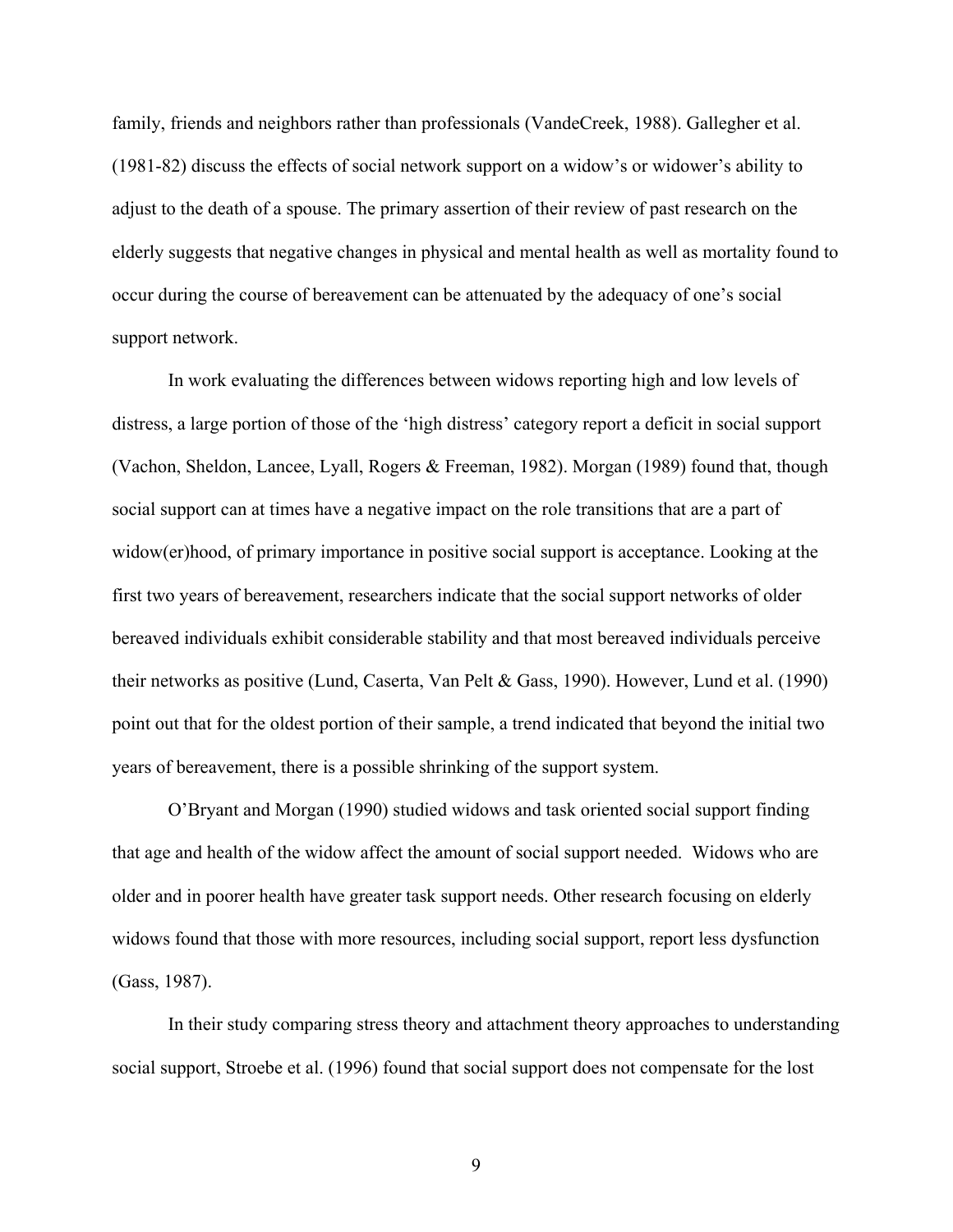spouse, a notion best supported by attachment theory. The researchers mention, however, that the bereaved individuals in their study noted the beneficial aspects of friends and social support. Bereaved individuals indicating high levels of perceived social support reported lower depressive and somatic symptom levels than those whose perceived available social support was low. Levy, Derby, and Matinkowski (1993) also found support for the positive relationship between perceived social support and grief reactions stating that their finding "adds to what has become one of the most consistent findings in studies of conjugal bereavement" (p. 379).

## Interaction with Other Widow(er)s

Interaction with other widow(er)s is of significant value to those coping with spousal bereavement (Morgan, Carder, & Neal, 1997). This type of interaction reflects experiential homophily or similarity based on similar life events encountered (Suitor, Pillemer, & Keeton, 1995). Longitudinal investigation into the support networks of widows reveals that recent widows begin to associate more with other widows and less with their pre-widowhood married friends (Morgan, Carder, & Neal, 1997). This shift in association, the researchers suggest, reflects the companionship associated with socializing with those of like experience but does not indicate a qualitative difference in actual social support.

Much of the research investigating the role of fellow widow(er) interactions in adjustment to spousal loss has focused on formal self-help groups (Lieberman, 1993). These selfhelp, or support, groups allow interaction with other widowed individuals suffering from their loss. The groups provide social linking that can promote the development of important supportive relationships and allow the widowed individual to see that his/her experiences of loss are not shameful, but are normal (Lieberman, 1993).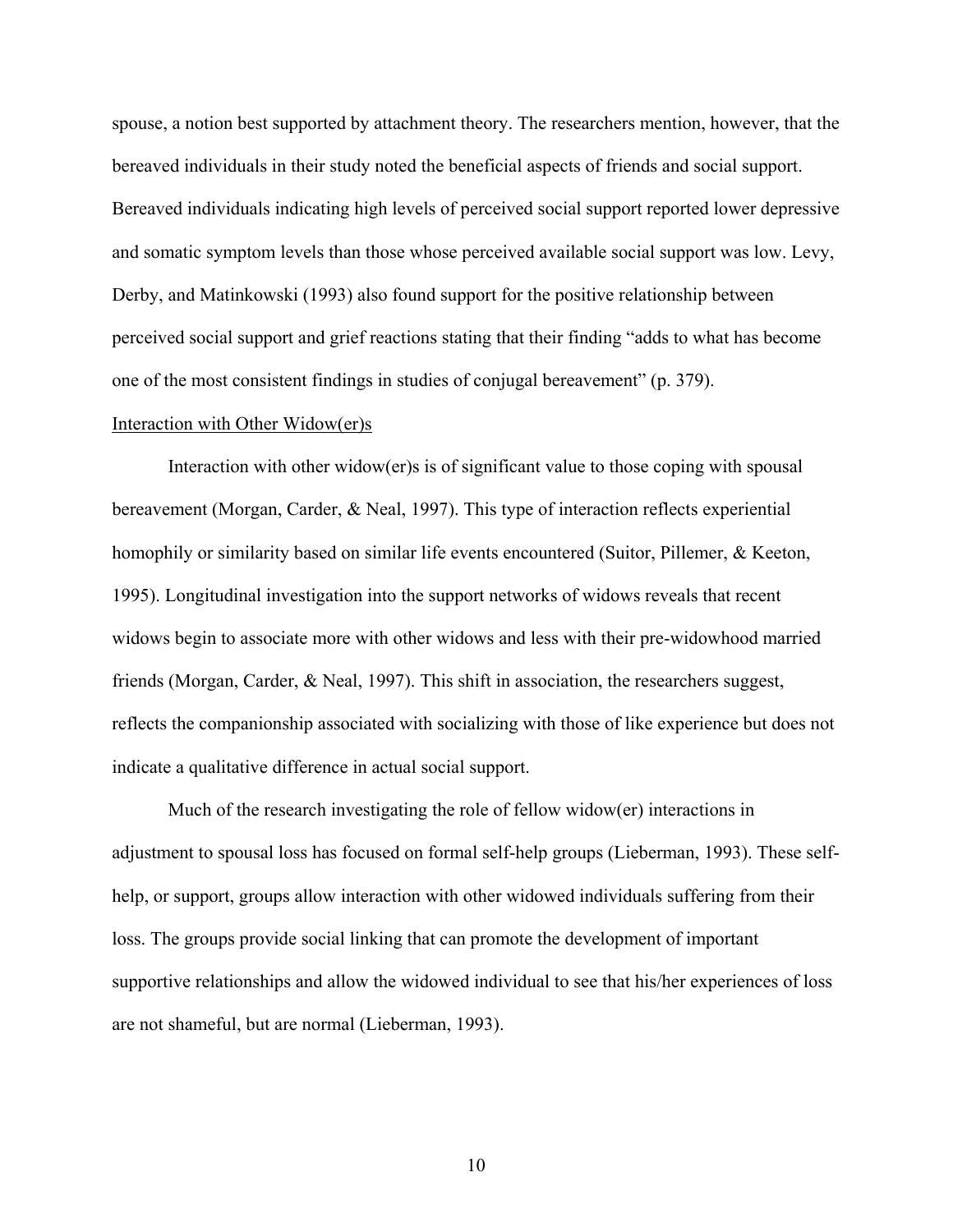Although common perception is that involvement in support groups will have positive consequences for bereavement recovery, some research indicates that those involved in support groups do not adapt in significantly better ways than do those not involved in bereavement support groups (Levy, Derby, & Martinkowski, 1993). But Levy et al. (1993) do recognize that a number of group members report "graduating" from the bereavement support group to widowed persons' social groups. This movement suggests that some kind of bonding experience takes place with those of like circumstances and supports the notion that interaction with other widowed individuals has a positive effect on bereavement outcome.

## Demographic Variables

While a number of social psychological factors have been associated with one's ability to adjust after the death of a spouse, various demographic characteristics are associated with one's ability to adjust as well (Windholz, Marmar, & Horowitz, 1985). Among these numerous demographic variables are those including income level (Choi, 1992; Cowen & Murphy, 1985; Gallegher, Thompson, & Peterson, 1981-82; Lowenstein, Landau, & Rosen, 1993-94; Lowenstein & Rosen, 1995; Morgan, 1976), gender (for a review, see Allen & Hayslip, 2001; Gilbar & Dagan, 1995; Stroebe, 1998; see also Bloom 1975), age (Carey, 1977; Lowenstein & Rosen, 1995; Sable, 1991, Sheldon et al., 1981), race and/or ethicity (Kalish & Reynolds, 1981), nature of death (Lundin, 1984; Kitson, 2000; Parkes & Weiss, 1983), time elapsed since the spouse's death (Turvey, Carney, Arndt, Wallace, & Herzog, 1999; Zisook & Shuchter, 1985), education level (Lund, Caserta, & Dimond, 1993; Wortman, Silver, & Kessler, 1993), employment (Aber, 1992; Fitzpatrick & Boss, 2000) and the presence of dependent children (Morgan, 1976).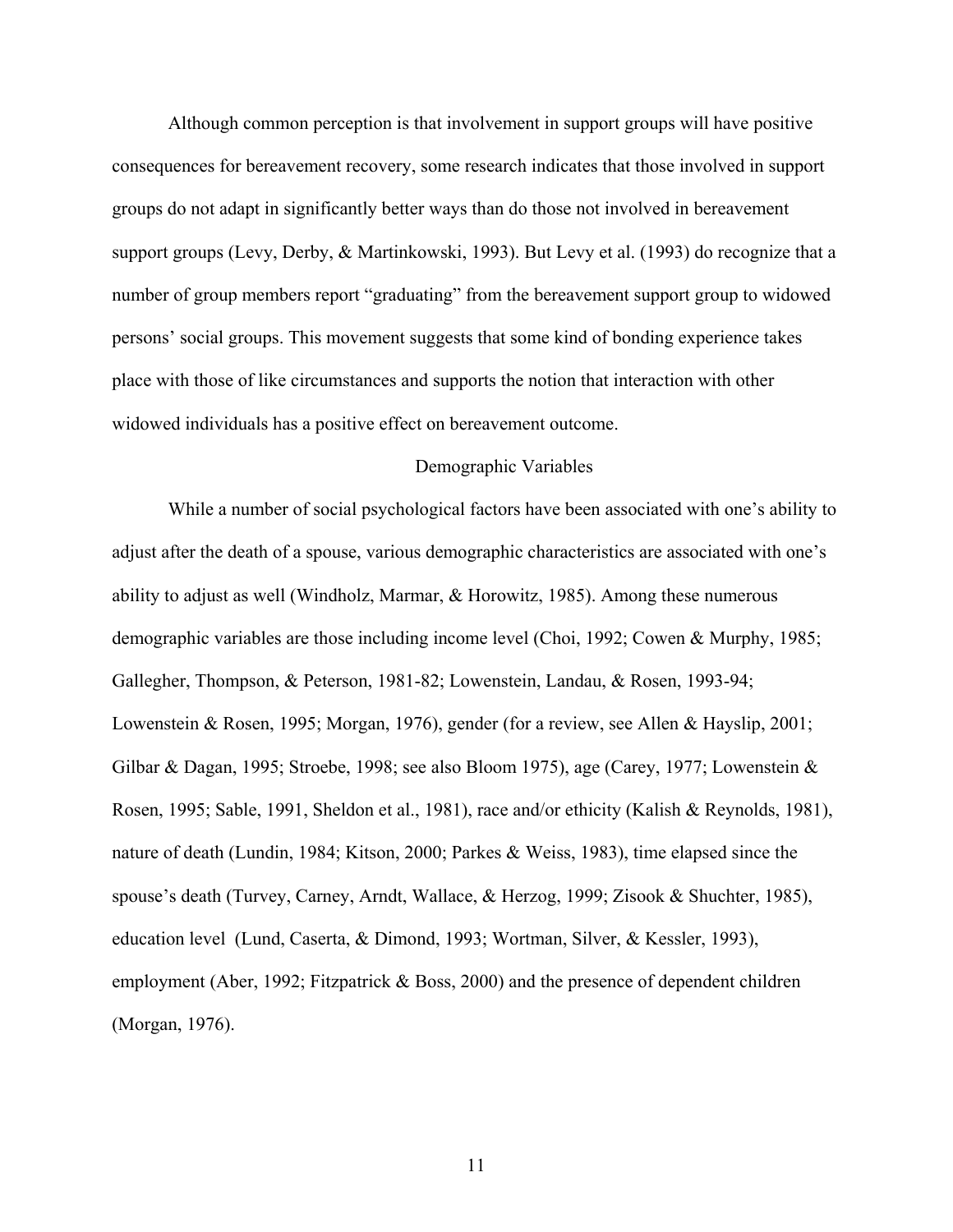Income

Changes in financial status after the death of a spouse have been shown to impact adjustment to the loss (Morgan, 1976; Harvey & Bahr, 1974), but other research indicates a possible decrease in the overall impact of financial status (Norris & Murrell, 1990). Harvey and Bahr (1974) suggest that the problems often associated with widowhood are not so much caused by the state of widowhood but by changes in socioeconomic factors. Yet, Norris and Murrell (1990) report no differences between widowed and comparison groups they studied in terms of financial pressures. They suggest that these findings may indicate a sufficient safety net now available to protect widow(er)s from experiencing financial strain due to spousal death. But when financial losses do occur, they may affect adjustment due to the limitations of access to resources such as medical care (Morgan, 1976).

In a 2001 study, Hungerford investigated economic consequences for elderly widows in the United States and Germany. The study indicated that some widows in both countries do experience a decrease in real income, but one in four widows actually experiences a rise in income (over 10%) after the spouse's death (Hangerford, 2001). Sanders (1980) reported that lower economic status did not directly predict poorer adjustment, but rather that it was a preexisting status that would negatively impact any type of stressful situation.

#### Gender

Shuchter and Zisook (1993), in their discussion of normal grief, note that some griefspecific gender differences are that women are likely to indicate greater degrees of helplessness while men are more likely to show less acceptance of the death, drink more, and engage in new romantic relationships sooner. Other research comparing widows to widowers suggests a gender difference in completing plans, with widowed women reporting lower levels of planning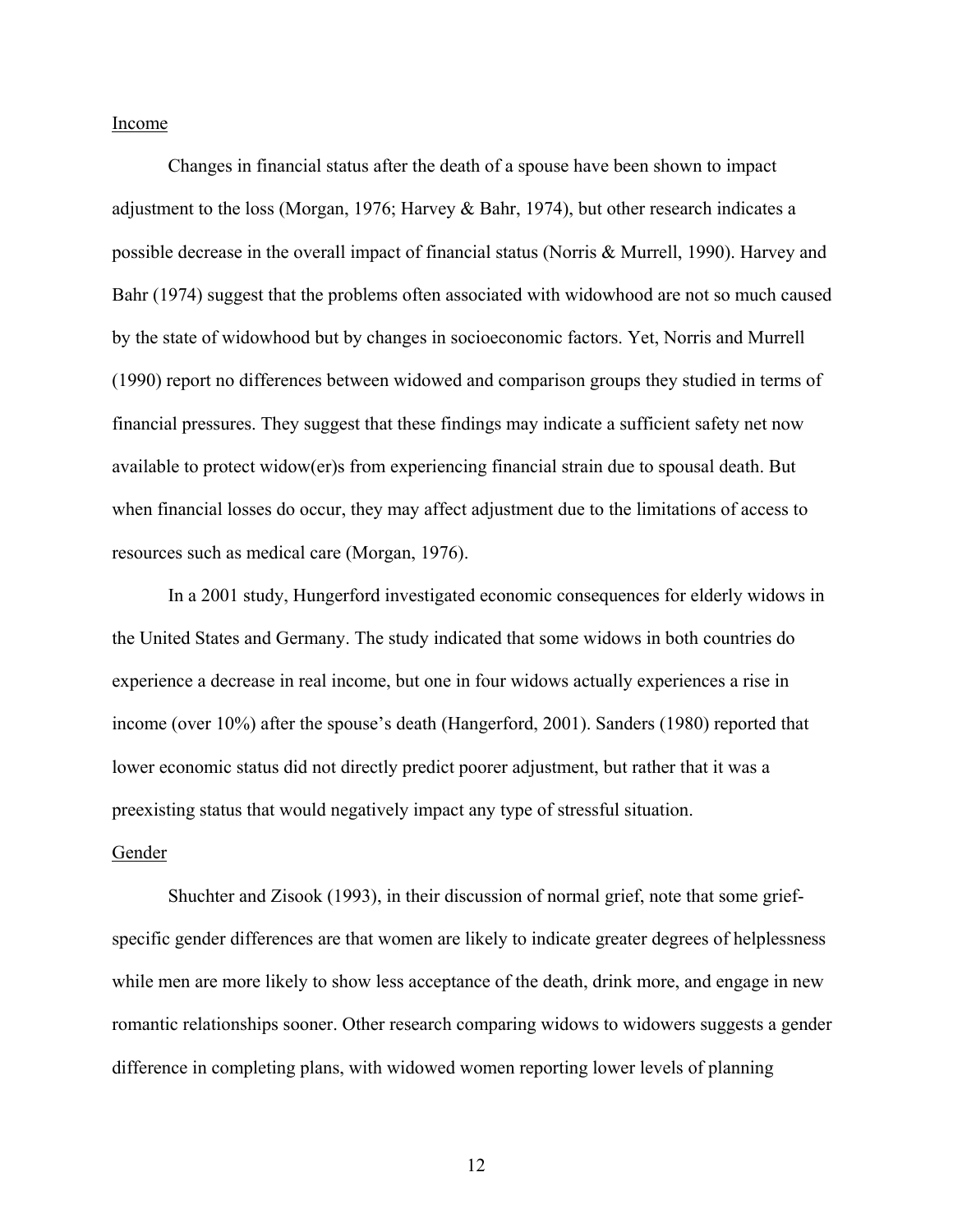capabilities (Arbuckle & deVries, 1995). On the other hand, analysis of sex differences in health risks suggests "if there is a sex difference in bereavement reaction on loss of a spouse, it is always the men who appear to suffer more" (Stroebe & Stroebe, 1983, p. 294).

Study of men and women who were Hospice clients shows no significant differences between the two in reports of experienced grief after conjugal loss (Quigley & Schatz, 1999). Quigley and Schatz report, however, that though not statistically significant, mean scores show that women rated higher despair and somatization than did men. In other research investigating the effects of age and sex on the experience of grief, Jacobs, Kasl, Ostfeld, Berkman, and Charpentier (1986) reported no differences between widows and widowers in the reports of anxiety or sadness-loneliness intensity, but did report differences for other variables. Widows reported higher levels of numbness and disbelief as well as depression than widowers.

#### Age

The research on age, like that on gender, is somewhat equivocal. Some studies have indicated more difficulty in adjustment for younger spousally bereaved individuals (Carey, 1977) while others suggest that older individuals have more difficulty (Sable, 1991). Ball's (1977) research compared widows from three different age groups—young, middle-aged, and elderly. Results suggest that the young widow group was more symptomatic than either the middle-aged or the elderly. Younger widows reportedly experience a more intense grief, but make significant improvements within a two-year period (Sanders, 1981).

Research investigating grief and inner representations of the deceased counter the findings that suggest older widows have more difficulty adjusting to spousal bereavement (Marwit & Klass, 1996). In this study, an inverse relationship was reported in that the greater the participant's age at the time of the spouse's death, the lower the degree of resolution reported.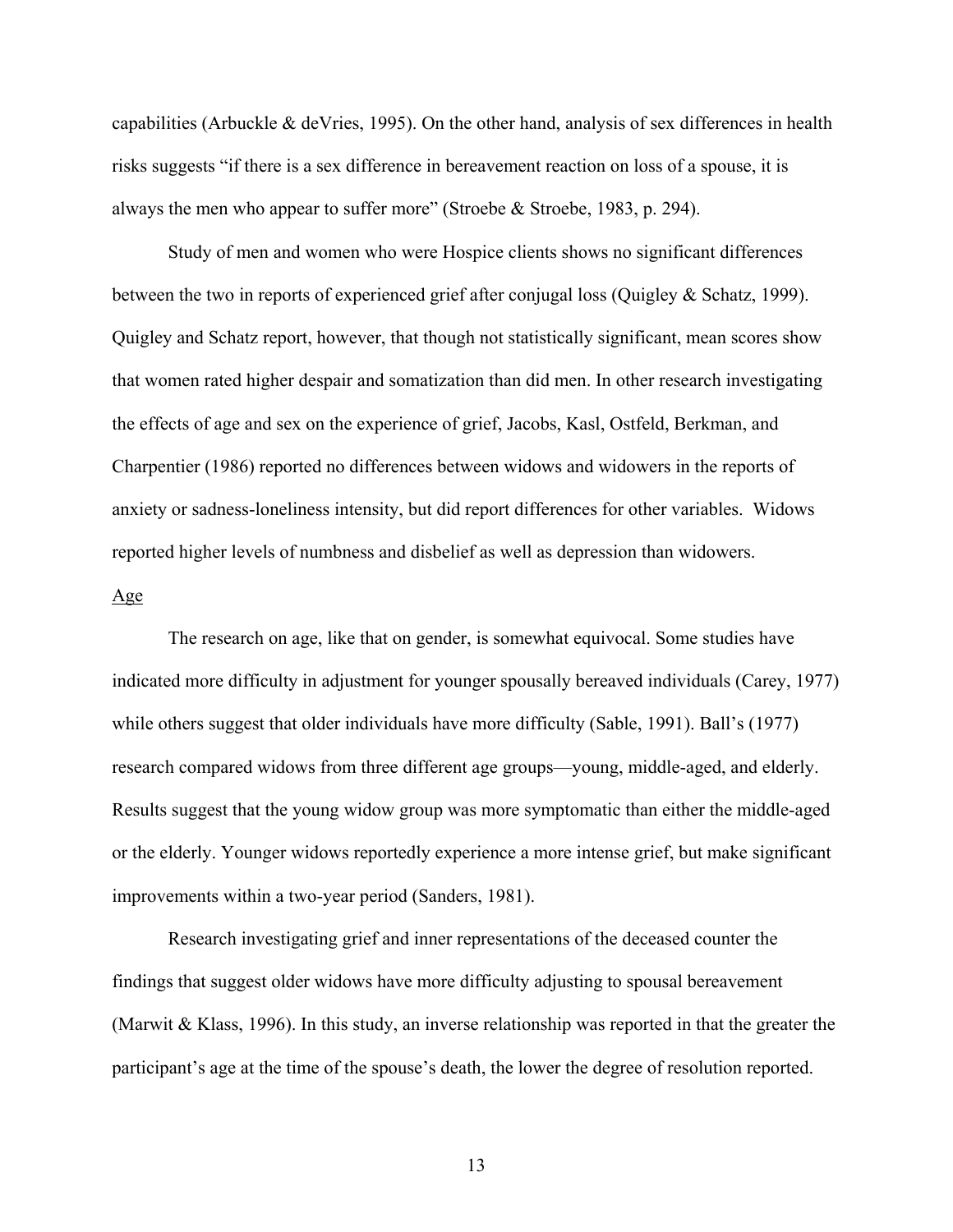Gilbar and Hasida (2002) also report that older widowed individuals report more distress in their current state of bereavement.

#### Ethnicity

A qualitative study of bereavement coping differences between Caucasian and African-American women suggests that African-American women tend to rely more on family, friends, and those who are "like family," also referred to as fictive kin, for emotional and concrete support while emphasizing the loss of task support. Caucasian widows reported less financial security and indicated a greater need to gain control of their lives after the death of the husband (Salahu-din, 1996). Both groups reported growth experiences that would not have occurred if the husbands were still in their lives. Lopata's (1979) research on widows in the Chicago-area also suggests that the drop in income is more severe for Caucasian widows than for African-American widows, a fact that she suggests possibly makes them more economically similar than different in their widowhood.

Additional research investigating the relationship between ethnicity and reactions to death for caregivers of Alzheimer's disease patients suggests that African-American, as compared to Caucasian, caregivers are more likely to report higher levels of difficulty accepting the death and greater perceptions of loss (Owen, Goode, & Haley, 2001). However, other studies indicate that Caucasians experience greater health-related effects of bereavement, and African-Americans report no significant health-related effects of bereavement (Fitzpatrick & VanTran, 2002).

## Nature of Death

Suddenness of the death of the spouse has been associated with prolonged grief (Parkes & Weiss, 1983). Those who experience loss of a spouse due to sudden death are more likely to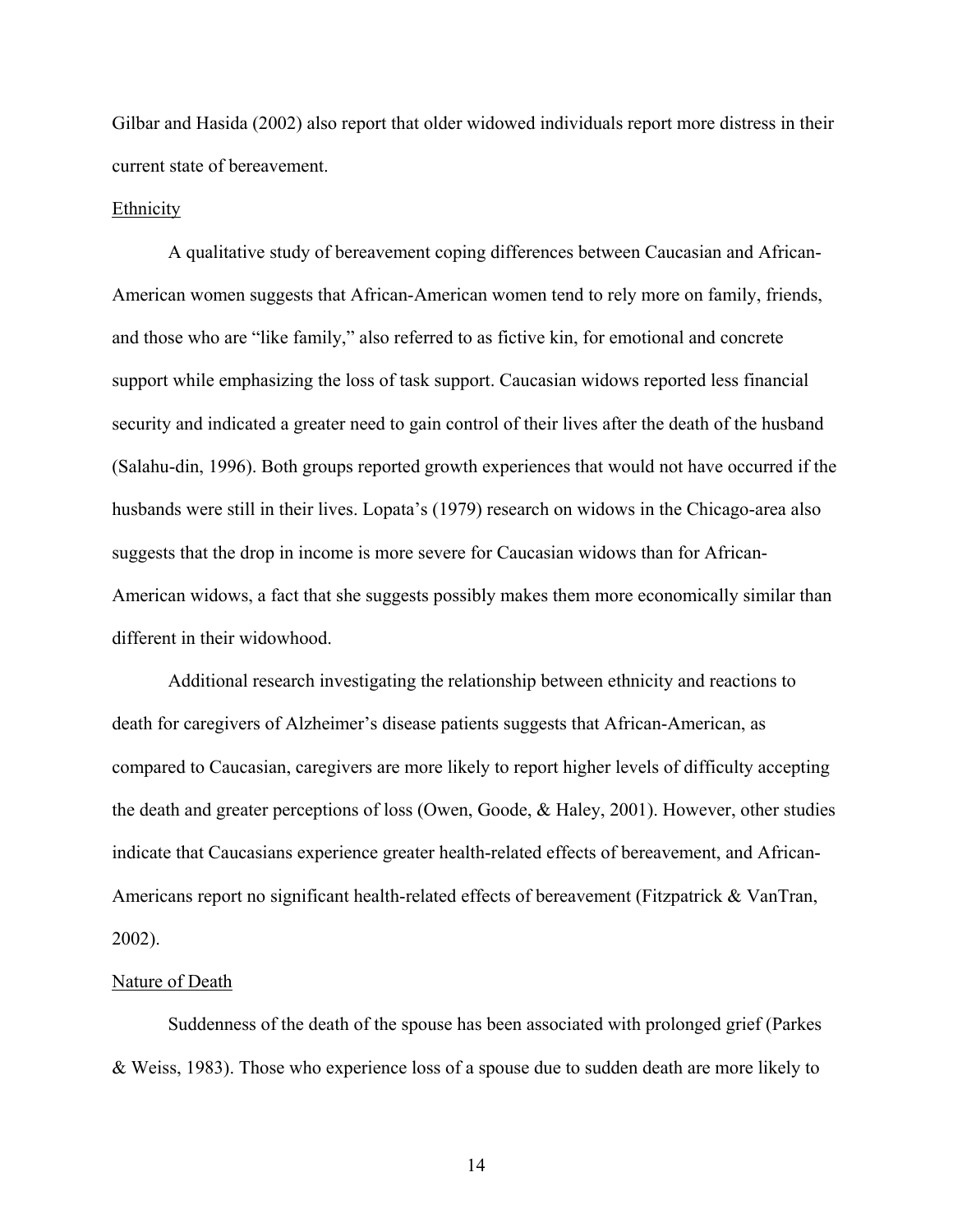experience somatic and psychiatric illnesses than those who experience anticipated grief (Lundin, 1984). However, other research contradicts usual expectancies by indicating that widows of those who died due to long-term illnesses reported more distress than widows whose spouse's died suddenly (Kitson, 2000). Nature of death has also been shown to share an association with social support in that survivors of a sudden death loss receive more social support than do survivors of an expected loss (Thuen, 1997).

#### Time Elapsed Since Death

In their study of conjugal loss and depression, Turvey et al. (1999) observed lower rates of depression for those widowed the longest. The researchers suggest that this finding indicates that most elderly widows eventually do adjust to their loss. This finding was supported by Nieboer, Lindenbert, and Ormel (1998-99). In their study of spousal bereavement and wellbeing, a comparison of recently bereaved to those bereaved for more than two years showed clear time-differences for both widowed men and widowed women (Nieboer et al., 1998-99). For men, as more time passes, there is a higher level of sharing emotions experienced as a result of the spouse's death (van Baarsen & van Groenou, 2001).

The exploration of time's relation to grief also indicates that most widows report less anxiety, view themselves as better copers, and report higher mood levels after the first year of bereavement (Lindstrom, 1995), indicating that time does at least begin to heal wounds. Investigation of the psychological resilience of the widowed indicates that as more time passes, the elderly widow, as opposed to the widower and young widow, sees a return to baseline levels of well-being (McCrae & Costa, 1993). This finding provides support for the notion that time heals all wounds.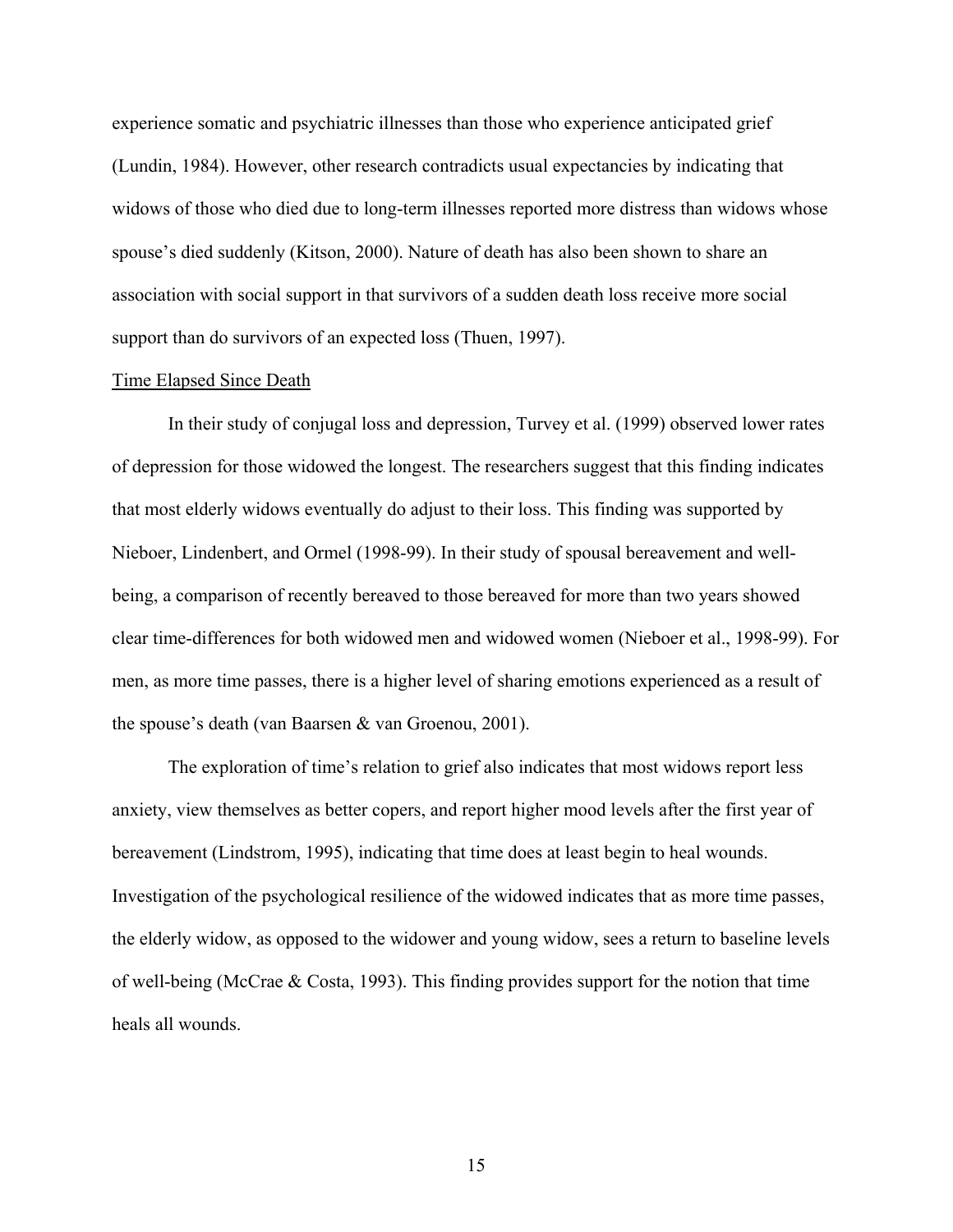## Education

Some research has explored the influence of education level on adjustment to spousal bereavement (van Baarsen & van Groenou, 2001), and suggests that for widows, higher education is negatively associated with coping with loss. Similar results were found in research on the meaning of loss and adjustment (Wortman, Silver, & Kessler, 1993). Those individuals with the greatest intellectual resources were most severely impacted by the spouse's death. However, other research indicates no clear relationship between education and the course of bereavement adjustments (Lund, Caserta, & Dimond, 1993).

## Employment

Employment's role in coping with loss has been explored and results suggest that for widows, a paid work history during the marriage provides a measure of health protection after she experiences spousal bereavement (Aber, 1992). Demi (1984) reported similar findings in that employment before and after the spouse's death was positively related to social adjustment for widows of sudden death. These results suggest that employment identity may help the widow deal with a stressful life event such as the loss of a spouse. For older widowers, employment exhibits a direct relationship with physical health but not with mental health (Fitzpatrick  $\&$ Bosse, 2000).

#### Dependent Children

Research exploring the impact of presence of dependent children on bereavement coping indicates that mothers are forced to make fewer role adjustments in relation to the child or children than fathers and that the life of the family is reportedly more disrupted in the case of widowers (Boerner & Silverman, 2001). The findings of such research speak to the special difficulties for widowed individuals who must care for dependent children.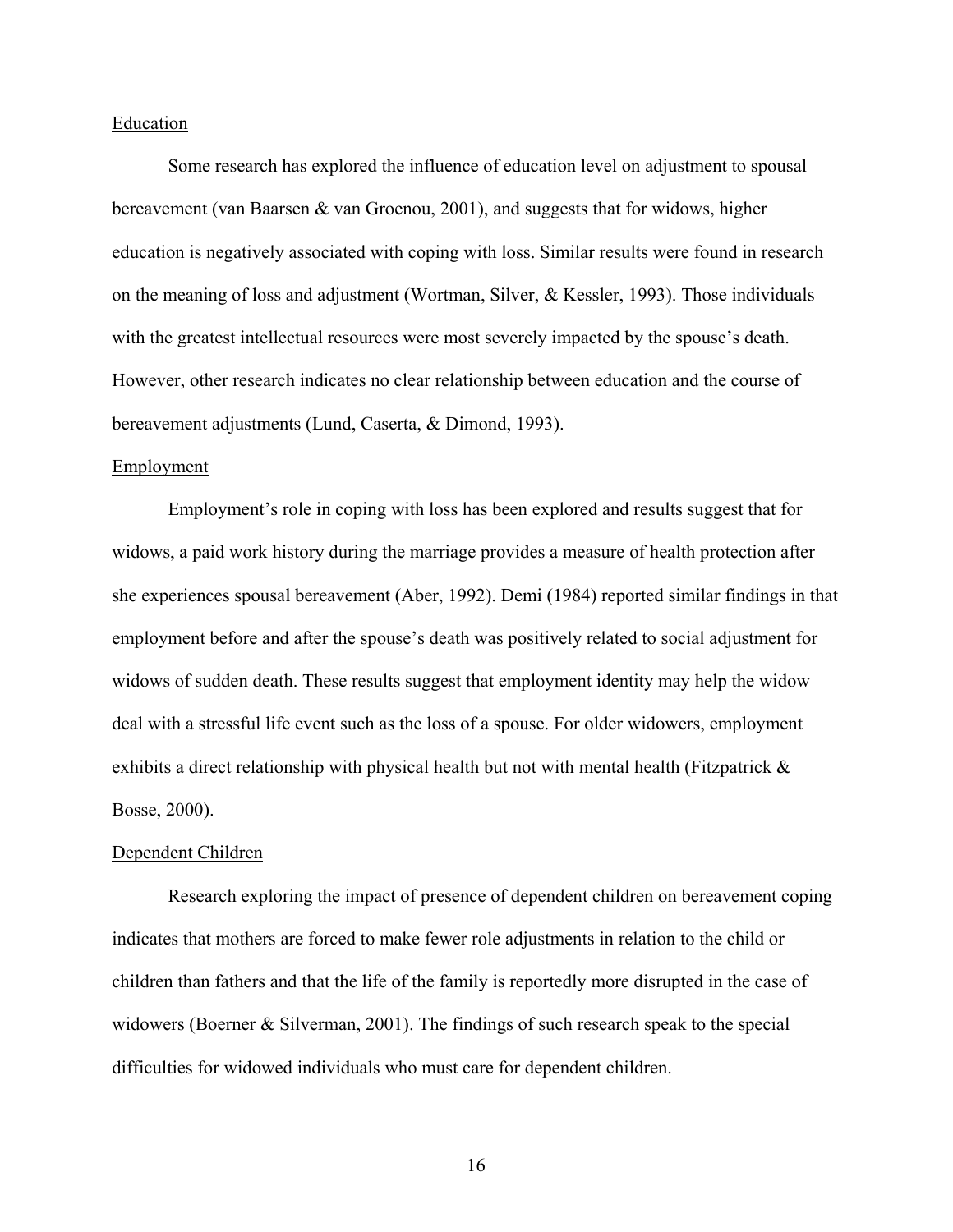The presence of young dependent children can force the widowed to set aside his/her own grief to attend to the needs of the grieving child (Lopata, 1973). While meeting the needs of the dependents, the widow(er) may be distracted from his/her own suffering, thus delaying the bereavement process for the survivor. Lopata (1973) suggests that single-parenthood carries its own set of demands and may complicate the adjustment process. Feelings of inadequacy may emerge for the newly widow(ed) parent in concert with numerous other challenges that complicate recovery (Lopata, 1973). The need to adjust to single-parenthood while also dealing with one's own grief calls for the bereaved spouse to adjust to a new set of roles, or at least a new organizational structure of roles.

## Communication's Role in Grief Recovery

Whereas past studies have produced a body of literature that has enhanced the knowledge concerning the state of widowhood, and researchers do acknowledge the importance of communication during the widow(er)hood transition (Thompson & Nussbaum, 1988), few have sought to identify the role of communication in a widowed individual's adaptation to his/her new situation. Examination of the benefits of communication in the bereavement process recognizes the importance of the verbal expression of grief.

In this line of research, findings suggest that the expression of grief, from a therapeutic perspective, is a significant factor affecting loss adjustment (Hardt, 1978-79; Solie & Feilder, 1993-94). These studies suggest that communicating about one's grief while expressing strong emotions such as anger, anxiety, sadness, and despair serves as an integral component to grief resolution.

Other research has explored a couple's use of communication to discuss the imminent death and to prepare the survivor for life after the spouse's death (Hinton, 1982). This research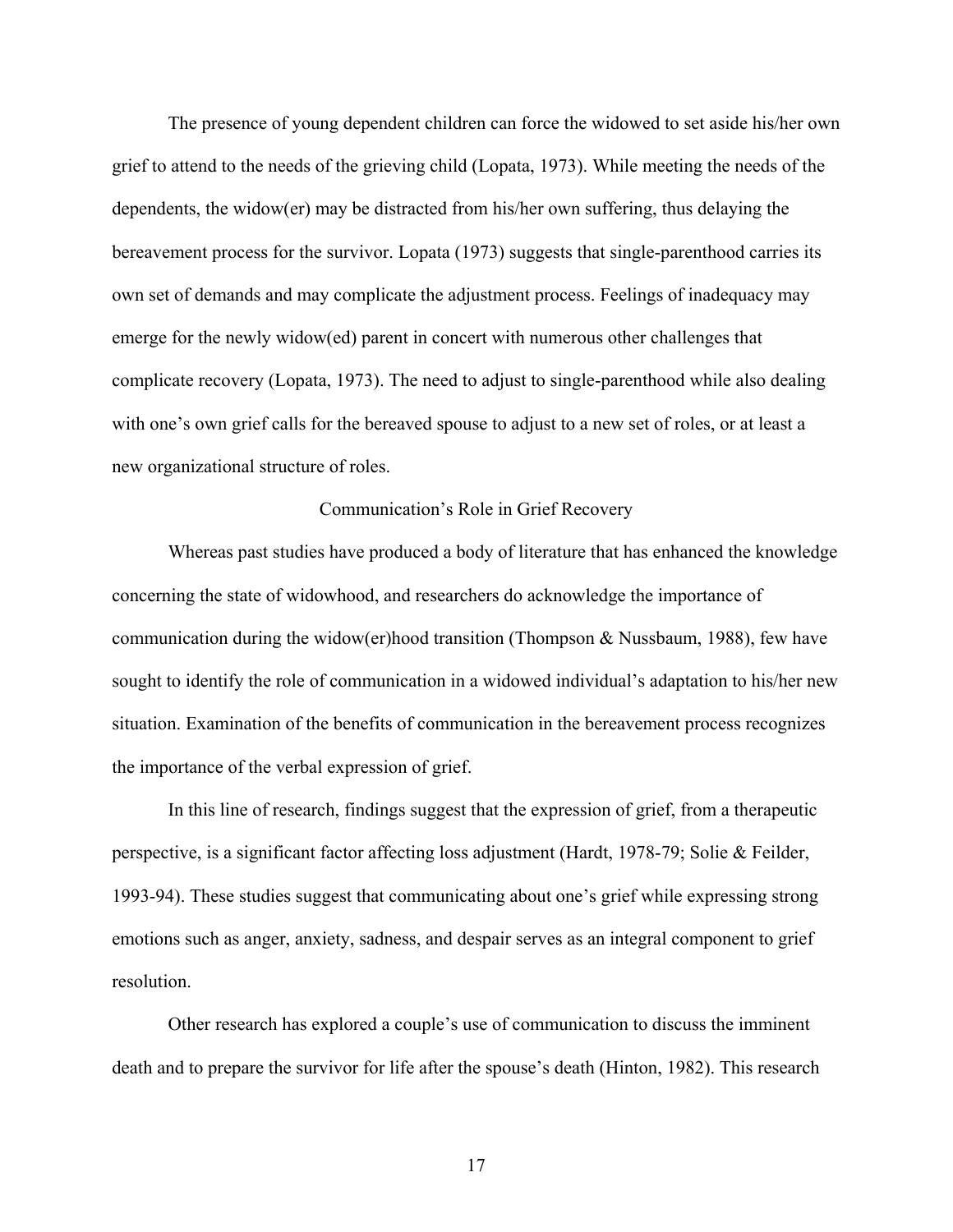illustrates the difficulty some experience in communicating about the awareness of dying. Onethird of the participants noted they were aware of the seriousness of their spouse's illness, but that little communication about the terminal nature of the illness had occurred and that the spouse had even denied the serious nature of the situation. More open communication took place for couples who considered their martial relationships "average" or "poor" rather than "very good." Parkes (1975b) reports a direct relationship between exacerbated grief and lack of opportunity to discuss impending death with the spouse.

As noted in the previous portion of the review of literature, prior research has unearthed numerous social psychological and demographic variables shown to impact adjustment to spousal loss. Variables such as interaction with other widows and social support likely offer a widow(er) the opportunity to test out their new role-identity, but do not explain the adjustment process alone. Research has not examined the more cognitive aspects of communication that lead to one's ability to function day to day after spousal loss. More specifically, researchers have not yet explored the facets of communication that allow one to function within society while weathering the inevitable transition to life without one's spouse. The use of imagined interactions may serve as the explanatory factor for successful psychosocial adjustment after a spouse's death. With that in mind, the current study's general purpose was to further the knowledge base related to the significance of communication in the course of adapting to the death of a spouse. A more specific detailing of the means through which to cultivate such knowledge is explicated in the paragraphs to follow. That detailing will include an overview of the research on the effects of spousal bereavement on one's identity, the construct of imagined interactions, as well as the construct of self-efficacy.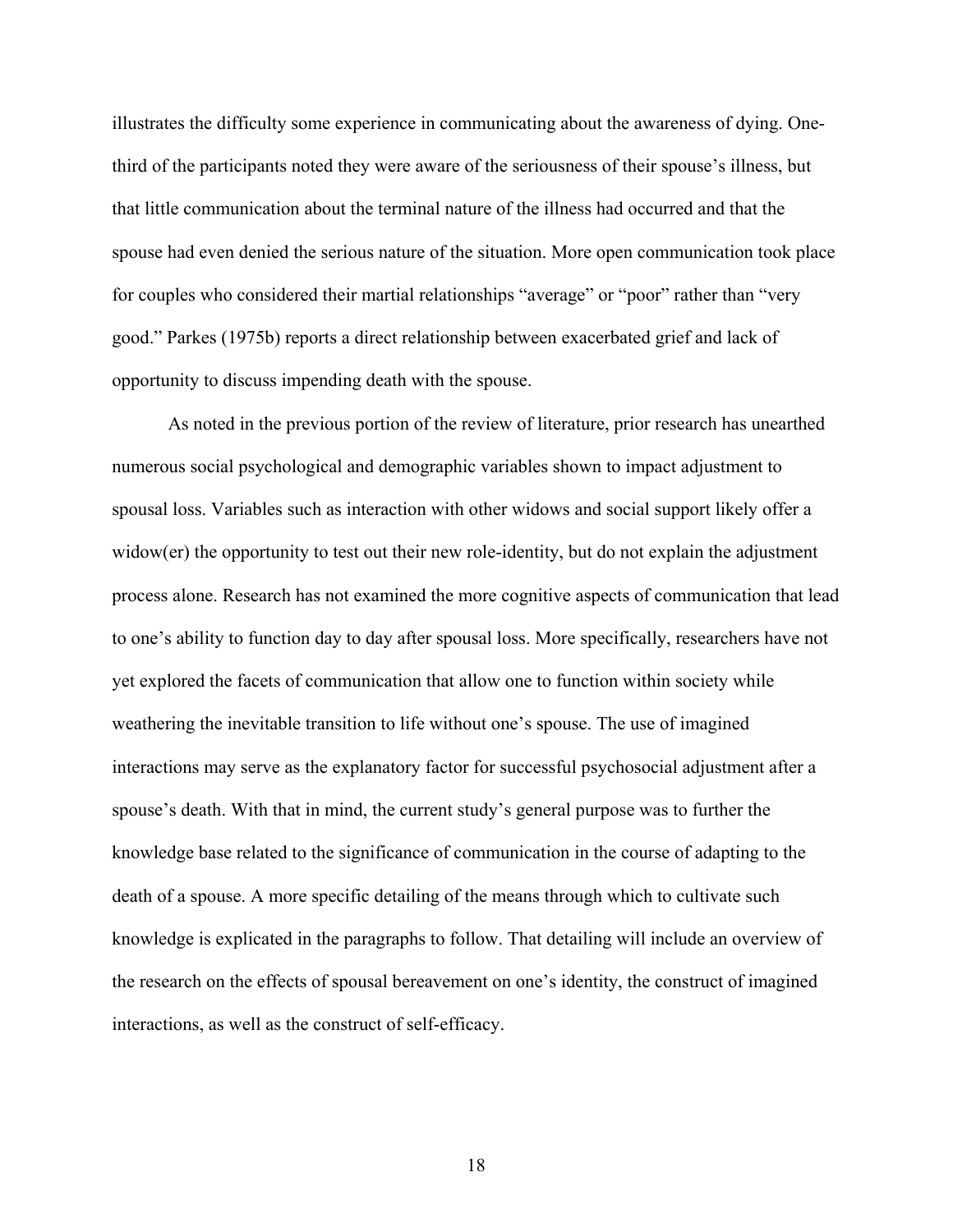#### Imagined Interactions

Imagined interactions, or IIs, are forms of mental imagery that allow individuals to visualize themselves in anticipated or recently experienced interaction with others (Edwards et al., 1988; Honeycutt et al., 1988; Honeycutt et al., 1989; Honeycutt, 2003). This type of mindful cognitive activity has been compared to Mead's (1934) symbolic interactionist idea of an internalized conversation that permits an individual to take the role of another in mental dialogues (Honeycutt, 1988).

More than a decade's worth of research has shown imagined interactions to serve a number of purposes and functions. To fully address the history of research dealing with imagined interactions, it will first be important to discuss the preliminary developments that led to the construct. Such a discussion will include the theoretical framework in which IIs rest as well as the definitional components of the construct. These research findings will be discussed in terms of the characteristics and functions of IIs. To begin, one must first gain an understanding of the theoretical framework that serves to shape the construct of imagined interactions.

Imagined interaction is a construct that is framed in the approach of symbolic interactionism (Honeycutt et al., 1988; Honeycutt, 1989). Symbolic interactionism, as articulated by Mead (1934), has as a part of its formulation the idea of an internalized conversation of gestures that enables an individual to consciously monitor social action. Mead suggests that this allows an individual to envision a variety of scenarios and to create alternate possibilities for the overt completion of a given act in which the individual is engaged. He noted a human being's ability to monitor social action as a distinguishing sign of intelligence separating humans from all other beings. A person is capable of testing out several possible endings of an initiated act prior to the actual conclusion of the act. Edwards et al. (1988) related this idea to Mead's (1934)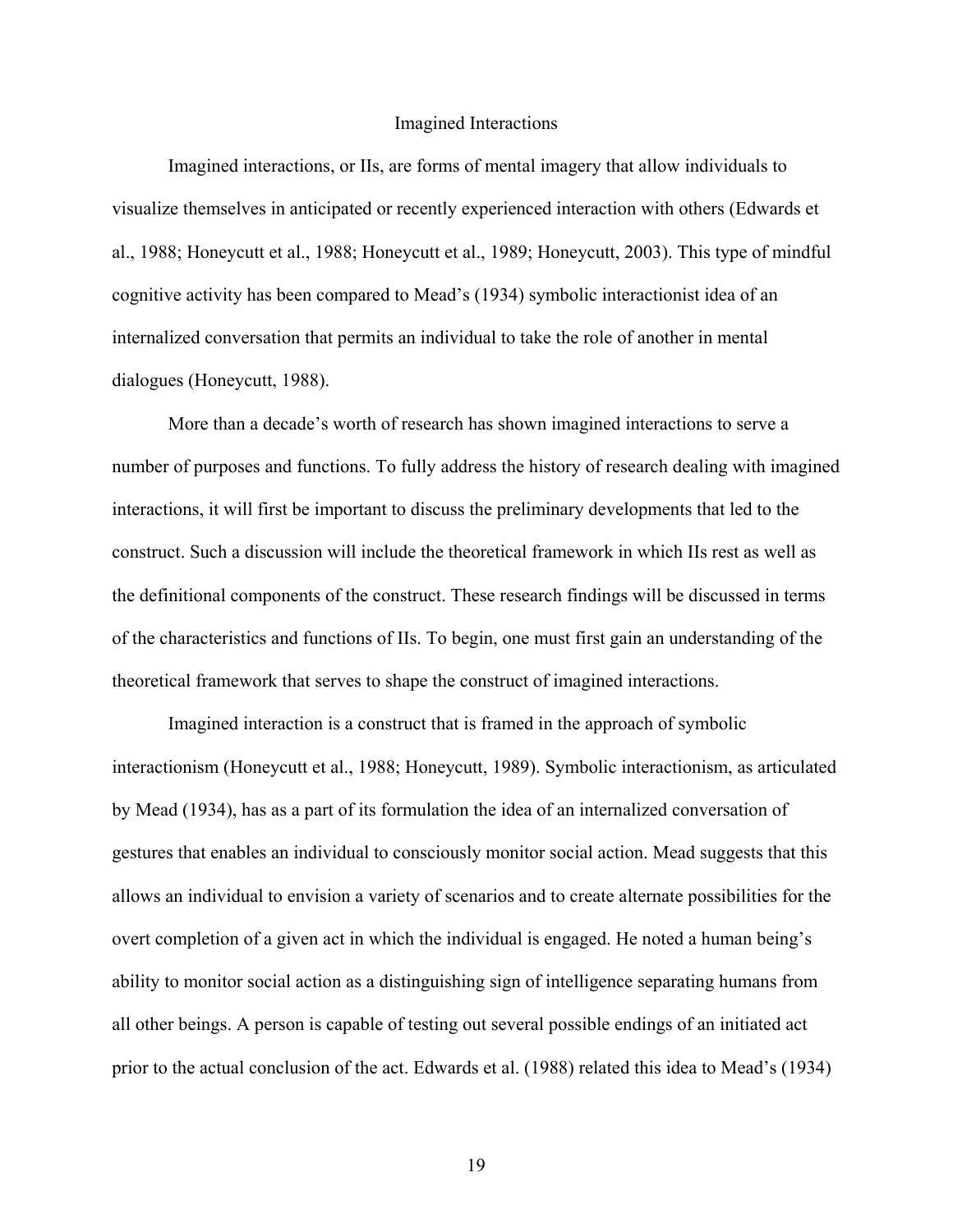notion of an internal conversation and noted its relation to the construct of imagined interactions. These internalized conversations, as Mead proposed, permit an individual to take the role of another in these mentally based dialogues. This particular aspect of IIs allows for the proposed link between adjustment and imagined interactions that is being investigated in the present work.

Honeycutt (1989, 2003) notes that IIs can serve as the means through which one is capable of testing or imagining the consequences of alternative messages prior to or after actual interaction. In early descriptions of how imagined interactions work, Honeycutt (1989, 2003) reviews metaphors that compares them to cartoons, in which each panel represents the logical sequence of events as envisioned by an individual engaging in the use of IIs. Imagined interactions allow a person the luxury of moving back and forth over the panel, perhaps even of rewriting the sequence if appropriate and necessary.

Imagined interaction is a way of measuring intrapersonal communication in which individuals talk to themselves (Edwards et al., 1988; Honeycutt, 2003). IIs refer to a process of social cognition that allows individuals to imagine themselves in anticipated or recently experienced interaction with others (Honeycutt et al., 1989). Honeycutt and his colleagues (1989) state the following:

The notion that intrapersonal communication involves 'talking' to oneself is important but somewhat limited. For, in our view, not only do individuals talk to themselves, but during imagined interactions they imagine themselves talking to others as well. Thus, we surmise that imagined interactions are an extended form of intrapersonal communication (p. 168).

Imagined interaction is a relatively mindful type of cognitive activity that can play a role in the development of memory structures (Honeycutt, 1989; 2003). This approach to the use of imagined interactions suggests that individuals have certain expectancies for relational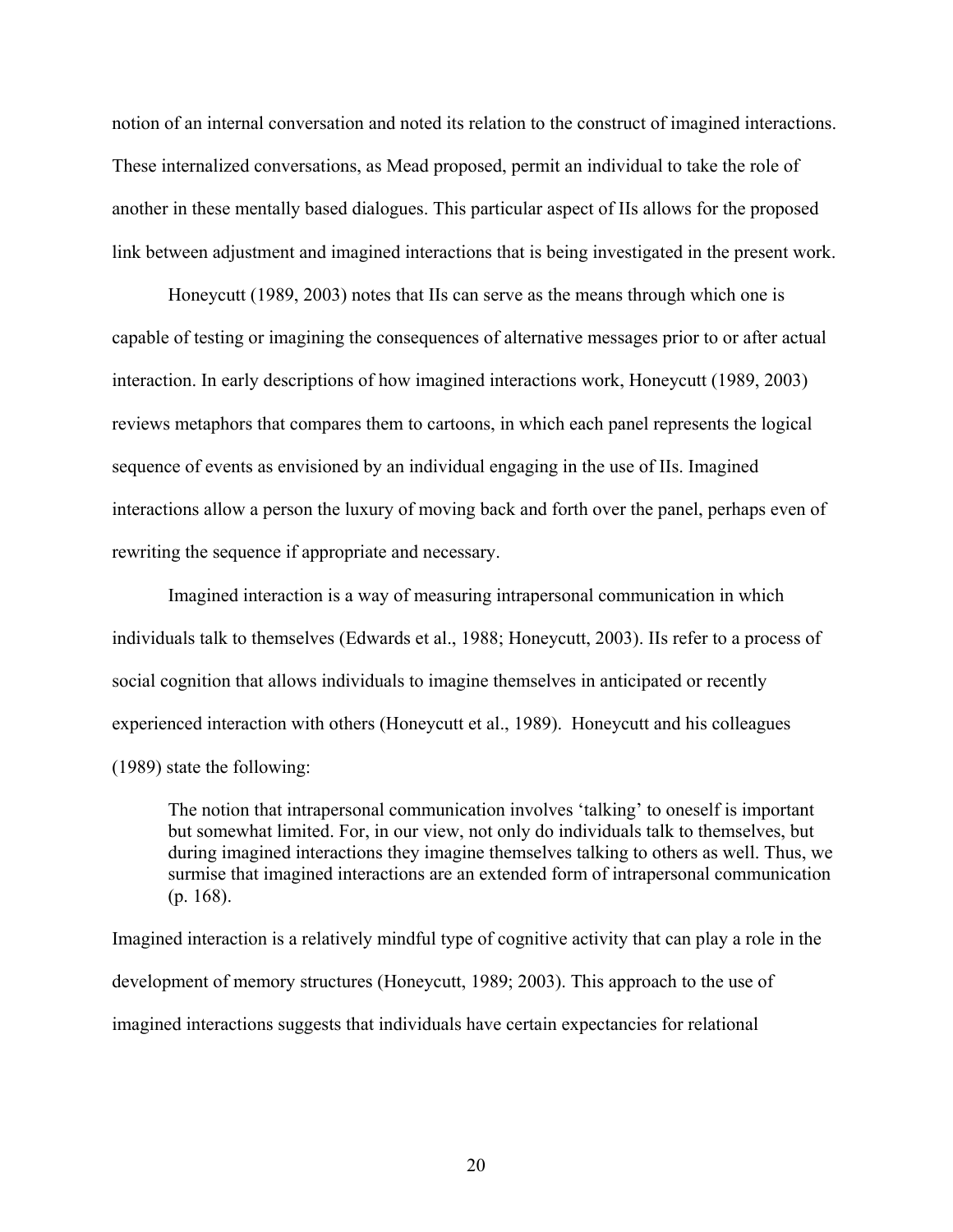development that are used in the formulation of a relational prototype for categorizing various relationships (Honeycutt, 1995; Honeycutt & Cantrill, 2001).

In the early development of the construct, imagined interactions were defined as referring to a process of social cognition through which individuals imagine themselves in anticipated or recently recalled interaction with others (Honeycutt et al., 1988; Honeycutt, 2003). IIs are a form of covert dialogue, which occurs with real-life significant others. Support for the assertion that IIs occur with real-life significant others has been demonstrated by an examination of the relationship shared by the person having the II and the other involved (Edwards et al., 1988). That study revealed that, for college-age students, most IIs are with romantic partners (33%), followed by friends (16%), family members (12%), authority figures (9.4%), coworkers (8%), ex-relational partners (6%), and prospective partners (4%). This data demonstrates that IIs involve significant others rather than strangers or acquaintances. The qualification which limits IIs to occurring with real-life significant others separates IIs from fantasy and does not include all forms of internal thought and memory (Honeycutt & Brown, 1998; Honeycutt, Edwards, & Zagacki, 1989-90).

In describing what IIs are, Honeycutt and his colleagues have put much effort into clearly articulating the difference between an II and a fantasy. Honeycutt et al. (1989) clarify the difference by stating that IIs simulate communication encounters that a person expects actually to experience or has actually experienced during his/her interpersonal life. These authors note, however, that for various reasons, these "real life" interactions may never occur or may take place in ways quite different from the imagined situation. Fantasies involve highly improbable or even impossible communicative encounters. For example, imagining oneself chatting with an idolized movie star or professional athlete would be quite unlikely to actually occur, and thus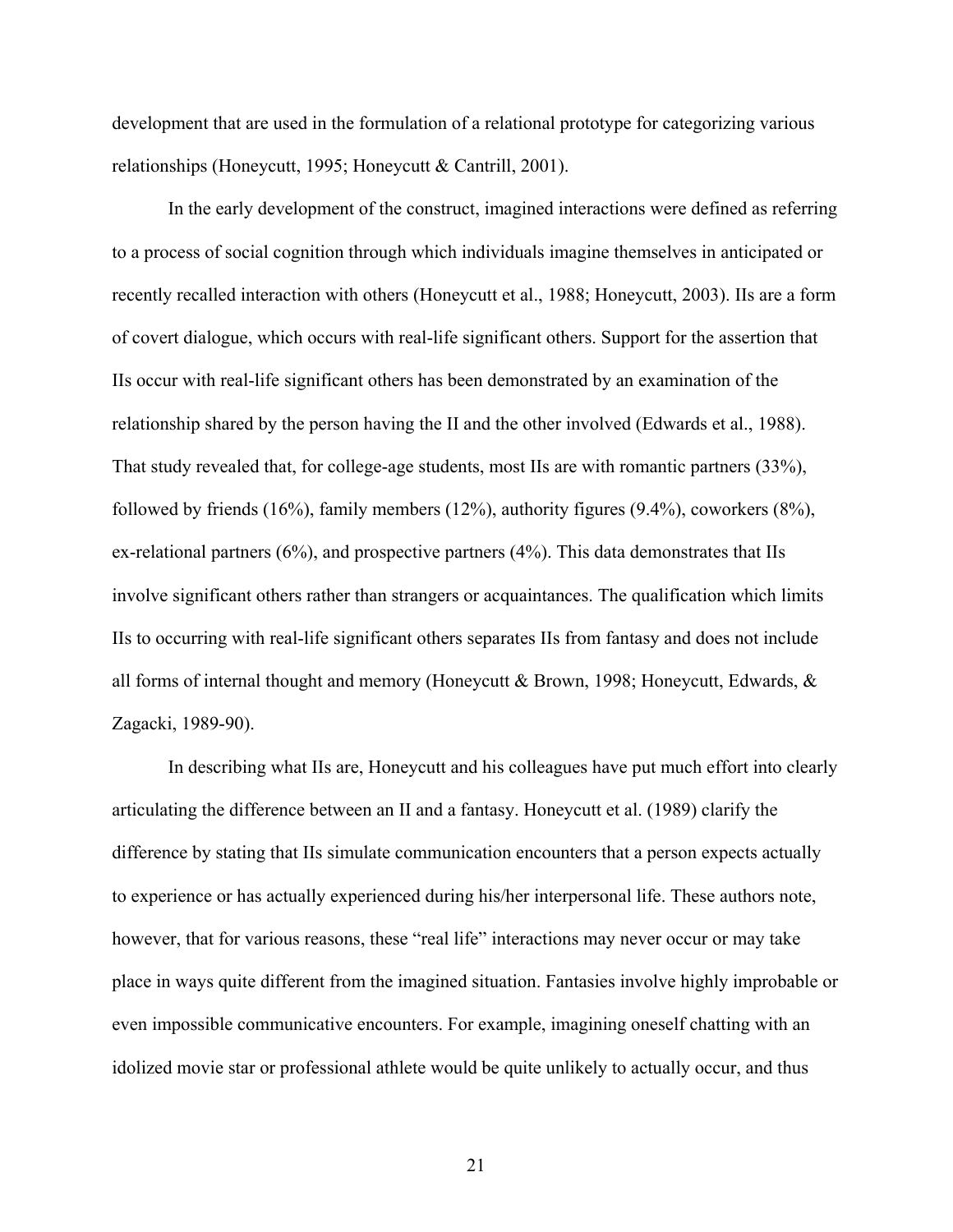would qualify as pure fantasy. These imagined encounters would not, or at least rarely would, serve as the basis for real communicative exchanges. The researchers suggest that they do not intend to disregard the psychological importance of fantasies but note their irrelevance to the study of imagined interactions as currently defined (Honeycutt et al., 1989).

#### Imagery Modes of Imagined Interactions

Imagined interactions have been found to differ in their use of imagery (Honeycutt, 1989; 2003). They can make use of verbal or visual imagery exclusively, or they may be comprised of a mix of both forms. Investigating the mode of imagery used in IIs, Zagacki et al. (1992) reported that of the three possible modes of imagery, few reported IIs that were primarily of the visual mode (4%). More individuals reported primarily verbal IIs (31%), while the majority reported IIs that were of a mixed imagery mode (65%). Those reporting a mixed mode also indicated more pleasantness than did those reporting primarily verbal modes.

Less pleasantness has been associated with more conflict related IIs, thus IIs associated with conflict may tend to be of a more verbal mode (Zagacki et al., 1992). Individuals experiencing relational conflict rely primarily on the single mode (verbal only) form of imagery. This finding suggests that individuals process conflict versus non-conflict information through different modes of representation. Zagacki et al. (1992) offered the following explanation for their findings on conflict and imagery:

This leads us to suspect either that the verbal mode entails certain unaccounted for advantages to interpreting conflict information, or that individuals reveal a general mental 'laziness' when it comes to examining conflict information through multi-mode (both verbal and visual) means. (p. 66)

Associated with this idea of imagery mode are the various perspectives that can be taken in the view of the imaginer (Honeycutt et al., 1989). Some IIs may be viewed from a direct perspective, while others may be viewed from an omniscient perspective. The direct perspective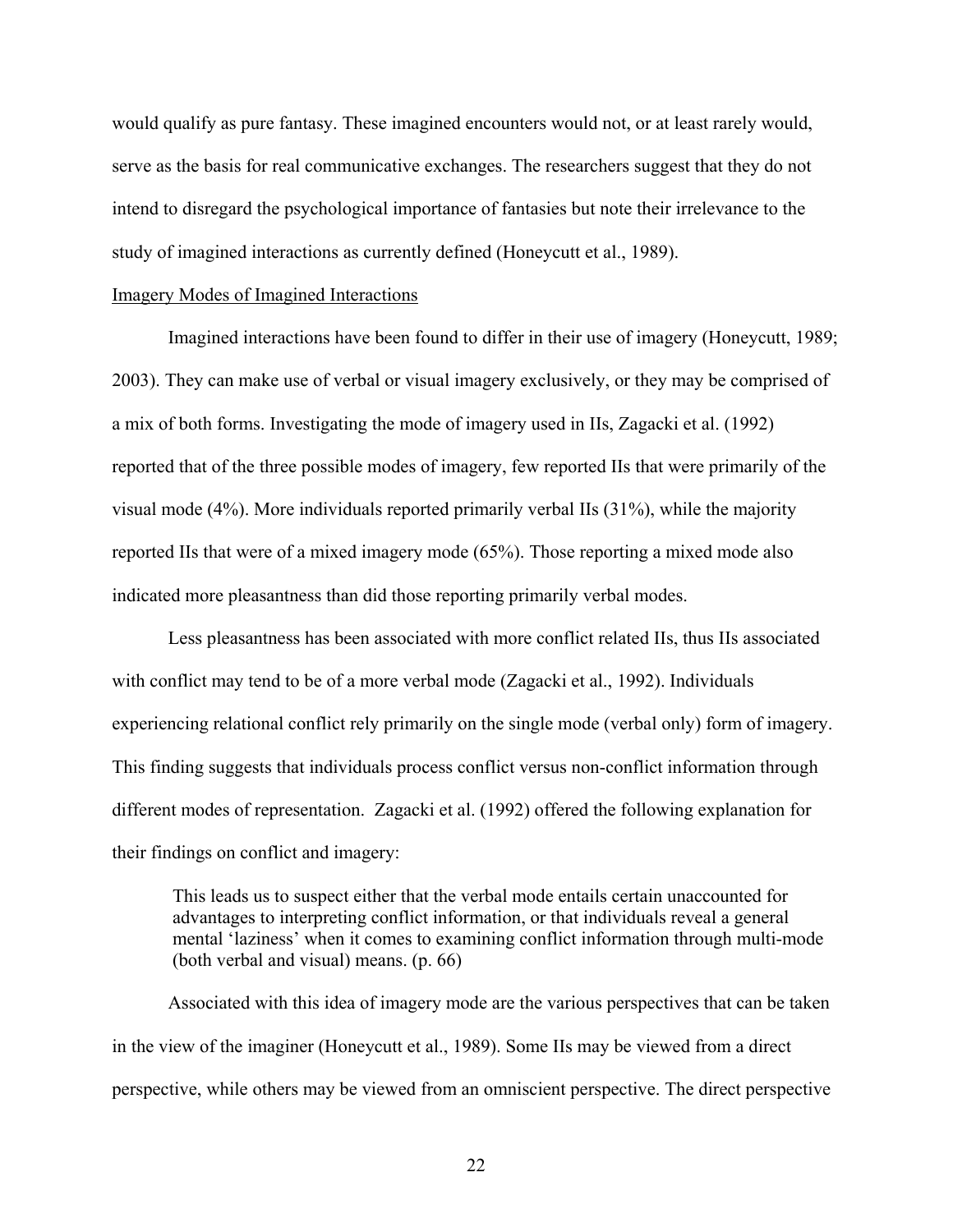allows an individual to see only other interactants, much like actual interaction. An omniscient perspective gives the imaginer a view of self as well as the other interactants.

Individuals also have an imagery consideration related to II operation. One can use immediate or reflective modes of operation (Honeycutt et al., 1989). The immediate mode is the experience of actually having an II; the reflective mode involves the experience of moving out of the immediate mode of the II in order to deliberate over the happenings in the imagined interaction. One can switch between the modes quite readily.

With a description of the construct's development established, the next section describes the various characteristics of IIs accompanied by a detailed description of those features relevant to the current study.

#### Characteristics and Functions of Imagined Interactions

After a decade of research, a number of characteristics and functions related to imagined interactions have been identified (see Honeycutt, 2003, Honeycutt & Ford, 2001, for review). The characteristics most relevant to this study include frequency, discrepancy, specificity, variety, proactivity, and retroactivity and valence. A detailed discussion of each characteristic and related prior research will follow, beginning with that of activity.

#### **Characteristics**

## Frequency

Frequency is the characteristic of IIs that refers to their frequency and regularity. Research assessing the association between the occurrence of IIs and an individual's level of loneliness has revealed a negative relationship between the two variables (Honeycutt, Edwards, & Zagacki, 1989-90; see also Honeycutt, 2003). Simply stated, those who are chronically lonely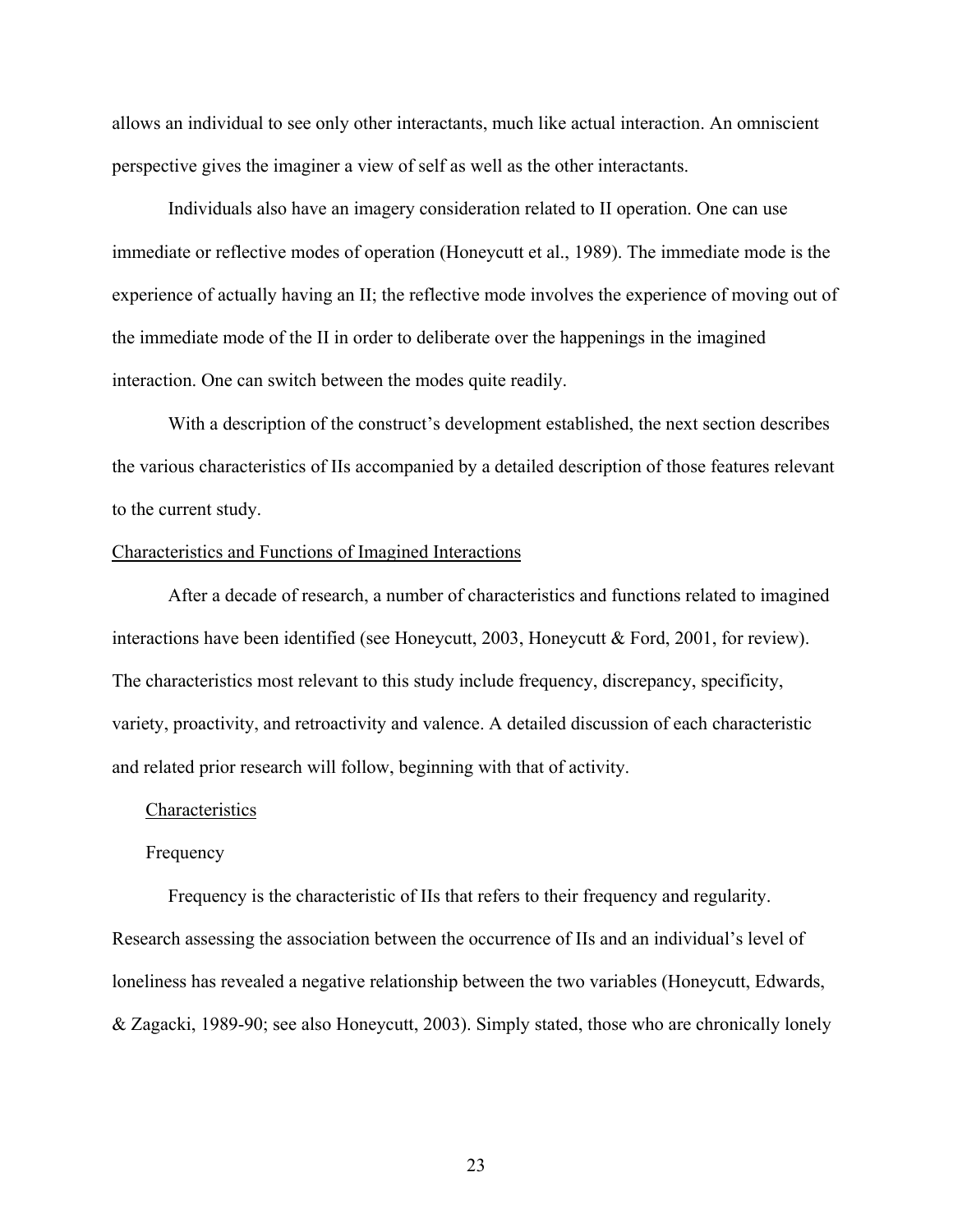experience fewer imagined interactions. Results also suggest that those who report higher levels of II frequency also report more self-dominance (Honeycutt et al., 1989-90).

Increased use of IIs, or higher frequency, is associated with a decrease in discrepancy for individuals competing in debate tournaments (Gotcher & Honeycutt, 1989). Couples experiencing geographical separation from one another have reported that they experience an increase in the number of IIs when they are separated (Allen, 1994). Honeycutt and Weimann (1999) found that marital status is related to the use of IIs in that engaged couples have more imagined interactions than married couples.

## **Discrepancy**

Marital conflict researcher and psychologist John Gottman (1994) has identified effective communication as occurring when the intent of a message is congruent with the received impact of the message on the recipient. Hence, high discrepancy is associated with communication incompetence. Discrepancy is a characteristic of IIs that reflects the difference between what is imagined and what really happens in an actual encounter. Honeycutt (2003) provides examples of how IIs can be similar to or different from relevant interaction. Highly discrepant IIs are reported by the chronically lonely, a finding that researchers suggest serves to perpetuate the lonely state (Edwards et al., 1988). Lonely people have limited prior interactions upon which to base their IIs, so any they experience prior to new interaction are likely to be high in discrepancy. Discrepancy is also negatively correlated with communication competence (Honeycutt et al., 1992).

In research assessing the relationship between the use of IIs and attachment style (Honeycutt & Kelly, 1996), the secure attachment style appears to be associated with low discrepancy between imagined interaction and real interaction. Those who report an anxious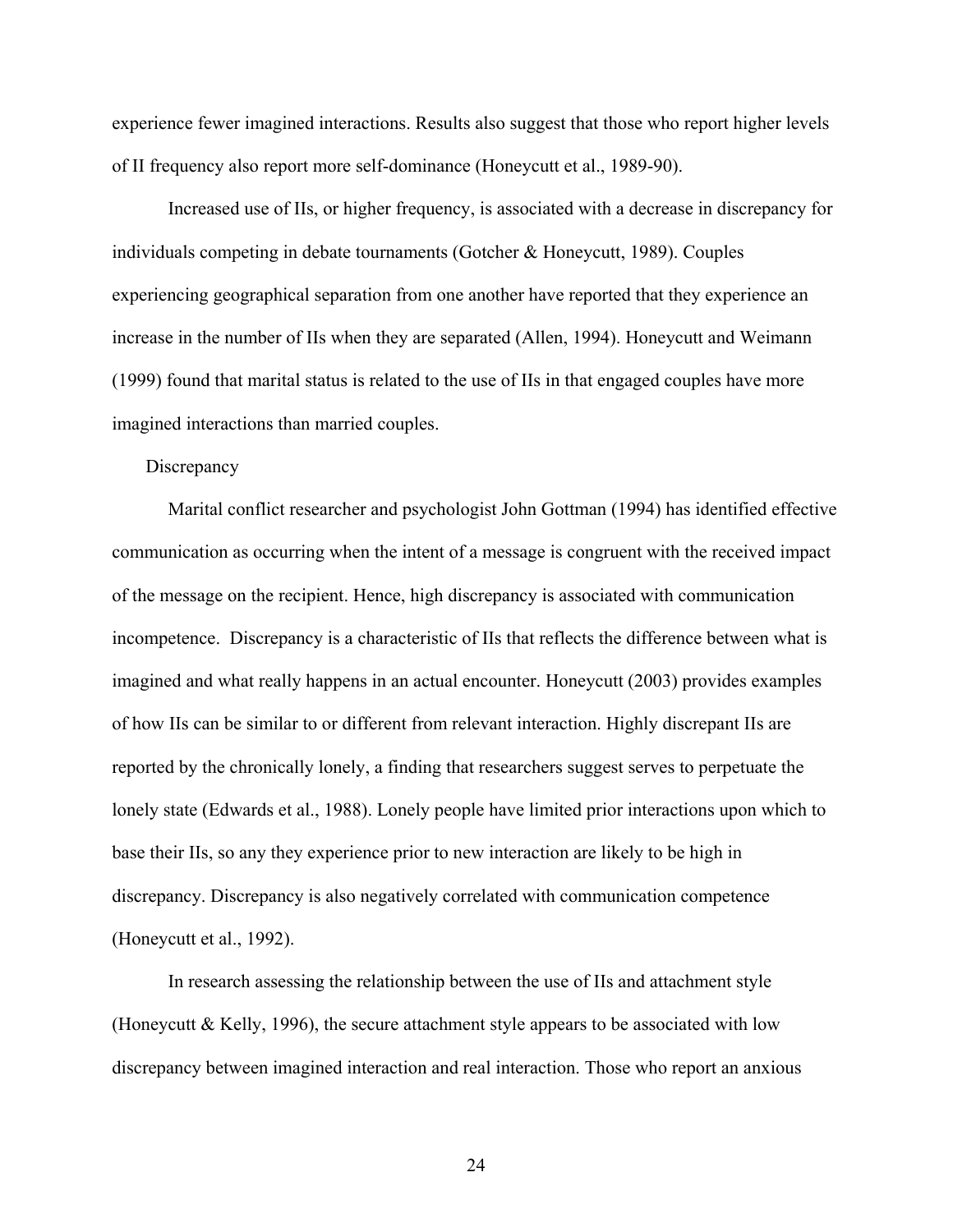attachment style experience higher levels of discrepancy in their IIs. As noted above, discrepancy is associated with loneliness (Edwards et al., 1988). This finding provides additional support for Hazan and Shaver's (1987) conclusion that anxious/ambivalents experience higher levels of loneliness.

The relationship between the mode of imagery and discrepancy has been explored. Zagacki et al. (1992) note that verbally based IIs are usually less similar to the actual communication they represent. Thus, through a syllogistic approach, if conflictual IIs are more verbal, and verbally based IIs are usually discrepant, then conflictual IIs are more discrepant, thus distort reality.

## Specificity

Imagined interactions are also characterized by their specificity, which refers to the level of detail and distinction of images contained within IIs. Honeycutt et al. (1992) assessed IIs and their correlation with communication competence as well as conversational sensitivity. Their results suggest that the level of detail in IIs, or specificity, positively predicts several dimensions of conversational sensitivity including the ability to detect meanings in another's messages, conversational memory, conversational alternatives and conversational memory.

## Variety

Variety refers to the diversity of topics and partners within IIs. Variety is moderately correlated with II proactivity and retroactivity (Honeycutt et al., 1989-1990). IIs that involve various individuals and different topics are positively related to the imaginer's internal locus of control as well, and this finding lends credence to the idea that the chronically lonely lack variety in their IIs (Honeycutt et al., 1989-90). Research suggests that IIs involve a wide variety of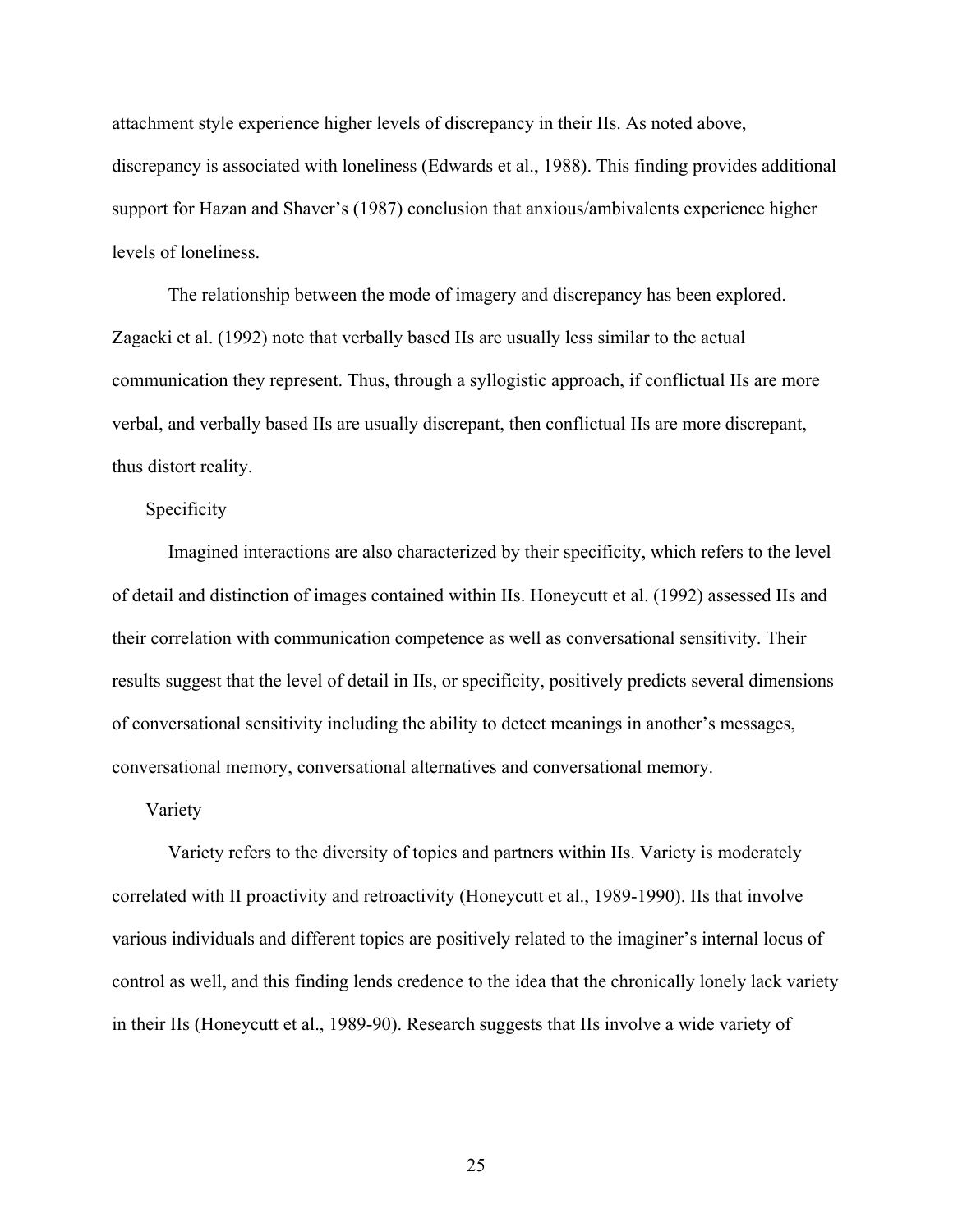topics including conflict, dating, activities, school, family/home, and include various partners such as family members, dating partners, friends and roommates (Edwards et al., 1988).

## Proactivity

IIs are also recognized for their use proactively or retroactively. Proactivity refers to those IIs which are engaged in prior to actual interaction, and their prevalence has been shown in research (Zagacki et al., 1992). Research has suggested, for instance, that individuals who measure high in Machiavellianism experience more proactive IIs (Allen, 1990).

Proactivity emerged as a valuable characteristic in research conducted to assess the use of IIs during competitive debate (Gotcher & Honeycutt, 1989). Gotcher and Honeycutt (1989) indicate a correlation between proactive IIs and imagined success during competition rounds but not with actual success. The use of IIs appears to aid competitors in psychologically preparing for actual competition and may serve to create success through self-fulfilling prophecy (Honeycutt & Gotcher, 1991).

#### **Retroactivity**

Retroactivity involves reviewing the interaction once it has taken place. For example, a worker may desire a raise, so she decides to approach her boss concerning the matter. Using an II proactively, she may visualize herself going into her boss's office and may even devise a plan for what she will say. Once the real-life interaction has taken place, she may reflect on the interaction, analyzing it to determine what worked and what did not. This reflection is an example of making use of a retroactive II. In his discussion of the planning process, Berger (1993) acknowledged the likelihood that individuals recall previous interaction with others in order to determine if past interactions have or will have bearing on a present goal, providing indirect support for the value of retroactive IIs.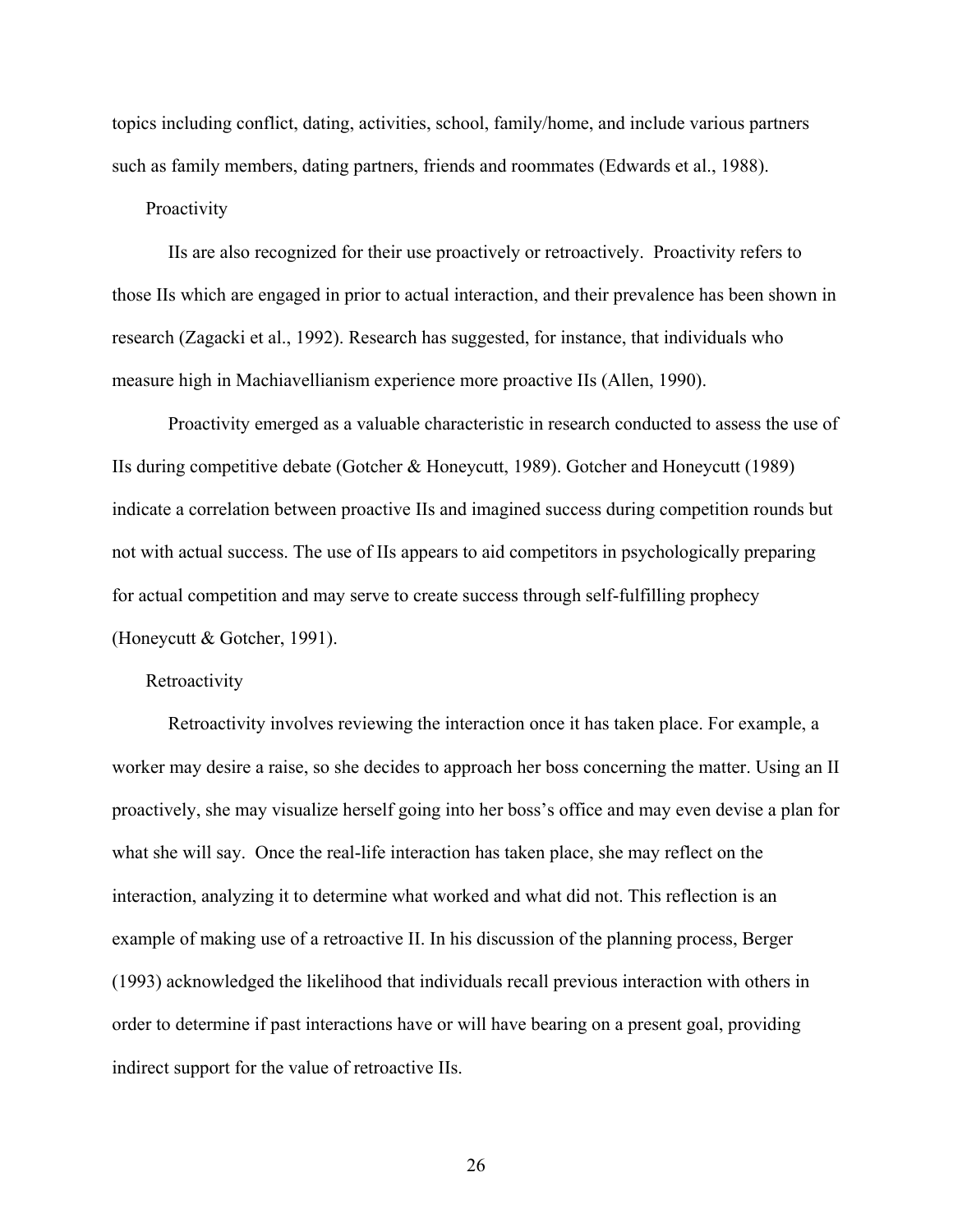## Valence

IIs vary in the amount of emotion felt as they are experienced. The affect may be positive, negative, or mixed as well as non-existent. IIs associated with positive emotions occur less frequently and with lower levels of retroactivity than those with mixed emotions (Zagacki et al., 1992). The researchers note the surprising nature of such findings indicating that one might expect persons to dwell upon pleasant communicative episodes to extend the benefit of positive feelings. Yet, the results show that individuals do not engage in such II usage. Rather, once pleasant communicative experiences are acknowledged, they are simply taken for granted and not often recalled. Another possibility, suggest Zagacki et al. (1992), is that individuals avoid reviewing what they perceive to have been pleasant communicative episodes through the use of IIs for fear of finding potentially discrepant information that could possibly lead to an unpleasant state.

These six characteristics of IIs also manifest themselves in a number of functions within the context of communication. In the following section, each of the functions relevant to the current exploration will be described.

## Functions

The study of imagined interactions has unearthed several functions connected with their use (Allen, 1994; Allen & Berkos, 1998; Gotcher & Honeycutt, 1989; Honeycutt, 1989, 1991, 1995). As research indicates, IIs function in that they (a) keep a relationship alive, (b) serve to aid in rehearsal for future interactions, (c) serve to compensate for lack of real interaction, (d) aid an individual in self-understanding in terms of clarifying thoughts and feelings, and (e) serve as a form of catharsis by relieving tension and reducing uncertainty (see Honeycutt, 2003, for review). Imagined interactions have also been recognized for their contribution in keeping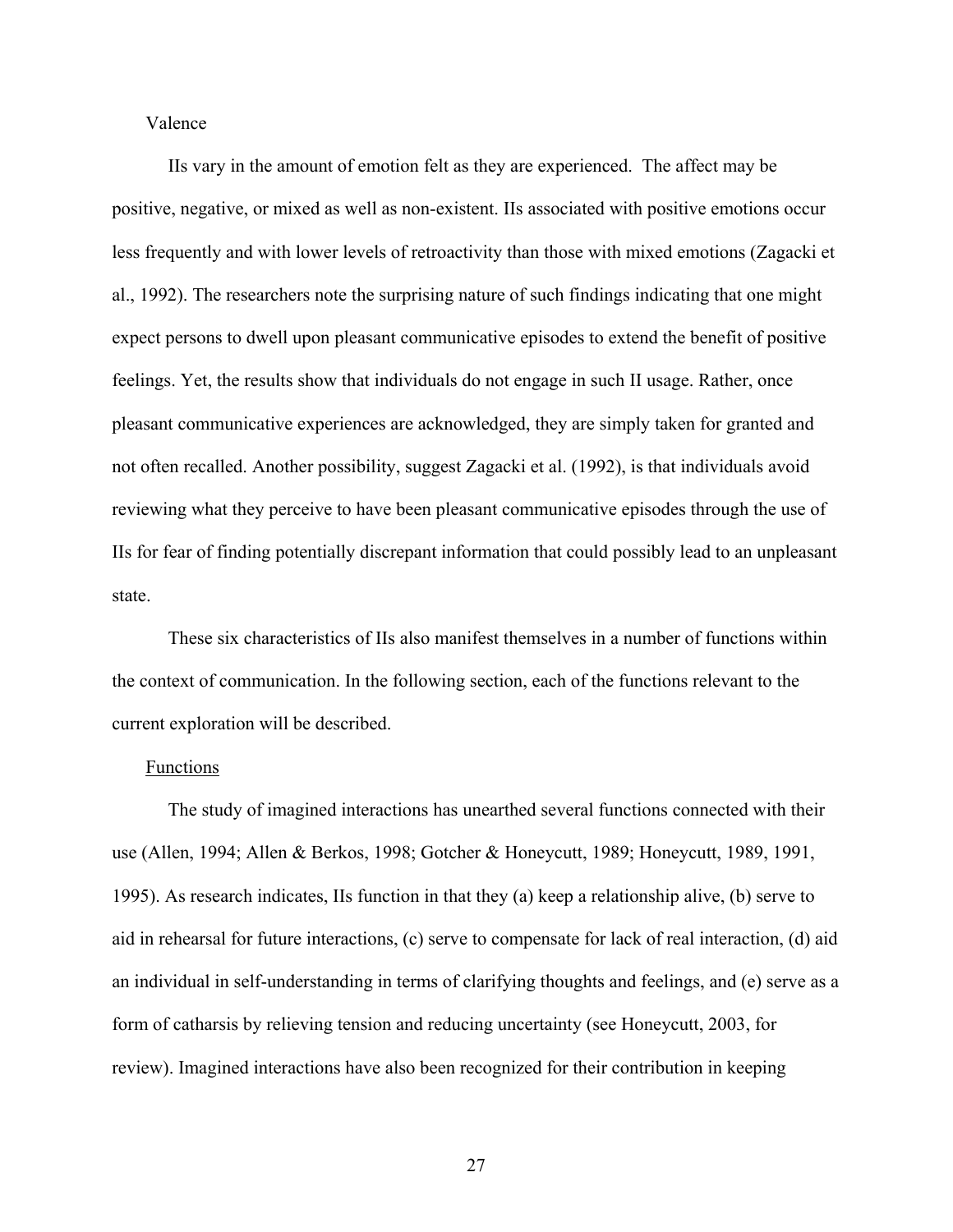conflict alive. While research has also produced support for the conflict linkage function if IIs, this will not be included in this proposed study due to predicted insignificance. The other five functions most pertinent to the current project will be thoroughly addressed in the following sections.

## Relational Maintenance

Honeycutt (2003) devotes an entire chapter to the maintenance of interpersonal relationships through IIs. Individuals report having IIs involving relational partners such as romantic partners, friends, family members, authority figures, people from work, ex-relational partners, and prospective partners (Honeycutt et al., 1989-90). As the data indicate, IIs are predominated by thoughts of significant others rather than strangers or acquaintances.

Duck (1980) has suggested that study of relational communication should involve interpersonal research that examines relationships as they evolve outside of direct relational encounters by looking at such processes as replaying relational events during time spent alone, planning future encounters, and remembering the pleasures of encounters. The study of imagined interactions has provided for a means of investigating such phenomena (Honeycutt, 1989). "IIs can psychologically maintain relationships by concentrating thought on relational scenes and partners" (Honeycutt, 1995, p. 143).

Research demonstrates that geographically separated couples use IIs as a means of maintaining their relationships (Allen, 1994). Suggesting that IIs can and do serve a specific purpose in establishing relational significance for anticipated relational encounters, Allen explored II usage to relieve separation anxiety. The study involved 40 couples, half of whom were in long distance relationships. Allen found that geographically separated couples report an increase in the number of IIs experienced during times of separation and view them as a coping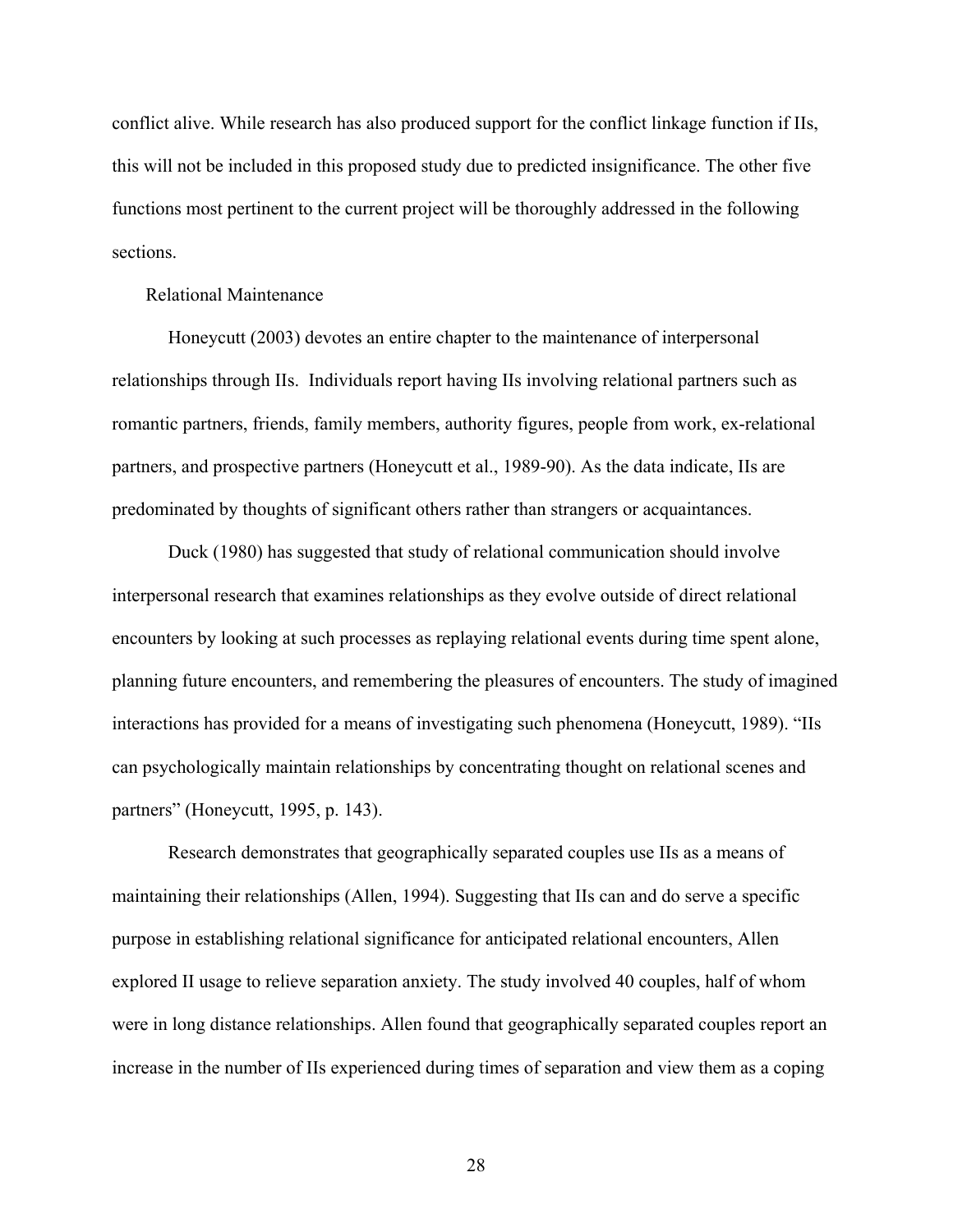strategy. Thus, the study provides support for the usefulness of IIs in allowing individuals to continue their relationships even when circumstances prevent real interaction. These results, as Honeycutt et al. (1989) note, are a strong indication that imagined interactions have relational significance and support the idea that IIs are used to create as well as maintain interpersonal relationships.

While imagined interactions can serve to create a given relationship, they can also shape it as it goes through certain stages. The memory structure approach to IIs suggests that not only do IIs bring the relationship into existence, they can also serve to shape the developmental progression of said relationship (Honeycutt & Cantrill, 2001). The assumption of such an approach is that individuals have certain expectancies in terms of the developmental stages of relationships that can be used in the formulation of an expected prototype for categorizing another's as well as one's own relationship. As new observations of relationships are made, they are assimilated into the expectancies and revisited in the form of IIs. These IIs may serve to keep an existing relationship intact, or maybe to rehearse for the initiation of a new one. In these terms, IIs enable the process of thinking about a relationship, even through its various developmental phases.

Research suggests, however, that the nature of IIs is a function of the communicator's situational experiences (Zagacki et al., 1992). If a person is currently not experiencing stressful activities or relationships, imagined interactions are likely to involve mixed imagery that has been shown to be more pleasant (Zagacki et al., 1992). Cancer patients report that 80% of their IIs are positive—a fact that suggests patients use IIs to imagine themselves free of cancer (Gotcher & Edwards, 1990).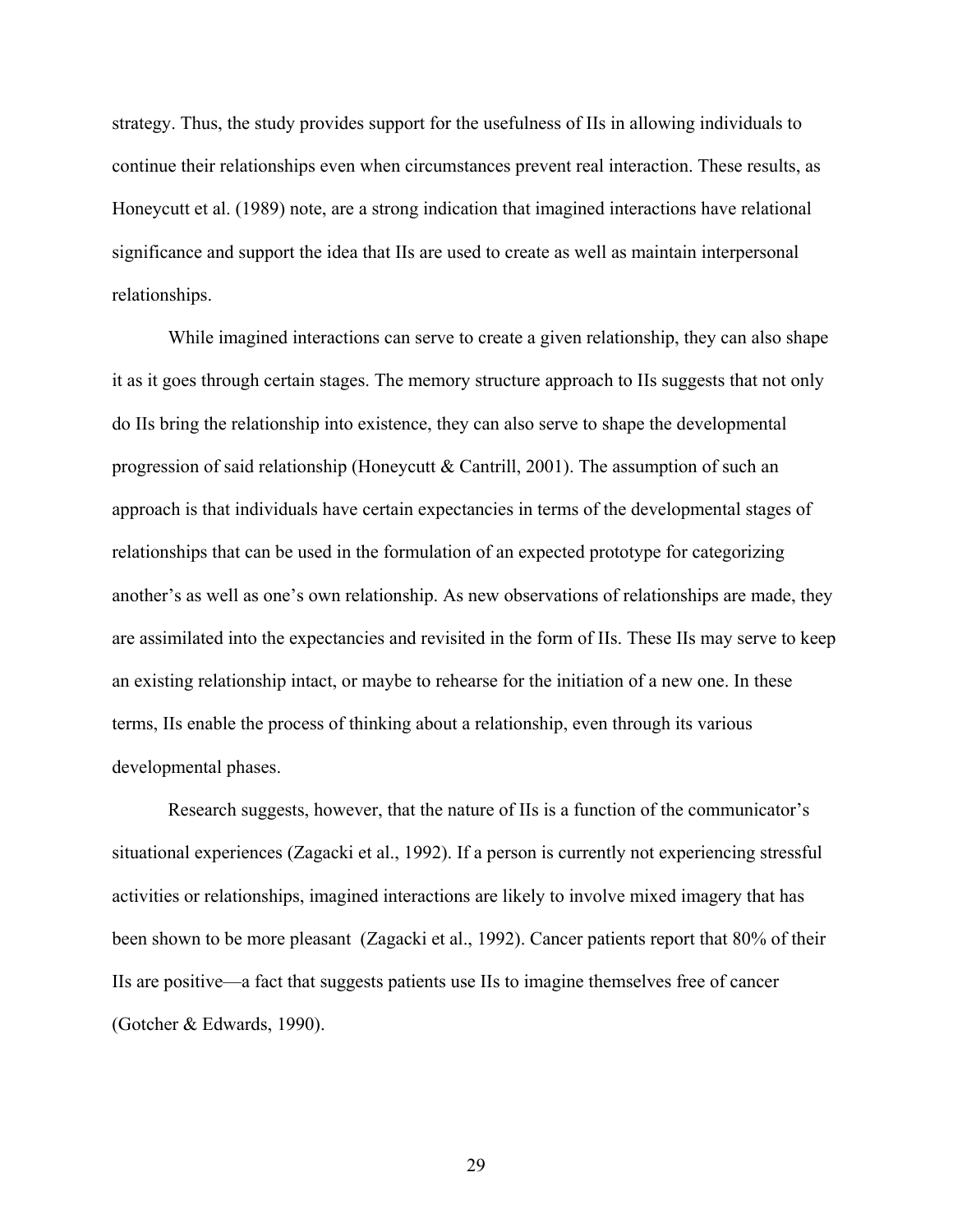Rehearsal

Several studies have suggested that IIs can be used strategically for rehearsing anticipated encounters and for relieving stress, for example in such settings as forensics competition (Gotcher & Honeycutt, 1989; Honeycutt & Gotcher, 1991). Participants involved in forensics competition must be aware of the communication environment and in control of the messages they convey because the nature of such a form of competition is that those most adept at doing so receive the highest rewards (Honeycutt & Gotcher, 1991). Gotcher and Honeycutt (1989) found that IIs can be used to practice possible messages even when several possibilities exist for the way the actual interaction may really occur.

Studying the use of IIs by student protesters present at the Tian-an-men Square demonstrations, Petress (1990) indicated that students actually present during the riots reported engaging in the use of IIs for such purposes as rehearsing and preparing scripts in the case they were taken in for interrogation by the authorities, the rehearsal of conversations with family members and friends enabling the student to remain calm during the riots, and reflecting on actual experiences and interactions endured after the riots were stopped.

Petress (1995) also looked at the use of IIs by Chinese foreign exchange students in preparing to study abroad. Oral interview results indicate that the students reported using IIs for rehearsal purposes. They reported using IIs for the purpose of rehearsing meetings and interviews with individuals with whom they were seeking help in the process of securing admission to a U. S. university as well as for rehearsing meetings with future foreign advisers.

Imagined interactions have also been shown to aid in the planning process to help reduce anxiety and increase speech fluency (Allen & Honeycutt, 1997). In this study, an experiment was developed to investigate the effects of the independent variables of a planning task and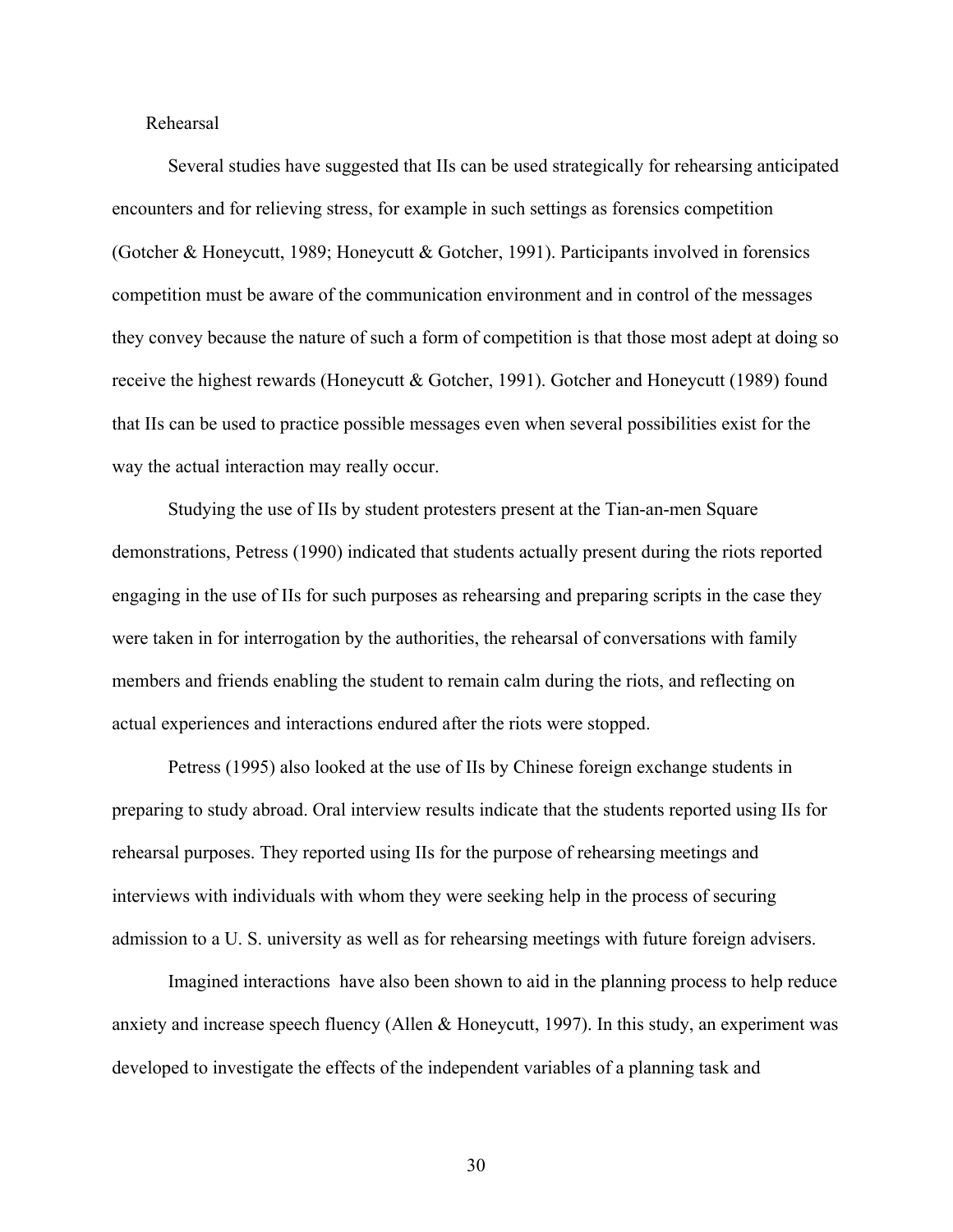discrepant IIs on the dependent variable of anxiety as operationalized through the use of object adaptors. The subjects completed the SII and then participated in the experimental part of the study that involved videotaping. In this portion of the study, participants were asked to devise a plan for convincing a friend with a drinking problem to seek help. One group of the participants was then placed in a distractor-task condition for the purpose of minimizing their message planning time. The other group members were given time solely to rehearse their plan for convincing a friend to seek help. The researchers looked at the use of nonverbal object adaptors that involve people manipulating objects (e.g., pens, glasses, jewelry) when they are aroused or nervous. Results of the study indicate that individuals who were able to plan their conversations displayed fewer object adaptors than those who completed the distractor task (Allen & Honeycutt, 1997).

Geographically separated couples (GSCs) have been found to make particular use of IIs for the purpose of rehearsing future interactions (Allen, 1994). In comparison to couples not geographically separated, GSCs reported greater use of imagined interactions for the purpose of preparing for the next interaction with their partners. Such a result seems to suggest that GSCs emphasize an efficiency meta-goal that is in operation during times of separation.

#### Self-Understanding

Rosenblatt and Meyer's (1986) original conception of the therapeutic use of IIs recognized that imagining interaction that involves explaining things or relating things to another can aid in the process of clarification of the self. IIs help to uncover opposing or differing aspects of the self (Rosenblatt & Meyer, 1986)

Research which sought to assess the use of IIs by couples who were experiencing geographical separation (GSCs) suggests that they do experience IIs as a tool for increasing self-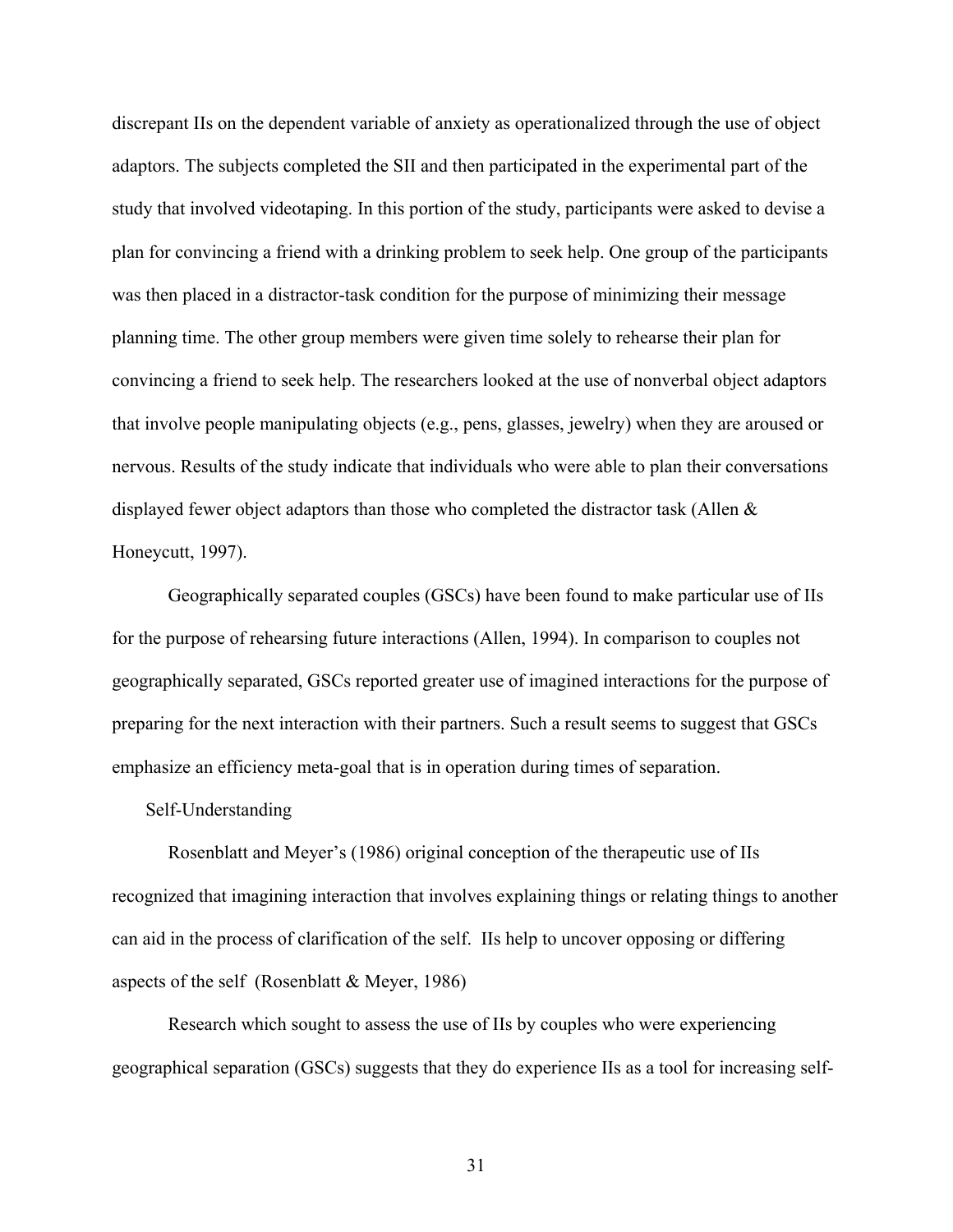understanding more than do couples who are not geographically separated (Allen, 1994). The results suggest that GSCs have a greater need to develop better understanding prior to interaction because of the limitation on interaction time due to geographic circumstances. The use of IIs helps to create a better understanding of the partner as well as the self. Allen (1994) also suggests that GSCs may also use IIs to discuss certain issues with the relational partner so as not to be forced to deal with the given issue that may have been deemed unimportant during precious and limited interaction time.

Zagacki et al. (1992) studied the role of mental imagery and emotion in imagined interactions and found imagined interactions that involved more conflict were related to an increase in self-understanding. Imagined interactions that provided increased self-understanding were also found to involve more verbal imagery with the self playing a greater role in the II, or being more dominant.

#### Catharsis

Imagined interactions have been recognized for their ability to relieve tension and reduce uncertainty about another's actions (Honeycutt, 1989). Rosenblatt and Meyer (1986) proposed IIs as a means of emotional catharsis in counseling sessions having found that IIs served as an outlet for their patients to release unresolved tension. Patients had noted feeling less relational tension after having experienced IIs.

Individuals reportedly use IIs to release emotions when they know that enacting certain behaviors or expressing certain emotions may be inappropriate in actual interactions (Allen & Berkos, 1998; Berkos, Allen, Kearney, & Plax, 2001). The use of IIs has also been associated with a reduction in anxiety level (Allen & Honeycutt, 1997). When planning for an interaction, making use of IIs results in a lower occurrence of object adaptors. This result seems to suggest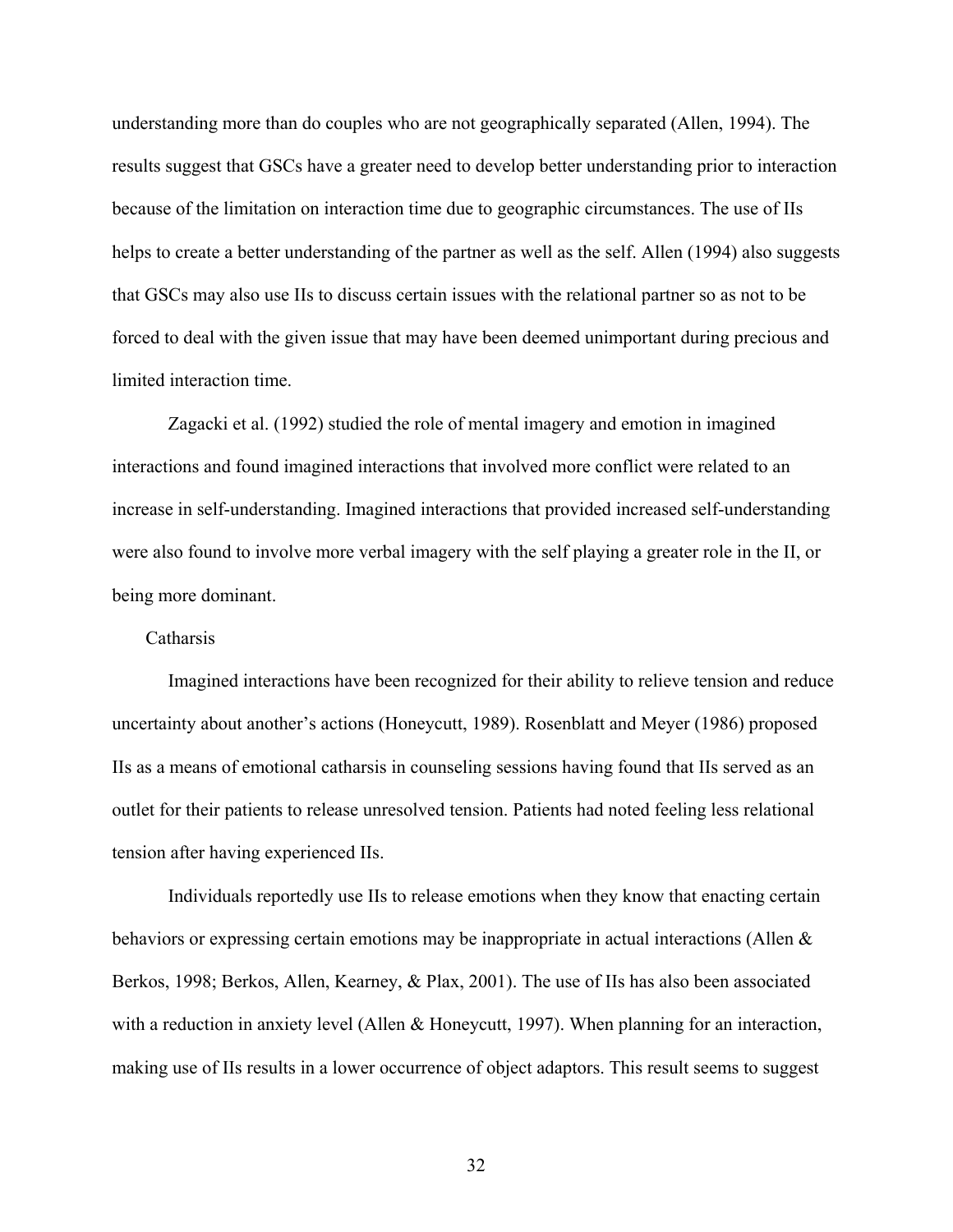that when one uses IIs, one experiences anxiety relief. Thus, IIs help one release certain emotions in the form of catharsis. Honeycutt (1991) offers numerous accounts of individuals who have reported that their IIs made them feel better and helped them release anxiety. Gotcher and Edwards (1990) report that the prevalence of cancer patients' high frequency of pleasant IIs may produce a cathartic release reducing stress and anxiety.

#### Compensation

Research suggests that IIs function to compensate for the lack of real interaction (Allen, 1994; Honeycutt, 1989b). From their inception, IIs have been purported to serve in the place of real interaction when face-to-face communication is not possible (Rosenblatt & Meyer, 1986; Honeycutt, 2003). In their discussion of IIs used for therapeutic purposes, Rosenblatt and Meyer (1986) indicate that an individual may choose to use IIs in place of actually confronting a loved one in fear that the loved one would be hurt by the message.

Honeycutt (1989b) has discussed the use of IIs as a means of compensation by the elderly who may not see their loved ones as often as they would like. For example, retirement center residents report imagining conversations with children as well as fellow residents. The research focusing on geographically separated individuals and their increased use of IIs during separation for the purposes of coping is additional support for the notion that IIs are used in the place of real interaction (Allen, 1994). According to Allen (1994), engaged couples are more likely to use IIs to compensate for the lack of real interaction due to their living apart than are other types of couples living apart.

Imagined interactions reflect a number of characteristic and functional dimensions. Imagined interactions may be characterized by activity, proactivity, retroactivity, specificity, variety, discrepancy, and valence. These aspects of IIs lead to the use of II for various functions.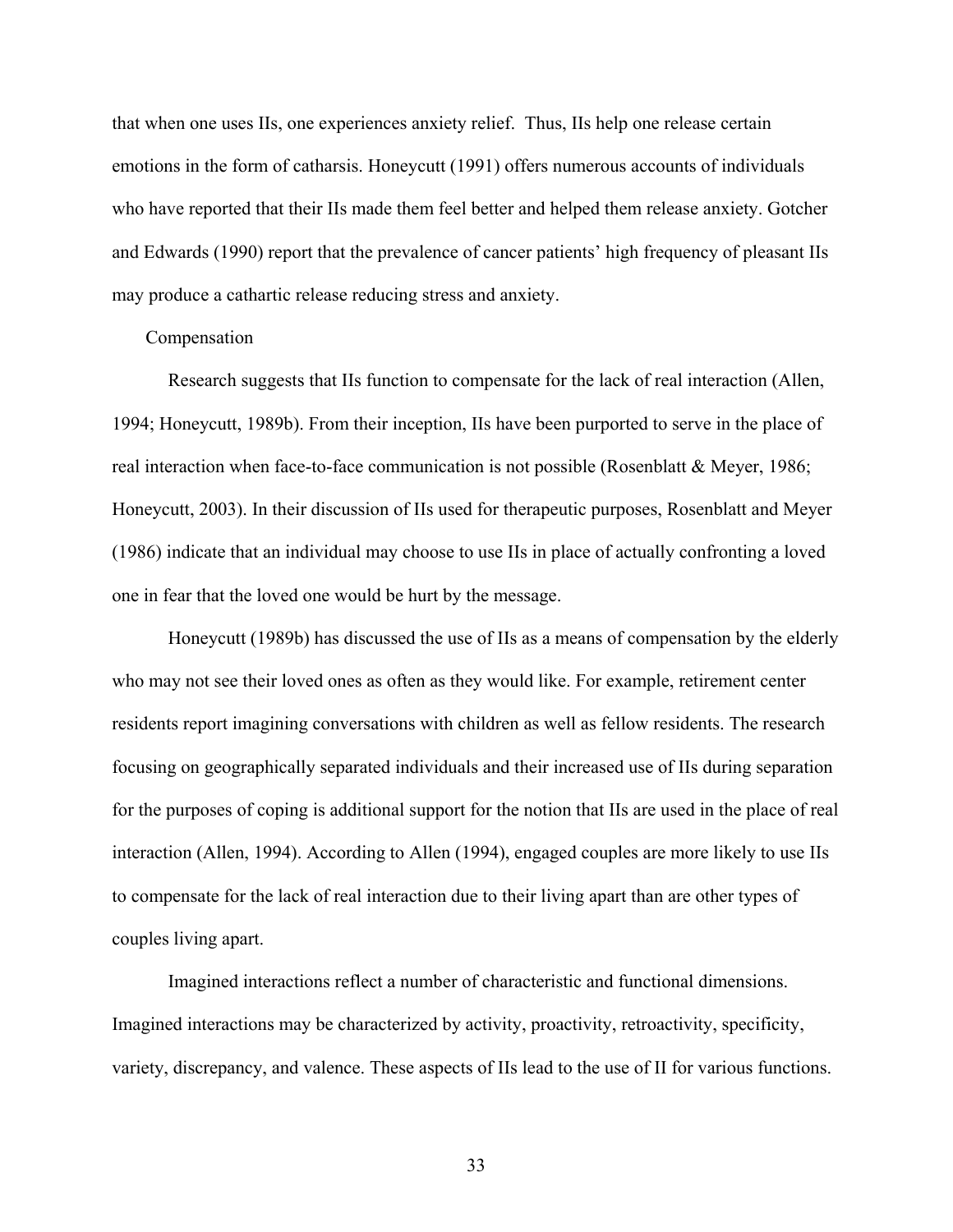A person may use IIs to produce a sense of catharsis through releasing emotions, or may develop a better understanding of the self through the use of IIs. Imagined interactions also allow one to rehearse for upcoming interactions and may allow for compensation in the absence of actual interaction. The present study seeks to explore how these various II dimensions impact one's ability to deal with a significant loss and major adjustment.

The study of imagined interactions has led to the understanding of various characteristics and functions of the mental representations of interpersonal interaction, many of which are pertinent to the investigation of psychosocial adjustment to the death of a spouse. II usage likely allows a bereaved individual to transition from the spousal role-identity to the widowed role identity by permitting one to visualize the self interacting in the new role during the transition process.

Whereas IIs do perhaps play a role in the psychosocial adjustment of bereaved spouses, another variable conceivably at work in the success of such adjustment is the bereaved individual's belief that he/she is indeed making the transition well. While some past bereavement research has included locus of control variables, a more telling variable for evaluating one's personal assessment of success in adjusting to the death of a spouse is that of self-efficacy. The following section will examine the construct of self-efficacy, its definition, as well as its role in prior and present research.

## Self-Efficacy

The self-efficacy construct is offered as a unique form of self-evaluation that identifies a distinction between one's ability to do something and actually doing it (Bauer & Bonanno, 2001). Bandura (1986) offers the following definition of self-efficacy:

Perceived self-efficacy is defined as people's judgments of their capabilities to organize and execute courses of action required to attain designated types of performances. It is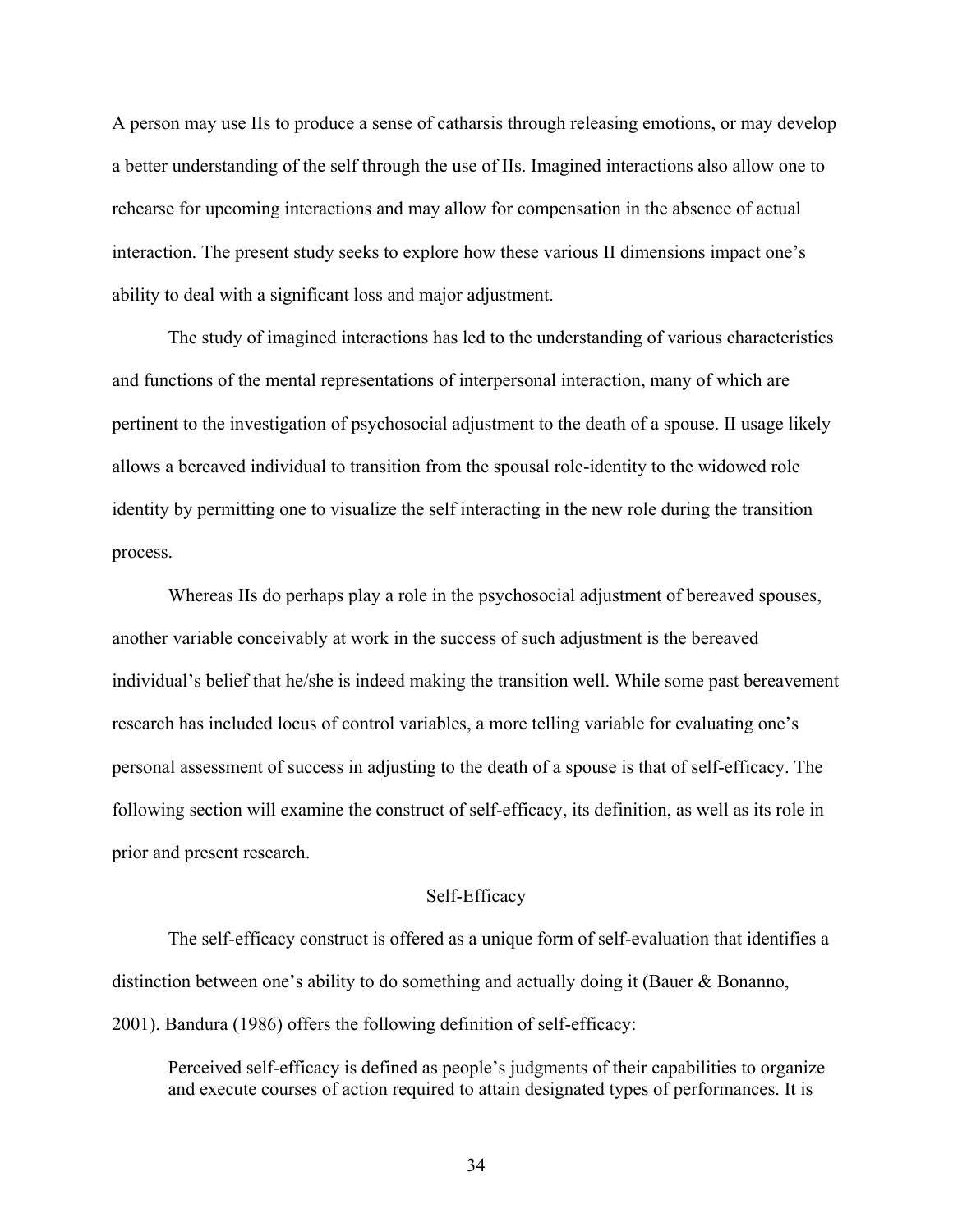concerned not with the skills one has but with judgments of what one can do with whatever skills one possesses. (p. 391)

Of all the aspects of self-knowledge, one of the most important and influential in the everyday life of a person is the conception of personal efficacy (Bandura, 1986). Bauer and Bonanno (2001) state that the distinction among evaluations of one's own ability, what one has done (behavior), and who one is (characteristics), "may be especially important during times of crisis because at these times the view that one *could possibly* make things go well might be the individual's predominant mechanism for coping with difficult circumstances" (p. 426).

In the context of spousal bereavement, the ability to reorganize life after a spouse's death is reflected in the self-efficacy concept. Key to the process of adjustment to the death of one's spouse is one's personal assessment that life without the partner is manageable—that one can survive without the partner (Benight, Flores, & Tashiro, 2001).

Cognitive interpretation of the loss is an important element in adjusting to it. Past research has evaluated the role of locus of control in aiding a widow or widower during the adjustment phase (Lowenstein et al., 1993-94) as well as coping strength (Gallagher et al., 1981- 82). Lowenstein et al. (1993-94) examined long-term adjustment to loss and reported that for their sample, locus of control was the most important predictor. In their study, they examined adjustment as a four component dependent variable: (a) functioning in everyday living, (b) depression level, (c) health status, and (d) life satisfaction. Using stepwise multiple regression analysis to examine the effects of a number of independent variables on adjustment, they found that the widow's locus of control was strongly associated with all four of the adjustment variables. Those widows characterized by an internal locus of control were assessed as having adjusted better to the loss of their spouses than those with an external locus of control. Externally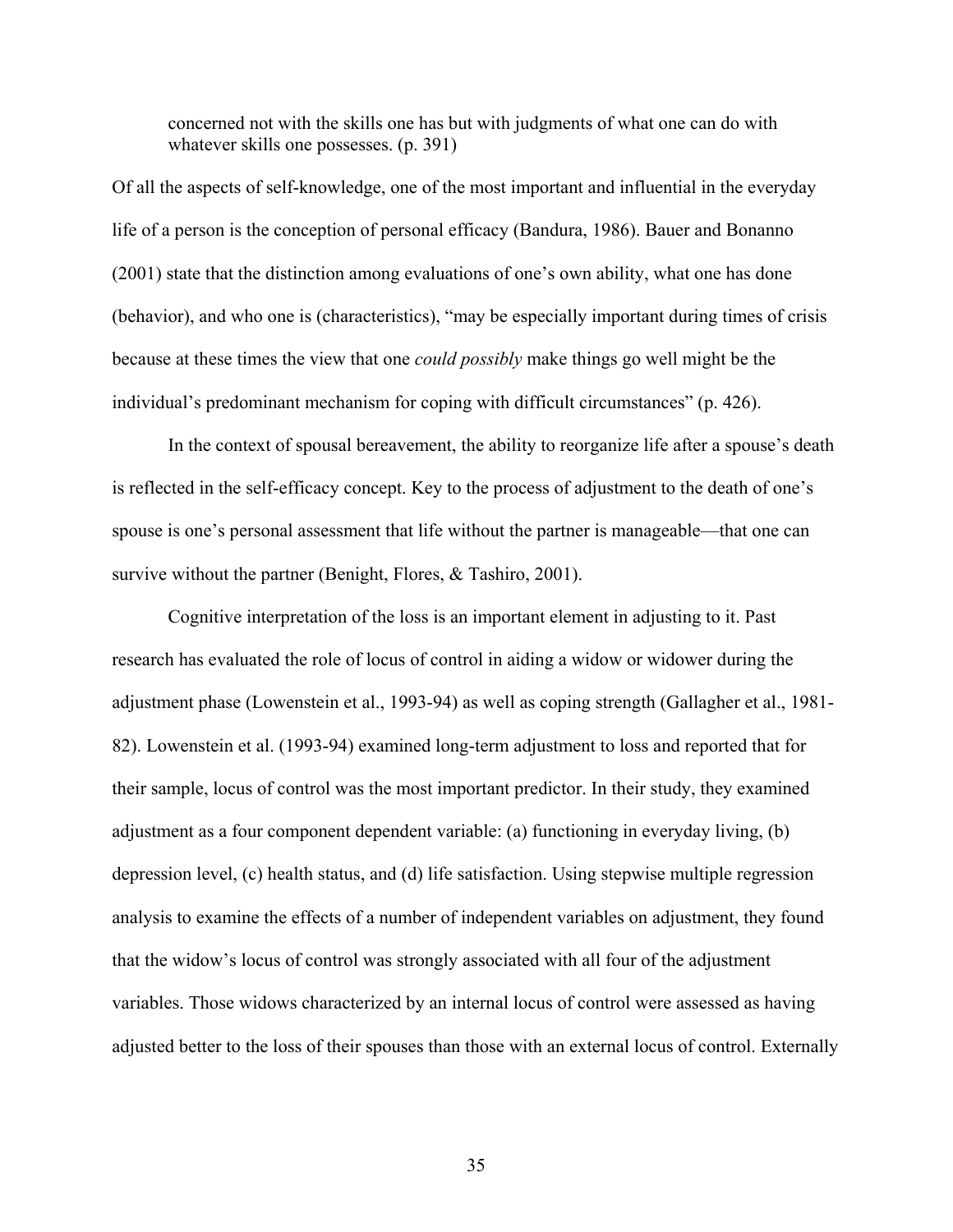oriented widows reported poorer adjustment and were at a higher risk for requiring further attention and assistance for dealing with the death of their spouses.

Results indicate that one's belief in his/her own internal ability to control one's destiny, rather than an external orientation which would have outside forces acting upon the individual, is strongly associated with successful adjustment to a spouse's death (Lowenstein et al., 1993-94). Concern for understanding issues of human agency (e.g., determinism versus indeterminism, free will versus causality) has led to increasing interest in this variable for tapping into agencyoriented topics referred to as self-efficacy (Gecas, 1982, 1989).

Self-efficacy has emerged as a major area of interest in the discipline of social psychology and has been identified as an important aspect of mental health, particularly in relation to depression (Gecas, 1989). Although the term self-efficacy has at times been defined in such broad terms as to lose its meaning, the more delimited definition refers to an individual's assessment of her/his effectiveness, competence, and causal agency (Gecas, 1989). With learned helplessness, individuals are subject to higher occurrences of depression when they believe their actions have no effect on their environment (Seligman, 1975). Self-efficacy has emerged as a mediating factor in dealing with job disruption, physical injury, and disability (Gecas, 1989; Pearlin, Leiberman, Menaghan, & Mullin, 1981). A potential way for empirically assessing the belief in one's ability to adjust to the death of a spouse would be by measuring an individual's self-efficacy. By applying this definition to the psychosocial adjustment of the bereaved, one can potentially tap into the bereaved person's assessment of his/her performance in the new roleidentity of "widow" or "widower." Framing role-identity adjustment in terms of self-efficacy allows for the measure of an individual's own assessment of performance effectiveness and competence in the new "widowed" role-identity.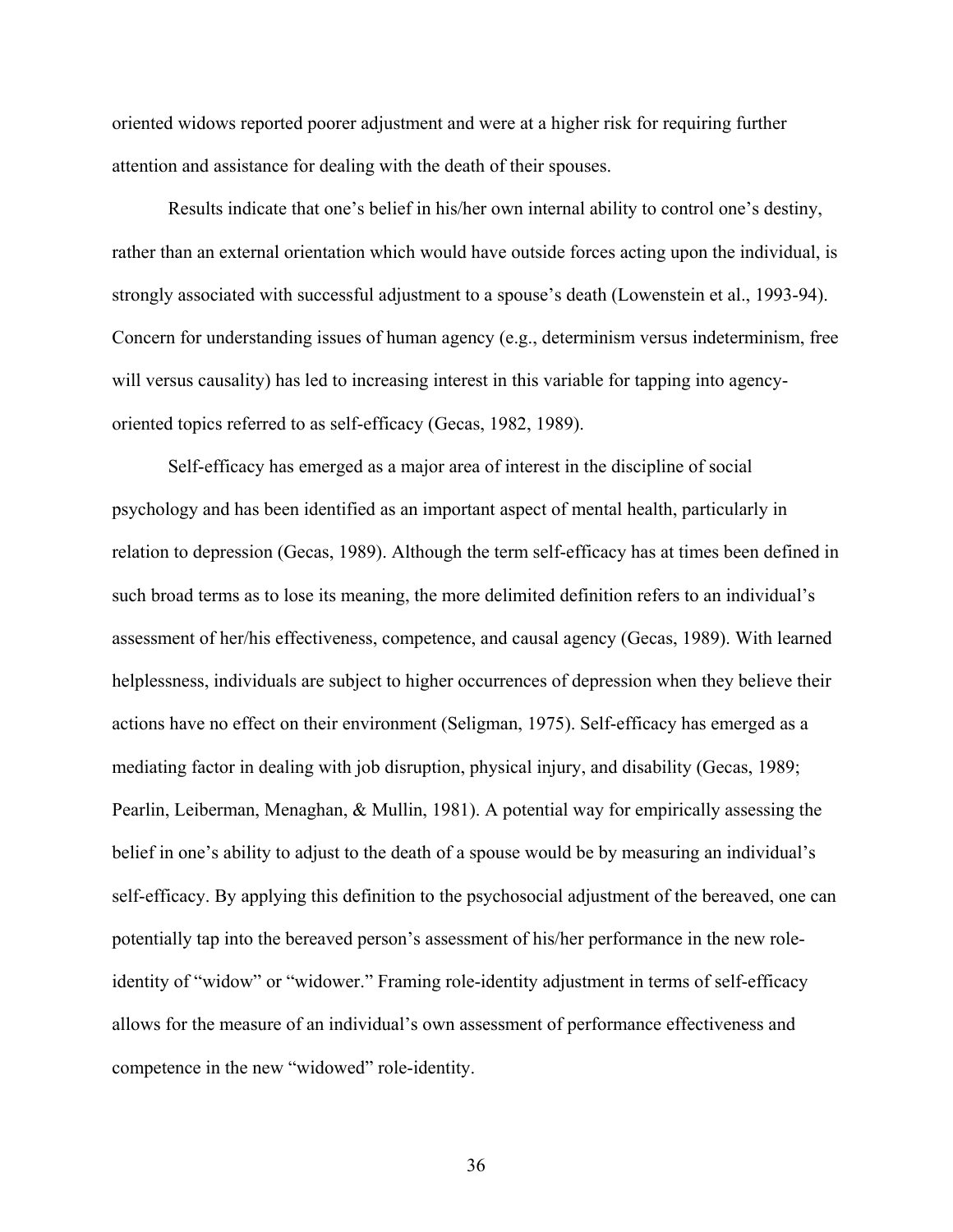Research on self-efficacy has taken two approaches in the past. The initial development of the construct grew out of Bandura's (1977) work, which proposed behavioral changes are most powerfully determined by expectations of self-efficacy because of self-efficacy's connection to the initial decision to perform a behavior (Sherer et al., 1982). This perspective led to the situation-specific study of self-efficacy. In therapeutic settings, clinicians used the concept of self-efficacy to convince a client that certain behaviors which would lead to desirable consequences could only be enacted if the client believed that he/she could perform said behavior.

Although initially seen as a situation-specific belief, researchers have suggested that evidence supports the contribution of self-efficacy to generalized actions rather than target behavior alone (Sherer et al., 1982). Mahoney and Arnkoff (1978) state that self-efficacy theory offers a significant contribution to the understanding of cognitive processes involved in adjustment. Certainly the transition process encountered during spousal bereavement offers a potentially fertile context in which to examine the impact of self-efficacy on adjustment.

Bereavement research that included the self-efficacy construct suggests a significant, inverse relationship between self-efficacy and grief and findings indicate that self-efficacy predicts less grief over time (Bauer & Bonanno, 2001). Research that evaluated the effect of internal control beliefs, similar to self-efficacy, found that at particularly high risk for poorest recovery and most suffering are those with low internal control beliefs who experienced an unexpected death (Stroebe, Stroebe, & Domittner, 1988). This finding supports the importance of self-efficacy in dealing with the death of a spouse.

Including self-efficacy in the current study is important because of the potential relationship between self-efficacy and imagined interaction in their mutual influence on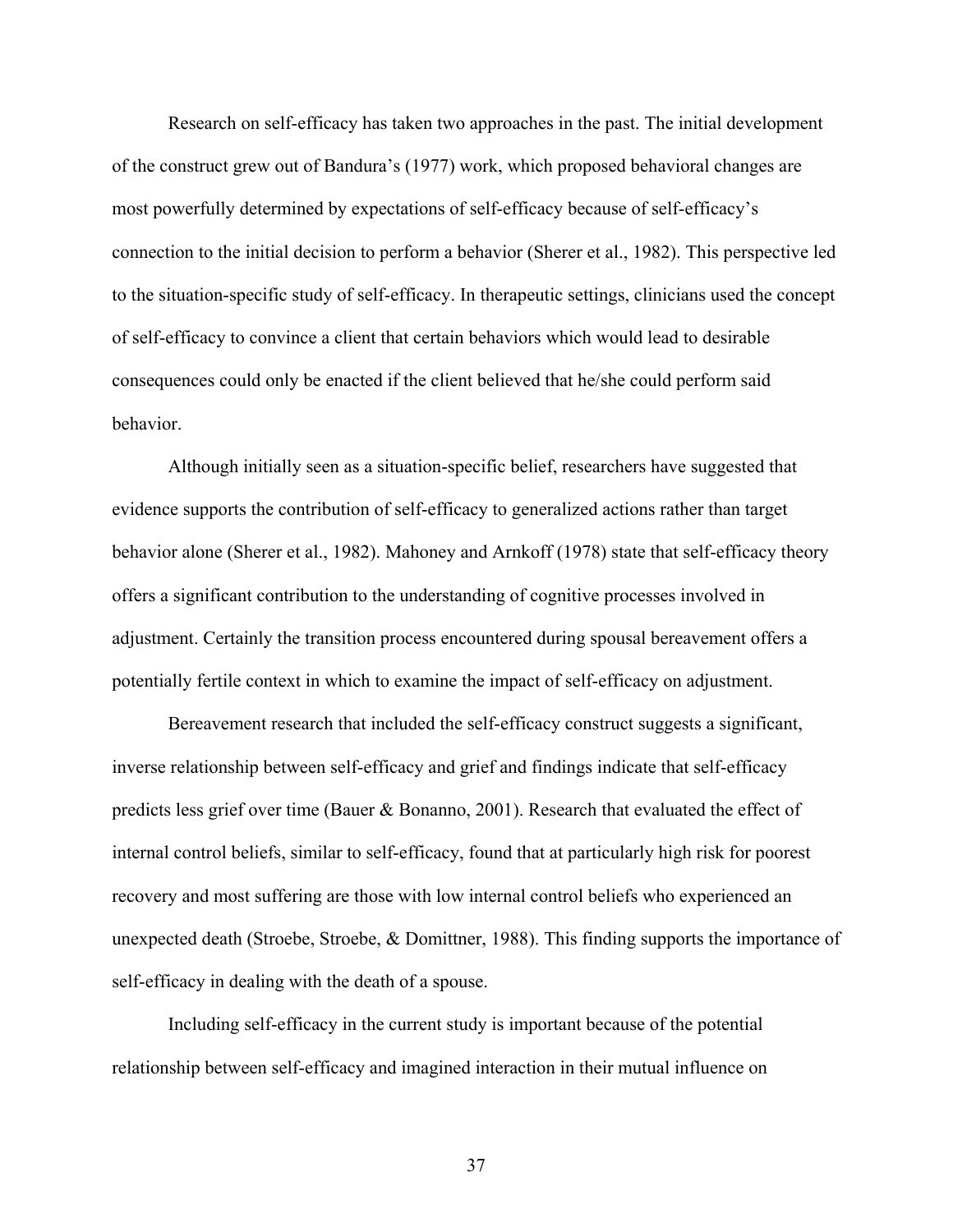psychosocial adjustment to spousal bereavement. Both self-efficacy (Bandura, 1986) and imagined interactions (Gotcher & Edwards, 1990) reflect cognitive aspects of coping. Bandura (1986) suggests that, aside from actual experience, one source of self-efficacy information is vicarious experience. Through seeing or through visualizing similar others performing successfully, one can raise self-perceptions of ability to succeed. This visualization of others succeeding may lead to visualizations of the self succeeding, potentially a reflection of II usage. An exemplar of using IIs to visualize the self successfully coping is reflected in the investigation by Gotcher and Edwards (1990) that suggests IIs work in concert with cognitive coping. Thus, a natural connection appears to exist between IIs and self-efficacy. Together, they may assist a widow(er) in the cognitive aspects of processing spousal loss. The purpose of this study is to investigate the linkage of IIs and self-efficacy in relation to global psychosocial adjustment to spousal bereavement.

As noted, the death of one's spouse necessitates adjustment to life without the spouse. The high number of current and soon-to-be widow(er)s obliges social science researchers to continue an exploration of the spousal bereavement phenomenon so that a clearer understanding of the process of adjusting to spousal death can be established. Although research has unearthed variables that partially explain adjustment, not all aspects of adjustment are elucidated. Clearer understanding of the process of adjustment can help inform the knowledge that clinicians and other support providers have concerning the process leading to better assistance that can be offered to the spousally bereaved. The current work explores the process further by investigating the links of cognitive aspects of coping, namely imagined interactions and self-efficacy, as they function within the context of conjugal bereavement.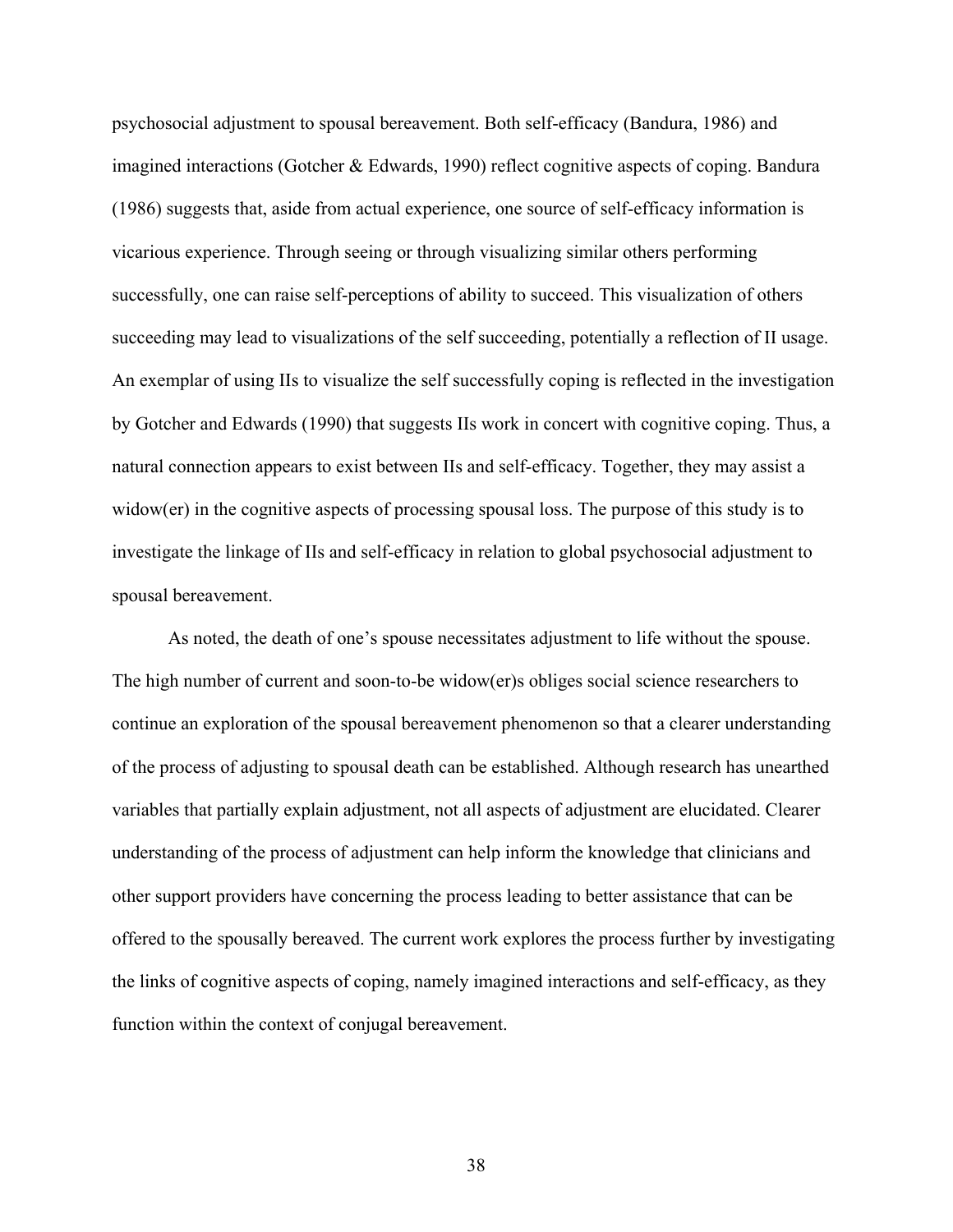#### **Chapter 2**

#### **Rationale Summary and Hypotheses**

As the review of literature in the previous chapter suggests, examining imagined interactions' influences on the process of psychosocial adjustment to the death of a spouse serves to offer insight into the link between intrapersonal communication processes and bereavement. The following hypotheses and research questions empirically test notions couched in the symbolic interactionist approach.

A key point at which one's identity inevitably changes is during a life-altering event such as the death of a spouse (Shuchter & Zisook, 1993). When one's partner dies, the surviving spouse faces identity reformulation because the spousal role-identity must then move out of the hierarchy allowing for the integration of the "widower" or "widow" role-identity (Lopata, 1975). The reformulation of identity is facilitated by the use of imagined interactions, while one's evaluation of success at such reformulation is facilitated by one's personal assessment of selfefficacy. Simply put, psychosocial adjustment to the death of a spouse is dependent on one's use of imagined interactions and degree of self-efficacy. The hypotheses and the necessary justification that evolve from such notions are presented in the following section.

The first hypothesis reflects an expected negative relationship between the independent II variable of discrepancy and the dependent variable psychosocial adjustment. This negative correlation is expected due to the prior research related to discrepancy. As articulated in the review of literature offered in the previous chapter, discrepancy has been associated with chronic loneliness (Edwards et al., 1988). That is, those who have IIs that are markedly different from the reality with which the IIs correspond are more likely to be lonely. Likewise, those bereaved individuals who lack sufficient social support, thus experience feelings of isolation or loneliness,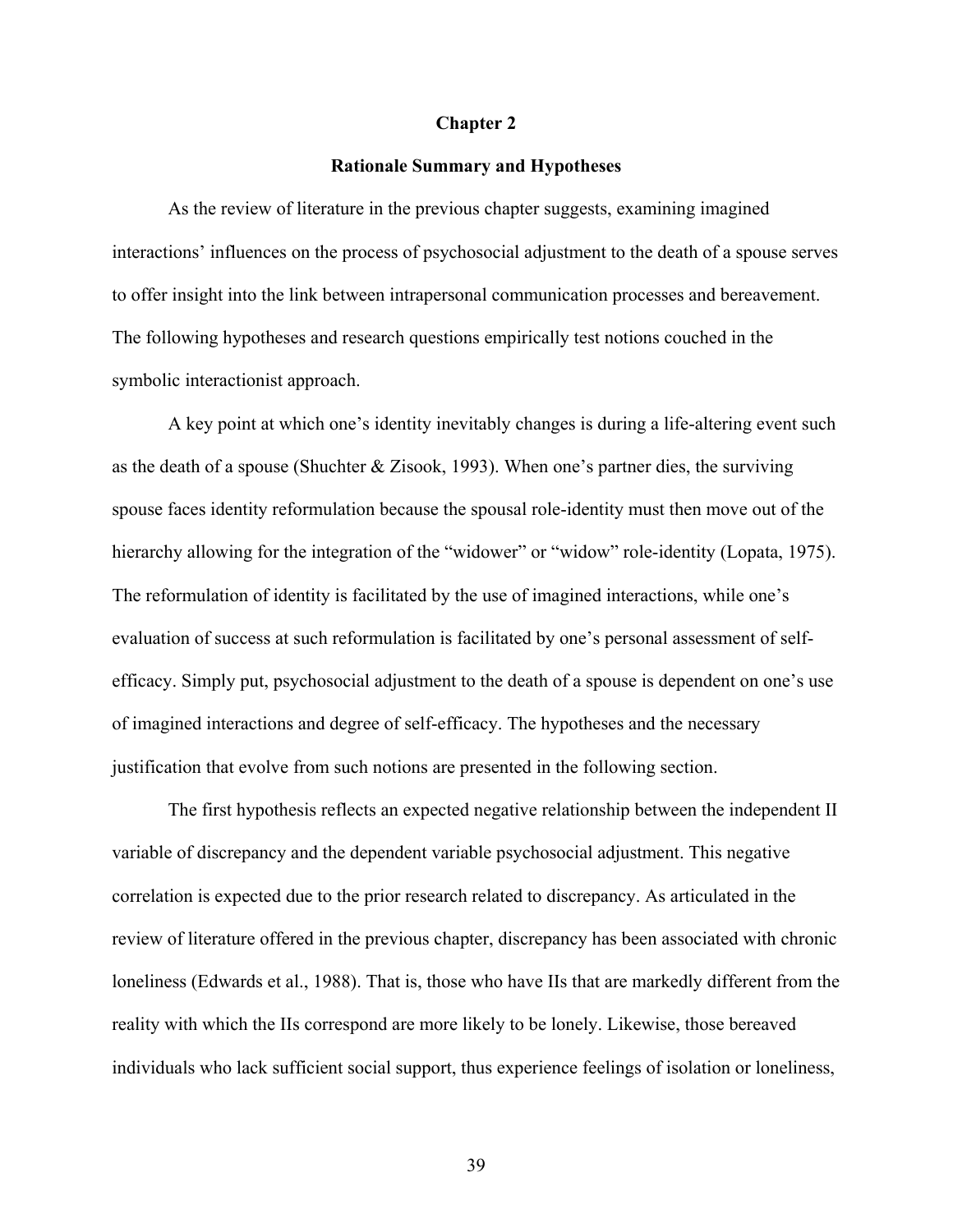have reported experiencing more difficulty adjusting to the spousal loss (Windholz et al., 1985). Following that line of reasoning, the first expected relationship leads to the following hypothesis:

> H1: Imagined interaction discrepancy is negatively associated with global psychosocial adjustment.

The second hypothesis reflects an expected positive relationship between a number of II characteristics and psychosocial adjustment. In relation to specificity, research has suggested that the level of detail in IIs positively predicts dimensions of conversational sensitivity such as detecting meanings of another person's messages, conversational memory, and conversational alternatives (Honeycutt et al., 1992-93). These dimensions are important to an individual who is seeking to adjust to the loss of a spouse because they can serve as aids for dealing with family and work relationships after losing a spouse and handling the compulsory transitions.

The chronically lonely tend to lack both variety and activity in their imagined interactions, which would seem to support the idea that those who are better adjusted, and less likely to be lonely, would experience greater variety and activity in their IIs (Honeycutt et al., 1989-1990). Research on II activity has also revealed that discrepancy and activity are negatively associated (Gotcher & Honeycutt, 1989). Thus, following the first hypothesis, which suggests that those with higher levels of discrepancy will experience lower levels of adjustment, it would logically follow that activity is positively associated with adjustment.

In terms of proactivity, research suggests that competitive debaters use IIs psychologically to prepare for actual competition, serving perhaps a self-fulfilling prophecy function. The psychological preparation and self-fulfilling prophecy benefits that IIs can provide are likely to assist widows and/or widowers as they prepare for social reemergence following the death of a spouse. In light of this possibility, the second hypothesis is as follows: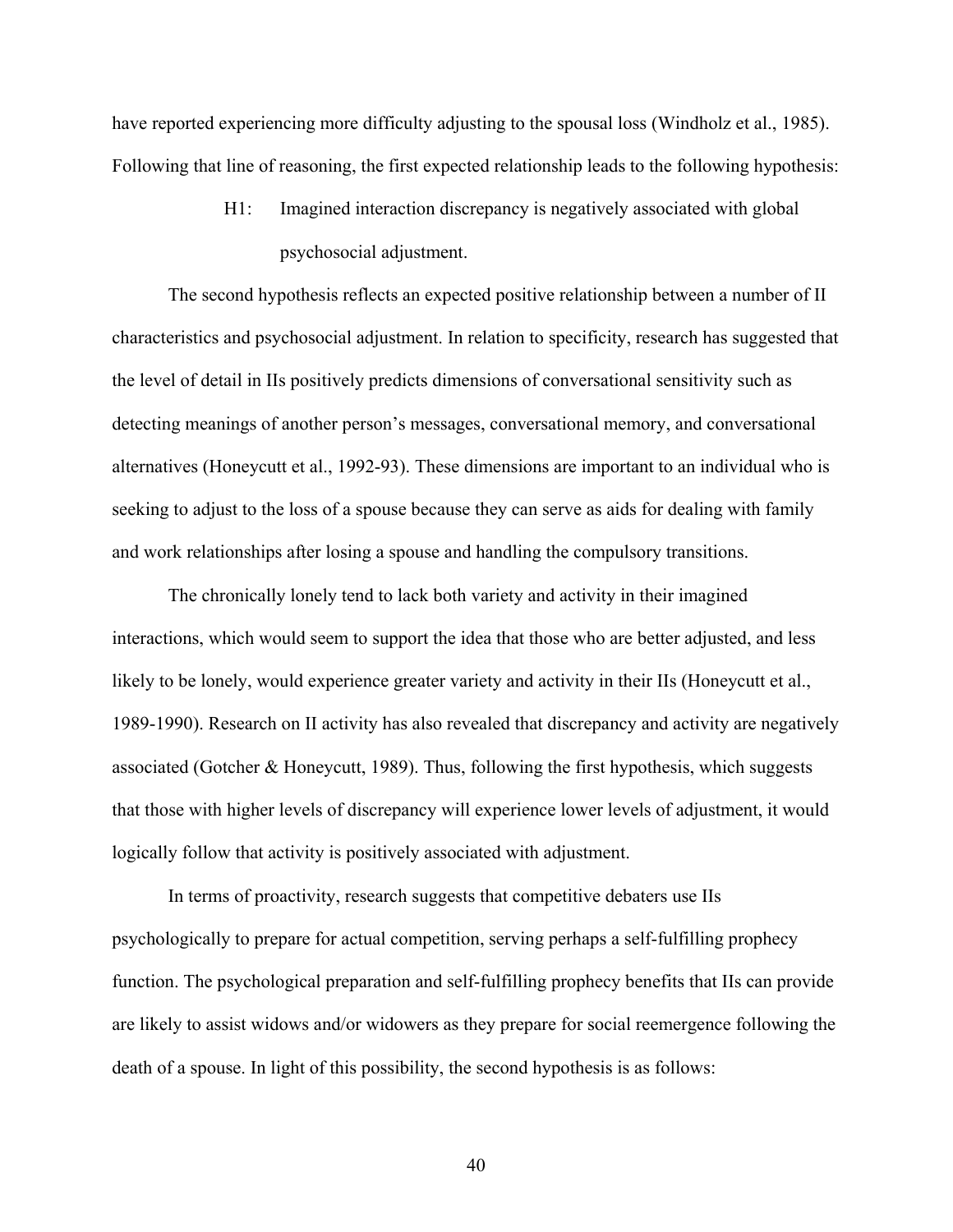- H2a: Imagined interaction activity is positively associated with global psychosocial adjustment.
- H2b: Imagined interaction specificity is positively associated with global psychosocial adjustment.
- H2c: Imagined interaction variety is positively associated with global psychosocial adjustment.
- H2d: Imagined interaction proactivity is positively associated with global psychosocial adjustment.

Another II characteristic discussed in the previous chapter's review of literature is that of retroactivity. Research conducted by Zagacki et al. (1992) revealed that IIs associated with positive emotions are not as likely to be experienced retroactively as those associated with mixed emotions. With the highly emotional experience of bereavement, a widow or widower would possibly report less II retroactivity. This possibility, however, does not seem to be sufficient evidence to warrant a hypothesis.

The research on II valence suggests that, in association with retroactivity, those IIs with more negative affect are perhaps more enduring (Zagacki et al., 1992). Exploring the relationship of valence to psychosocial adjustment could offer interesting insight into the transition to widow(er)hood. However, at this time, that relationship can only be investigated through a proposed research question due to insufficient evidence upon which to base a directional hypothesis. The following research questions are more appropriate:

> RQ1a: What is the relationship of imagined interaction characteristics of retroactivity to global psychosocial adjustment?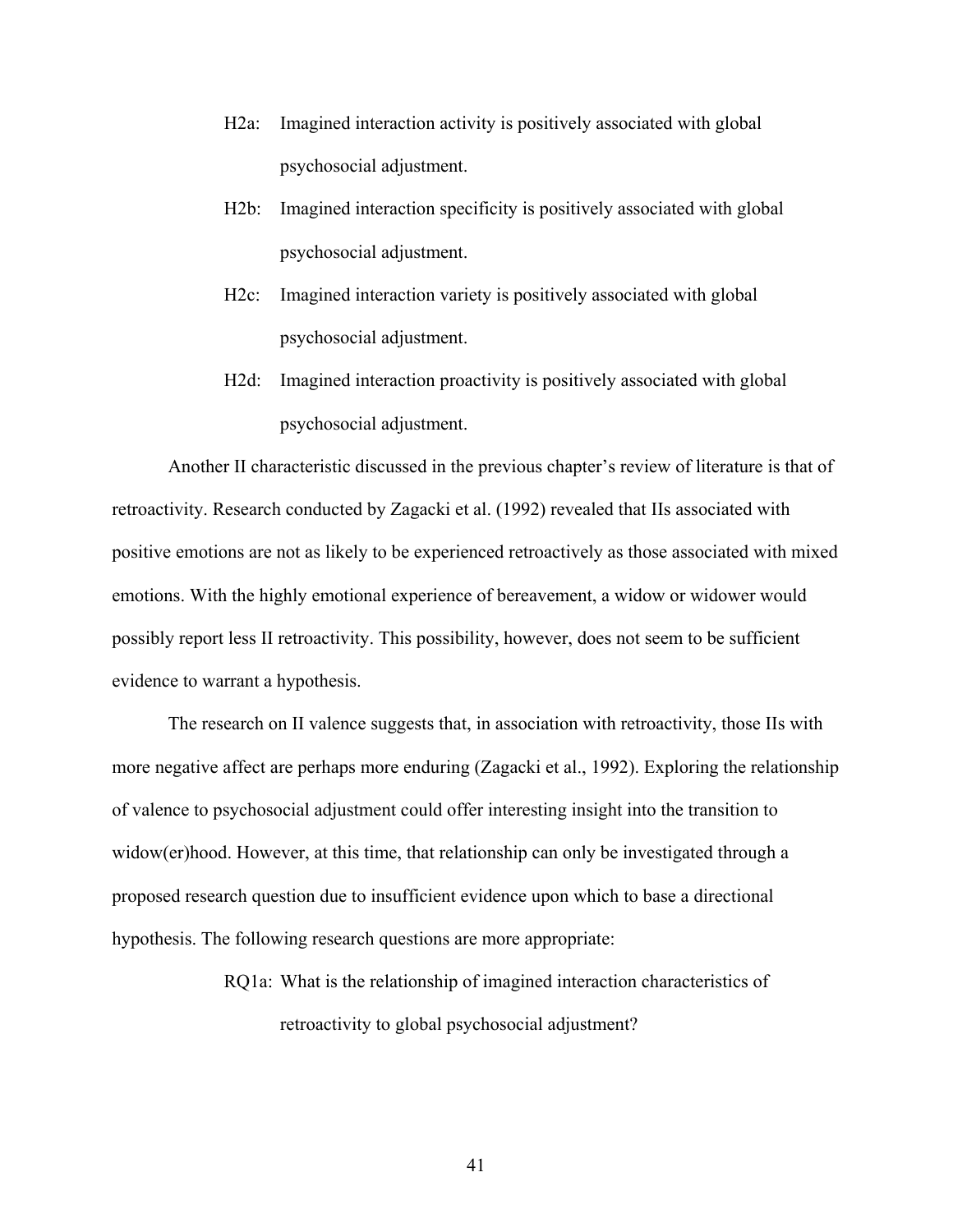# RQ1b: What is the relationship of imagined interaction valence to global psychosocial adjustment?

As discussed in the previous chapter, the direct expression of one's grief has been recognized as a key contributor to the adjustment process. This cathartic outlet of emotions has also been recognized as a function of imagined interactions. Thus, it is likely that individuals who report experiencing a sense of catharsis from their IIs would also report higher levels of psychosocial adjustment.

With the original conception of the therapeutic application of imagined interactions, Rosenblatt and Meyer (1986) acknowledged the ability to achieve greater clarification of self through the use of IIs. The period of bereavement after the loss of the spouse has been identified as a time when the widow or widower is faced with decided changes in identity. IIs likely serve to aid in the resolution of the identity through increasing self-understanding.

While catharsis and self-understanding are II functions that are likely associated with the bereavement process, the rehearsal function is presumably at work as well. Research on the rehearsal function of IIs has indicated their use in strategically preparing for anticipated encounters and for relieving stress. Forensics competitors reported using IIs for such reasons (Gotcher & Honeycutt, 1989). Widows and widowers facing identity adjustment after the death of a spouse would likely use IIs for preparing for reentrance into society and would use them to review the several possibilities for enacting the adjusted identity. Prior research has demonstrated the cathartic, rehearsal, and self-understanding functions of imagined interactions. That prior research provides support for the following proposed hypothesis:

> H3a: The imagined interaction function of catharsis is positively associated with global pyschosocial adjustment.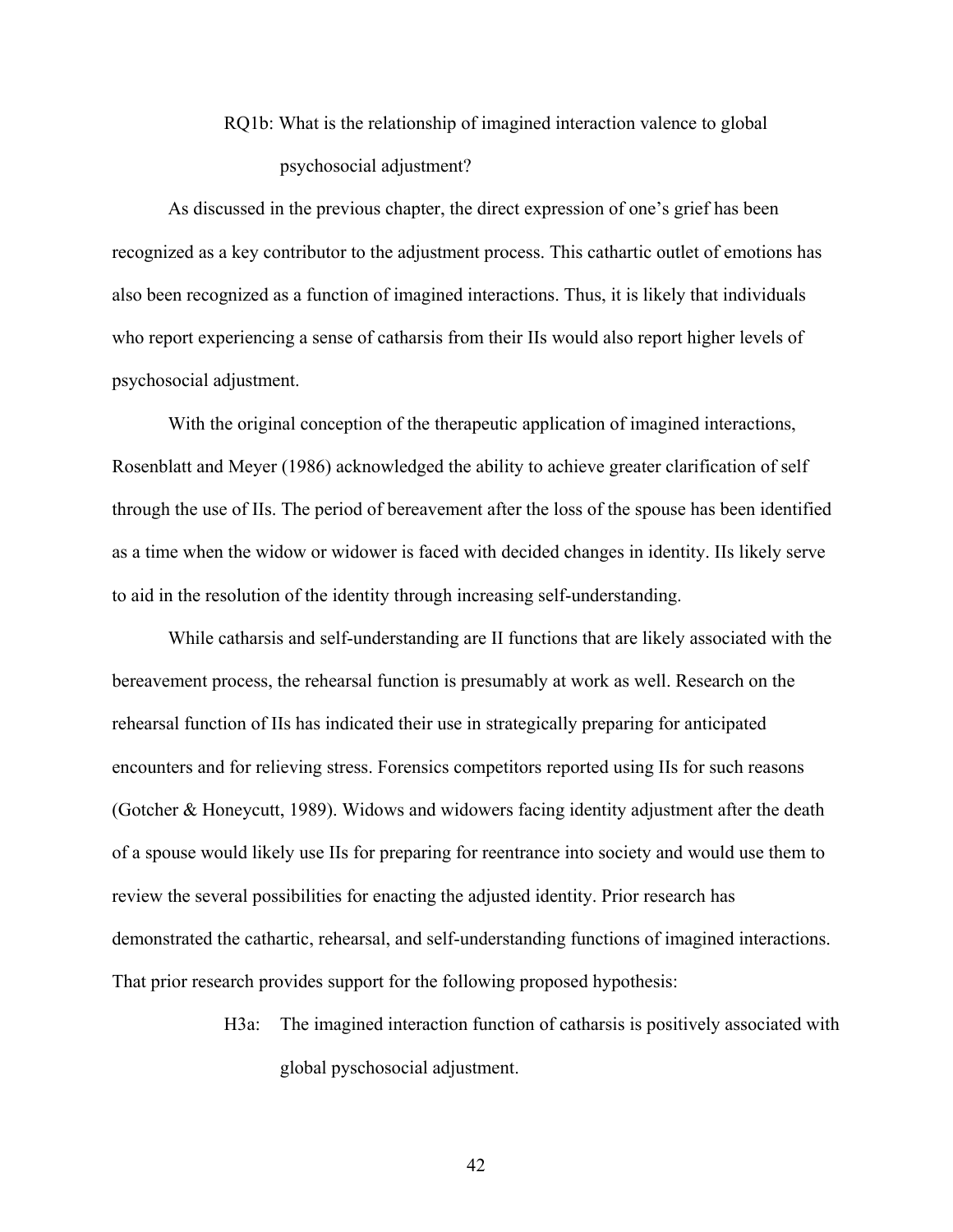- H3b: The imagined interaction function of self-understanding is positively associated with global psychosocial adjustment.
- H3c: The imagined interaction function of rehearsal is positively associated with global psychosocial adjustment.

Prior research on the compensation function of imagined interactions has shown it to be at work in geographically separated couples' relationships (Allen, 1994). Couples living apart noted the use of IIs as a means of compensating for the lack of real interaction with the absent spouse and as a means of perpetuating the relationship during times of separation. While it is not being proposed here that IIs help the widow or widower compensate for the lack of interaction with the deceased spouse, it may be possible that they serve these functions in terms of other surviving family members. Without more direct support from previous research, it is possible only to propose a research question exploring the impact of the compensation function of IIs on the adjustment process. Thus, the following research question is proposed:

> RQ2: What is the relationship between the compensation function of imagined interaction and global psychosocial adjustment?

Once a spouse dies, memories of the spouse undoubtedly remain (Shuchter & Zisook, 1993). The memories are seen as powerful tools to maintain connection to the deceased, providing comfort by keeping a sense of the spouse while also inducing pain through reminders of what has been lost (Shuchter & Zisook, 1993). Those memories likely include communication episodes previously shared with the spouse. These memory structures would likely represent imagined interaction with the deceased spouse. While this type of memory appears to be equivalent to IIs, no formal study of this use of imagined interaction has been explored in prior II research, and no study has investigated IIs with the deceased spouse on adjustment to spousal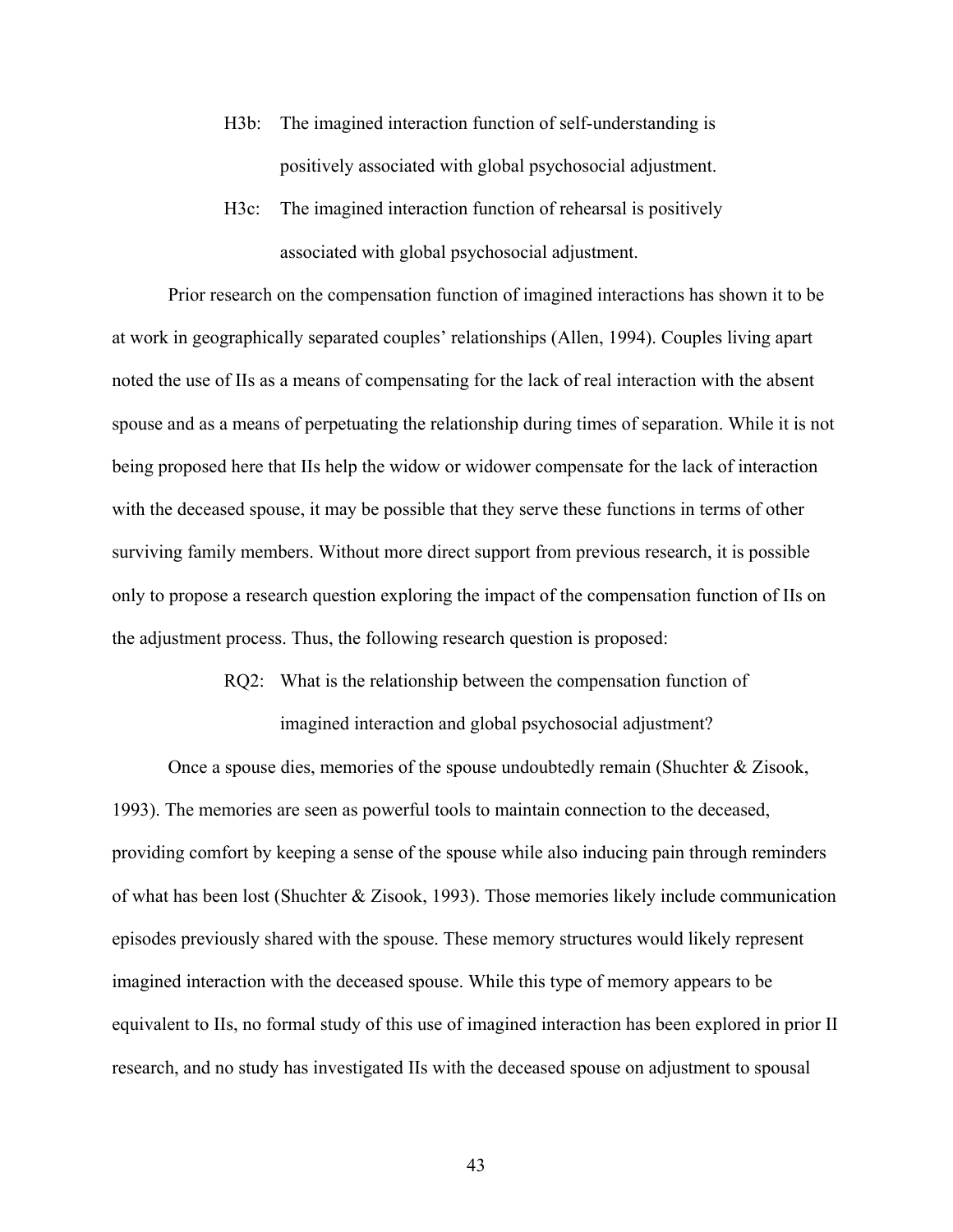bereavement. Hence, a research question exploring a widow(er)'s use of IIs in such a way is appropriate and is proposed below:

> RQ3: What is the relationship between imagined interactions with the deceased spouse and global psychosocial adjustment to spousal bereavement?

In terms of self-efficacy, it appears probable that a widow's or widower's overall assessment of personal competence and effectiveness would be a powerful tool in the adjustment process. As discussed in the previous chapter, self-efficacy has been noted as a significant factor in terms of mental health, particularly as it pertains to depression. Depression has also been noted to occur more often in those bereaved individuals who have not adjusted to the death of the spouse very well (Zisook, Paulus, Shuchter & Judd, 1997). Because self-efficacy is negatively associated with depression and adjustment is negatively associated with depression, it appears probable that general self-efficacy and global adjustment have a shared association. Proposing a positive correlation between the two variables, the hypothesis is as follows:

> H4: Self-efficacy is positively associated with global psychosocial adjustment.

Finally, it is necessary to explore the relationship between imagined interactions and selfefficacy on global psychosocial adjustment to the death of a spouse. Exploring the combination of the various II dimensions in conjunction with self-efficacy as they impact adjustment results in the following research question:

> RQ4: How will global psychosocial adjustment be influenced by the Combined effects of self-efficacy and imagined interaction use (discrepancy, activity, specificity, variety, proactivity, catharsis,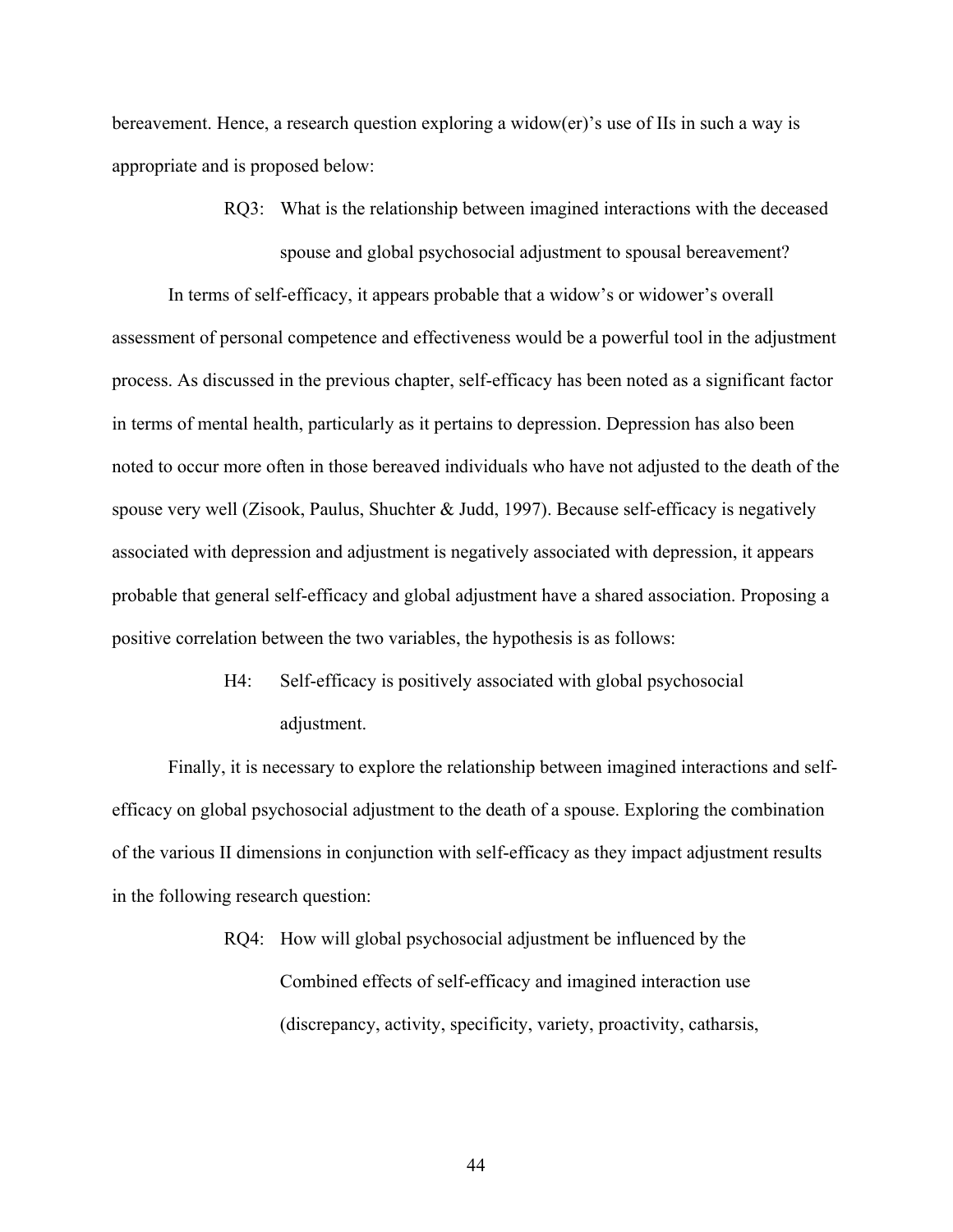self-understanding, rehearsal, retroactivity, valence, compensation, and IIs with deceased spouse).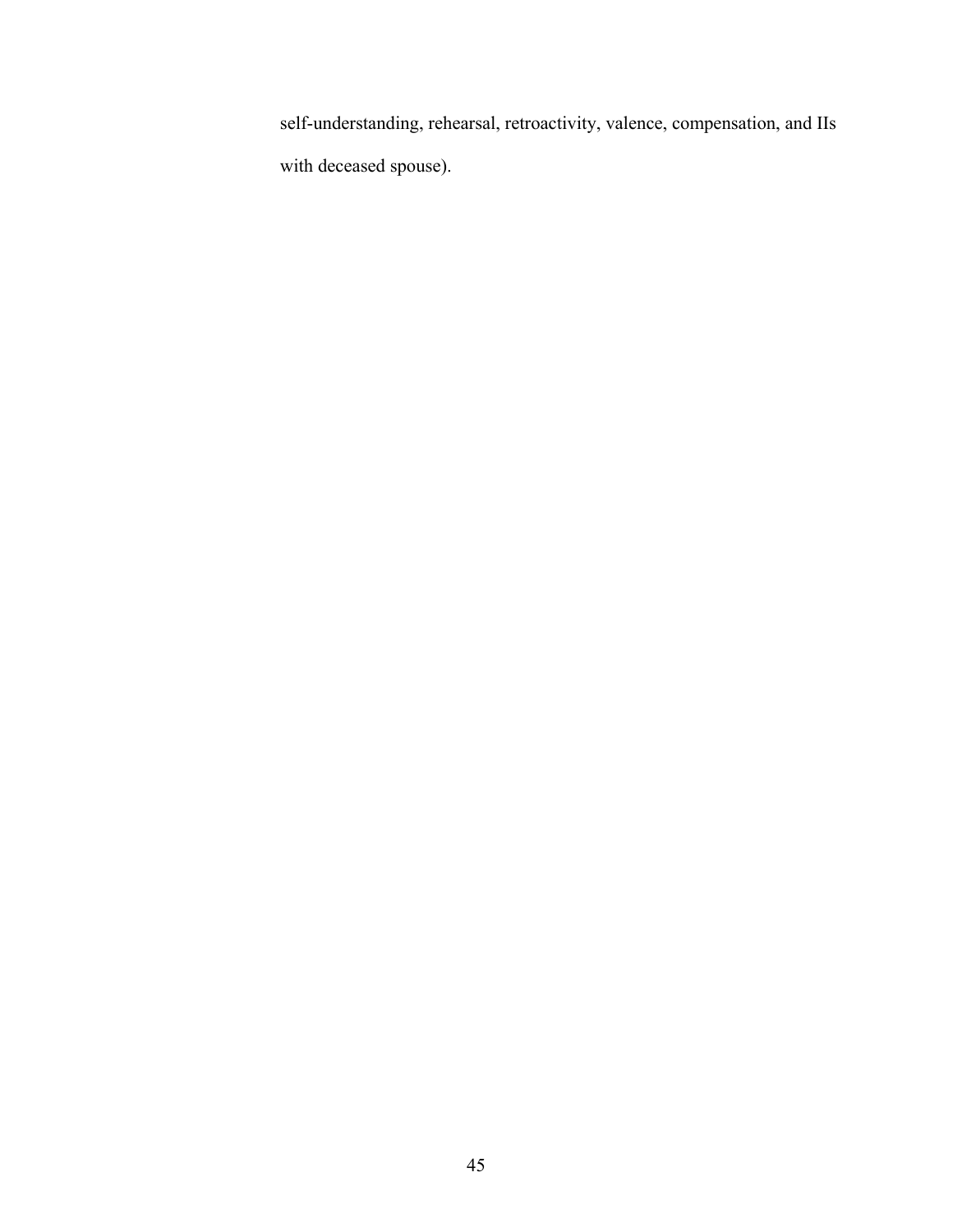#### **Chapter 3**

# **Methods and Procedures**

This chapter offers a discussion of the methods employed for the current study. The sampling procedure and sample characteristics are described. Also included are a description of the survey instrument, a report of reliabilites, and a detailed discussion of variable measurement.

#### Sample

#### Participants

Procedures used in this study for recruiting participants and collecting data were reviewed and approved by the Institutional Review Board (IRB). To gather data for the study, a non-probability sampling technique of snowball/network sampling was employed. Eligible participants included widows and widowers who were not yet remarried and who were widowed from legally sanctioned heterosexual marriages. With the goal of recruiting an adequately sized sample, students in several sections of basic communication courses at a medium-sized southeastern university were offered extra credit for helping to identify potential participants. Students would solicit participation from a widow(er) known to the student. Upon gaining agreement from the widow(er), the student delivered the Adjustment Survey Packet to the recruited participant.

# Procedure

The survey packet contained the Adjustment Survey (Appendix A) and two copies of the consent form. One copy of the consent form was designated for the participant to keep, and the other was to be signed and returned, along with the completed survey, in a sealed envelope provided by the investigator. The consent form included a request for the participant to place his/her name and contact telephone number on the outside of the envelope once sealed.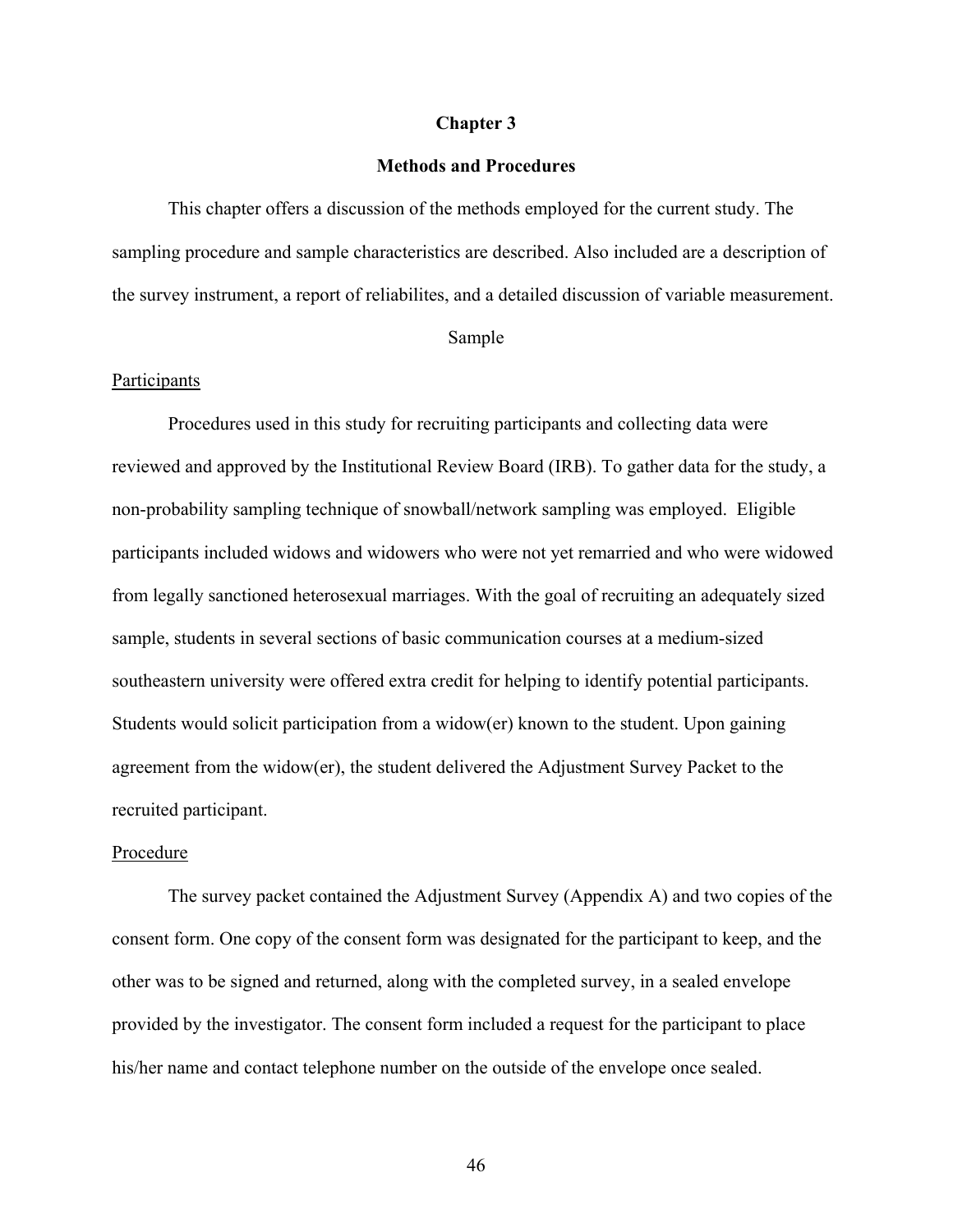Participants were told that the contact information would be used for the sole purpose of performing random confirmatory telephone calls to verify their participation and would be separated from the completed packets upon receipt by the investigator. Packets were returned to the investigator via the student recruiters.

As completed packets were returned, every tenth packet was pulled from the pile for the confirmatory telephone calls to verify the widow's or widower's participation. Of the 23 verification calls made, all widows/widowers reported having completed the survey. Participants were thanked for their time and willingness to participate.

An a priori power analysis, using an alpha level at .01, indicated that 257 participants were optimal. The decision to begin analyzing the data with 232 participants was made based on the decreasing rate at which surveys were being returned. Thus, data analysis was conducted on a sample size of 232, which included 200 widows and 32 widowers.

#### Demographics and Characteristics

Of the 232 participants, 86.2%, were female and 13.8% were male, with a mean age of 63.17 years (range  $28.00 - 98.00$ ,  $\underline{SD} = 13.14$ ), and  $70.1\%$  were Caucasion, 25.5% were African-American, and 4.3 % were of other racial backgounds (Table 1). Educationally, 16.8% reported having no diploma, 45.3% had a high school diploma or GED, 11.6% had a two-year degree, 13.4% had four-year degrees, and 8.6% had graduate or professional degrees. The remaining 3.4% reported some college education or other type of specialized schooling.

For this sample, only 45.3% were currently employed. Of those who did report employment, 26.5% worked in secretarial-type positions, 19.4% were teachers, 15.3% were healthcare workers, 9.2% were laborers, 8.2% were in management, and 6.1% were in sales positions. The remaining 15.2% were self-employed or report other types of employment. In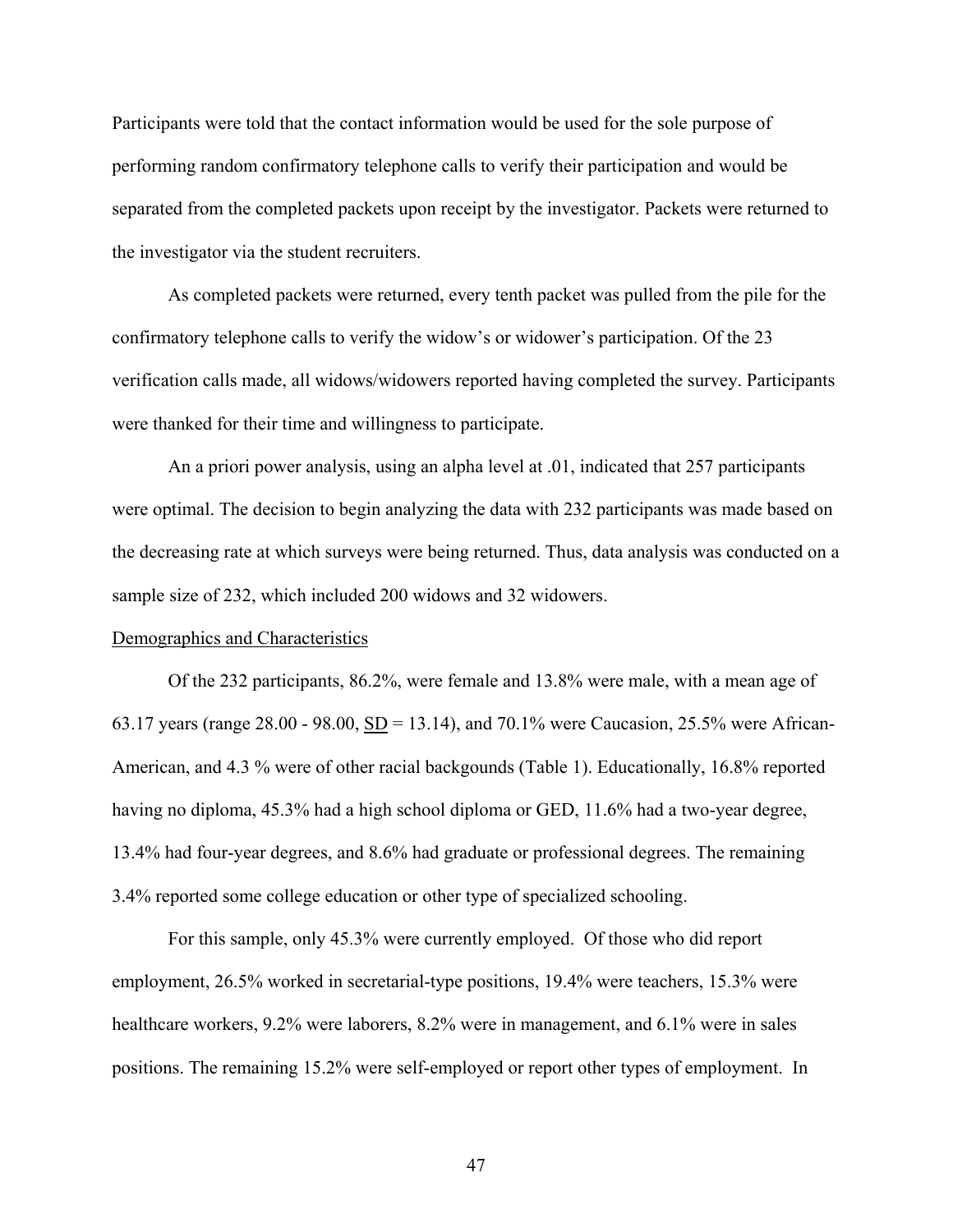Table 1: Descriptive Statistics (Study 1)

| $\underline{\mathbf{n}}$ | M     | <b>SD</b> |
|--------------------------|-------|-----------|
| 232                      | 62.92 | 13.66     |
| 231                      | 54.87 | 13.20     |
| 232                      | 58.53 | 14.09     |
| 229                      | 8.39  | 7.98      |
| 229                      | 30.22 | 15.60     |
| 232                      | 2.88  | 1.82      |
| 232                      | 0.36  | 0.68      |
| 222                      | 5.54  | 1.04      |
| 223                      | 4.06  | 1.42      |
| 231                      | 4.43  | 1.69      |
| 232                      | 5.37  | 1.19      |
| 231                      | 3.63  | 1.35      |
| 232                      | 3.74  | 1.31      |
| 228                      | 3.95  | 1.32      |
| 231                      | 3.81  | 1.28      |
| 232                      | 3.74  | 1.39      |
| 232                      | 3.54  | 1.47      |
| 231                      | 3.73  | 1.24      |
| 228                      | 4.35  | 1.21      |
| 227                      | 3.92  | 1.32      |
| 231                      | 3.96  | 1.33      |
| 230                      | 3.49  | 1.15      |
| 230                      | 4.03  | 1.59      |
| 232                      | 81.91 | 11.89     |
|                          |       |           |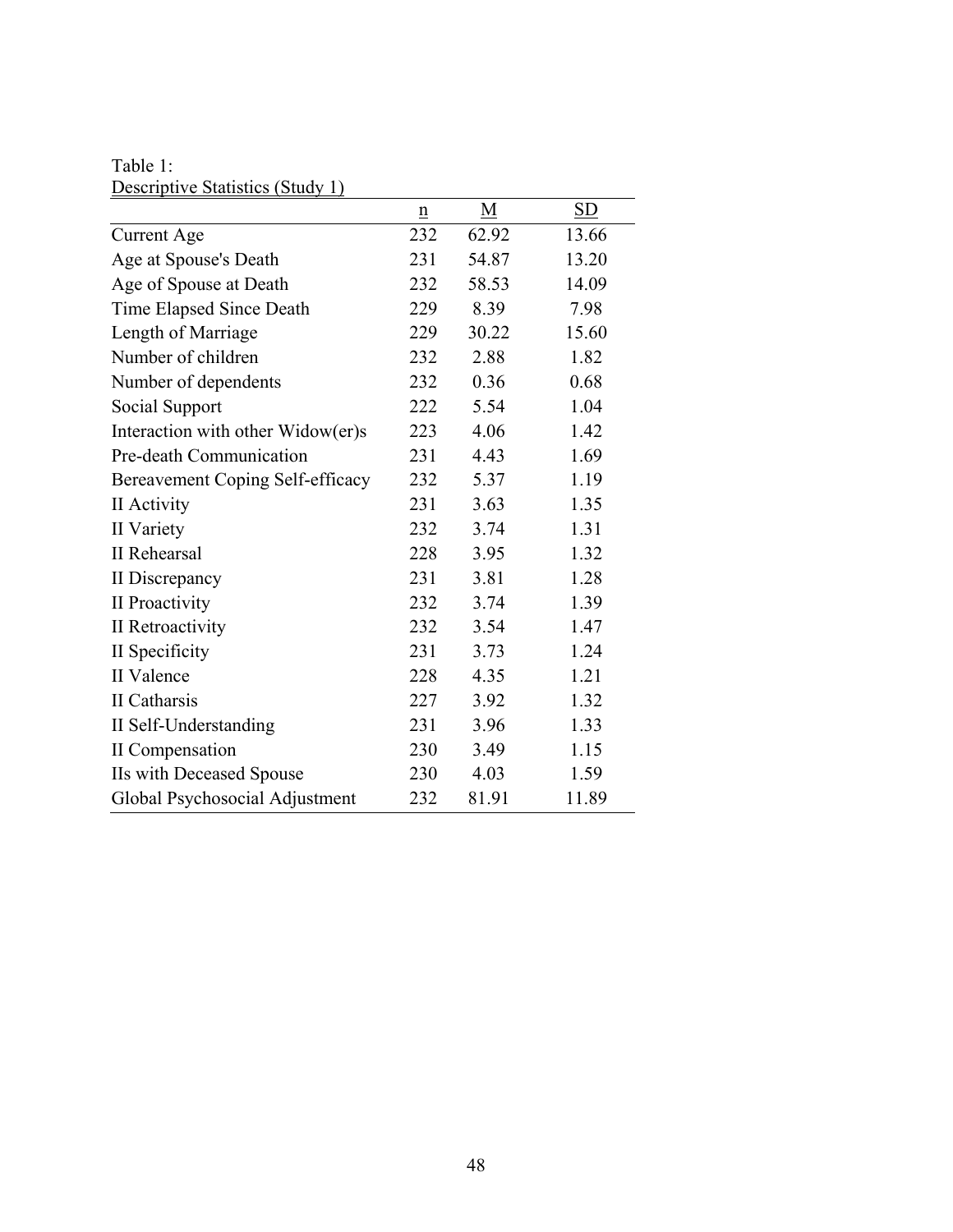reports of income, 31.1% had an annual income of \$20,000 or less; 34.9% reported earning between \$20,000 and \$40,000; 14.7% earned between \$40,000 and \$60,000; while the remaining 11.2% earned more than \$60,000.

The largest portion of the sample, 37.2%, indicated that the spouse had died more than one year after the illness diagnosis, while 23.5% reported sudden illness as cause of death. The remainder of the sample listed nature of death as less than six months after diagnosis (12.4%), accidental (9.3%), more than six months after diagnosis (9.3%), suicide (3.1%), victim of crime (1.3%), natural disaster (0.4%), and other cause (3.5%). The mean age of the survivor at the time of the spouse's death was  $54.87$  (range  $25.00 - 84.00$ ; SD = 13.20), and the mean age of the spouse at time of death was 58.87 (range  $27.00 - 87.00$ ;  $\underline{SD} = 14.09$ ). Those in the sample were married a mean of 30.22 years (range  $2.00 - 62.00$ ; SD = 15.60) and participants were widowed a mean of 8.39 years (range .10 - 38.00;  $SD = 7.98$ ) at the time of completing the survey, and only 25.9% have dependent children.

#### Method

#### General Procedures

Between the months of November 2002 and March 2003, students were offered extra credit to recruit widows and widowers to participate in the current study. Those students interested were required to attend a brief instructional meeting at which they were notified of participant qualifications and trained in survey dissemination guidelines. A total of 413 students were extended the offer of extra credit and 86.9% (359) opted to accept by taking a survey packet to be delivered to the widow(er). Of those who took surveys, 12 (3.34%) returned them uncompleted indicating their desire to withdraw their participation. In the end, a 56.17% return rate was achieved  $(n = 232)$ .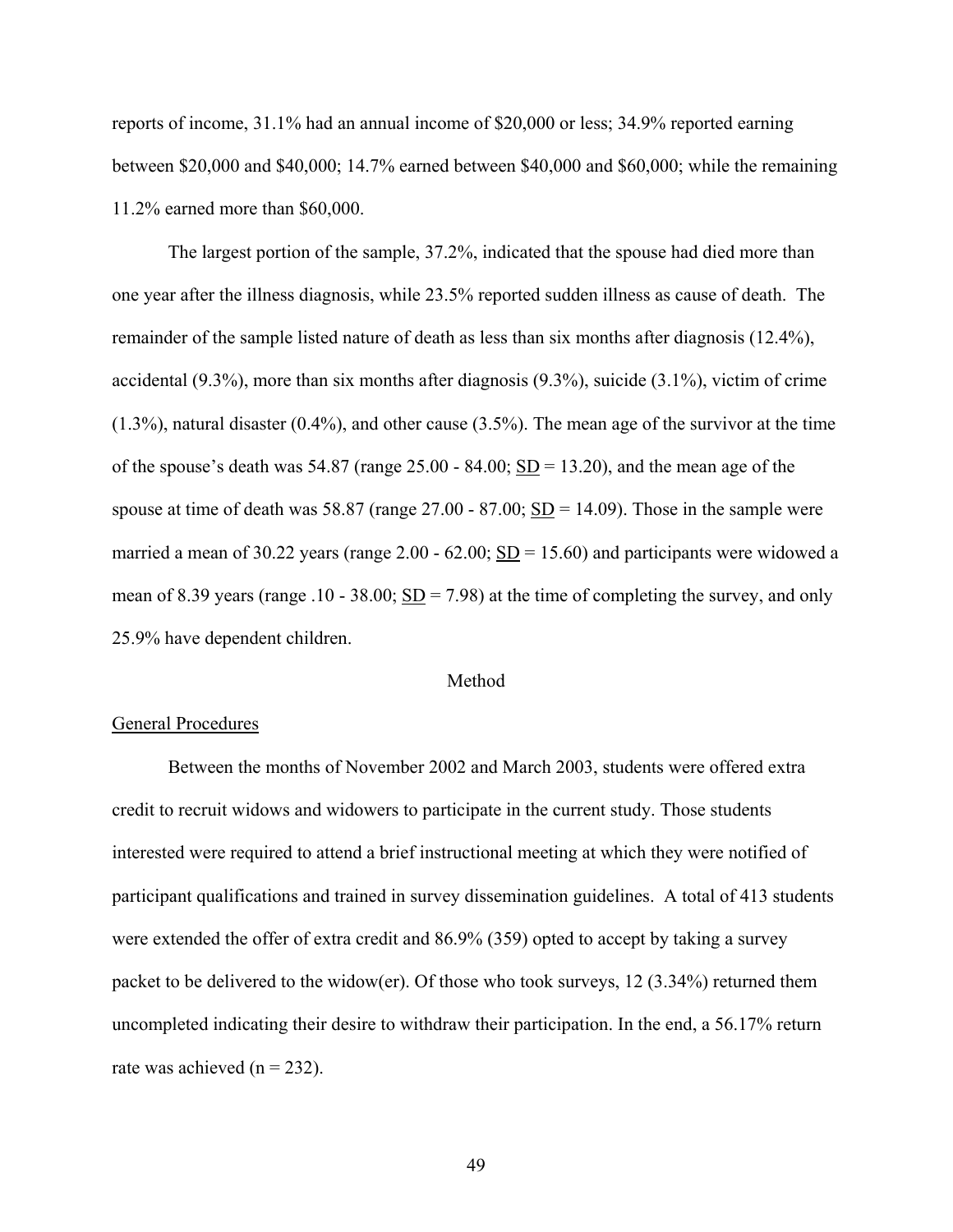#### Survey Instrument

# Design

Participants received a questionnaire designed to examine use of imagined interactions, level of bereavement coping self-efficacy, and perception of global psychosocial adjustment to spousal bereavement. The instrument also assessed perception of social support, interaction with other widow(er)s, pre-death communication related to surviving the spouse, as well as a variety of demographic items.

#### Measurement of Variables

There were three variables of primary importance to this study—two predictor variables (imagined interaction and self-efficacy) and one criterion variable (global psychosocial adjustment). In addition, there were a number of variables that were treated as covariates within the present study. The covariates included social support, interaction with other widows, predeath communication related to survivor, sex, race, education, employment, income, time elapsed since spouse's death, participant's age, participant's age at spouse's death, age of spouse at death, nature of spouse's death, years married, number of children, and number of dependents.

#### Imagined Interactions

The Adjustment Survey included a scale for measuring imagined dimensions. The Survey of Imagined Interactions (Honeycutt et al., 1992; Honeycutt, 2003), or SII, consists of 42 items to measure those factors noted as relevant. Nine items were created for the sole purposes of this study, resulting in a 51-item measurement tool. Honeycutt (2003) discusses the development and modification of the "Survey of Imagined Interactions," or SII. The current project made use of those portions of the original survey that measure the functions and characteristics that were relevant to the present study.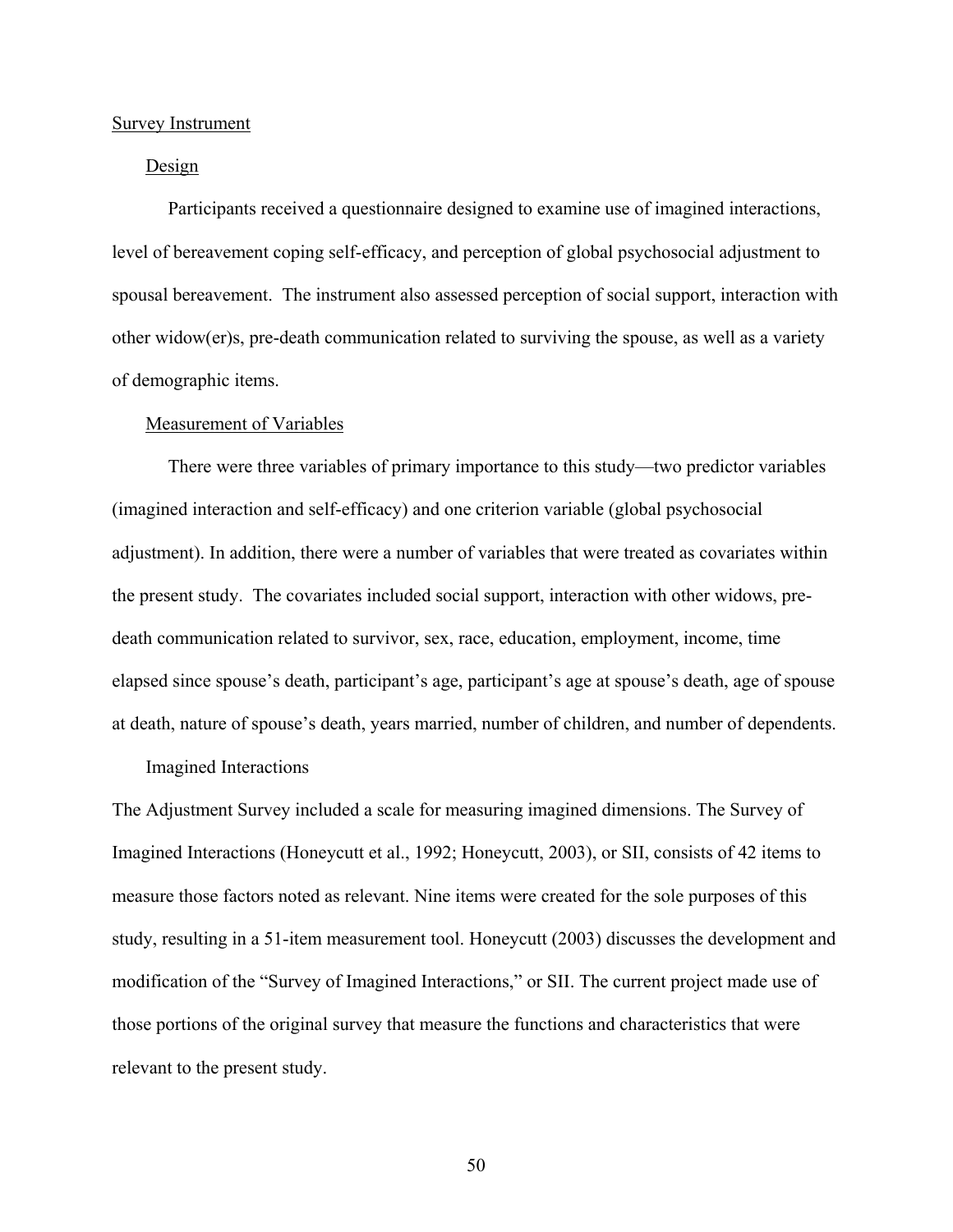From the inception of the imagined interaction construct and its application to communicative encounters, researchers were faced with the same difficulty as other cognitive researchers. Measuring imagined interactions must rely largely on the inferences based on external behavior (Honeycutt et al., 1989). Measuring mental states is a lofty and difficult task. Introspective self-report was recognized early on for its potential contribution to uncovering the dimensions and uses of imagined interactions.

The SII's introduction describes IIs as "mental interactions we have with others who are not physically present" and follows with a description of some likely characteristics such as being "ambiguous or detailed" and that "they may address a number of topics or examine one topic exclusively. The interactions may be one-sided where the person imagining the discussion does most of the talking, or they may be more interactive where both persons take an active part in the conversation" (Honeycutt, 2003, p. 43). The items ask the respondent to indicate on a 7 point Likert-type scale ranging from very strong disagreement (NO!) to very strong agreement (YES!) based on a no-yes continuum.

Factor analysis has confirmed eight factors to be part of the II construct as measured using the Survey of Imagined Interactions (Honeycutt et al., 1992; Honeycutt, 2003). For the purposes of the current project, the SII was revised such that only those 10 dimensions previously described as relevant were included (Appendix A). Honeycutt et al. (1992) reported the following Cronbach alpha levels for the various dimensions. Discrepancy is a 7-item index measuring the incongruity between IIs and actual interaction ( $\alpha$  = .84). Activity, measured by a four-item index, represents the reported frequency of IIs ( $\alpha$  = .76). The index measuring retroactivity ( $\alpha$  = .80), made up of three items, assesses the occurrence of IIs after an important event, while the index measuring proactivity ( $\alpha$  = .73), consisting of three items, assesses II use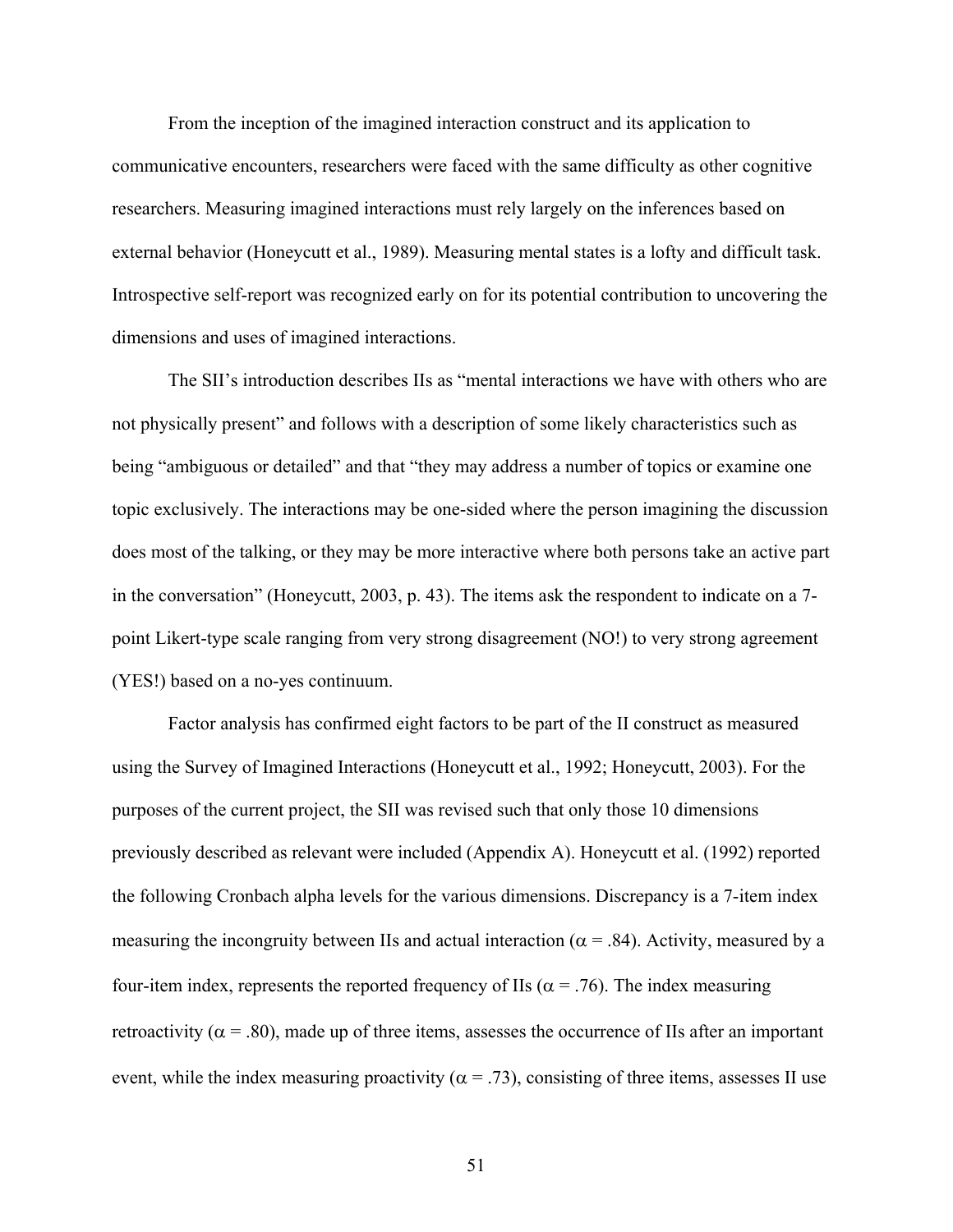prior to actual interaction. The variety factor reflects topic and partner diversity and is assessed by four items ( $\alpha$  = .67). Specificity, a five-item factor, measures the degree of detail in the II ( $\alpha$ = .73). The six items assessing the pleasantness of IIs provide a measure of the valence factor ( $\alpha$  = .85). The II function of self-understanding is measured by four items ( $\alpha$  = .70). The dimension of rehearsal reflects the use of IIs for an anticipated encounter and is measured by four items ( $\alpha$  = .75), and catharsis, or the release of tension, is measured by two items ( $\alpha$  = .51). A third item was added to increase the total number of items measuring the catharsis function to three. Three items were also created to measure the compensation function of IIs, and five items were created to assess the use of IIs with the deceased spouse.

For the current study, confirmatory factor analyses (CFAs) were conducted for each of the II dimensions. Results validated the existence of a single factor for each II dimension. Reliability analyses were also conducted for each II variable (Table 2). For several of the II factors, reliability levels were attained using the original number of items offered by Honeycutt et al. (1992) with no adjustments necessary. The Cronbach's alpha for each of those dimensions is as follows: proactivity  $\alpha = .77$ , retroactivity  $\alpha = .85$ , catharsis  $\alpha = .88$ , rehearsal  $\alpha = .90$ , selfunderstanding  $\alpha = .83$ , and activity  $\alpha = .66$ .

Some II variables required item-deletion for improved reliability. II variables that required item-deletion are as follows: discrepancy became a five-item measure with  $α = .87$ , valence became a three-item measure with  $\alpha$  = .84, variety became a three-item measure with  $\alpha$  = .75, and specificity became a three-item measure with  $\alpha$  = .61. The items assessing compensation and IIs with deceased spouse were constructed specifically for this study. IIs with deceased spouse reduced to a three-item factor with a Cronbach's alpha of .85. The three items assessing compensation had an alpha = .45. Because of its poor reliability level, II compensation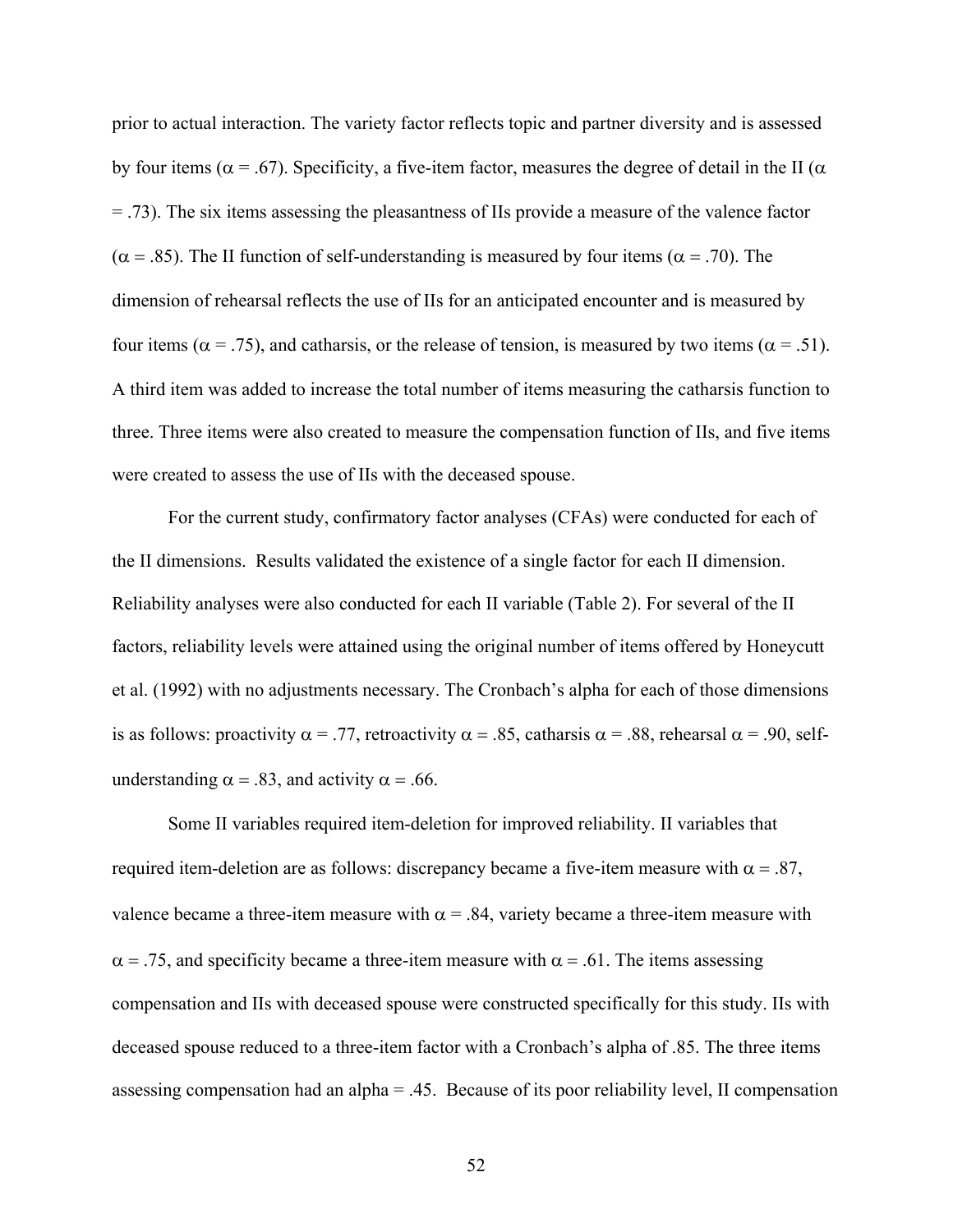| Variables (Study 1)            |                   |
|--------------------------------|-------------------|
| <u>Variable</u>                | alpha reliability |
|                                |                   |
| II activity                    | 0.6587            |
| II proactivity                 | 0.7692            |
| II variety                     | 0.8397            |
| II retroactivity               | 0.8480            |
| II specificity                 | 0.6174            |
| II discrepancy                 | 0.8734            |
| II valence                     | 0.8392            |
| II self-understanding          | 0.8267            |
| II rehearsal                   | 0.8997            |
| II catharsis                   | 0.8771            |
| II with deceased spouse        | 0.8455            |
| II compensation                | $0.4447*$         |
| Social support                 | 0.7995            |
| self-efficacy (BCSE)           | 0.9235            |
| pre-death communication        | 0.8739            |
| Interaction with widow(er)s    | 0.6920            |
| global psychosocial adjustment | 0.8847            |
| *omitted from analysis         |                   |

Table 2: Reliabilities of Independent and Dependent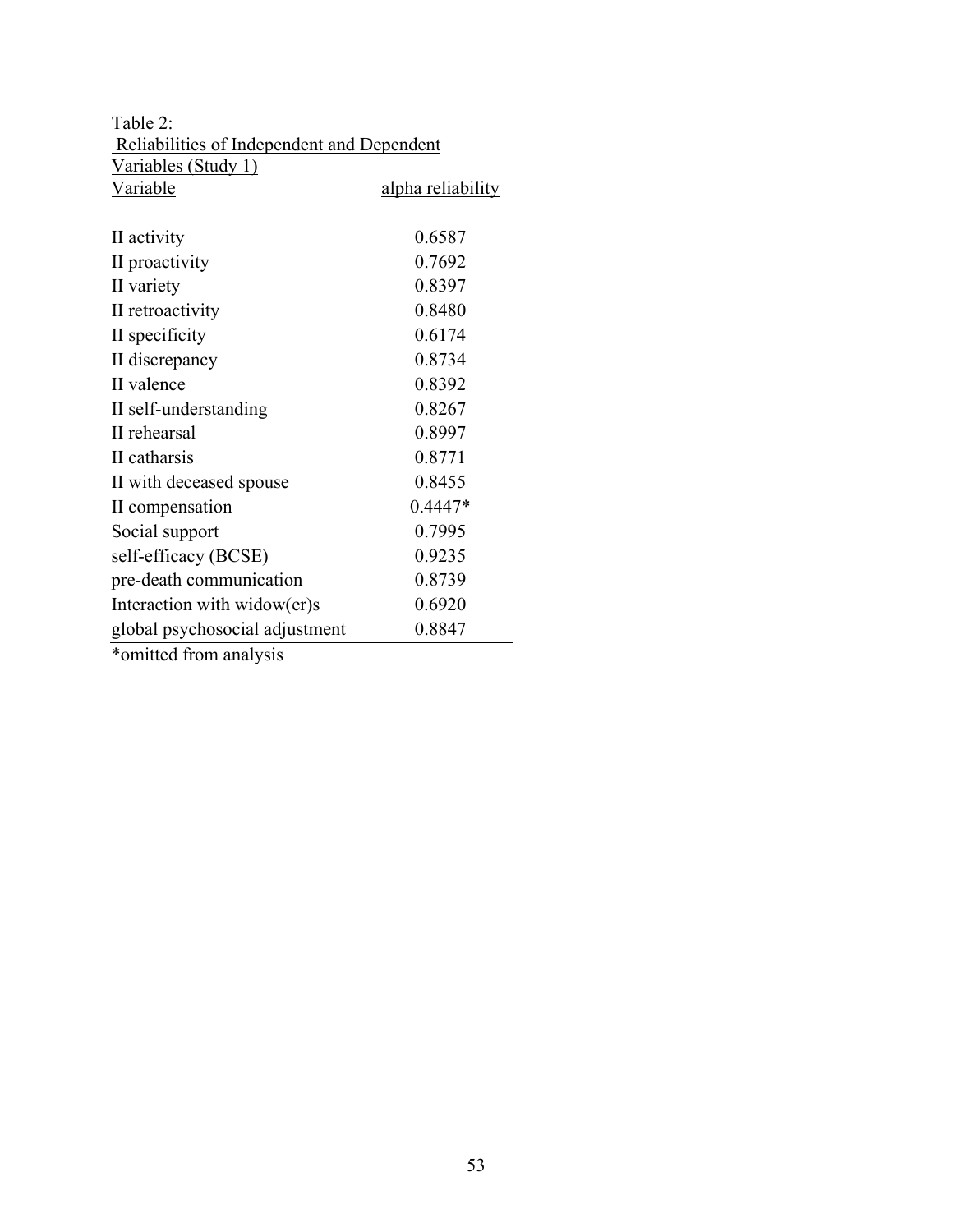was omitted from analysis. Although specificity and activity had relatively low reliability levels, they were near the acceptable .70 level (Nunnally, 1967). The exploratory nature of this study justifies retaining these two II variables in the current analysis.

Mean scores were computed for each of the II dimensions by summing the responses for a given dimension and dividing by the total number of items measuring that dimension. Mean scores, standard deviations, and ranges of II dimensions for the current sample are (Table 1): activity  $M = 3.63$ ,  $SD = 1.35$ , range = 1.00 - 7.00; proactivity  $M = 3.74$ ,  $SD = 1.39$ , range = 1.00  $- 7.00$ ; retroactivity M = 3.54, SD = 1.47, range = 1.00 - 7.00; variety M = 3.74, SD = 1.31, range  $= 1.00 - 7.00$ ; specificity M = 3.73, SD = 1.24, range = 1.00 - 7.00; discrepancy M = 3.81, SD = 1.28, range = 1.00 - 7.00; valence  $\underline{M} = 4.35$ ,  $\underline{SD} = 1.21$ , range = 1.00 - 7.00; catharsis  $\underline{M} = 3.92$ , SD = 1.32, range = 1.00 - 7.00; self-understanding  $M = 3.96$ , SD = 1.33, range = 1.00 - 7.00; rehearsal M = 3.95, SD = 1.32, range = 1.00 - 7.00, II with deceased spouse M = 4.03, SD = 1.58, range =  $1.00 - 7.00$ .

#### Self-Efficacy

Self-efficacy was measured using the bereavement coping self-efficacy (BCSE) survey developed by Benight, Flores, and Tashiro (2001). The original tool consists of 33 items measured on a 7-point Likert scale. Items measuring bereavement coping self-efficacy include asking the participant to indicate current confidence levels on such items as: expressing feelings about what happened; controlling feelings of grief; coping with painful memories of the widow(er)s, pre-death communication related to surviving the spouse, time elapsed since the spouse's death, age at time of spouse's death, age of spouse at time of death, nature of spouse's death, years married as well as demographic variables such as sex, race, age, education, employment, income, number of children, number of dependents.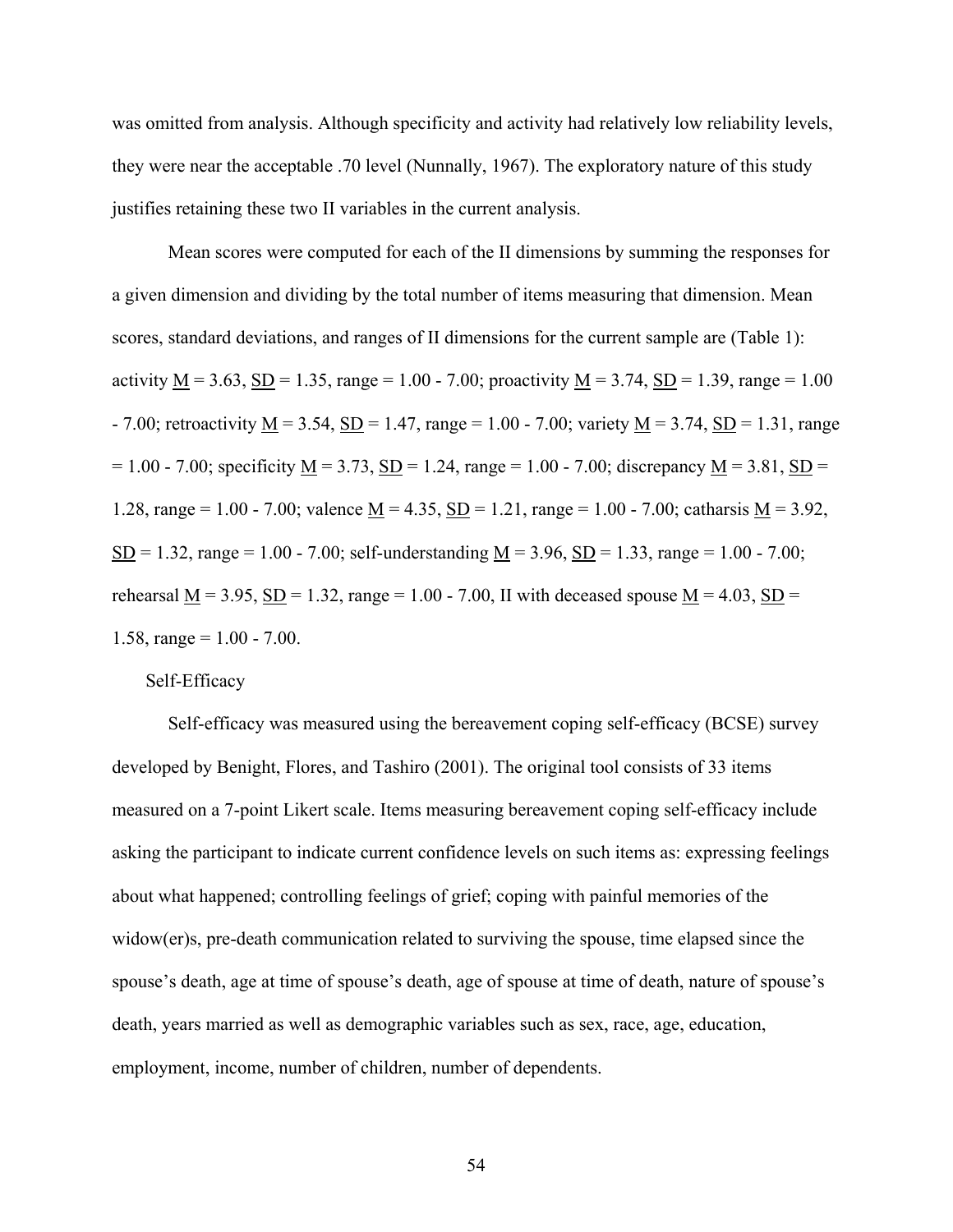Social Support

The covariate of social support was measured using a brief, five-item self-report scale reported by Hogan & Smith (2002). The Inventory of Social Support, or ISS, (Hogan & Smith, 2002) was originated for study of bereavement, making it ideal in the context of this study of spousal bereavement. The ISS asks respondents to identify their level of agreement or disagreement, on a 7-point Likert-type scale in this study, to items assessing their perception of social support. Hogan & Smith (2002) report a Cronbach's alpha level of .76 for the scale. In the present study, the scale's reliability was at a .80 level ( $M = 5.54$ ,  $SD = 1.04$ , range = 1.75 - 7.00).

Interaction with Fellow Widow(er)s

To assess the role of socialization with other widow(er)s on adjustment, a three-item scale was created for the purposes of this study. The scale asked respondents to indicate on a 7 point Likert-type scale, with the no-yes continuum, their interaction with other widow(er)s and the support received from such interaction. Results of a reliability analysis of the scale indicated  $\alpha$  = .69 ( $\underline{M}$  = 4.06,  $\underline{SD}$  = 1.42, range = 1.00 - 7.00). Had more items been included in this scale, the possibility exists that a higher reliability could have been achieved through item-deletion. However, three items were deemed sufficient in light of the considerable length of the Adjustment Survey. Given its nearly acceptable reliability, the scale was retained for analysis.

Pre-death Communication

To assess the impact of a couple's communication about life for the surviving spouse once one spouse dies, a three-item scale was created for the purposes of this study. Respondents were asked to indicate on a 7-point Likert-type scale, with a no-yes continuum, their perception of shared communication with the spouse prior to death about life for the surviving spouse. A reliability analysis of the scale indicated an  $\alpha$  = .87 (M = 4.43, SD = 1.69, range = 1.00 - 7.00).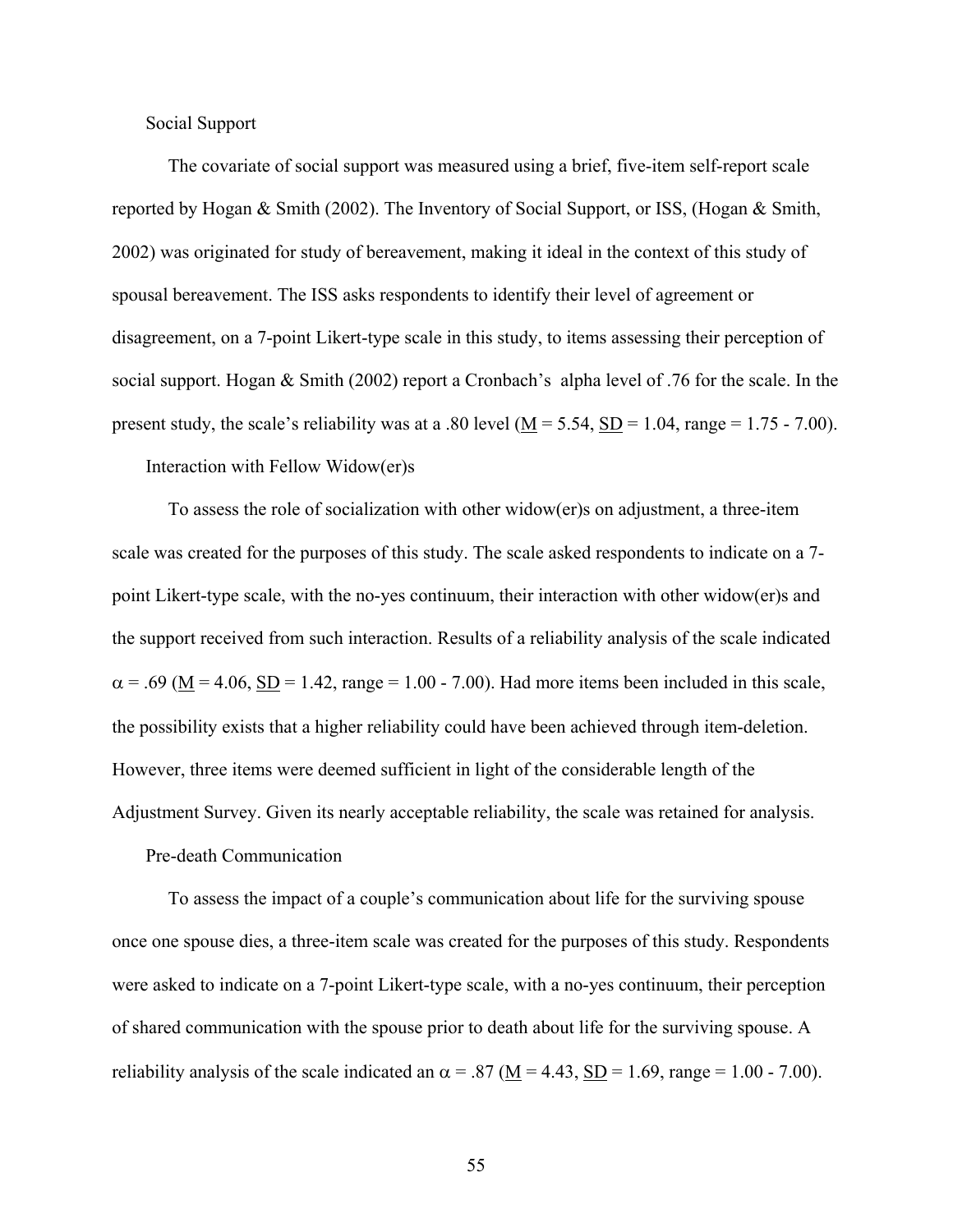# Global Psychosocial Adjustment

The dependent variable in this study is global psychosocial adjustment. Psychosocial adjustment was assessed using a revision of the self-report version of the Psychosocial Adjustment to Illness Scale (PAIS-SR) (Derogatis, 1986; Morrow, Chiarello, & Derogatis, 1978). The use of this particular measure to aid this project in the assessment of psychosocial adjustment seemed most appropriate because of its strong association with role behaviors (Derogatis, 1986). The original measure was formulated to assess the adjustment of those dealing with a particular illness; however, Gilbar and Dagan (1995) and Gilbar (1998) report using a modified version to assess the adjustment of widows and widowers of deceased cancer patients. It has been adjusted for the present study as well.

The original measure (Derogatis, 1986) consists of 46 items. The tool is made up of seven subscales that are summed to produce the global adjustment measure. The original subscales include healthcare orientation, vocational environment, domestic environment, extended family relationships, social environment, psychological distress, and sexual relationships. Due to efforts to reduce the length of the survey used in this study, research that examined the PAIS-SR factor structure and reported a reduced 26-item scale was used to guide scale development for this study (Rodigue, Kanasky, Jackson & Perri, 2000). Rodrigue et al. (2000) report a .87 alpha level for the reduced scale. The measure, in its reduced form, consists of six subscales: healthcare orientation, vocational environment, sexual relationship, family relationships, social environment and psychological distress. Again, each of the items measuring a subscale is summed to gain a score on that particular subscale. The sum of all subscales can then be calculated to form the global adjustment measure. For the purposes of this study, only the global psychosocial adjustment score was used.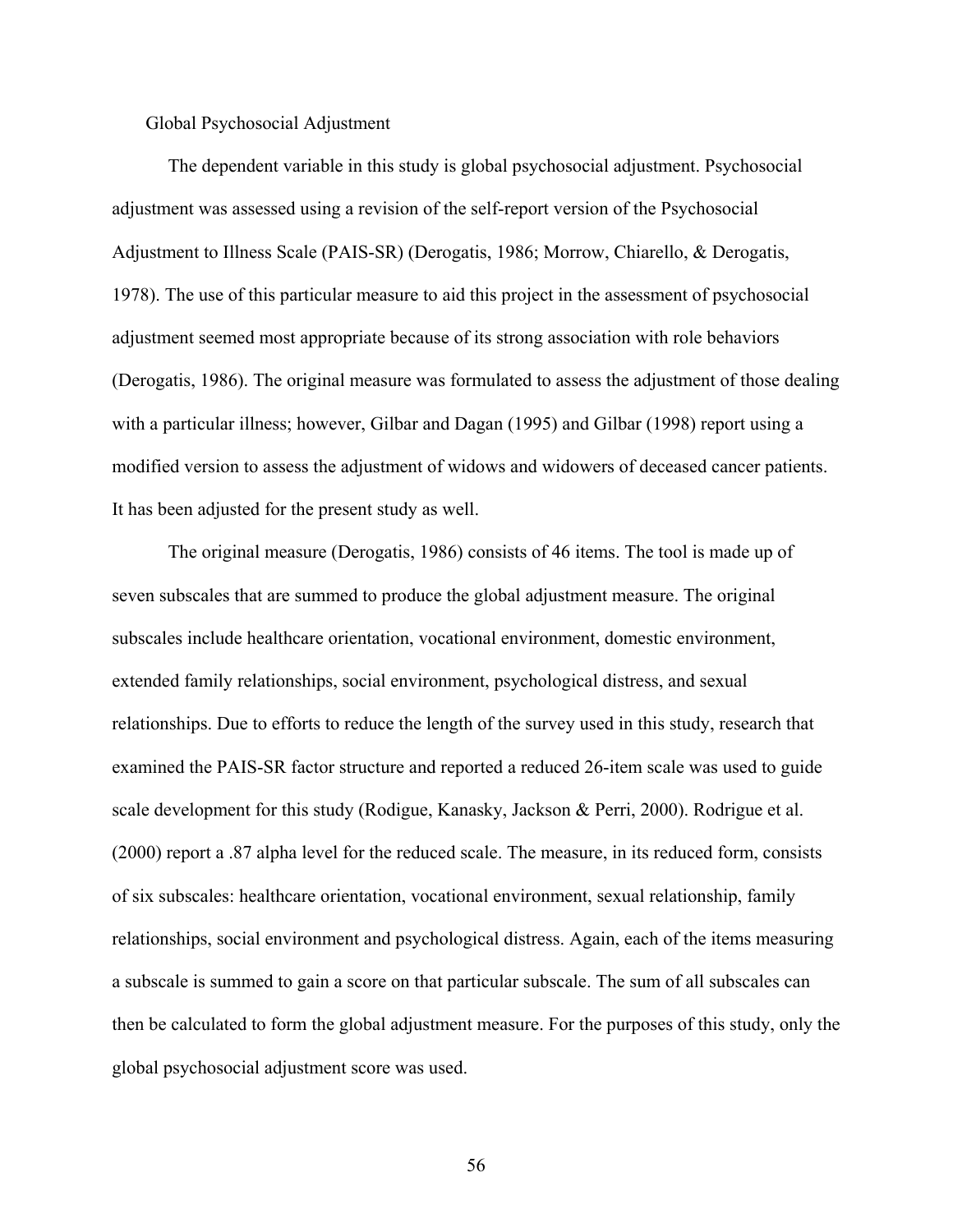When assessing psychosocial adjustment, numerous relevant factors can be identified, but due to time constraints, especially for the current study, only the most central factors could be included (Derogatis, 1986). Following the lead of Gilbar and Dagan (1995), the sexual relations subscale was eliminated from the current study's version of the PAIS-SR. Although sexual relationships can be important even in a state of bereavement, posing questions of this nature seemed inappropriate in light of the fact that some respondents were very recently bereaved. The PAIS-SR's inceptive purpose was to evaluate the progress of an individual dealing with an illness such as cancer or Hodgkin's disease. A person dealing with an illness is not as likely to have experienced a complete severing of a romantic relationship due to the illness, and thus has some expectation of continuing to engage in activity within that romantic relationship even during the illness. An widow(er) seems more likely to take a natural break from such activity for at least some period of time during the early stages of bereavement.

With the items assessing sexual relationships omitted, the reduced scale consists of 22 items measuring five subscales including healthcare orientation, vocational environment, family relationships, social environment and psychological distress. Because of their import to the current study, six items from the original measure (Derogatis, 1986) that are not part of the reduced measure (Rodrigue et al., 2000) were retained for use in the current study. Four are items that more specifically assess the extended family relationships, while the other two additional items are part of the original measure of domestic environment. The final product was a 28-item tool used to calculate a global psychosocial adjustment to bereavement score for this study (Appendix A). An analysis of the scale's reliability revealed a Cronbach's alpha of .87, but deletion of two items increased the reliability to .89. This adjustment was deemed necessary to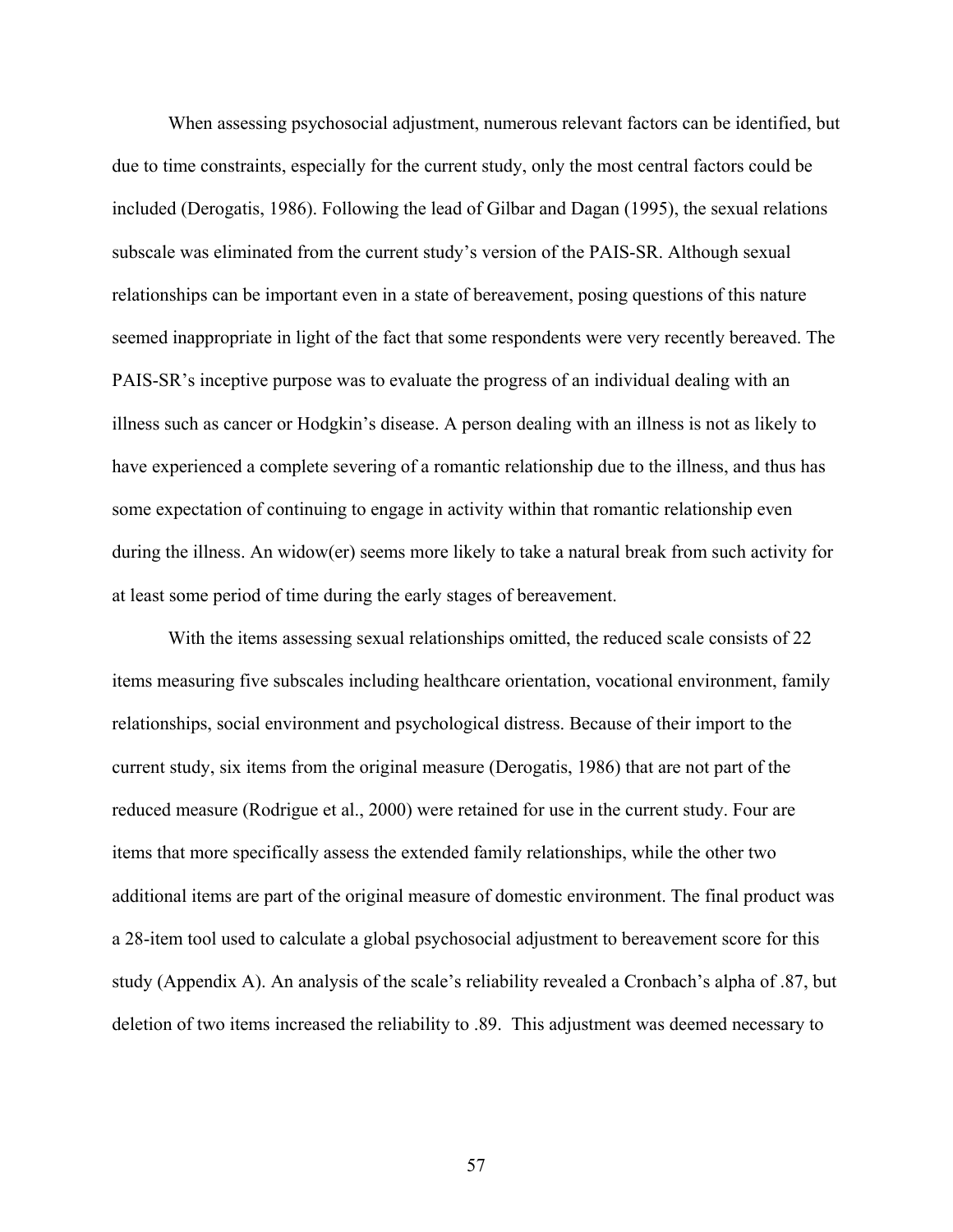provide the best possible measurement of the criterion variable. The 26-item scale had a mean of 81.91 (SD = 11.89; range =  $37.00 - 103.00$ )

## Statistical Analysis

To properly explore multivariate relationships, such as those potentially shared by the current study's variables, it is necessary to use more complex models (Agresti & Finlay, 1997). A useful tool for eliciting information from a data set is through the use of hierarchical regression (Cohen & Cohen, 1983). Hierarchical regression, also referred to as incremental partitioning of variance (Pedhazur, 1982), allows the proportion of variance accounted for by all predictor variables to be partitioned in increments. One purpose of this method is to enable the study of independent variable(s) on a dependent variable after controlling for other variables, or covariates (Pedhazur, 1982).

Multiple hierarchical regression analysis allows for the inclusion of variables that can be statistically controlled (Pedhazur, 1982). As demonstrated in the first chapter's literature review, research has shown significant relationships between a number of predictor variables and adjustment. The current study's goal was to examine the impact of predictor variables (i.e., imagined interaction dimensions and self-efficacy) on adjustment in light of variables already shown to influence bereavement recovery. Those variables known to influence adjustment included as covariates in the current study are social support, interaction with other widow(er)s, pre-death communication related to surviving the spouse, time elapsed since the spouse's death, age at time of spouse's death, age of spouse at time of death, nature of spouse's death, years married as well as demographic variables such as sex, race, age, education, employment, income, number of children, number of dependents. Thus hierarchical multiple regression analysis was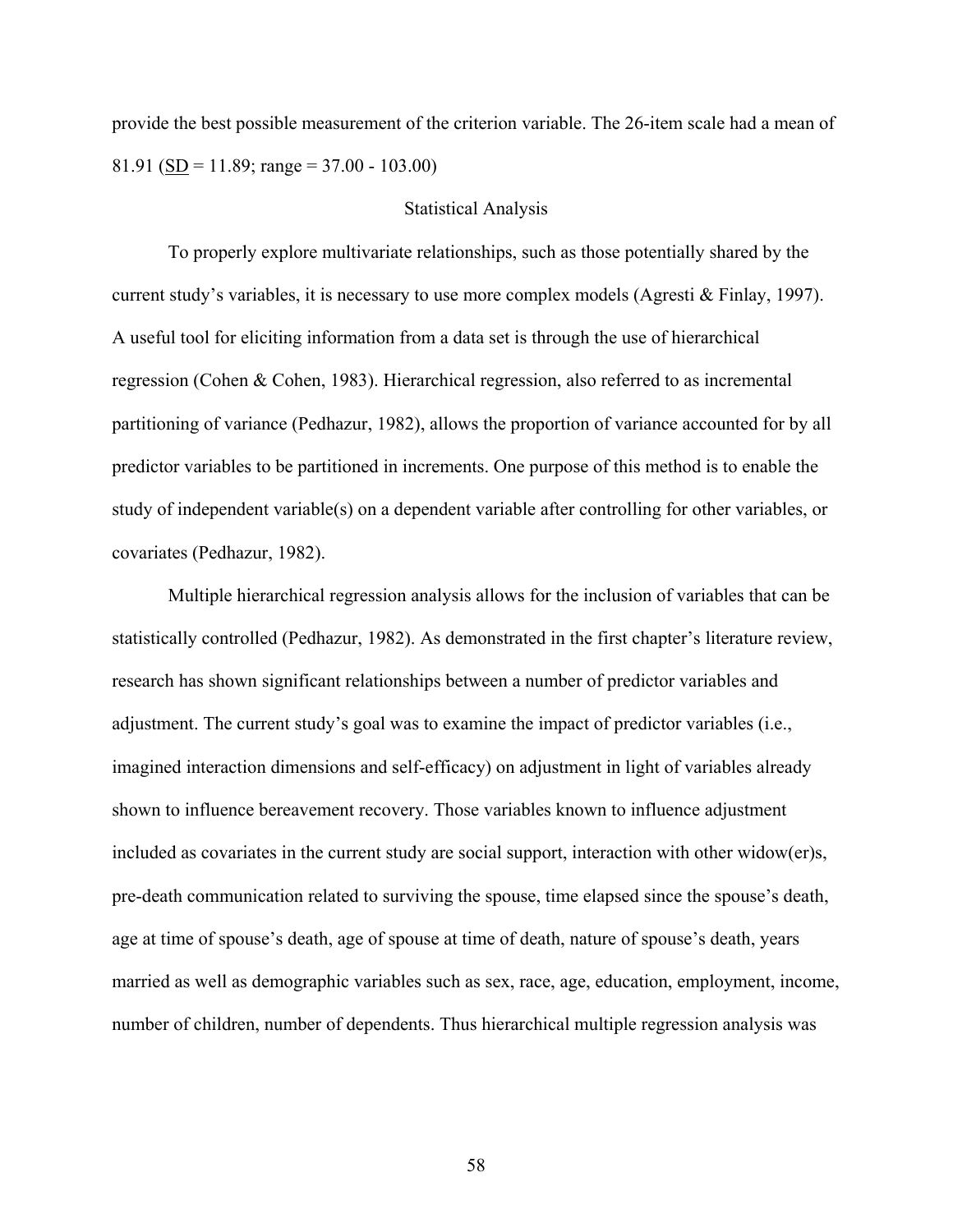employed as the hypothesis-testing tool as well as the exploratory tool examining proposed research questions.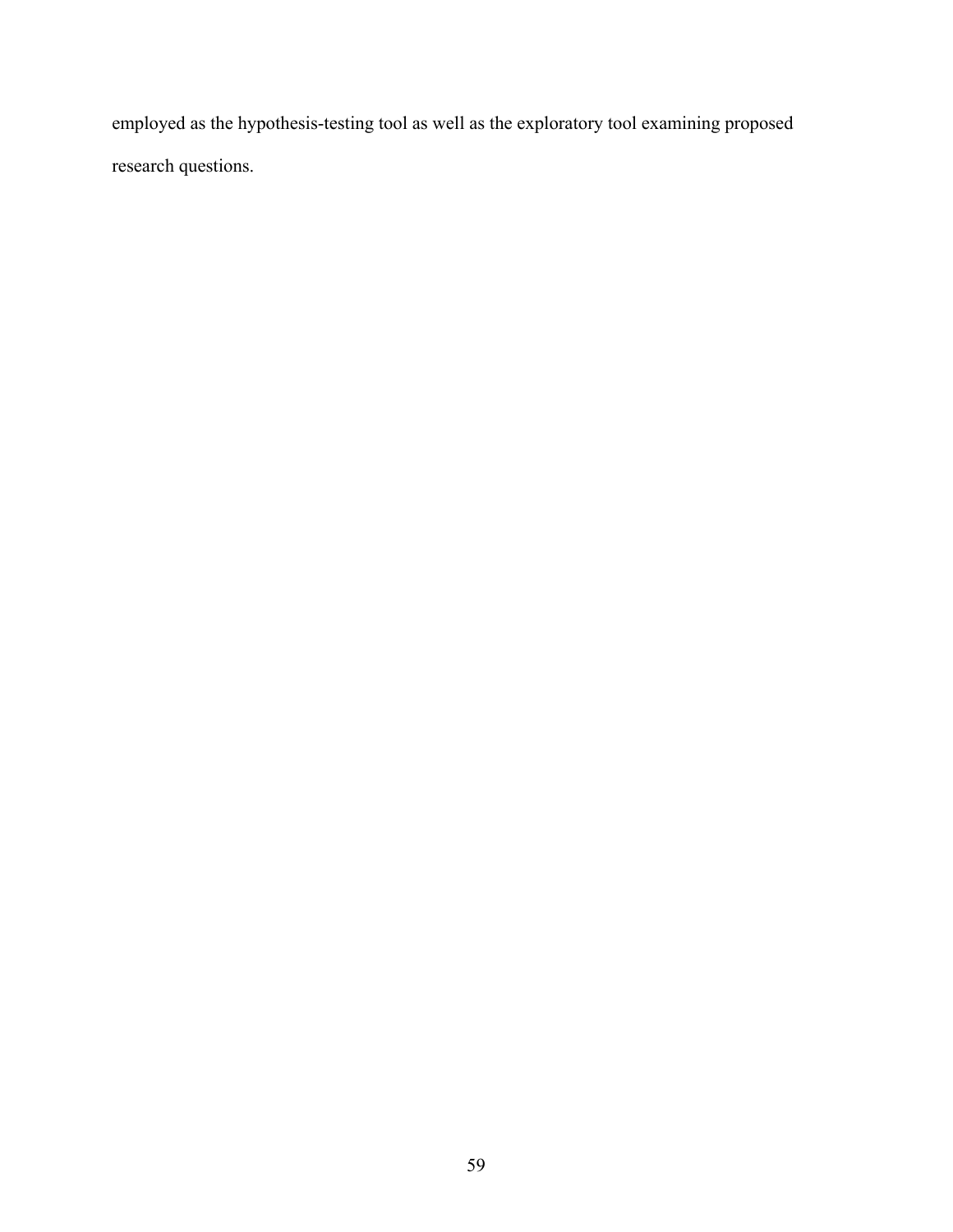#### **Chapter 4**

#### **Results**

This chapter provides results of the systematic analysis of hypotheses and research questions. Results indicate support for a relationship of II usage and self-efficacy to psychosocial adjustment to spousal bereavement. A detailed description of results follows.

#### Preliminary Analysis

Prior to hypothesis testing, the data set was examined to insure that no entered values fell outside the expected ranges. Due to the number of comparisons in the current study, analysis of the data requires a large number of statistical tests. This large number of comparisons is commonly thought to increase the likelihood of incorrectly rejecting the null hypothesis (O'Keefe, 2003). The common practice for avoiding such an error is to adjust the traditional significance level (alpha) of .05 to a more stringent level using a Bonferroni correction (Agresti & Finlay, 1997). As O'Keefe (2003) states, a Bonferroni adjusted alpha is calculated by dividing a traditional level of alpha, .05, by the number of comparisons to be made in the study. For this study, a Bonferroni correction yields a revised significance level of .004. O'Keefe (2003) argues, however, that such alpha adjustments are too stringent, leading to reduced statistical power, and such practices should be abandoned. He suggests "adjusting the alpha level because of the number of tests conducted in a given study has no principled basis" (O'Keefe, 2003, p. 444).

Other researchers do not wholly accept O'Keefe's (2003) arguments for abandoning alpha adjustments, suggesting that experiment-wise error corrections are still necessary (Hewes, 2003). For the purposes of this study, the data were interpreted in light of both test-wise alpha level, .05, and experiment-wise alpha level, .004.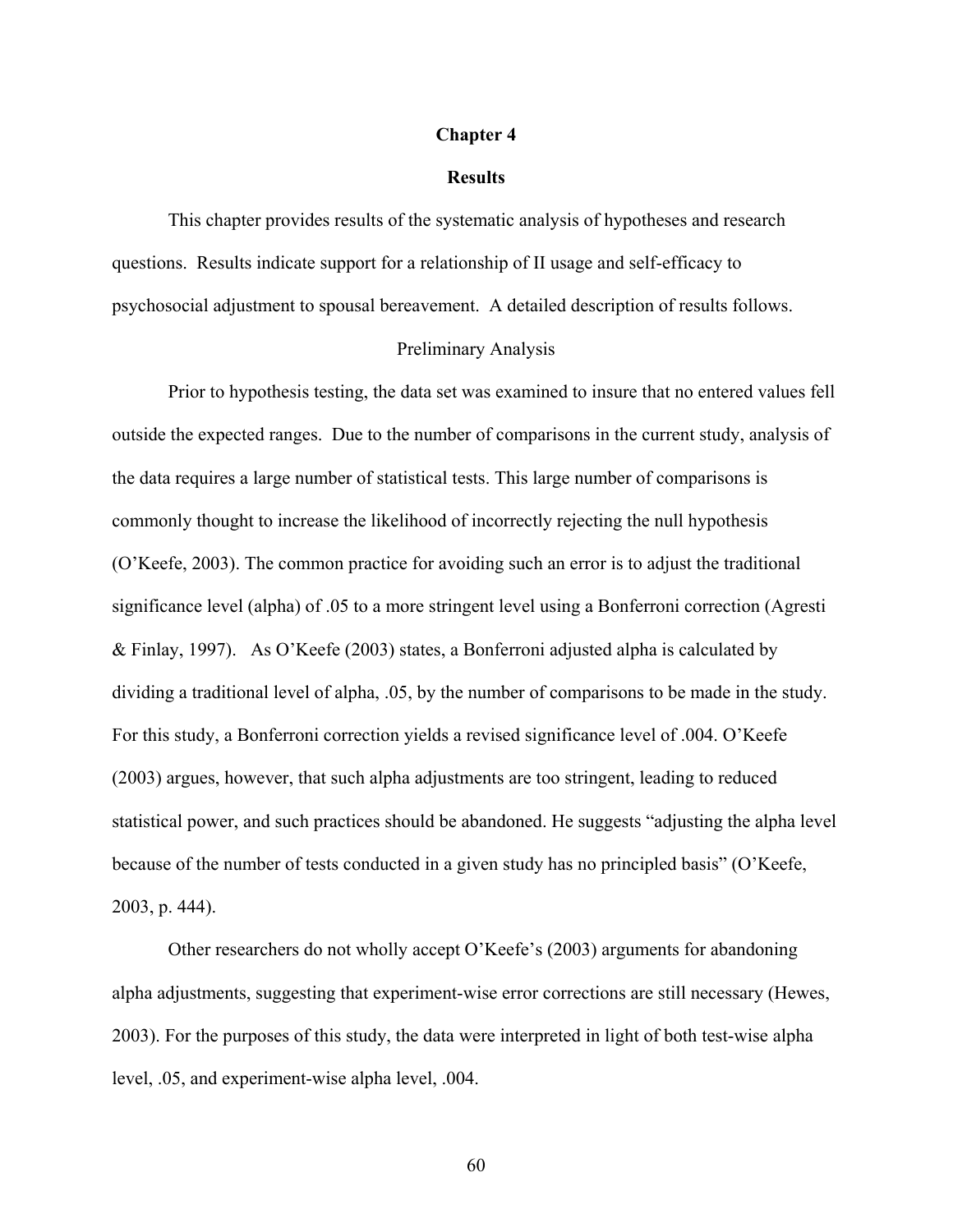Another issue addressed in the preliminary stages of analysis was multicollinearity, which refers to the interrelations of predictor variables (Pedhazur, 1982). Independent variables that are highly intercorrelated can cause increasing sensitivity to sampling and measurement errors (Blalock, 1979). One indication of multicollinearity is the substantial change of the initial estimated regression coefficient when another predictor variable is introduced to a model (Agresti & Finlay, 1997). A diagnostic that can be used to assess multicollinearity is a correlation matrix (Kerr, Hall & Kozub, 2002). When predictor variables share a relationship equal to or above .80, multicollinearity is indicated.

Another formal diagnostic tool is the variance inflation factor (VIF)/tolerance (Norusis, 2002). Tolerance represents linear relationship strength among predictor variables, or 1 minus multiple R for each independent variable (Bryman & Cramer, 1990). When tolerance is low, multiple correlation is high. Tolerance levels between zero and 0.25 indicate considerable multicollinearity (Bryman & Cramer, 1990; Norusis, 2002). VIF, the reciprocal of tolerance, indicates multiple correlation among variables when values are high; values equal to or greater than 4.0 indicate multicollinearity (Norusis, 2002).

To examine for multicollinearity in the current study, a correlation matrix of all interval level variables was created. Examination of the matrix (Table 3) revealed some correlations equal to or greater than 8.0. Quite naturally, the participant's age when the spouse died was significantly correlated with the age of the spouse at death (.909,  $p < .001$ ), and the number of years married (.810,  $p < .001$ ). For the purposes of confirmation, tolerance and VIF levels on the interval level variables were evaluated. Unacceptable levels were observed for subject's age at spouse's death, age of spouse at death, and II rehearsal. II self-understanding was near the unacceptable level.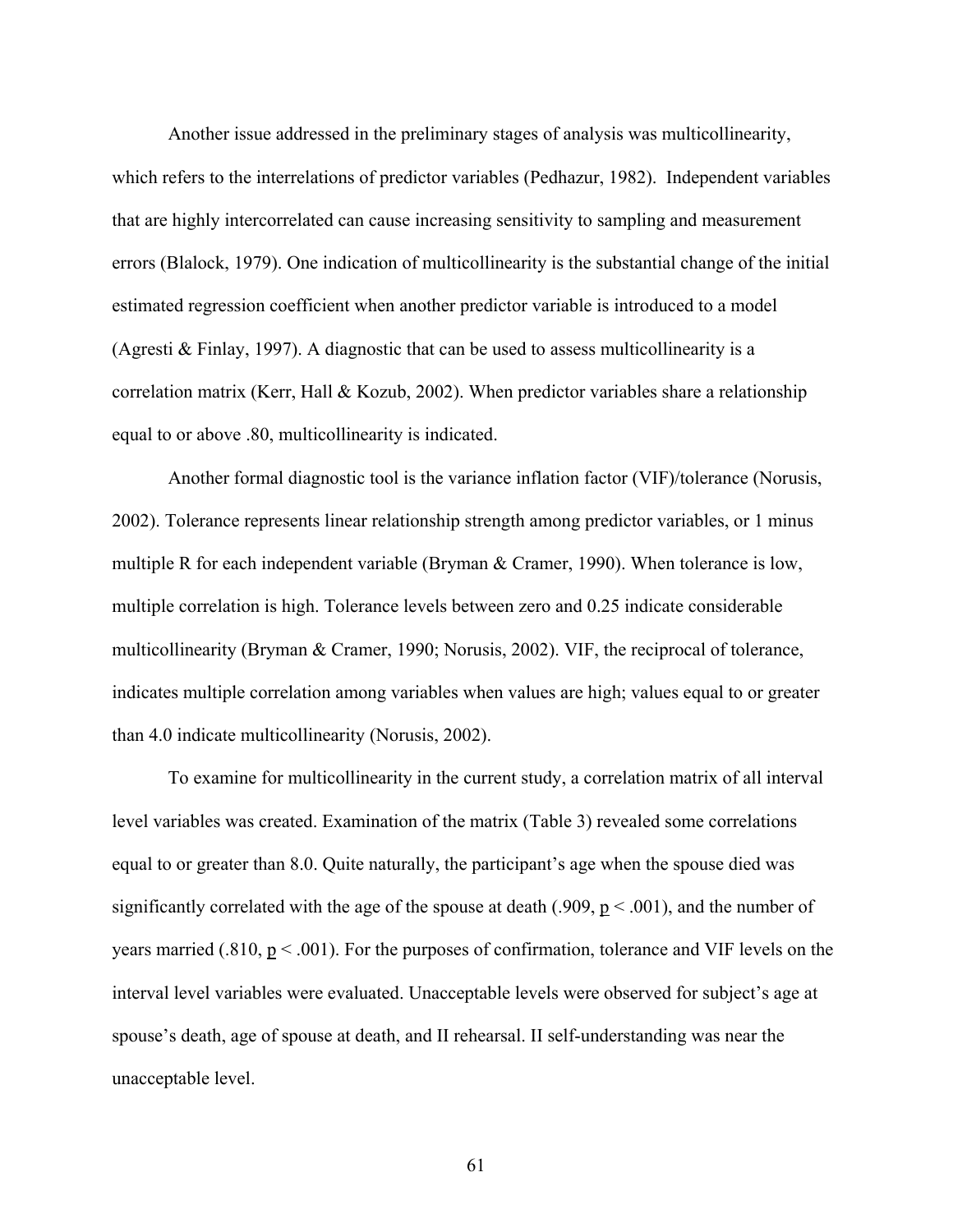|                                | <b>Correlation Matrix (Study 1)</b> |                |           |          |              |          |                                                      |          |           |          |          |          |                                                                                                                           |                         |                       |          |                     |                                |          |          |          |              |      |  |
|--------------------------------|-------------------------------------|----------------|-----------|----------|--------------|----------|------------------------------------------------------|----------|-----------|----------|----------|----------|---------------------------------------------------------------------------------------------------------------------------|-------------------------|-----------------------|----------|---------------------|--------------------------------|----------|----------|----------|--------------|------|--|
|                                | 1                                   | $\overline{2}$ | 3         |          | 5            | 6        | $7\phantom{.0}$                                      | 8        | 9         | 10       | 11       | 12       | 13                                                                                                                        | 14                      | 15                    | 16       | 17                  | 18                             | 19       | 20       | 21       | 22           | 23   |  |
| 1                              | 1                                   |                |           |          |              |          |                                                      |          |           |          |          |          |                                                                                                                           |                         |                       |          |                     |                                |          |          |          |              |      |  |
| $\boldsymbol{2}$               | $-126$                              | 1              |           |          |              |          |                                                      |          |           |          |          |          |                                                                                                                           |                         |                       |          |                     |                                |          |          |          |              |      |  |
| 3                              | $-179**$                            | $.909**$       |           |          |              |          |                                                      |          |           |          |          |          |                                                                                                                           |                         |                       |          |                     |                                |          |          |          |              |      |  |
| 4                              | $-155**$                            | $-312**$       | $-.277**$ |          |              |          |                                                      |          |           |          |          |          |                                                                                                                           |                         |                       |          |                     |                                |          |          |          |              |      |  |
| 5                              | $-.078$                             | $.810**$       | .741**    | $-227**$ | $\mathbf{1}$ |          |                                                      |          |           |          |          |          |                                                                                                                           |                         |                       |          |                     |                                |          |          |          |              |      |  |
| 6                              | $-162*$                             | .292**         | .254**    | .057     | $.290**$     | 1        |                                                      |          |           |          |          |          |                                                                                                                           |                         |                       |          |                     |                                |          |          |          |              |      |  |
| 7                              | $.147*$                             | $-357**$       | $-382**$  | $-.002$  | $-271**$     | .027     | -1                                                   |          |           |          |          |          |                                                                                                                           |                         |                       |          |                     |                                |          |          |          |              |      |  |
| 8                              | $-175*$                             | $.816**$       | $.714**$  | .298**   | $.631**$     | $.305**$ | $-331**$                                             |          |           |          |          |          |                                                                                                                           |                         |                       |          |                     |                                |          |          |          |              |      |  |
| 9                              | $-.053$                             | .120           | $.142*$   | .033     | .145         | .154     | .013                                                 | .107     | 1         |          |          |          |                                                                                                                           |                         |                       |          |                     |                                |          |          |          |              |      |  |
| 10                             | $-0.085$                            | $.182**$       | $.200**$  | .091     | .125         | .068     | $-199**$                                             | $.216**$ | $.268**$  |          |          |          |                                                                                                                           |                         |                       |          |                     |                                |          |          |          |              |      |  |
| 11                             | .108                                | .081           | .076      | $-0.056$ | $.149*$      | .096     | .034                                                 | .057     | $.366**$  | .092     | 1        |          |                                                                                                                           |                         |                       |          |                     |                                |          |          |          |              |      |  |
| 12                             | .117                                | $-.087$        | $-.103$   | $-.034$  | $-126$       | $-.094$  | $-.088$                                              | $-.088$  | $-144$    | $-018$   | $-.083$  | 1        |                                                                                                                           |                         |                       |          |                     |                                |          |          |          |              |      |  |
| 13                             | .121                                | $-.078$        | $-.080$   | .029     | $-150*$      | $-060$   | $-0.036$                                             | $-.028$  | $-.082$   | .116     | $-.049$  | $.548**$ | 1                                                                                                                         |                         |                       |          |                     |                                |          |          |          |              |      |  |
| 14                             | .138*                               | $-.079$        | $-0.046$  | $-0.031$ | $-.136*$     | $-113$   | $-0.043$                                             | $-.056$  | $-125$    | $-.011$  | $-.062$  | $.603**$ | $.646**$                                                                                                                  | 1                       |                       |          |                     |                                |          |          |          |              |      |  |
| 15                             | .045                                | $-.079$        | $-.096$   | .025     | $-134*$      | $-0.046$ | .032                                                 | $-.022$  | $-.203**$ | .039     | $-173**$ | .594**   | .699**                                                                                                                    | .634**                  |                       |          |                     |                                |          |          |          |              |      |  |
| 16                             | .110                                | $-0.044$       | $-.015$   | $-0.069$ | $-.074$      | $-.078$  | $-.002$                                              | $-.041$  | $-.078$   | .017     | $-.020$  | $.579**$ | .478**                                                                                                                    | $.564**$                | $.516**$              |          |                     |                                |          |          |          |              |      |  |
| 17                             | .015                                | $-0.088$       | $-.078$   | $-.007$  | $-162*$      | $-.084$  | $-0.020$                                             | $-.049$  | $-.087$   | .014     | $-.141$  | .485**   | .603**                                                                                                                    | $.621**$                | $.652**$              | $.474**$ | $\mathbf{1}$        |                                |          |          |          |              |      |  |
| 18                             | $-.021$                             | .051           | .123      | .053     | .007         | .029     | $-0.075$                                             | .084     | $.137*$   | $.155*$  | .083     | $.260**$ | .310**                                                                                                                    | .403**                  | .229*                 | .462**   | $.345**$            | 1                              |          |          |          |              |      |  |
| 19                             | .005                                | $-0.050$       | .006      | $-0.017$ | $-0.066$     | $-.041$  | .066                                                 | $-0.018$ | .019      | .083     | $-.067$  | $.369**$ | $.538**$                                                                                                                  | $.642**$                | $.435***$             | $.456**$ | .532**              | .485**                         |          |          |          |              |      |  |
| 20                             | .037                                | .046           | .066      | $-.073$  | $-0.06$      | $-0.046$ | $-0.043$                                             | .041     | .036      | .119     | $-.087$  | $.390**$ | .569**                                                                                                                    | $.560**$                | .498**                | $.382**$ | $.526**$            | .465**                         | $.726**$ |          |          |              |      |  |
| 21                             | .082                                | $-062$         | $-0.019$  | $-0.04$  | $-.101$      | $-.040$  | $-0.006$                                             | $-.018$  | $-.007$   | .126     | $-.041$  | .455**   | .716**                                                                                                                    | $.692**$                | $.581**$              | .465**   | .591**              | .499**                         | $.703**$ | $.742**$ |          |              |      |  |
| 22                             | .024                                | $-.095$        | $-0.088$  | $-.063$  | $-0.093$     | $-.084$  | $-0.062$                                             | $-.092$  | $-164*$   | .057     | $-218**$ | $.503**$ | $.374**$                                                                                                                  | .481**                  | $.436**$              | .478**   | $.426**$            | $.352**$                       | $.441**$ | .505**   | $.468**$ | $\mathbf{1}$ |      |  |
| 23                             | .049                                | .119           | .102      | $-134*$  | .072         | $-.008$  | $-0.078$                                             | .024     | .027      | $.224**$ | $-.043$  | .015     | .107                                                                                                                      | .101                    | .114                  | $-.033$  | .055                | .016                           | .030     | .035     | .119     | $.153*$      | 1    |  |
| 24                             | .084                                | .122           | .112      | $-.043$  | .124         | .045     | .038                                                 | .090     | $.271**$  | .074     | $.388**$ | $-224**$ | $-.113$                                                                                                                   | $-155*$                 | $-139*$               | $-.069$  | $-119$              | $-.002$                        | $-144*$  | $-.079$  | $-142*$  | $-288**$     | .010 |  |
|                                |                                     |                |           |          |              |          |                                                      |          |           |          |          |          | **Correlation is significant at the .000 level (two-tailed)<br>*Correlation is significant at the .001 level (two tailed) |                         |                       |          |                     |                                |          |          |          |              |      |  |
|                                |                                     |                |           |          |              |          |                                                      |          |           |          |          |          |                                                                                                                           |                         |                       |          |                     |                                |          |          |          |              |      |  |
| LEGEND:                        |                                     |                |           |          |              |          |                                                      |          |           |          |          |          |                                                                                                                           |                         |                       |          |                     |                                |          |          |          |              |      |  |
| $1 =$ Income                   |                                     |                |           |          |              |          | $7 = #$ of dependent children                        |          |           |          |          |          |                                                                                                                           | $13 = II$ Proactivity   |                       |          | $19 = II$ Catharsis |                                |          |          |          |              |      |  |
| $2 = Age$ when spouse died     |                                     |                |           |          |              |          | $8 =$ Widow(er)s current age                         |          |           |          |          |          |                                                                                                                           |                         | $14 = II$ Variety     |          |                     | $20 =$ II Self-Understanding   |          |          |          |              |      |  |
| $3 = Age$ of spouse at death   |                                     |                |           |          |              |          | $9 = Social Support$                                 |          |           |          |          |          |                                                                                                                           | $15 =$ II Retroactivity |                       |          |                     | $21 = II$ Rehearsal            |          |          |          |              |      |  |
| $4 =$ Time elapsed since death |                                     |                |           |          |              |          | $10 =$ Interaction w/ other widow(er)s               |          |           |          |          |          |                                                                                                                           |                         | $16 = II$ Specificity |          |                     | $22 =$ II w/ deceased spouse   |          |          |          |              |      |  |
| $5 = Years$ married            |                                     |                |           |          |              |          | $11 = Global \text{Psychosocial \text{ Adjustment}}$ |          |           |          |          |          |                                                                                                                           |                         | $17 =$ II Discrepancy |          |                     | $23$ = Pre-death communication |          |          |          |              |      |  |
| $6 = #$ of children            |                                     |                |           |          |              |          | $12 = II$ Activity                                   |          |           |          |          |          |                                                                                                                           |                         | $18 = II$ Valence     |          |                     | $24 = Self-Efficacy$           |          |          |          |              |      |  |

# **Table 3**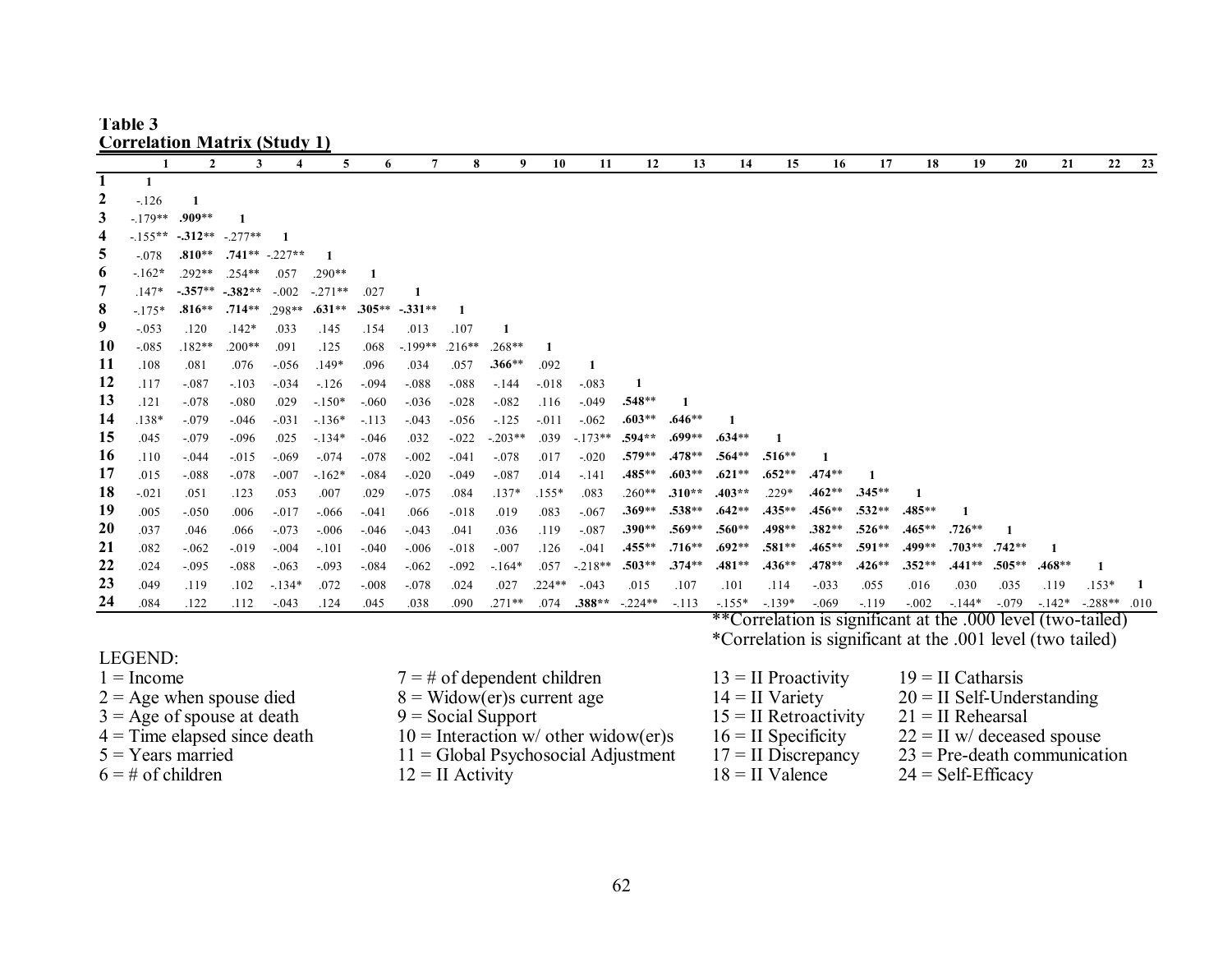To address the probable multicollinearity, the potential contribution to the overall model of each of the highly correlated variables was assessed. Multicollinearity existed between the age of the participant at the time of spouse's death and spouse's age at death ( $p = .909$ ,  $\alpha < .001$ ). Because this study is interested in focusing on the experience of the surviving spouse during bereavement, the decision was made to eliminate the age of spouse at death variable and retain the subject's age at spouse's death variable.

Signs of multicollinearity were also present for II rehearsal and II self-understanding. An evaluation of the TIF/tolerance level for II rehearsal indicated that the variable met the established criteria for multicollinearity and was thus eliminated from further analysis. The II self-understanding variable was retained for inclusion in the analysis.

 A reanalysis of TIF/tolerance, excluding age of spouse at death and II rehearsal, indicated no multicollinearity problems among the remaining variables. Interval level predictor variables retained for hypothesis testing include the following: II characteristics of activity, proactivity, variety, retroactivity, specificity, discrepancy, and valence; II functions of catharsis and compensation; IIs with deceased spouse; and bereavement coping self-efficacy. As the review of literature in the first chapter suggests, several variables are identified in prior research that impact adjustment to spousal bereavement. Those variables were used as covariates in the current study. Covariates included social support, interaction with other widows, pre-death communication, time elapsed since spouse's death, age at spouse's death, years married, number of children, number of dependent children, and income level.

Having evaluated the interval level predictors, analysis of nominal and ordinal covariates was necessary. Such variables included race, the nature of spouse's death, education level,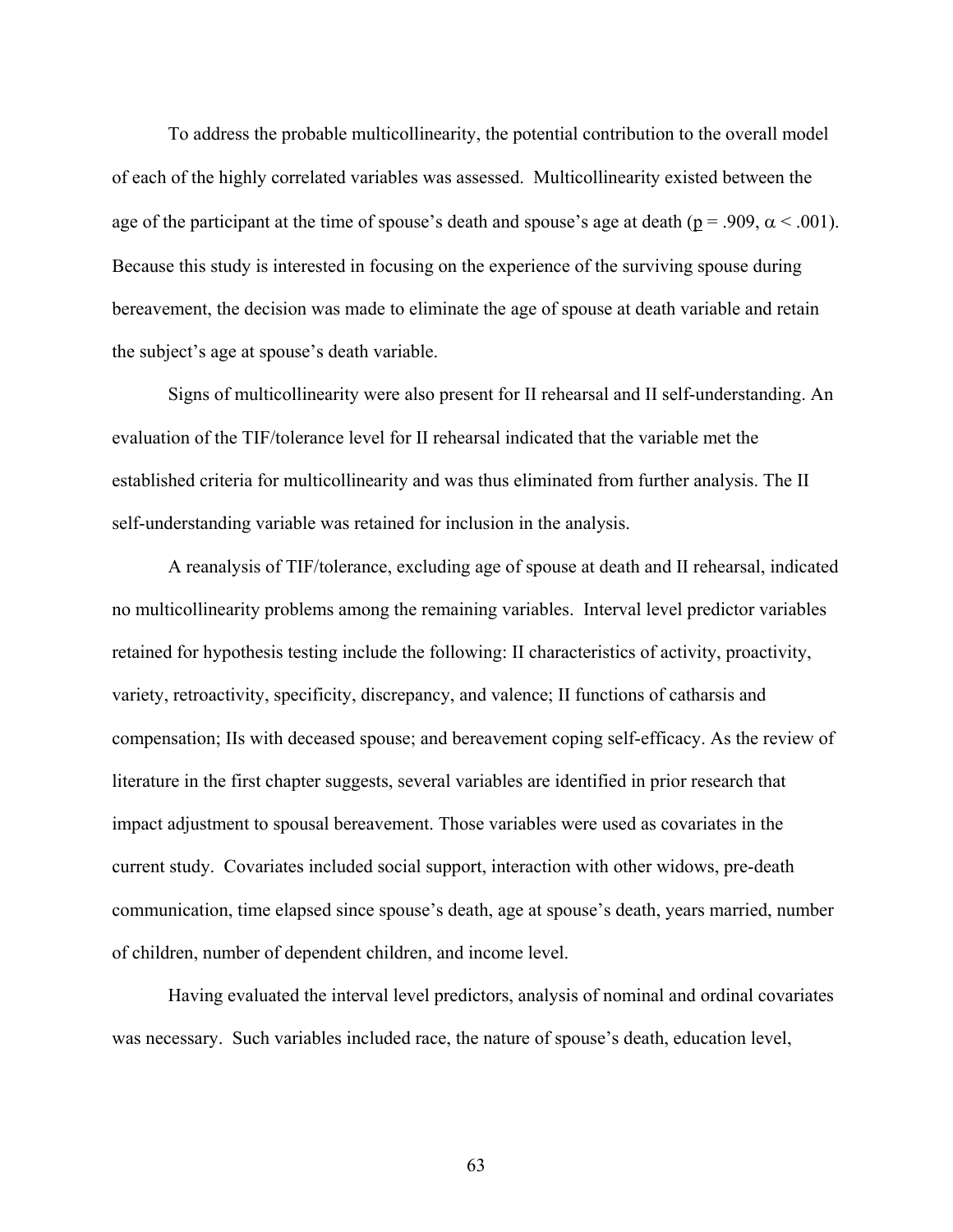whether currently employed, and sex. A one-way ANOVA was used to determine whether significant differences existed for those covariates with more than two categories. Results indicated no statistically significant differences for race, nature of spouse's death, or education level. A t-test was used to assess differences for the bivariate predictors of sex and being currently employed. The only significant difference revealed by the comparison of means was for the variable which indicates whether the subject is currently employed or not ( $t = 4.358$ ,  $p <$ .001). Thus, the current employment variable was used as a covariate in subsequent analysis.

# Theory-Related Hypotheses

# Hypotheses 1, 2, and 3

The first three hypotheses addressed the predicted relationship between II factors and global psychosocial adjustment. To reduce the number of analyses, these II factors with predicted relationships with global psychosocial adjustment were evaluated simultaneously in a single hierarchical regression model. For the analysis, covariates were entered at the first stage, and II variables were entered at the second stage. The first hypothesis predicted a significant, negative relationship between II discrepancy and global psychosocial adjustment. The second hypothesis predicted a positive, significant relationship of II characteristics activity, specificity, variety, and proactivity with global adjustment. The third hypothesis predicted a positive, significant relationship for II functions catharsis, self-understanding, and rehearsal with global adjustment. As stated previously, due to it's high correlation with self-understanding among this sample, II rehearsal was omitted from analysis.

Using a multiple hierarchical regression model, the covariates were entered into the equation at the first stage. The variables of II discrepancy, activity, specificity, variety, proactivity, catharsis and self-understanding were entered at the second stage. The models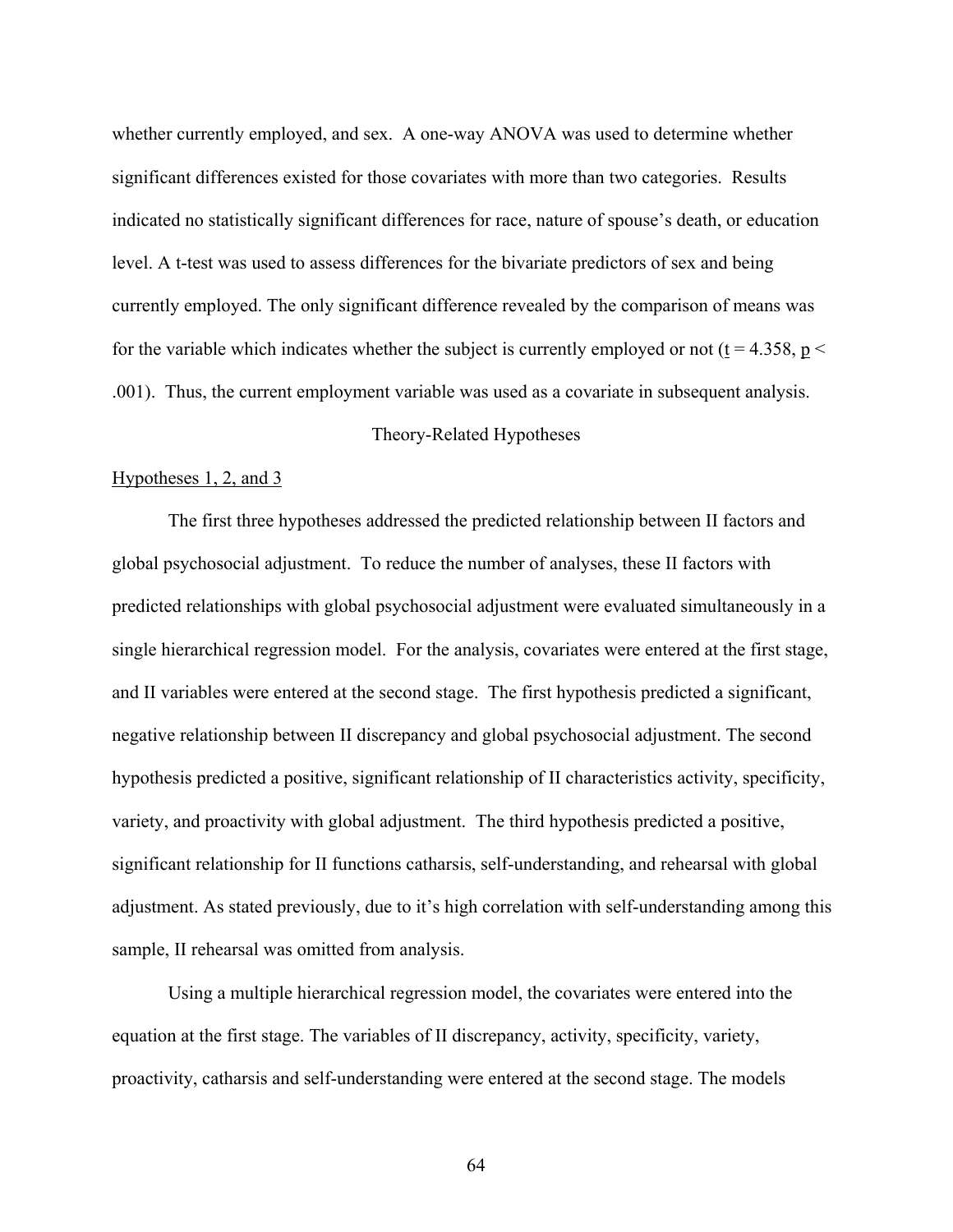revealed a traditional level of statistical significance for these II variables in relation to global psychosocial adjustment for those employed [F(15, 77) = 1.81,  $p < .05$ ,  $R^2 = .261$ ] as well as for those not employed [F(15, 88) = 2.12,  $p < .05$ ,  $R^2 = .266$ ] (Table 4). Although not significant at the Bonferroni-adjusted alpha level of .004, the first three hypotheses were supported at the traditional alpha level of .05.

#### Hypothesis 4

The fourth hypothesis predicted a positive, significant relationship between self-efficacy and global psychosocial adjustment. Using a separate multiple hierarchical regression model, the covariates were once again entered in the first stage while the self-efficacy mean was entered at the second stage. The analysis revealed significance near the experiment-wise alpha level for the importance of self-efficacy in the regression model for those employed  $[F(10, 83) = 2.87, p =$ .004,  $\underline{R}^2 = .257$ ]. Analysis of the model for those not employed [F(10, 94) = 4.57, p < .001,  $\underline{R}^2 =$ .327] revealed significance at the Bonferroni-adjusted alpha level of .003 (Table 5). Thus, the fourth hypothesis was strongly supported for those not employed and approached experimentwise alpha for those employed.

In terms of its individual relationship with global psychosocial adjustment, self-efficacy for the employed (t = 1.85,  $p < .05$ ) showed traditional significance. For those not employed, self-efficacy was a highly significant predictor of adjustment ( $t = 3.54$ ,  $p = .001$ ) in this hierarchical regression model (Table 5).

# Research Questions 1, 2, & 3

The first three research questions probed the role of the II variables retroactivity, valence, and IIs with deceased spouse in global psychosocial adjustment. To evaluate the relationship, a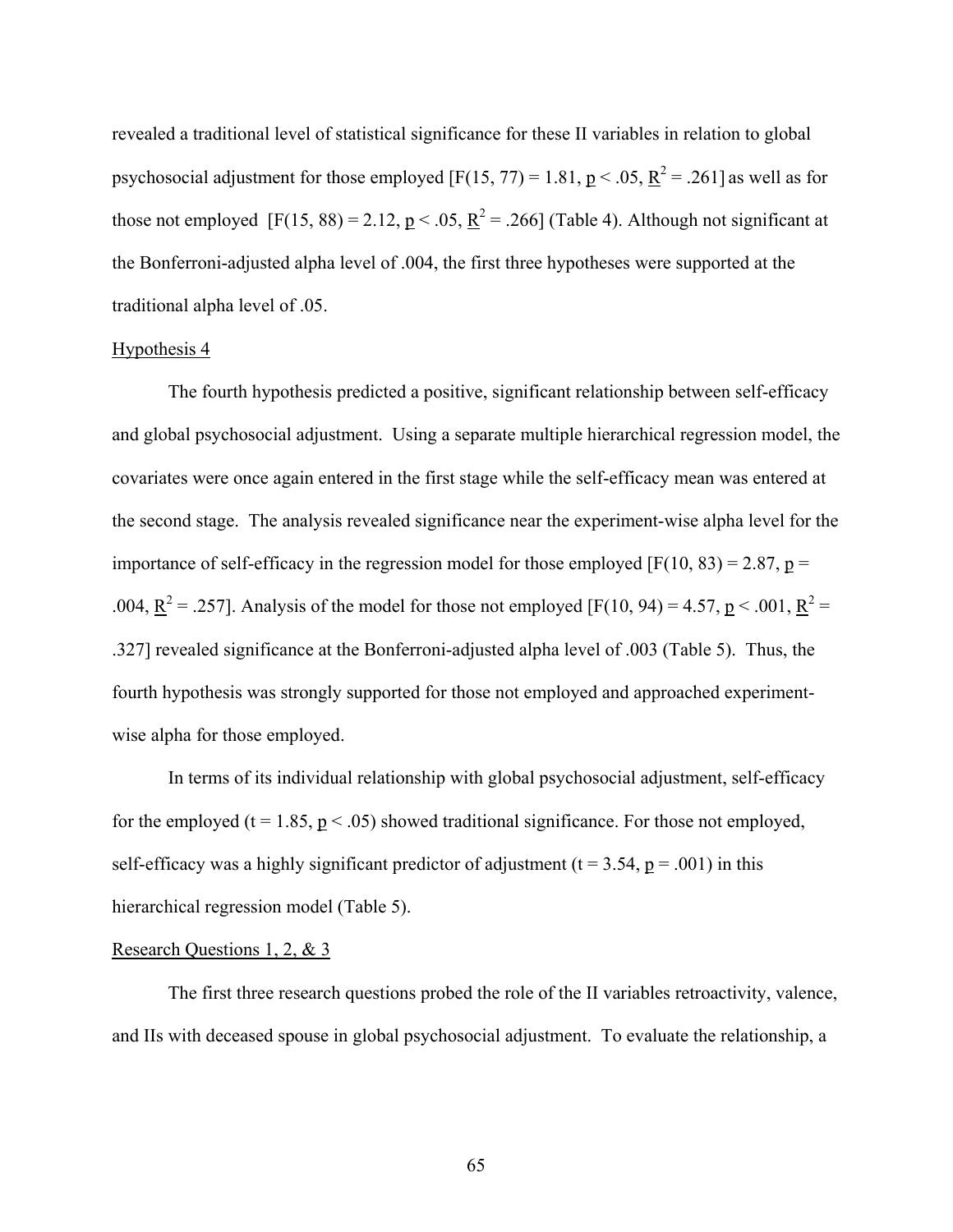|        |                                   | Global Psychosocial Adjustment |             |       |                          |                  |            |                   |                          |  |  |  |
|--------|-----------------------------------|--------------------------------|-------------|-------|--------------------------|------------------|------------|-------------------|--------------------------|--|--|--|
|        |                                   |                                | Emploved    |       |                          | Not Employed     |            |                   |                          |  |  |  |
|        |                                   |                                | $n = 93$    |       |                          |                  | $n = 104$  |                   |                          |  |  |  |
|        | Predictor                         | $\boldsymbol{B}$               | $\mathbf b$ | $R^2$ | $\Delta \underline{R}^2$ | $\boldsymbol{B}$ | b          | $\underline{R}^2$ | $\Delta \underline{R}^2$ |  |  |  |
| Step 1 |                                   |                                |             | 0.228 |                          |                  |            | 0.236             |                          |  |  |  |
|        | Social Support                    | 3.260                          | $0.321***$  |       |                          | 4.056            | 0.326      |                   |                          |  |  |  |
|        | Interaction $w/$ Other Widow(er)s | $-0.454$                       | $-0.057$    |       |                          | 0.719            | 0.084      |                   |                          |  |  |  |
|        | Pre-death Communication           | $-0.808$                       | $-0.119$    |       |                          | 0.006            | 0.008      |                   |                          |  |  |  |
|        | Time Elapsed Since Death          | 0.009                          | 0.059       |       |                          | 0.002            | 0.015      |                   |                          |  |  |  |
|        | Age at Spouse's Death             | 0.001                          | 0.013       |       |                          | $-0.004$         | $-0.046$   |                   |                          |  |  |  |
|        | Years Married                     | 0.204                          | $0.240*$    |       |                          | 0.231            | 0.290      |                   |                          |  |  |  |
|        | # of Children                     | 0.239                          | 0.033       |       |                          | 0.182            | 0.027      |                   |                          |  |  |  |
|        | $#$ of Dependents                 | $-0.238$                       | $-0.017$    |       |                          | $-0.613$         | $-0.027$   |                   |                          |  |  |  |
|        | Income                            | $-0.008$                       | $-0.008$    |       |                          | 0.306            | 0.033      |                   |                          |  |  |  |
| Step 2 |                                   |                                |             | 0.261 | .033                     |                  |            | 0.266             | .030                     |  |  |  |
|        | Social Support                    | 3.475                          | $0.342***$  |       |                          | 4.004            | $0.322***$ |                   |                          |  |  |  |
|        | Interaction $w/$ Other Widow(er)s | $-0.285$                       | $-0.036$    |       |                          | 0.652            | 0.076      |                   |                          |  |  |  |
|        | Pre-death Communication           | $-0.966$                       | $-0.143*$   |       |                          | $-0.143$         | $-0.019$   |                   |                          |  |  |  |
|        | Time Elapsed Since Death          | 0.007                          | 0.047       |       |                          | $-0.033$         | $-0.025$   |                   |                          |  |  |  |
|        | Age at Spouse's Death             | 0.003                          | 0.028       |       |                          | $-0.059$         | $-0.062$   |                   |                          |  |  |  |
|        | Years Married                     | 0.215                          | $0.253*$    |       |                          | 0.233            | $0.292**$  |                   |                          |  |  |  |
|        | # of Children                     | 0.004                          | 0.006       |       |                          | 0.180            | 0.027      |                   |                          |  |  |  |
|        | $#$ of Dependents                 | 0.127                          | 0.009       |       |                          | $-1.293$         | $-0.056$   |                   |                          |  |  |  |
|        | Income                            | $-0.198$                       | $-0.019$    |       |                          | 0.286            | 0.030      |                   |                          |  |  |  |
|        | II Discrepancy                    | $-1.594$                       | $-0.183*$   |       |                          | $-.022$          | $-0.002$   |                   |                          |  |  |  |
|        | II Activity                       | 0.252                          | 0.030       |       |                          | $-1.744$         | $-.175*$   |                   |                          |  |  |  |
|        | II Specificity                    | 0.373                          | 0.040       |       |                          | $-0.462$         | $-0.048$   |                   |                          |  |  |  |
|        | II Variety                        | 1.185                          | 0.137       |       |                          | 2.155            | $0.207*$   |                   |                          |  |  |  |
|        | II Proactivity                    | 0.635                          | 0.072       |       |                          | 0.349            | 0.039      |                   |                          |  |  |  |
|        | II Self-Understanding             | $-1.369$                       | $-0.156$    |       |                          | $-1.163$         | $-0.117$   |                   |                          |  |  |  |

# Table 4: Multiple Hierarchical Regression Results for Hypotheses 1,2, & 3

 $*_{p}$  < .10;  $*_{p}$  < .05;  $*_{p}$  < .01;  $*_{p}$  < .001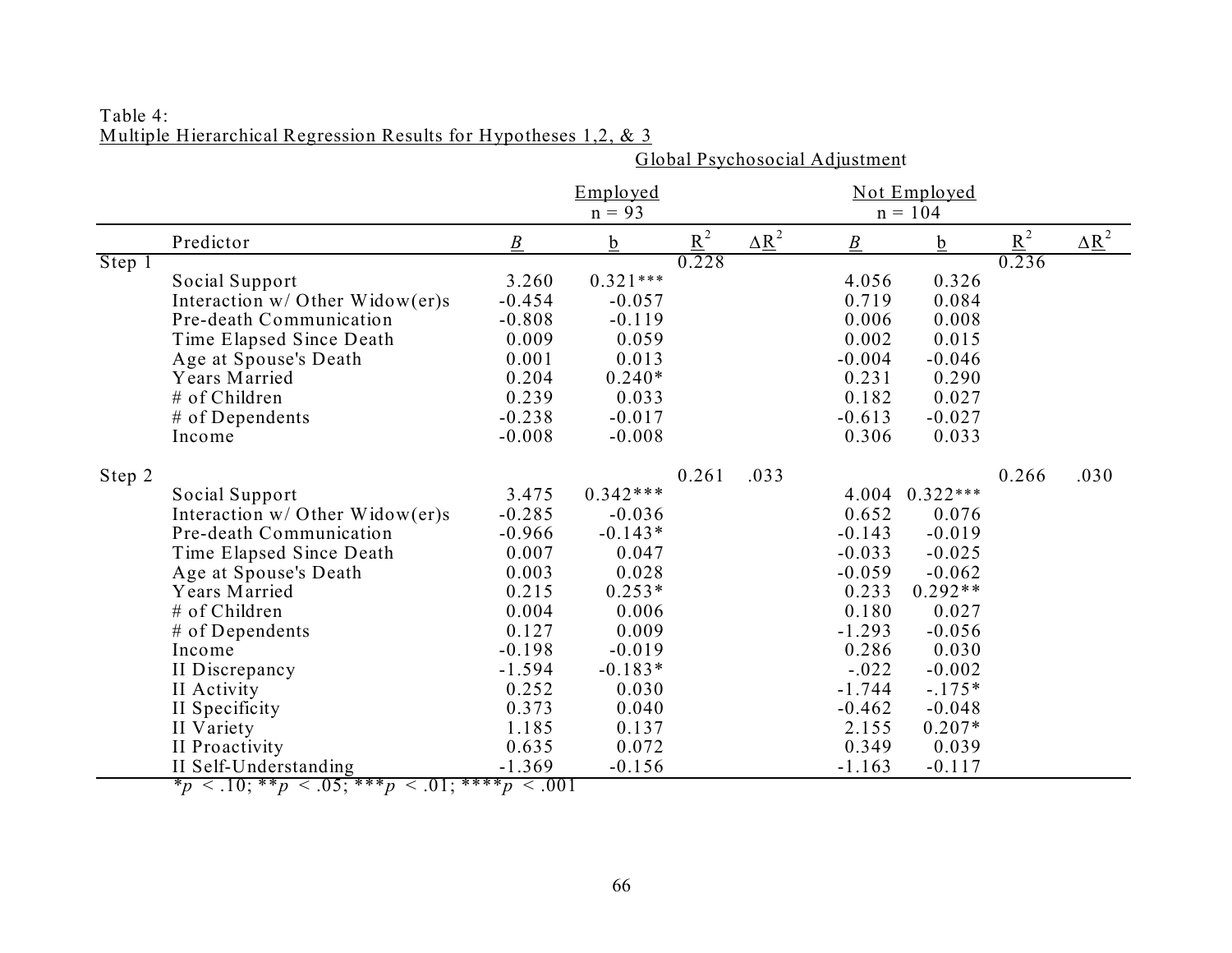| Table 5: |                                                           |
|----------|-----------------------------------------------------------|
|          | Multiple Hierarchical Regression Results for Hypothesis 4 |

|        |                                                                                                        | <b>Global Psychosocial Adjustment</b> |            |            |                          |                 |              |            |                          |  |  |  |
|--------|--------------------------------------------------------------------------------------------------------|---------------------------------------|------------|------------|--------------------------|-----------------|--------------|------------|--------------------------|--|--|--|
|        |                                                                                                        |                                       | Employed   |            |                          |                 | Not Employed |            |                          |  |  |  |
|        |                                                                                                        |                                       | $n = 93$   |            |                          |                 | $n = 105$    |            |                          |  |  |  |
|        | Predictor                                                                                              | $\underline{B}$                       | <u>b</u>   | $R^2$      | $\Delta \underline{R}^2$ | $\underline{B}$ | <u>b</u>     | $R^2$      | $\Delta \underline{R}^2$ |  |  |  |
| Step 1 |                                                                                                        |                                       |            | $0.226***$ |                          |                 |              | $0.237***$ |                          |  |  |  |
|        | Social Support                                                                                         | 3.258                                 | $0.320***$ |            |                          | 4.107           | $0.334***$   |            |                          |  |  |  |
|        | Interaction w/ Other Widow(er)s                                                                        | $-0.507$                              | $-0.065$   |            |                          | 0.703           | 0.082        |            |                          |  |  |  |
|        | Pre-death Communication                                                                                | $-0.828$                              | $-0.122$   |            |                          | 0.005           | 0.007        |            |                          |  |  |  |
|        | Time Elapsed Since Death                                                                               | 0.009                                 | 0.060      |            |                          | 0.002           | 0.016        |            |                          |  |  |  |
|        | Age at Spouse's Death                                                                                  | 0.003                                 | 0.004      |            |                          | $-0.004$        | $-0.042$     |            |                          |  |  |  |
|        | <b>Years Married</b>                                                                                   | 0.204                                 | $0.240*$   |            |                          | 0.228           | $0.287**$    |            |                          |  |  |  |
|        | # of Children                                                                                          | 0.291                                 | 0.040      |            |                          | 0.175           | 0.026        |            |                          |  |  |  |
|        | # of Dependents                                                                                        | $-0.249$                              | $-0.018$   |            |                          | $-0.645$        | $-0.028$     |            |                          |  |  |  |
|        | Income                                                                                                 | $-0.006$                              | $-0.006$   |            |                          | 0.300           | 0.032        |            |                          |  |  |  |
| Step 2 |                                                                                                        |                                       |            | $0.257**$  | .031                     |                 |              | $0.327***$ | .090                     |  |  |  |
|        | Social Support                                                                                         | 2.616                                 | $0.257**$  |            |                          | 3.471           | $0.282***$   |            |                          |  |  |  |
|        | Interaction w/ Other Widow(er)s                                                                        | $-0.370$                              | $-0.047$   |            |                          | 0.650           | 0.076        |            |                          |  |  |  |
|        | Pre-death Communication                                                                                | $-0.781$                              | $-0.115$   |            |                          | $-0.003$        | $-0.005$     |            |                          |  |  |  |
|        | Time Elapsed Since Death                                                                               | 0.067                                 | 0.041      |            |                          | 0.003           | 0.028        |            |                          |  |  |  |
|        | Age at Spouse's Death                                                                                  | 0.025                                 | $-0.027$   |            |                          | $-0.007$        | $-0.082$     |            |                          |  |  |  |
|        | <b>Years Married</b>                                                                                   | 0.198                                 | $0.234*$   |            |                          | 0.244           | $0.307**$    |            |                          |  |  |  |
|        | # of Children                                                                                          | 0.247                                 | 0.034      |            |                          | 0.003           | 0.006        |            |                          |  |  |  |
|        | $#$ of Dependents                                                                                      | $-0.263$                              | $-0.019$   |            |                          | $-1.072$        | $-0.047$     |            |                          |  |  |  |
|        | Income                                                                                                 | $-0.111$                              | $-0.011$   |            |                          | $-0.006$        | $-0.006$     |            |                          |  |  |  |
|        | Bereavement coping self-efficacy<br>$*_{n}$ $\geq$ 10. **n $\geq$ 05. ***n $\geq$ 01. ****n $\geq$ 001 | 1.998                                 | $0.192**$  |            |                          | 2.836           | $0.311***$   |            |                          |  |  |  |

 $*_{p}$  < .10; \*\**p* < .05; \*\*\**p* < .01; \*\*\**\*p* < .001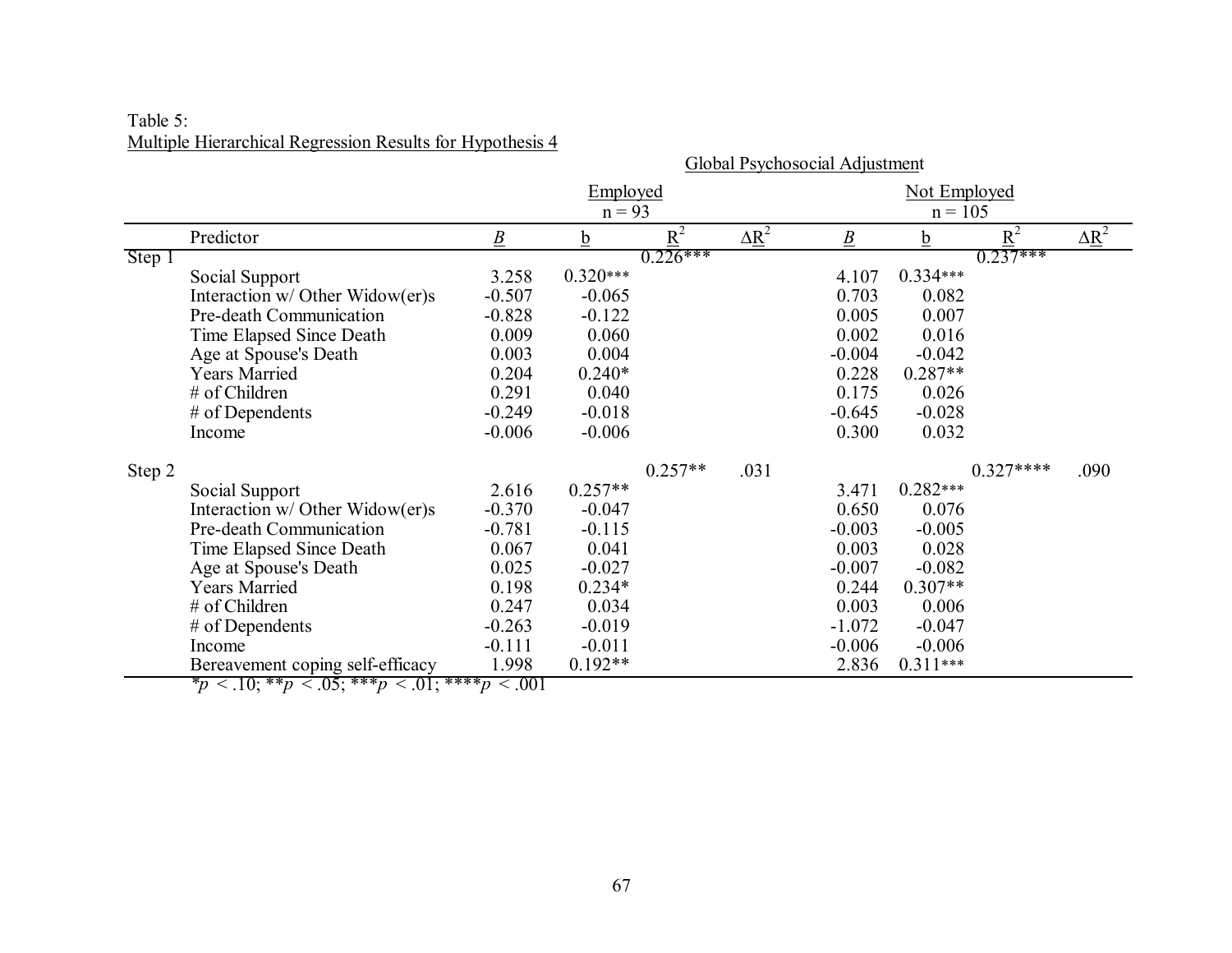multiple hierarchical regression analysis was employed. The covariates were again entered into the model in the first step while all three II variables were entered in the second step. Results suggest significance at the test-wise alpha level for those employed [F(12, 80) = 2.33,  $p < .02$ ,  $R^2$ = .259] and offers experiment-wise alpha level support for the model for those not employed  $[F(12,90) = 3.46, p < .001, \underline{R}^2 = .316]$ . In this model, IIs with deceased spouse (t = -3.36, p = .001) shared a significant, inverse relationship with global adjustment at the Bonferroni adjusted significance level (Table 6).

### Research Question 4

The fourth and final research question sought to explore the impact of all II variables along with self-efficacy on global psychosocial adjustment. Once again, a multiple hierarchical regression analysis was employed. As previously done, covariates were entered in the first step of the hierarchy. Because of the strength of support from prior research related to its connection to adjustment, the measure for self-efficacy was entered in the second step. Finally, all II variables were entered in the third step. Results indicate traditional significance of the model for those employed [F(20, 72) = 2.00,  $p < .05$ ,  $R^2 = .357$ ] and experiment-wise alpha level significance for the model of those not employed  $[F(20, 81) = 3.029, p < .001, R^2 = .428)$ Therefore, it appears that the fourth hypothesis is significant in light of test-wise and experimentwise alpha levels (Table 7).

### Summary

This chapter offers an account of the statistical analysis of the proposed hypotheses and research questions of interest in this study. Of primary concern has been the influence of imagined interactions and self-efficacy on a widow(er)s global psychosocial adjustment to the death of his/her spouse. Support for the role of II characteristics and functions in global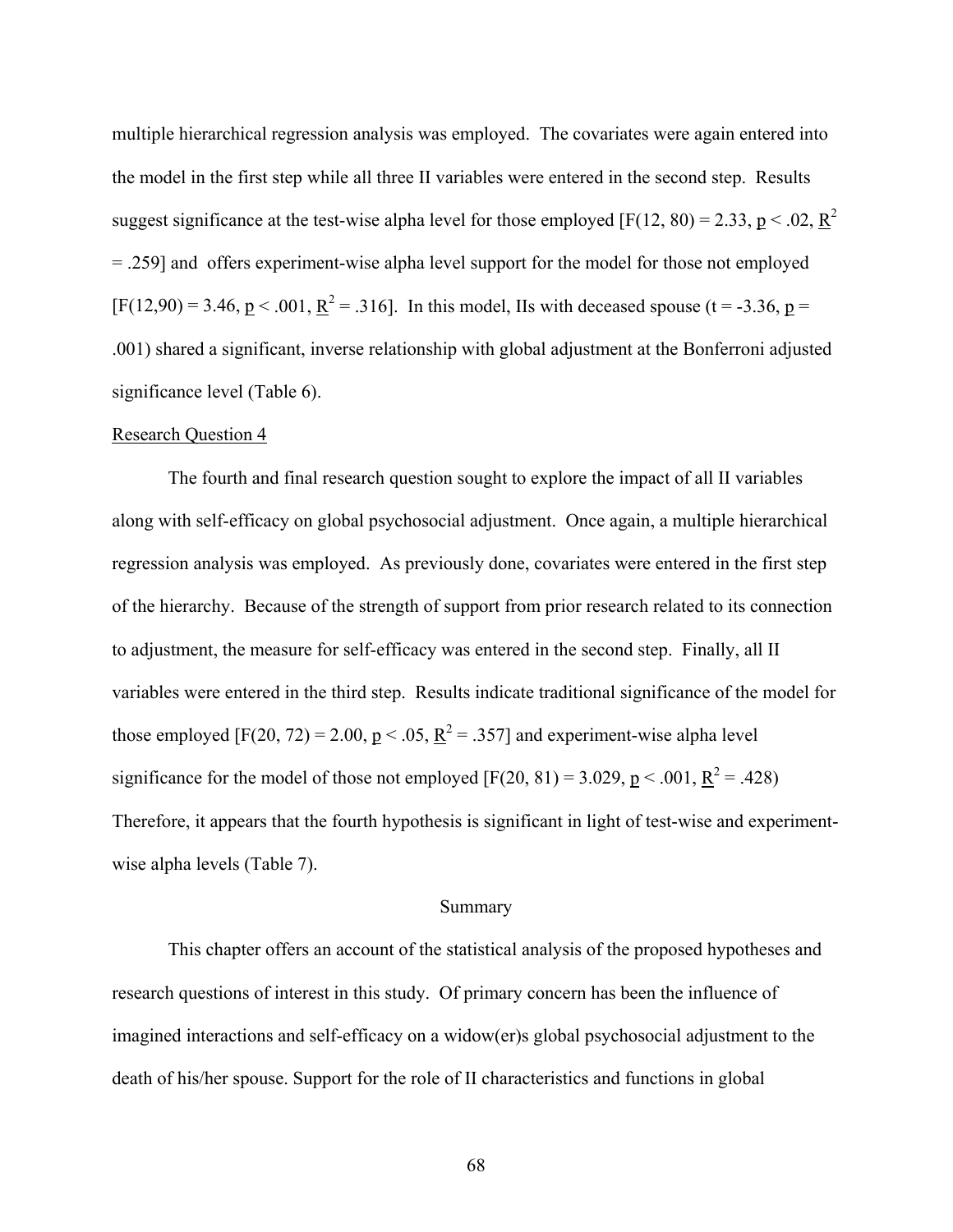# Table 6: Multiple Hierarchical Regression Results for RQ 1,2, & 3

Global Psychosocial Adjustment

|        |                                           |                  |             | Employed   |              | Not Employed     |             |            |              |  |  |  |
|--------|-------------------------------------------|------------------|-------------|------------|--------------|------------------|-------------|------------|--------------|--|--|--|
|        |                                           |                  |             | $n = 93$   |              |                  | $n = 103$   |            |              |  |  |  |
|        | Predictor                                 | $\boldsymbol{B}$ | $\mathbf b$ | $R^2$      | $\Delta R^2$ | $\boldsymbol{B}$ | $\mathbf b$ | $R^2$      | $\Delta R^2$ |  |  |  |
| Step 1 |                                           |                  |             | $0.228***$ |              |                  |             | $0.230***$ |              |  |  |  |
|        | Social Support                            | 3.260            | $0.321***$  |            |              | 4.040            | $0.322***$  |            |              |  |  |  |
|        | Interaction $w/$ Other Widow(er)s         | $-0.454$         | $-0.057$    |            |              | 0.726            | 0.085       |            |              |  |  |  |
|        | Pre-death Communication                   | $-0.808$         | $-0.119$    |            |              | 0.006            | 0.009       |            |              |  |  |  |
|        | Time Elapsed Since Death                  | 0.009            | 0.059       |            |              | 0.002            | 0.014       |            |              |  |  |  |
|        | Age at Spouse's Death                     | 0.001            | 0.013       |            |              | $-0.004$         | $-0.046$    |            |              |  |  |  |
|        | <b>Years Married</b>                      | 0.204            | $0.240*$    |            |              | 0.231            | $0.289*$    |            |              |  |  |  |
|        | # of Children                             | 0.239            | 0.033       |            |              | 0.179            | 0.027       |            |              |  |  |  |
|        | # of Dependents                           | $-0.238$         | $-0.017$    |            |              | $-0.584$         | $-0.025$    |            |              |  |  |  |
|        | Income                                    | $-0.008$         | $-0.008$    |            |              | 0.301            | 0.032       |            |              |  |  |  |
| Step 2 |                                           |                  |             | $0.259*$   | .032         |                  |             | $0.316***$ | .086         |  |  |  |
|        | Social Support                            | 3.055            | $0.300***$  |            |              | 2.763            | $.220**$    |            |              |  |  |  |
|        | Interaction $w/$ Other Widow(er)s         | $-0.450$         | $-0.057$    |            |              | 1.152            | 0.136       |            |              |  |  |  |
|        | Pre-death Communication                   | $-0.956$         | $-0.141$    |            |              | $-0.011$         | $-0.001$    |            |              |  |  |  |
|        | Time Elapsed Since Death                  | 0.057            | 0.035       |            |              | $-0.062$         | $-0.046$    |            |              |  |  |  |
|        | Age at Spouse's Death                     | 0.023            | 0.024       |            |              | $-0.147$         | $-0.153$    |            |              |  |  |  |
|        | <b>Years Married</b>                      | 0.160            | 0.188       |            |              | 0.287            | $0.360**$   |            |              |  |  |  |
|        | # of Children                             | 0.239            | 0.033       |            |              | $-0.073$         | $-0.011$    |            |              |  |  |  |
|        | $#$ of Dependents                         | 0.124            | 0.009       |            |              | $-0.910$         | $-0.039$    |            |              |  |  |  |
|        | Income                                    | 0.119            | 0.001       |            |              | 0.351            | 0.037       |            |              |  |  |  |
|        | II w/ Deceased Spouse                     | $-0.130$         | 0.012       |            |              | $-2.965$         | $-.364***$  |            |              |  |  |  |
|        | II Retroactivity                          | $-1.447$         | $-0.019$    |            |              | 0.903            | 0.105       |            |              |  |  |  |
|        | II Valence<br>05. XXX<br>*<br>$2 - 10.88$ | 1.258<br>$\pi$   | 0.124       |            |              | 1.285            | 0.122       |            |              |  |  |  |

 $*_{p}$  < .10; \*\**p* < .05; \*\*\**p* < .01; \*\*\*\**p* < .001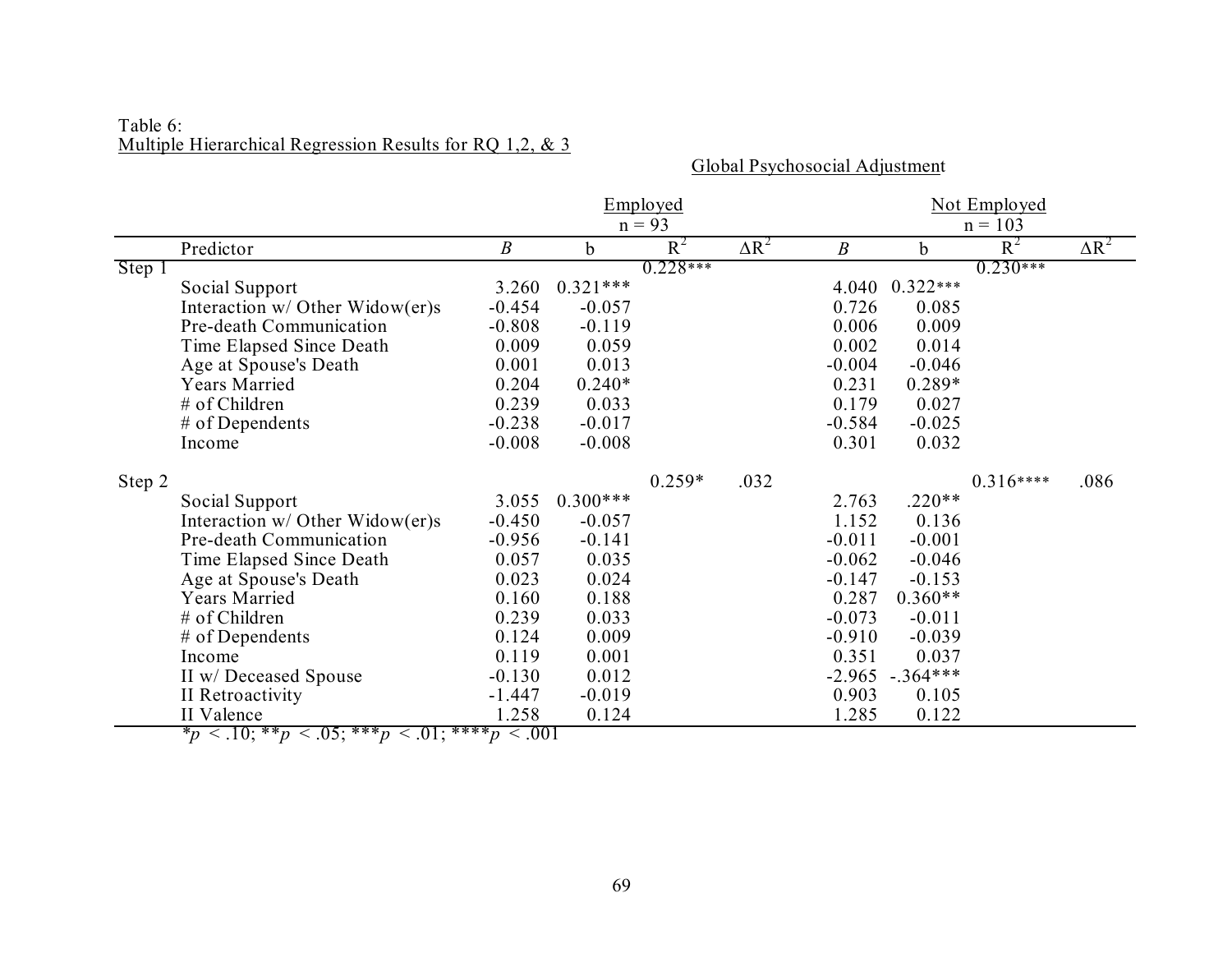# Table 7: Multiple Hierarchical Regression Results for RQ 4

Global Psychosocial Adjustment

|        |                                                                                  |                              | Employed       |            |              |                  | Not Employed                 |            |              |
|--------|----------------------------------------------------------------------------------|------------------------------|----------------|------------|--------------|------------------|------------------------------|------------|--------------|
|        |                                                                                  |                              | $n = 93$       |            |              |                  | $n = 102$                    |            |              |
|        | Predictor                                                                        | $\boldsymbol{B}$             | $\mathbf b$    | $R^2$      | $\Delta R^2$ | $\boldsymbol{B}$ | b                            | R Square   | $\Delta R^2$ |
| Step 1 |                                                                                  |                              |                | $0.228***$ |              |                  |                              | $0.228***$ |              |
|        | Social Support                                                                   |                              | 3.260 0.321*** |            |              |                  | 4.034 0.322***               |            |              |
|        | Interaction w/ Other Widow(er)s                                                  | $-.0.454$                    | $-0.057$       |            |              | .0.733           | 0.086                        |            |              |
|        | Pre-death Communication                                                          | 0.808                        | $-0.119$       |            |              | 0.005            | 0.008                        |            |              |
|        | Time Elapsed Since Death                                                         | 0.009                        | 0.059          |            |              | 0.001            | 0.012                        |            |              |
|        | Age at Spouse's Death                                                            | 0.001                        | 0.013          |            |              | $-0.004$         | $-0.044$                     |            |              |
|        | <b>Years Married</b>                                                             | 0.204                        | 0.24           |            |              | 0.226            | $0.282*$                     |            |              |
|        | # of Children                                                                    | 0.239                        | 0.033          |            |              | 0.216            | 0.032                        |            |              |
|        | # of Dependents                                                                  | $-0.238$                     | $-0.017$       |            |              | $-0.618$         | $-0.027$                     |            |              |
|        | Income                                                                           | $-0.008$                     | $-0.008$       |            |              | 0.311            | $-0.033$                     |            |              |
| Step 2 |                                                                                  |                              |                | $0.256***$ | 0.028        |                  |                              | $0.334***$ | 0.105        |
|        | Social Support                                                                   | 2.635                        | $0.259**$      |            |              | 3.010            | $0.240**$                    |            |              |
|        | Interaction w/ Other Widow(er)s                                                  | $-0.340$                     | $-0.043$       |            |              | 0.769            | 0.091                        |            |              |
|        | Pre-death Communication                                                          | $-0.771$                     | $-0.114$       |            |              | 0.003            | 0.005                        |            |              |
|        | Time Elapsed Since Death                                                         | 0.006                        | 0.041          |            |              | 0.002            | 0.016                        |            |              |
|        | Age at Spouse's Death                                                            | 0.001                        | $-0.02$        |            |              | $-0.109$         | $-0.113$                     |            |              |
|        | <b>Years Married</b>                                                             | 0.198                        | 0.234          |            |              | 0.262            | $0.327**$                    |            |              |
|        | # of Children                                                                    | 0.216                        | 0.03           |            |              | 0.005            | 0.009                        |            |              |
|        | # of Dependents                                                                  | $-0.256$                     | $-0.018$       |            |              | $-0.835$         | $-0.036$                     |            |              |
|        | Income                                                                           | $-0.124$                     | $-0.012$       |            |              | $-0.008$         | $-0.009$                     |            |              |
|        | Bereavement coping self-efficacy<br>$\sim$ 1.0 ቀቀ $\sim$ 0.7 ቀቀቀ $\sim$ 0.1 ቀቀቀቀ | 1.942<br>$\Omega$ $\Omega$ 1 | $0.185*$       |            |              |                  | 3.227 0.341****<br>(1, 1, 1) | $1\lambda$ |              |

*\*p* < .10; \*\**p* < .05; \*\*\**p* < .01; \*\*\*\**p* < .001 (table continued)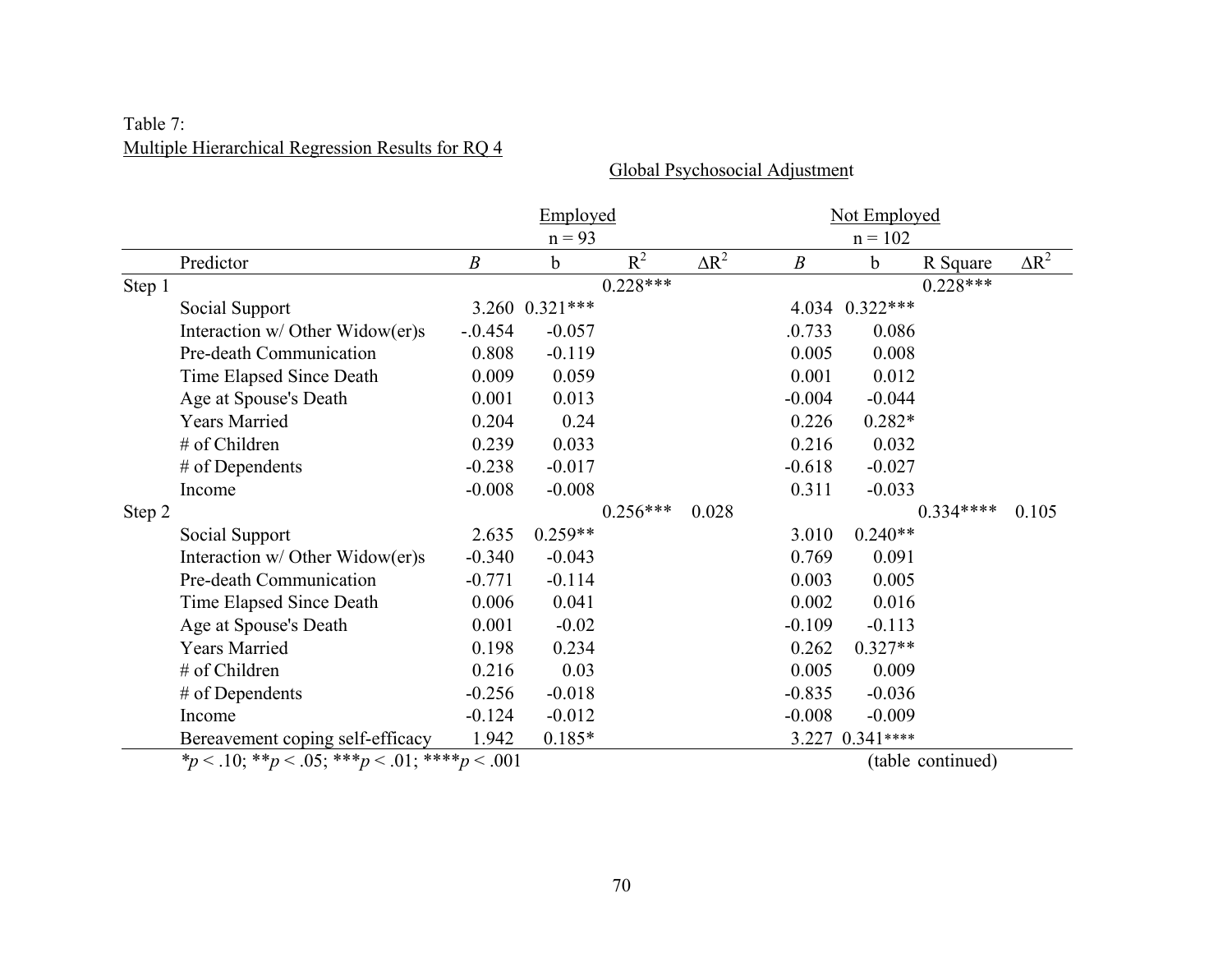| Table 7 continued |
|-------------------|

|        | Predictor                         | $\boldsymbol{B}$ | b                  | $R^2$     | $\Delta R^2$ | $\boldsymbol{B}$ | b                   | $R^2$      | $\Delta R^2$ |
|--------|-----------------------------------|------------------|--------------------|-----------|--------------|------------------|---------------------|------------|--------------|
| Step 3 |                                   |                  |                    | $0.357**$ | 0.101        |                  |                     | $0.428***$ | 0.094        |
|        | Social Support                    | 2.495            | $0.245**$          |           |              | 1.715            | 0.137               |            |              |
|        | Interaction $w/$ Other Widow(er)s | $-0.216$         | $-0.027$           |           |              | 1.205            | 0.142               |            |              |
|        | Pre-death Communication           | $-1.104$         | $-0.163$           |           |              | 0.008            | 0.011               |            |              |
|        | Time Elapsed Since Death          | 0.021            | 0.012              |           |              | $-0.006$         | $-0.051$            |            |              |
|        | Age at Spouse's Death             | 0.048            | 0.050              |           |              | $-0.187$         | $-0.195$            |            |              |
|        | <b>Years Married</b>              | 0.158            | 0.186              |           |              | 0.303            | $0.379**$           |            |              |
|        | # of Children                     | $-0.094$         | $-0.013$           |           |              | $-0.150$         | $-0.022$            |            |              |
|        | $#$ of Dependents                 | 1.437            | 0.104              |           |              | $-0.628$         | $-0.027$            |            |              |
|        | Income                            | $-0.051$         | $-0.005$           |           |              | $-0.598$         | $-0.064$            |            |              |
|        | Bereavement coping self-efficacy  | 1.989            | 0.190              |           |              |                  | 3.130 0.331***      |            |              |
|        | II Activity                       | 1.591            | 0.192              |           |              | 0.009            | 0.001               |            |              |
|        | II Proactivity                    | 1.519            | 0.173              |           |              | $-0.731$         | $-0.083$            |            |              |
|        | II Variety                        | 1.207            | 0.139              |           |              | 3.422            | $0.325**$           |            |              |
|        | II Retroactivity                  |                  | $-3.075 - 0.401**$ |           |              | $-0.197$         | $-0.023$            |            |              |
|        | II Specificity                    | 0.365            | 0.039              |           |              | $-0.451$         | $-0.046$            |            |              |
|        | II Discrepancy                    | $-0.775$         | $-0.089$           |           |              | $-0.599$         | $-0.060$            |            |              |
|        | II Valence                        | 1.333            | 0.131              |           |              | 0.786            | 0.071               |            |              |
|        | II Catharsis                      | $-2.226$         | $-0.254$           |           |              | 0.190            | 0.019               |            |              |
|        | II Self-Understanding             | $-0.437$         | $-0.050$           |           |              | 0.577            | 0.057               |            |              |
|        | II w/ Deceased Spouse             | 0.492            | 0.072              |           |              |                  | $-2.789$ $-0.342**$ |            |              |

*\*p* < .10; \*\**p* < .05; \*\*\**p* < .01; \*\*\*\**p* < .001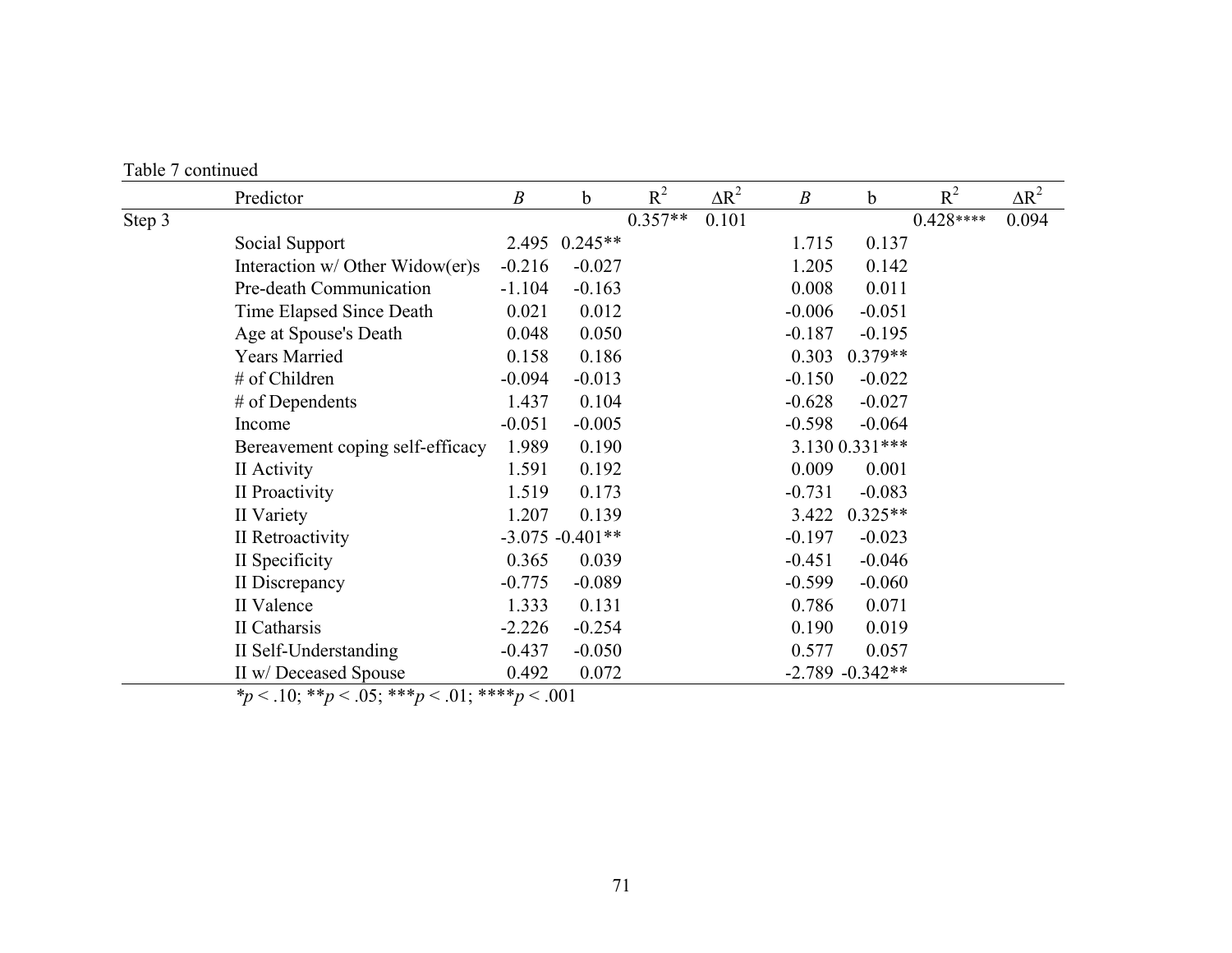adjustment was found. One highly significant II variable did emerge in the analysis for those participants who were not employed—that of IIs with deceased spouse. According to the analysis, this relationship between IIs with deceased spouse and global pyschosocial adjustment is an inverse one.

The predicted positive relationship between self-efficacy and psychosocial adjustment was also supported. Among those not employed, findings indicate that there is indeed a positive relationship between bereavement coping self-efficacy at the Bonferroni-adjusted significance level. Though not meeting the stringent Bonferroni level, the relationship between self-efficacy and adjustment for the employed group was very near the adjusted alpha level, thus indicating a relationship exists between those variables for that part of the sample as well.

As for the explored influence of all II variables and self-efficacy on global psychosocial adjustment, there was some support. The model for employed participants was significant when viewed in light of test-wise alpha while the model for those not employed showed significance at the adjusted-alpha level. This support should be interpreted cautiously and will be discussed fully in the final chapter. Overall, the results of this study offer some interesting insight into the process of adjusting to the loss of one's spouse. The key to understanding the adjustment process further is, of course, subsequent study. The following chapter includes discussion of additional research conducted as a direct result of findings discussed thus far. Included in the discussion of the subsequent study is a description of revisions made to the survey instrument, data collection procedures, and results.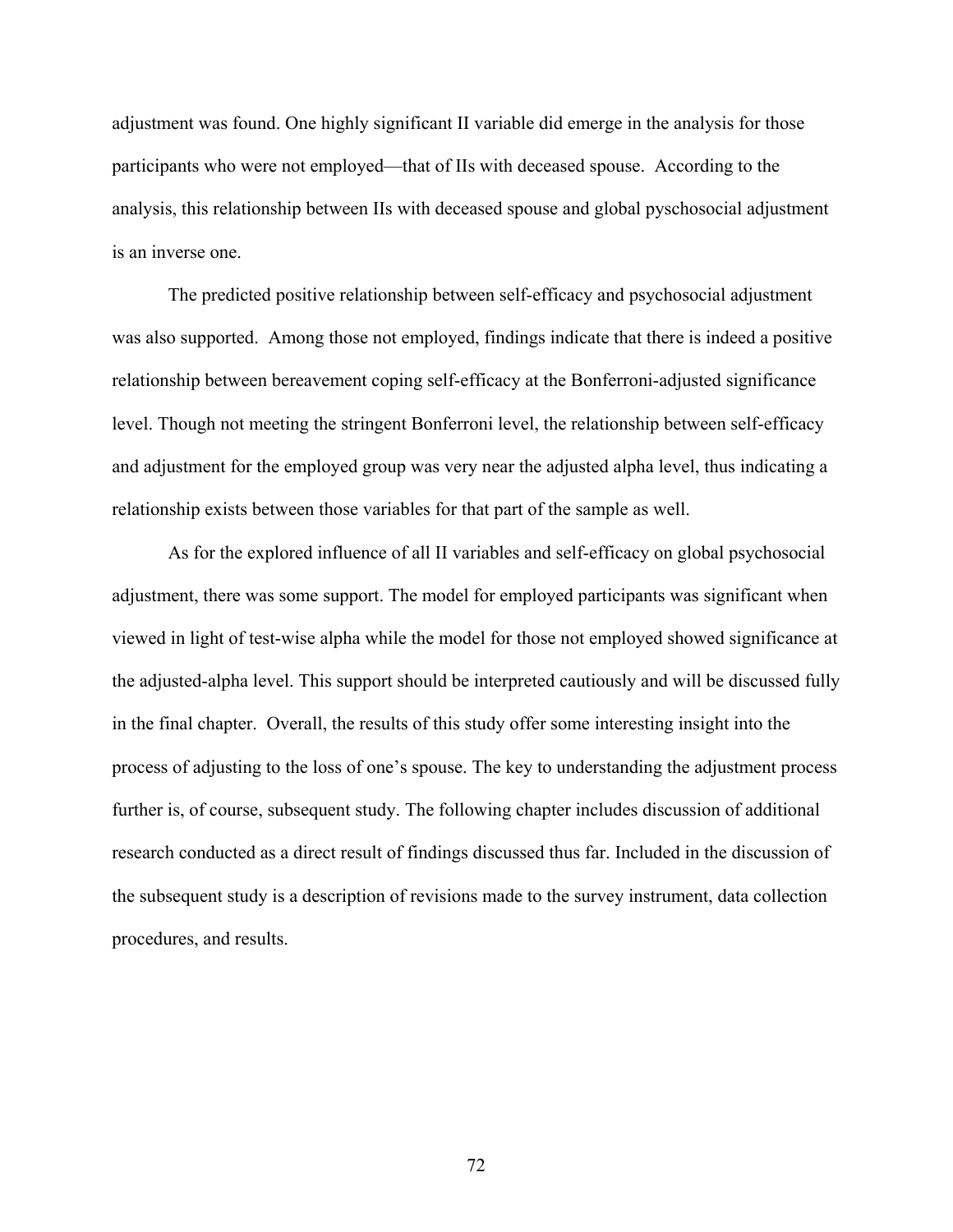### **Chapter 5**

#### **Study Two**

As noted by the study described in the preceding chapters of this work, several variables play a role in the process of adjusting to spousal bereavement. The initial study for the present work confirmed the role of bereavement coping self-efficacy in adequate adjustment to spousal bereavement. In addition, the initial study revealed that imagined interactions do share a role in a widowed individual's adjustment to his or her loss. Findings of the initial study suggest an indirect relationship between IIs with the deceased spouse and self-reported adjustment to the loss. The nature of the relationship between IIs with the deceased spouse and psychosocial adjustment, while significant, was unexpected, thus, further analysis of the role of IIs in adjustment to bereavement was conducted to clarify this relationship.

Mirroring the process employed in the first study, the purpose of the second study was to examine whether the contextualization of survey items measuring imagined interaction would reveal more about the relationship between IIs and global psychosocial adjustment to spousal bereavement. This chapter includes a detailed description of the follow-up investigation procedures. Within this chapter is an explanation of the purpose of the subsequent study, a description of the methods used to conduct this investigation, including discussion of the revised instrument used to collect additional data, a description of the new sample, as well as a delineation of the results of this second study.

# Rationale and Research Question

In Study 1, the statistically significant II factor was that of IIs involving the deceased spouse. A possible explanation for the lower significance levels of imagined interaction functions and characteristics in the first study was the need for contextualizing items assessing II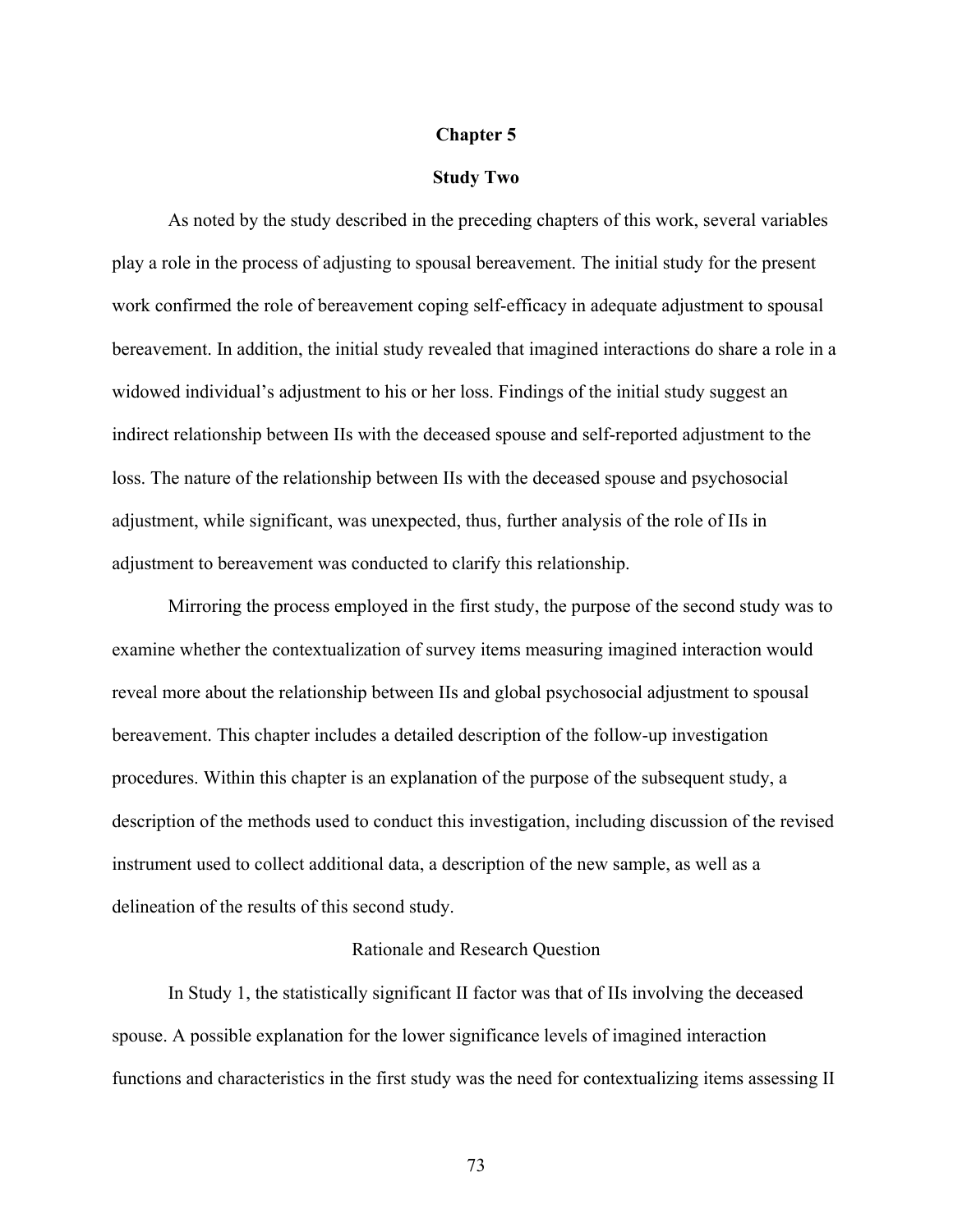factors. Contextualization was deemed necessary for examining IIs in the unique condition of bereavement. In their work designing a specialized tool for measuring coping self-efficacy, Benight et al. (2001) justify their effort based on Bandura's (1997) suggestion that judgments of coping self-efficacy are most reliably predictive of adjustment when the measurement is contextspecific. Rather than using survey items that tap one's perception of his/her own generalized self-efficacy, Benight et al. (2001) created a questionnaire with items reflecting one's perception of self-efficacy within the particular circumstance of coping with bereavement. Conceivably the same idea was applicable to the measurement of IIs. The II item that did emerge as significant in the Study 1 was that which assessed specific use of IIs within the condition of bereavement those that measured IIs with the deceased spouse. Thus, the purpose of Study 2 was to examine if such contextualization revealed a stronger relationship between IIs and global adjustment to spousal bereavement. With that purpose in mind, the following research question was proposed for Study 2:

> RQ: What is the relationship between context-specific imagined interaction Factors and global psychosocial adjustment?

In order to examine this research question, a follow-up investigation was conducted using the same methods and procedures employed in Study 1. The following section delineates the approach taken to explore the proposed research question.

# Methods and Procedures

This section offers a discussion of the process employed for this project's second phase. The sampling procedure and sample characteristics are described as is the revised survey instrument. A report of scale reliabilities is also included.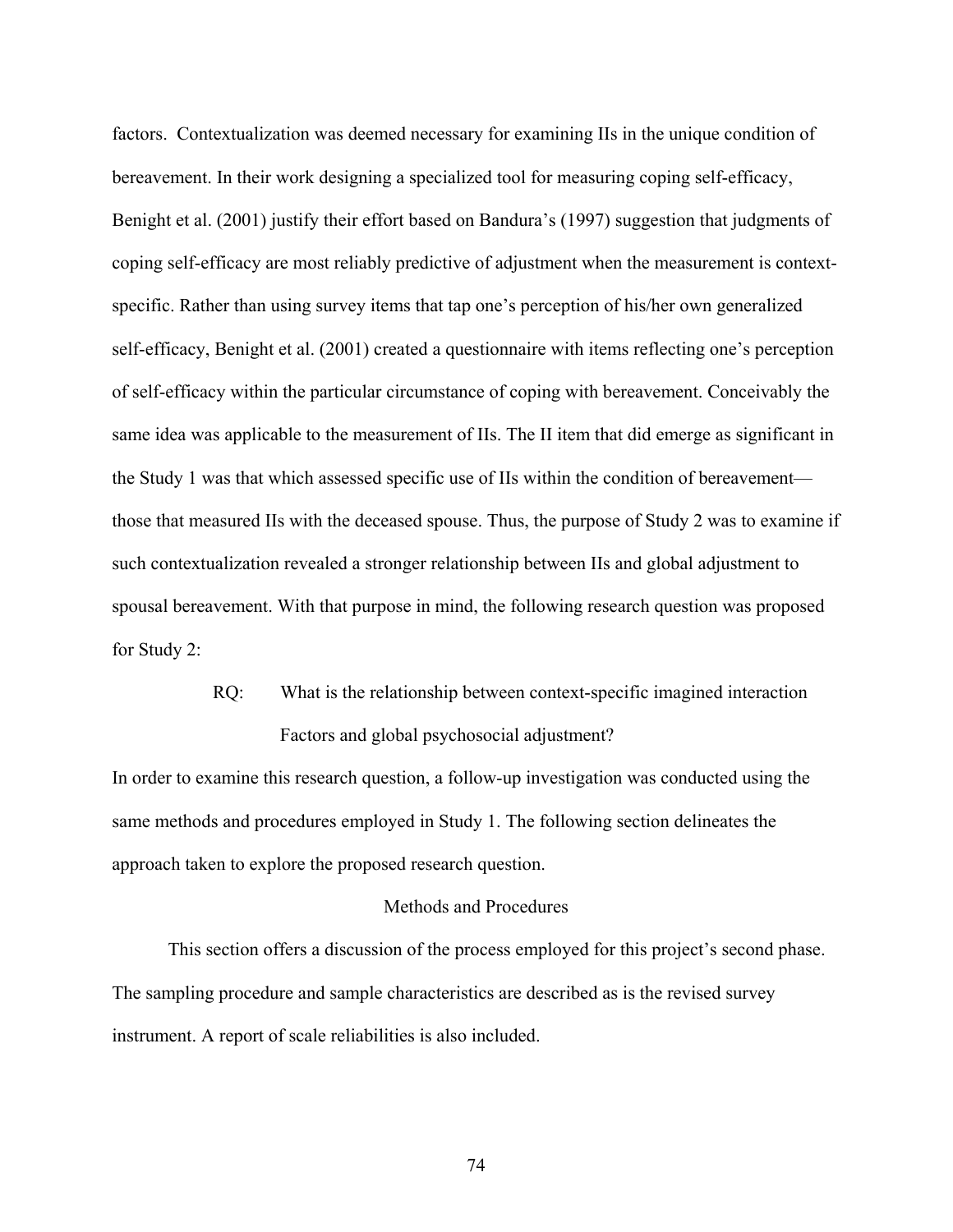#### Sample

#### Participants

To gather data for this phase of study, the same non-probability sampling technique of snowball/network sampling that was used in Study 1 was again used. The primary source of participant recruitment was students enrolled during summer semester at a medium-sized southeastern university who were offered extra credit for help in identifying potential participants. Students enrolled in a communication course at a second, larger southeastern university were also offered extra credit for recruiting study participants. Students were asked to solicit study participation from a widow or widower known to the student. Upon gaining agreement from the widow(er), the student delivered the Adjustment Survey Packet to the recruit.

The survey packet contained the revised version of the Adjustment Survey (Appendix B) and two copies of a consent form. One copy of the consent form was for the participant's records while the other was to be signed and returned, along with the completed survey, in a sealable envelope provided by the investigator. The consent form included a statement informing the participant that his/her contact information would be used for random confirmatory telephone calls to verify her/his participation in this study. Once completed, packets were returned to the investigator by the student recruiters. A total of 75 completed survey packets were received and used in the analysis.

Following the same procedure described in the first study, upon receipt of the surveys, the investigator pulled every tenth packet from the pool of packets for verification purposes. Of the seven confirmation calls made, all widows/widowers reported having completed the survey. The investigator thanked the participants for their time and willingness to participate.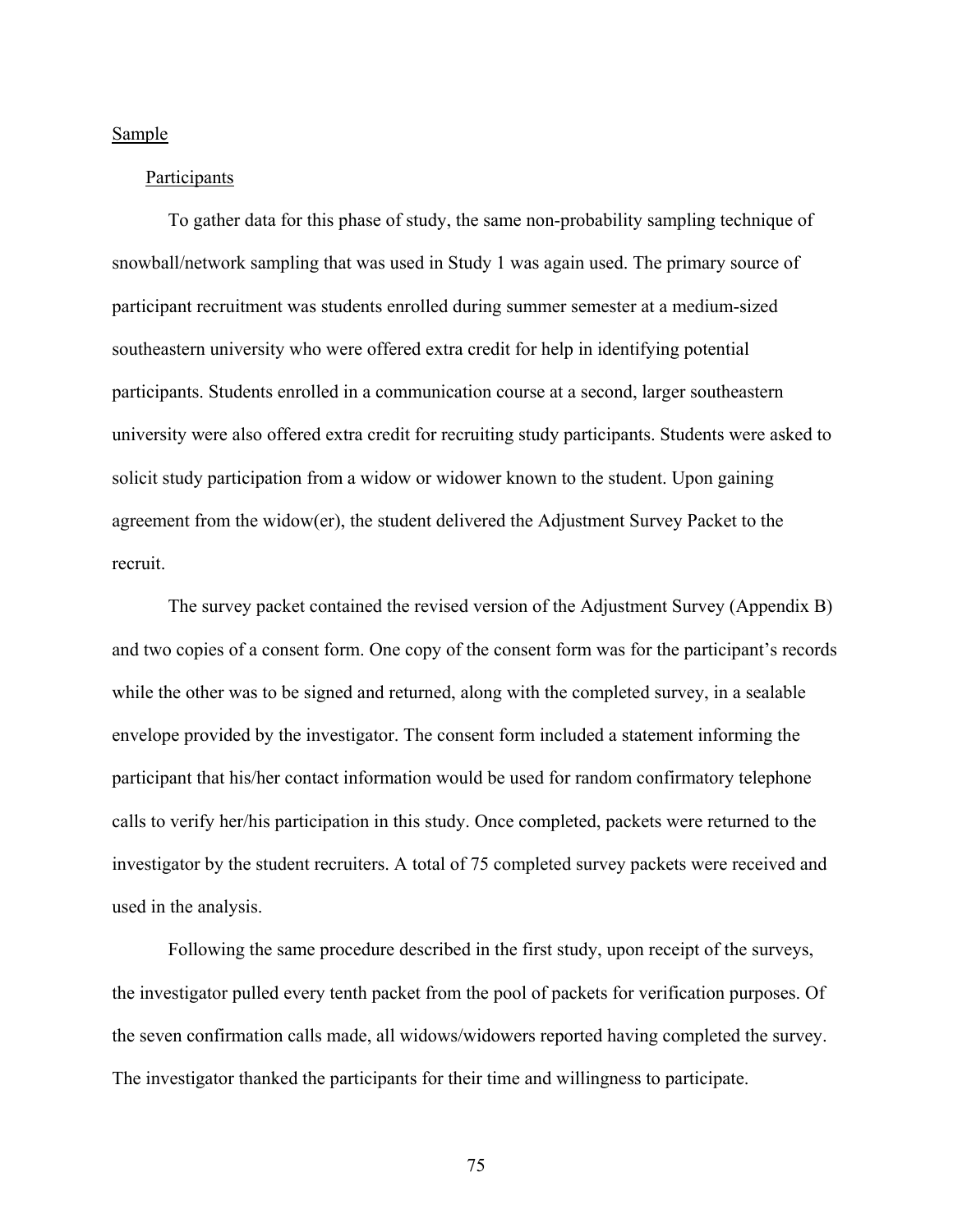### Demographics and Characteristics

Of the 75 participants, 89.3% were female and 10.7% were male, with a mean age 61.66 years (range  $34.5 - 84.0$ ,  $SD = 13.4$ ), and  $54.1\%$  were Caucasian, 44.5% were African-American, and 1.4% were American Indian (Table 8). Educationally, 29.2% reported no high school diploma, 31.9% had a high school diploma or GED, 2.8% had some college education, 13.9% had earned a two-year degree, 9.7% had a four-year degree, and 12.5 % had a graduate degree.

For this sample, 45.3% were currently employed. Of those reporting current employment, 13.3% performed secretarial-type jobs, 6.7% were teachers, 5.3% were in management, 5.3% were in sales, and 5.3% were technicians. The remaining portion of the sample was in healthcare (1.3%), accounting (1.3%) or was self-employed (1.3%). In reports of yearly income, 36.2% earned \$19,999 or less; 36.2% earned \$20,000 to \$39,999; 15.9% earned \$40,000 to \$59,999; while the remaining 11.5% earned \$60,000 or more.

As was true of the sample in the first phase of this study, the largest portion of the sample for the second phase indicated that the spouse had died more than one year after being diagnosed with an illness (37.5%) while the second most reported nature of death was sudden illness (20.8%). The remaining portion of the sample reported the nature of death as more than six months after illness diagnosed (15.3%), less than six months after diagnosis of illness (13.9%), accidental (6.9%), victim of crime (4.2%), and suicide (1.4%). The mean age of the widowed individual at the time of the spouse's death was 51.7 years of age (range  $22.00 - 81.00$ ; SD = 13.03), and the mean length of marriage was 25.6 years (range .25 - 59.5;  $SD = 14.68$ ). Participants were widowed an average of 9.95 years (range .20 - 41.00; SD = 9.96) at the time of survey completion, and 38.7% reported having dependent children.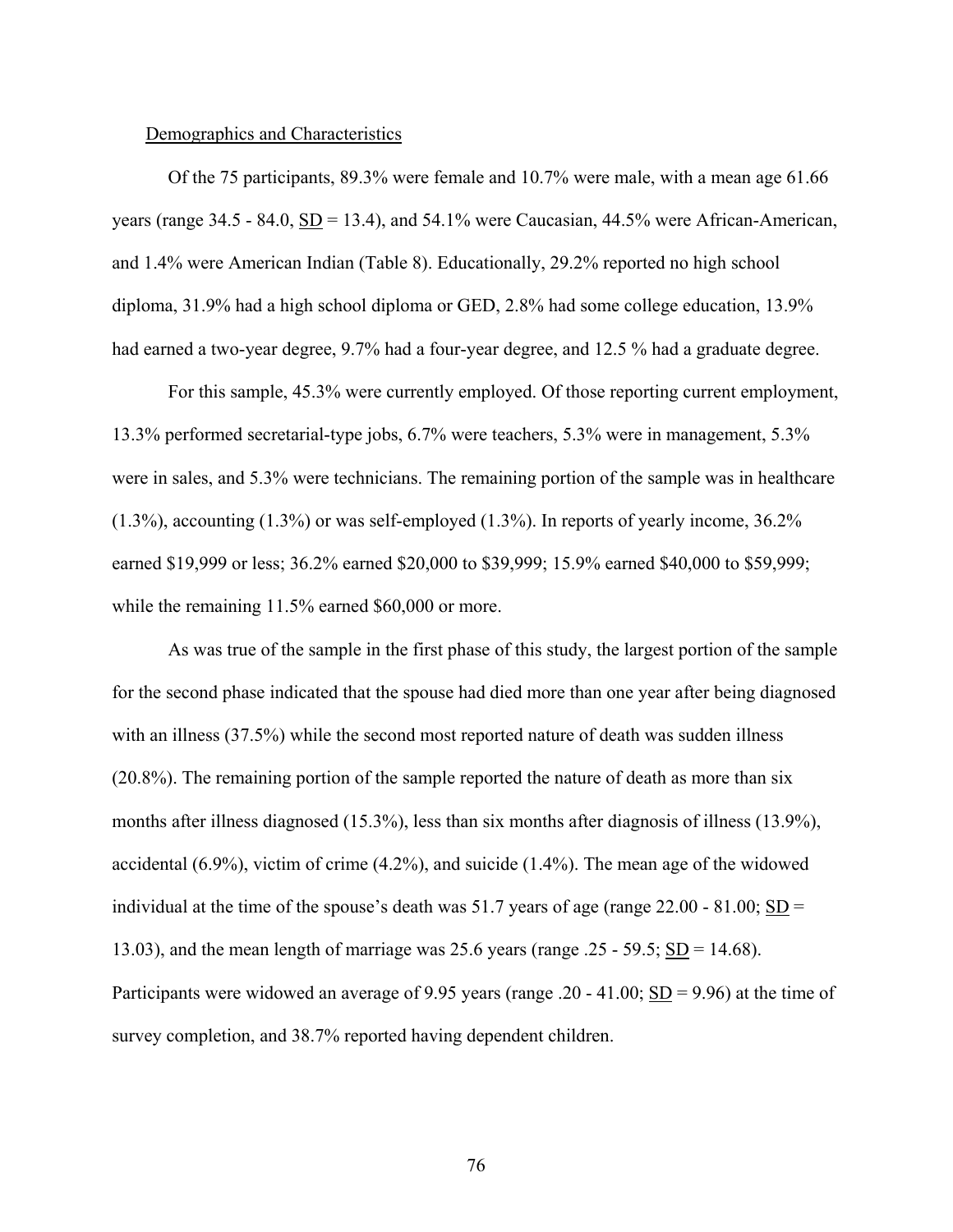Table 8: Descriptive Statistics (Study 2)

|                                  | $\underline{n}$ | M     | <u>SD</u> |
|----------------------------------|-----------------|-------|-----------|
| Current Age                      | 71              | 61.66 | 13.40     |
| Age at Spouse's Death            | 71              | 51.71 | 13.03     |
| Time Elapsed Since Death         | 71              | 9.95  | 9.96      |
| Length of Marriage               | 71              | 25.60 | 14.68     |
| Number of children               | 75              | 2.91  | 2.51      |
| Number of dependents             | 75              | 0.63  | 0.94      |
| Social Support                   | 73              | 5.71  | 0.91      |
| Interaction w/ Other Widow(er)s  | 73              | 4.00  | 1.54      |
| Pre-death Communication          | 74              | 4.13  | 1.74      |
| Bereavement Coping Self-Efficacy | 74              | 5.28  | 1.17      |
| II Activity                      | 75              | 3.52  | 1.02      |
| II Variety                       | 75              | 3.79  | 1.68      |
| II Specificity                   | 74              | 4.22  | 1.77      |
| II Valence                       | 75              | 4.80  | 1.74      |
| II Catharsis                     | 73              | 3.86  | 1.71      |
| II Self-Understanding            | 74              | 3.55  | 1.55      |
| II Compensation                  | 74              | 3.92  | 1.71      |
| II with Deceased Spouse          | 74              | 4.12  | 1.72      |
| Global Psychosocial Adjustment   | 75              | 84.45 | 15.36     |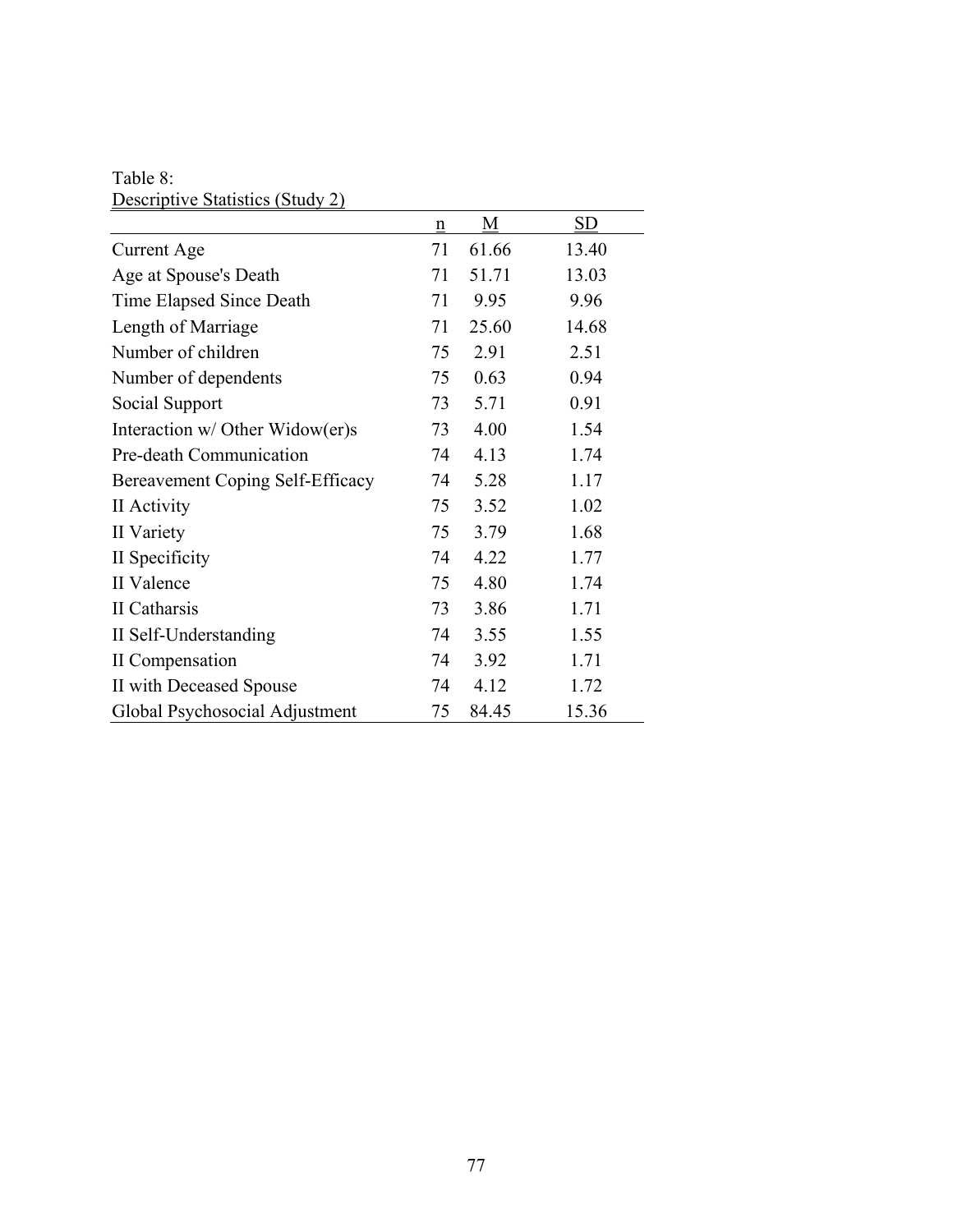## Method

## General Procedures

During the time period between June 2, 2003 and July 3, 2003, students were offered extra credit to recruit widows and widowers to participate in this subsequent study. Interested students were required to attend a brief instructional meeting at which time they were given a description of participant qualifications and guidelines for survey dissemination. A total of 158 students were extended the offer of extra credit. Of those students, 126 took surveys in hopes of having them completed by a widow or widower. In the end, 75 completed surveys were returned and used in the study—a return rate of 47 percent.

# Instrumentation

Participants received a revised questionnaire similar to the one used in the first study of the present work. The questionnaire was designed to examine the use of context-specific imagined interactions, level of bereavement coping self-efficacy, and self-reported adjustment to spousal bereavement. The instrument also measured social support, interaction with other widow(er)s, pre-death communication about surviving one's spouse, and various demographic items including time elapsed since spouse's death, nature of spouse's death, income, employment, and number of children.

# Measurement of Variables

The revised version of the Adjustment Survey was the same as the original except for the portion measuring imagined interaction dimensions. This section will include detailed information about the contextualized version of the Survey of Imagined Interactions (Honeycutt et al, 1992; Honeycutt, 2003) as well as reports of reliability analyses. Description of the unchanged portions of the survey is contained in Chapter 3 of this work.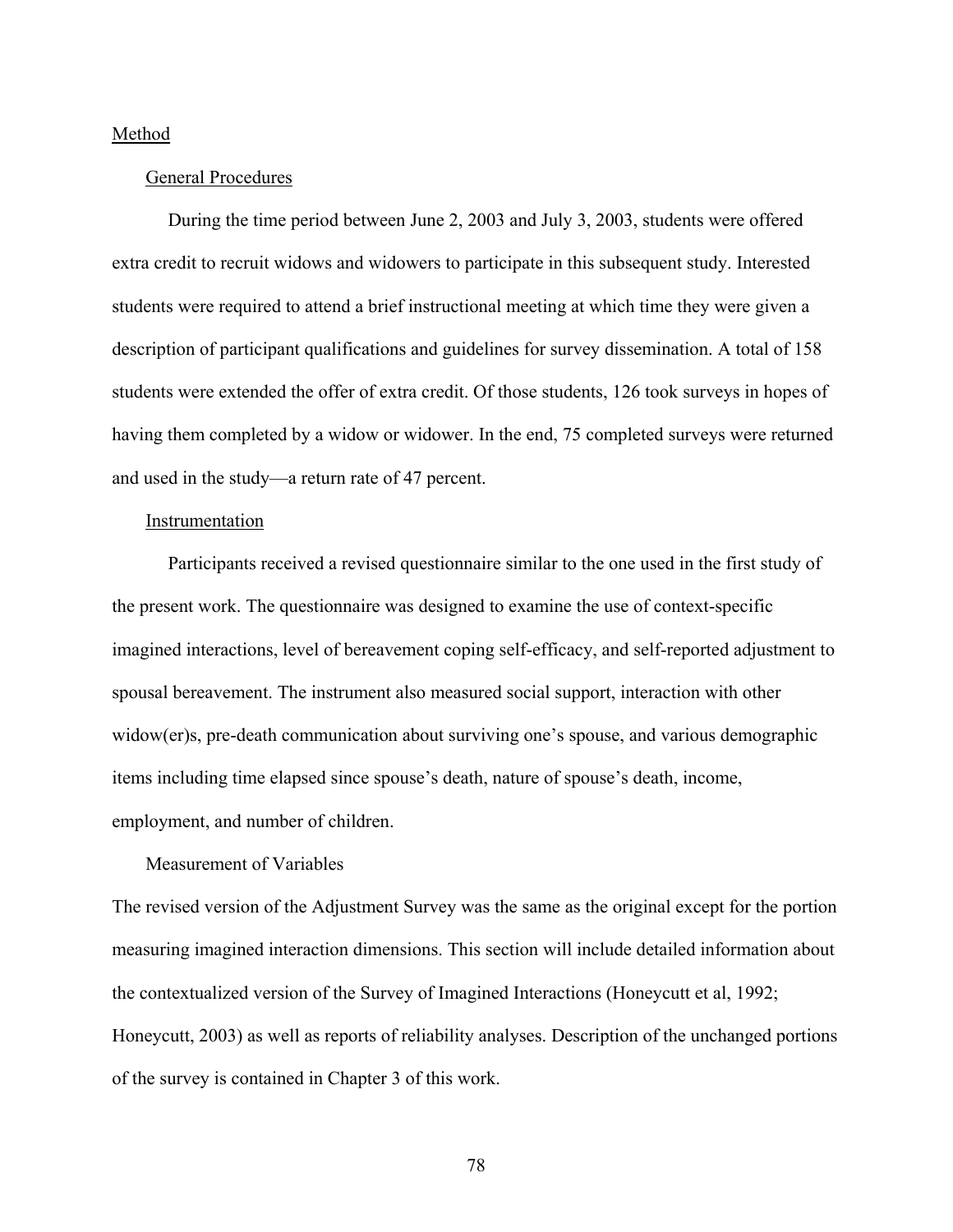### Imagined Interactions

The Survey of Imagined Interactions (Honeycutt et al., 1992; Honeycutt, 2003), or SII, used in the initial stage of this investigation was a 51-item measurement tool. Each of the original II factors was evaluated for its usefulness to the second phase of analysis if contextualized. Items for factors deemed appropriate for contextualization were slightly reworded so as to reflect direct relation to widow(er)hood (Appendix B). For example, an item assessing II activity originally worded as "I have imagined interactions all the time" was reworded to state "I have imagined interactions that include my deceased spouse all the time." Of the original 11 factors used in the prior study, eight were determined to be useful in the attempt to contextualize the items for assessing use specifically related to widowhood. Those eight factors included activity, variety, specificity, valence, catharsis, self-understanding, compensation, and IIs with deceased spouse. The II factors not included in the revised version of the II survey are proactivity, retroactivity and rehearsal.

The descriptive paragraph that introduced imagined interaction in the survey was also altered in an attempt to clarify the construct to participants. The statement "we may even recall a memorable message from a grandparent or loved one who is no longer living" was added to the introductory paragraph to further orient the participant toward imagined interactions within the bereavement process (Appendix B). As with the initial version of the survey, items ask the respondent to indicate on a 7-point Likert-type scale ranging from very strong disagreement (NO!) to very strong agreement (YES!) based on a no-yes continuum.

For the current study, confirmatory factor analyses (CFAs) were conducted for each of the II dimensions. Results indicated validation for the existence of a single factor for each II dimension. The Reliability analyses for four of the factors demonstrated adequate reliability or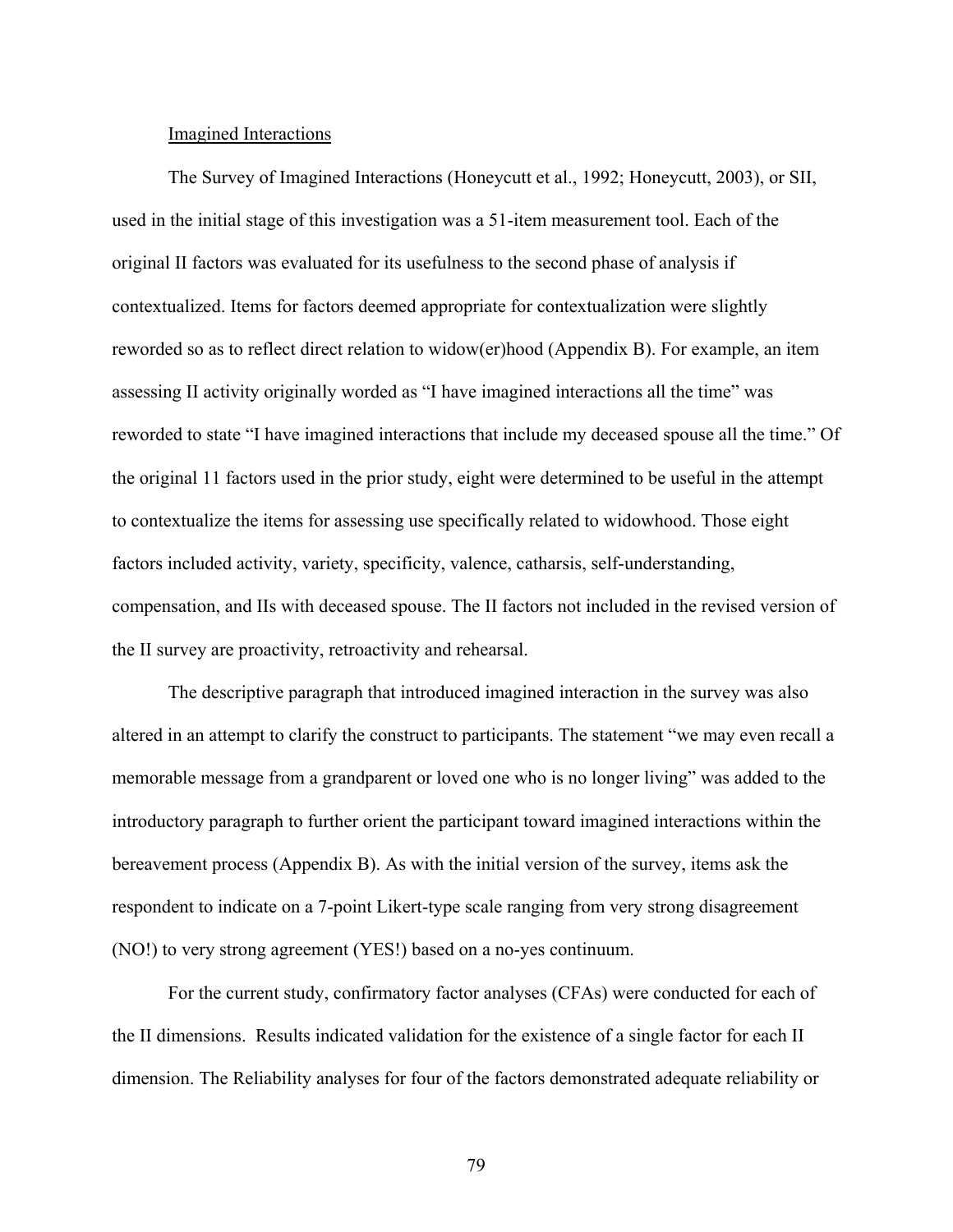better with the original items and are as follows: activity  $\alpha = .76$ , variety  $\alpha = .89$ , catharsis  $\alpha =$ .94, and self-understanding  $\alpha$  = .82 (Table 9).

Some II variables required item-deletion for improved reliability. Valence was reduced to a three-item measure with  $\alpha$  = .93, specificity was reduced to a three-item measure with  $\alpha$  = .86, II compensation was reduced to a five-item scale with  $\alpha = .91$ , and IIs with deceased spouse was also reduced to a five-item scale with  $\alpha$  = .91. All II factors achieved levels above the acceptable .70 level (Nunnally, 1967).

Mean scores were computed for each of the II dimensions by summing the responses for a given dimension and dividing by the total number of items measuring that dimension. Mean scores, standard deviations and ranges for each dimension are as follows (Table 8): activity  $M =$ 3.52, SD = 1.02, range = 1.00 - 6.00; variety  $M = 3.79$ , SD = 1.68, range = 1.00 - 7.00; specificity  $M = 4.22$  SD = 1.78, range = 1.00 - 7.00; valence  $M = 4.80$ , SD = 1.75, range = 1.00 -7.00; catharsis <u>M</u> = 3.86, <u>SD</u> = 1.71, range = 1.00 - 7.00; self-understanding <u>M</u> = 3.54, <u>SD</u> = 1.55, range = 1.00 - 7.00; compensation  $M = 3.92$ ,  $SD = 1.71$ , range = 1.00 - 7.00, and II with deceased spouse  $\underline{M} = 4.12$ ,  $\underline{SD} = 1.72$ , range = 1.00 - 7.00

# Covariates and Dependent Variable

The reliability analyses for the remaining independent variables revealed the following alpha levels: social support  $\alpha = .76$ ; interaction with other widow(er)s  $\alpha = .76$ ; pre-death communication  $\alpha$  = .80; and bereavement coping self-efficacy  $\alpha$  = .91 (Table 9). The dependent variable of global psychosocial adjustment achieved a Cronbach's alpha of .92.

Mean scores, standard deviations and ranges for the remaining independent variables and dependent variable are as follows: social support  $M = 5.71$ ,  $SD = .91$ , range  $= 3.40 - 7.00$ ; interaction with other widows  $M = 4.01$ ,  $SD = 1.54$ , range = 1.00 - 7.00; pre-death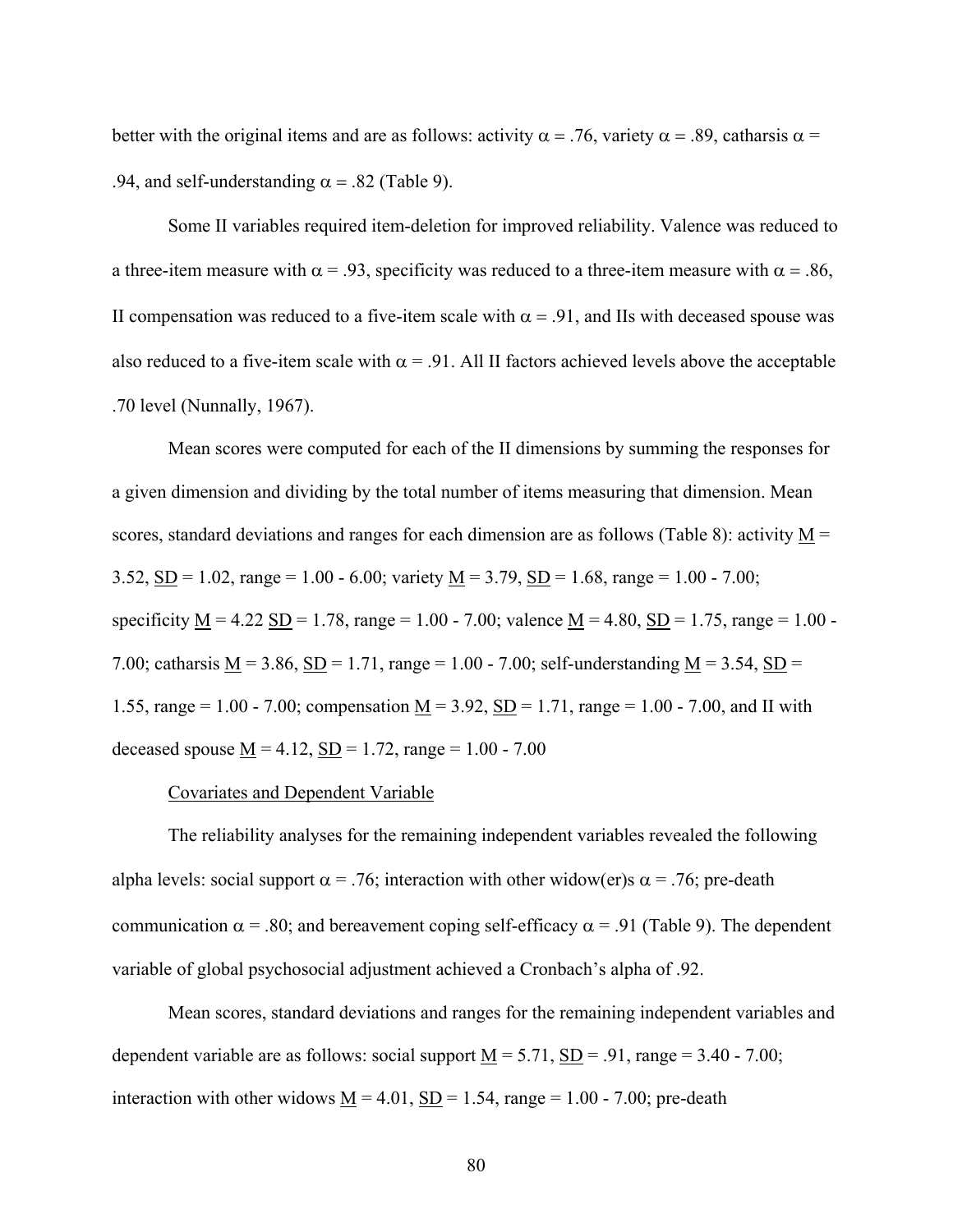| (Study 2)                       |                   |
|---------------------------------|-------------------|
| Name                            | alpha reliability |
| II activity                     | 0.6703            |
| II variety                      | 0.8847            |
| II specificity                  | 0.8553            |
| II valence                      | 0.9267            |
| II self-understanding           | 0.8201            |
| II catharsis                    | 0.9413            |
| II with deceased spouse         | 0.9066            |
| II compensation                 | 0.9074            |
| Social support                  | 0.7585            |
| self-efficacy (BCSE)            | 0.9109            |
| pre-death communication         | 0.7959            |
| Interaction with widow( $er$ )s | 0.7551            |
| global psychosocial adjustment  | 0.9244            |
| *omitted from analysis          |                   |

Table 9: Reliabilities of Independent and Dependent Variables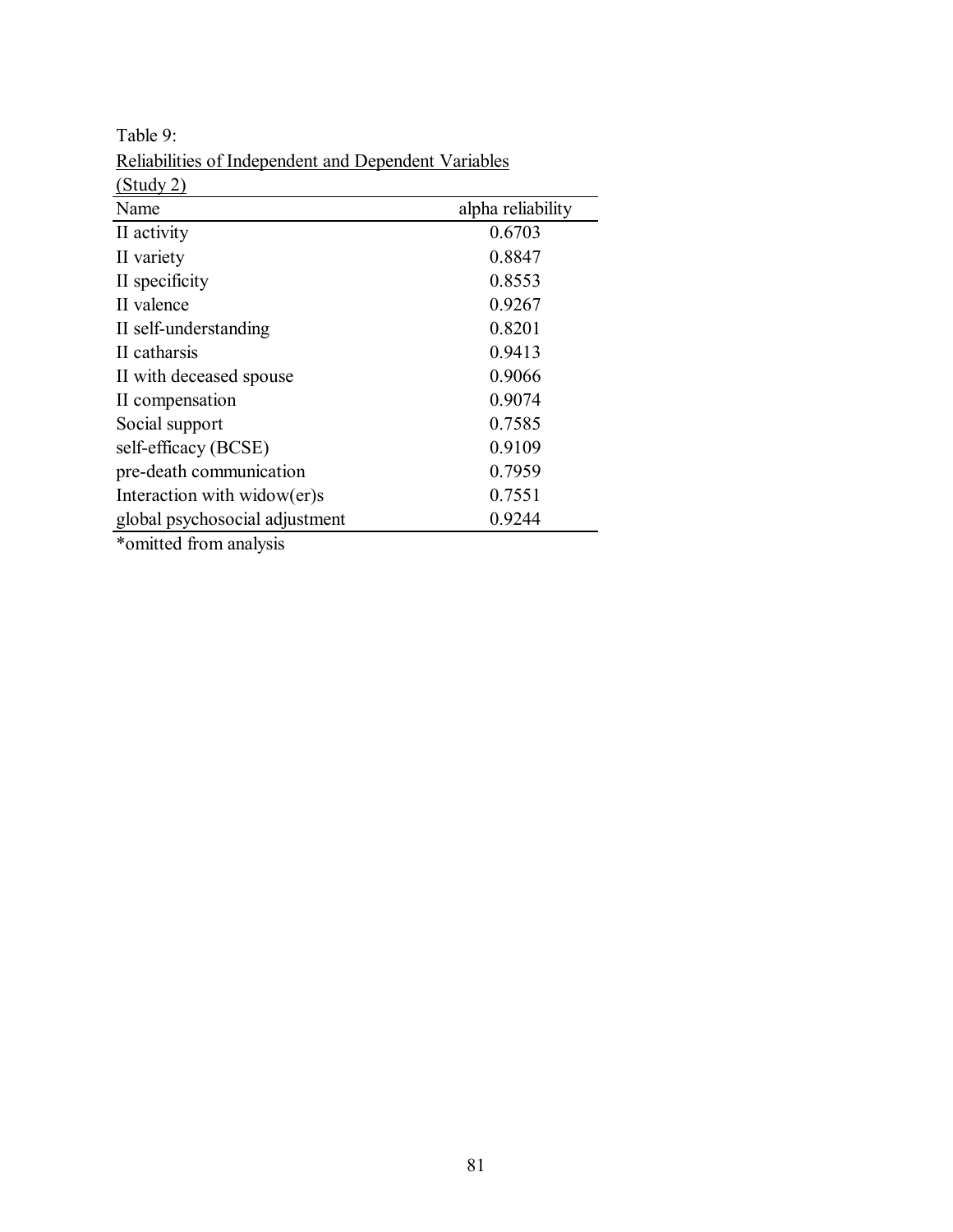communication  $M = 4.13$ ,  $SD = 1.74$ , range = 1.00 - 7.00; and bereavement coping self-efficacy  $M = 5.28$ ,  $SD = 1.17$ , range = 2.70 - 7.00 (Table 8). Means were computed for each of the variables by summing the responses for a given variable and dividing by the total number of items measuring that dimension. On the other hand, global psychosocial adjustment is calculated as a sum score with a  $M = 84.45$ ,  $SD = 15.36$ , range = 36.00 - 110.00.

## Statistical Analysis

As with Study 1, hierarchical regression was employed as the analytical tool to evaluate the relationship shared among the various independent variables as they impact global psychosocial adjustment. Hierarchical regression allows covariates to be entered into the model in one step; independent variables that are the focus of the study can be entered in a second step allowing for a view of their impact on the overall model. In the follow-up study, covariates included sex, race, age, education, employment, income, number of children, number of dependents, social support, interaction with other widows, and pre-death communication. Since this phase of the study was concerned only with investigating the role of contextualized imagined interaction in perception of global psychosocial adjustment, bereavement coping selfefficacy was also treated as a covariate. Predictor variables included imagined interaction factors including activity, variety, specificity, valence, catharsis, self-understanding, compensation, and IIs with deceased spouse with bereavement coping self-efficacy serving as the dependent variable.

### Results

This section provides results of the systematic analysis of the proposed research question. A description of preliminary analyses, however, is first necessary.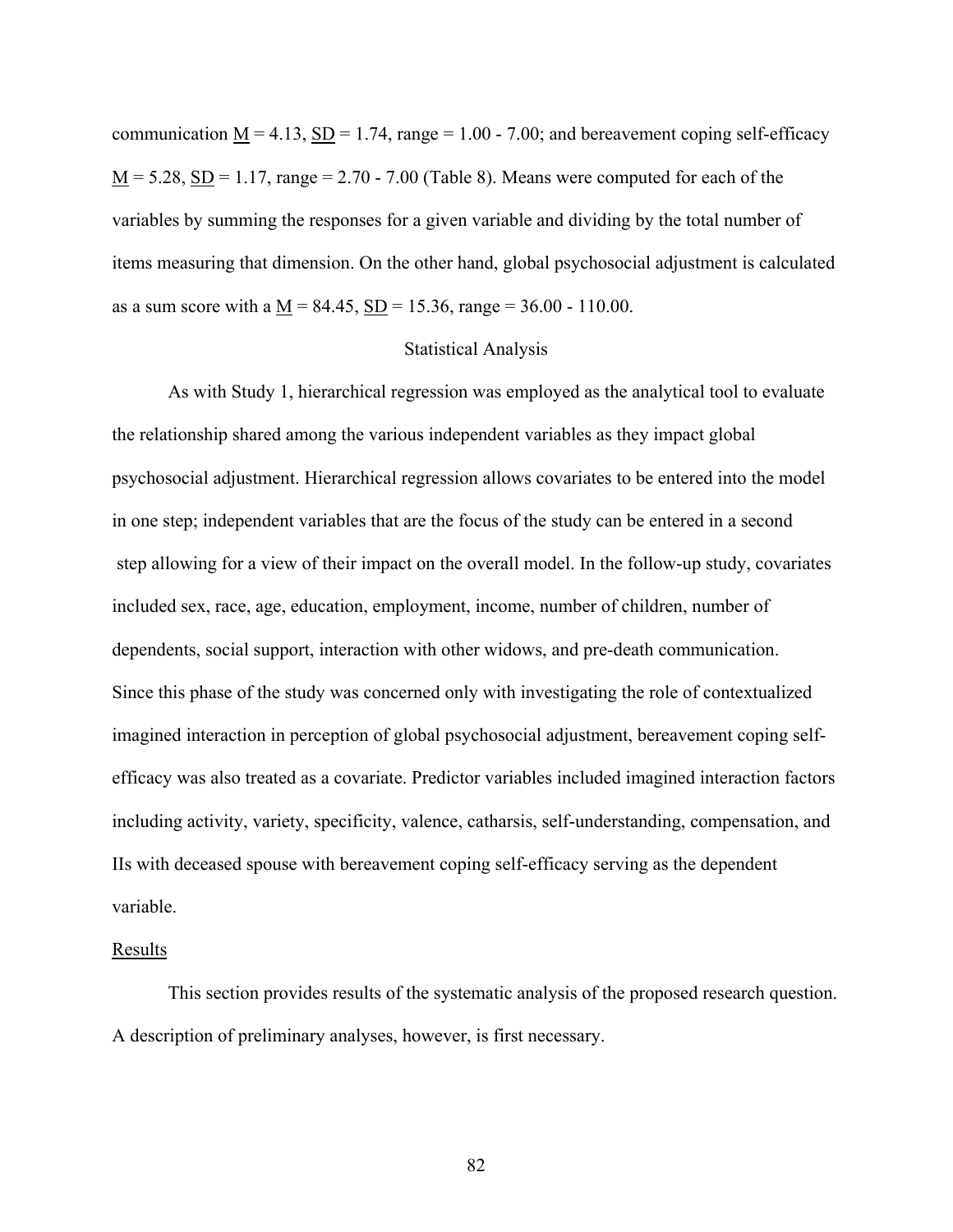#### Preliminary Analysis

Prior to hypothesis testing, the data set was again examined to insure that no entered values fell outside the expected ranges. Because this phase of study was a follow-up to the initial study, the traditional significance level (alpha) of .05 was deemed appropriate. Also addressed in the preliminary stages of data analysis was the issue of multicollinearity. The first step taken to evaluate the likelihood of multicollinearity was creation of a correlation matrix (Table 10). According to Kerr et al. (2002), predictors that share a relationship equal to or greater than .80 are multicolinear. Examination of the matrix revealed years married to be highly correlated with age when spouse died (.820,  $p < .001$ ). Because years married proved to be a significant factor in the analyses for the initial study, it was retained for the present analysis. Several II factors showed signs of multicollinearity as well. II compensation was highly correlated with II variety (.874,  $p < .001$ ), II self-understanding (.826,  $p < .001$ ), and IIs with deceased spouse (.841,  $p <$ .001). Due to its high correlation with multiple factors, II compensation was omitted from further analysis. II variety also shared multiple high correlations with II compensation (.874,  $p < .001$ ) and IIs with deceased spouse (.841,  $p < .001$ ). Because of its direct theoretical relevance to this study, IIs with deceased spouse was retained for analysis while II variety was omitted. A second multicollinearity diagnostic, TIF/tolerance, was evaluated and no further variable elimination was deemed necessary since none exceeded the acceptable levels (Bryman & Cramer, 1990; Norusis, 2002).

After evaluating interval level data for multicollinearity, analysis of nominal and ordinal level covariates was necessary to determine their potential significance in upcoming analysis. A one-way ANOVA was used to determine whether significance differences existed for those covariates with three or more categories. Results indicated no significant differences for race,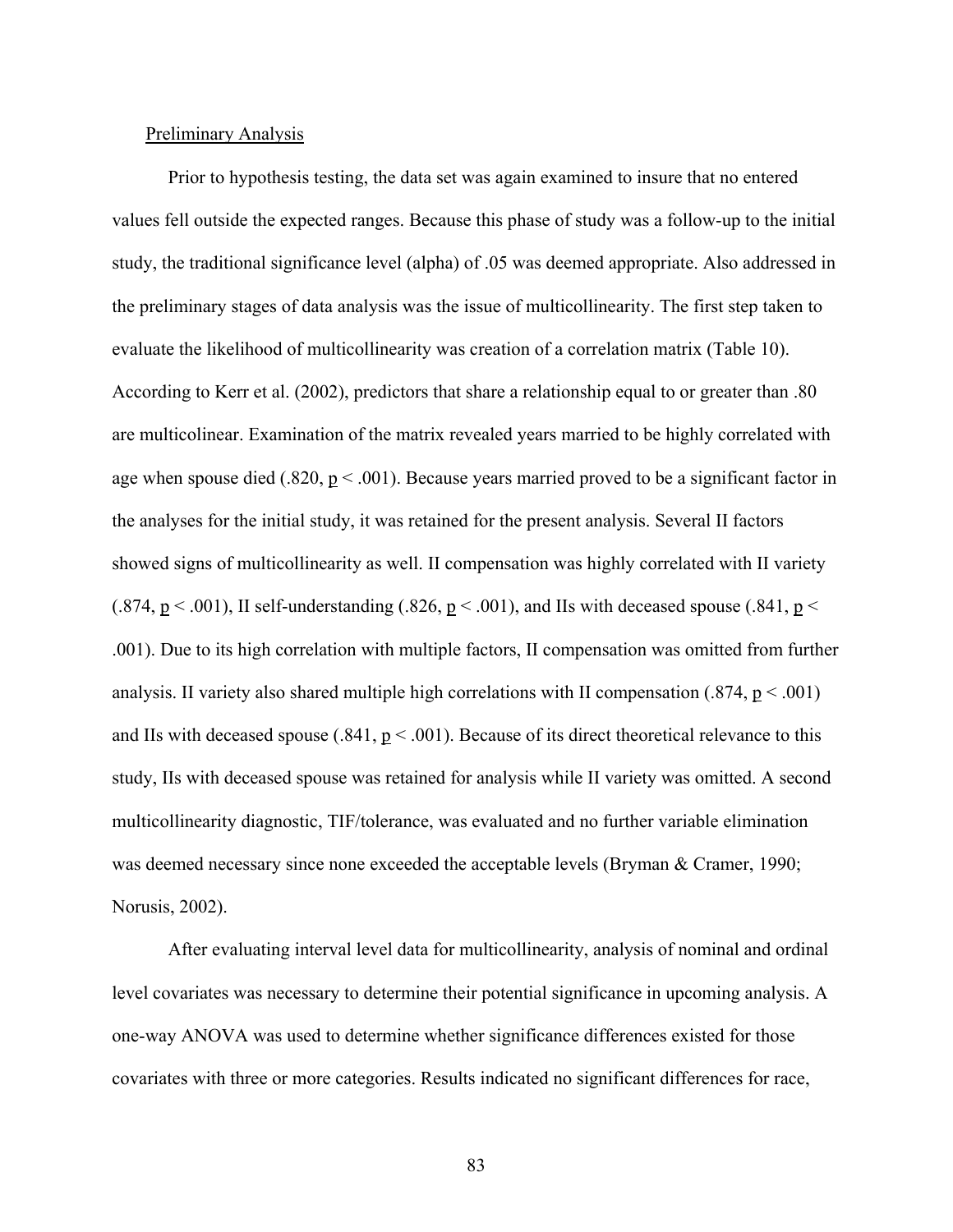| Table 10                            |  |
|-------------------------------------|--|
| <b>Correlation Matrix (Study 2)</b> |  |

|           |          | $\mathbf{2}$ | 3        | 4        | 5         | 6        | 7        | 8       | 9        | 10      | 11       | 12       | 13       | 14           | 15       | 16       | 17       | 18       | 19      | 20   |
|-----------|----------|--------------|----------|----------|-----------|----------|----------|---------|----------|---------|----------|----------|----------|--------------|----------|----------|----------|----------|---------|------|
|           |          |              |          |          |           |          |          |         |          |         |          |          |          |              |          |          |          |          |         |      |
| 2         | .449**   |              |          |          |           |          |          |         |          |         |          |          |          |              |          |          |          |          |         |      |
| 3         | .047     | .048         | 1        |          |           |          |          |         |          |         |          |          |          |              |          |          |          |          |         |      |
| 4         | $-.288*$ | $-.205$      | $-345**$ |          |           |          |          |         |          |         |          |          |          |              |          |          |          |          |         |      |
| 5         | $-0.026$ | .081         | $.820**$ | $-112$   | 1         |          |          |         |          |         |          |          |          |              |          |          |          |          |         |      |
| 6         | $-212$   | $-.291*$     | .058     | .178     | .146      |          |          |         |          |         |          |          |          |              |          |          |          |          |         |      |
| 7         | $-0.049$ | .085         | $-.251*$ | $-242$   | $-176$    | $.328**$ | -1       |         |          |         |          |          |          |              |          |          |          |          |         |      |
| 8         | $-.170$  | $-.109$      | $.716**$ | .408**   | $.705***$ | .189     | $-424**$ |         |          |         |          |          |          |              |          |          |          |          |         |      |
| 9         | .119     | $-211$       | .057     | $-124$   | .106      | $-219$   | $-.026$  | $-.038$ | 1        |         |          |          |          |              |          |          |          |          |         |      |
| 10        | .077     | $-.054$      | .235     | $-.085$  | .166      | $-.066$  | $-.191$  | .165    | $.251*$  | 1       |          |          |          |              |          |          |          |          |         |      |
| 11        | $-0.066$ | .076         | .181     | $-214$   | .148      | $-.054$  | $-.050$  | .017    | $.238*$  | .012    | 1        |          |          |              |          |          |          |          |         |      |
| 12        | .008     | $-.021$      | $-.034$  | .101     | .060      | .031     | $-.064$  | $-.042$ | $-.025$  | .150    | $-.118$  |          |          |              |          |          |          |          |         |      |
| 13        | .074     | $-0.014$     | $-124$   | $-120$   | $-.089$   | $-.007$  | $-.040$  | $-210$  | $-.035$  | .225    | $-367**$ | $.349**$ | 1        |              |          |          |          |          |         |      |
| 14        | .061     | .013         | $-134$   | $-.110$  | $-121$    | .042     | $-.007$  | $-212$  | $-0.049$ | .125    | $-.193$  | .228     | $.657**$ | $\mathbf{1}$ |          |          |          |          |         |      |
| 15        | .005     | $-116$       | $-.082$  | $-188$   | $-.070$   | $-.027$  | $-.033$  | $-219$  | .046     | .284*   | $-187$   | $.250*$  | $.652**$ | .797**       |          |          |          |          |         |      |
| 16        | $-191$   | $-.051$      | $-142$   | $-113$   | $-.090$   | .117     | .126     | $-.220$ | $-.067$  | .221    | $-249*$  | $.257*$  | $.661**$ | $.622**$     | $.688**$ |          |          |          |         |      |
| 17        | $-192$   | $-.055$      | $-.140$  | $-.079$  | $-.079$   | .003     | .028     | $-194$  | .038     | .131    | $-.276*$ | $.275*$  | $.745**$ | $.573**$     | $.617**$ | .835**   |          |          |         |      |
| 18        | .015     | $-.009$      | $-0.045$ | $-.073$  | .027      | .082     | $-.017$  | $-.098$ | .009     | $.275*$ | $-337**$ | $.307**$ | $.874**$ | $.628**$     | $.637**$ | $.772**$ | $.862**$ | 1        |         |      |
| 19        | .075     | .044         | $-.104$  | $-.059$  | $-.022$   | $-0.014$ | $-.092$  | $-145$  | $-.003$  | .212    | $-334**$ | .224     | $.841**$ | $.620**$     | $.645**$ | $.649**$ | .699**   | $.841**$ |         |      |
| <b>20</b> | .137     | .101         | .062     | $-.292*$ | $-0.019$  | $-.039$  | .075     | $-156$  | .251     | .040    | .041     | $-.078$  | $.232*$  | .061         | .037     | .121     | $.246*$  | $.267*$  | .216    | 1    |
| 21        | .075     | .085         | .073     | .144     | .178      | .058     | $-068$   | .178    | .228     | $-117$  | $.309**$ | $-.097$  | $-.300$  | $-185$       | $-156$   | $-174$   | $-164$   | $-158$   | $-261*$ | .187 |

# LEGEND:

 $1 =$ Education

- $2 =$ Income
- 
- 
- $5 = Years$  married
- 
- 
- 
- $11 =$  Global Psychosocial Adjustment
- 

\*\*Correlation is significant at the .000 level (two-tailed) \*Correlation is significant at the .001 level (two tailed)

- 2 = Income 8 = Widow(er)s current age 13 = II Variety  $3 = \text{Age at}$  spouse's death 9 = Social Support 14 = II Specificity  $10 =$  Interaction w/ other widow(er)s  $15 =$  II Valence  $20 =$  Pre-death con  $11 =$  Global Psychosocial Adjustment  $16 =$  II Catharsis  $21 =$  Self-efficacy
- $7 = #$  of dependent children  $12 = 11$  Activity  $17 = 11$  Self-Understanding  $8 =$  Widow(er)s current age  $13 = 11$  Variety  $18 = 11$  Compensation  $3 = \text{Age at}$  spouse's death  $9 = \text{Social Support}$ <br>  $4 = \text{Time elapsed since death}$   $10 = \text{Interaction}$  w/ other widow(er)s  $14 = \text{II}$  Specificity  $19 = \text{II}$  w/ deceased spouse<br>  $20 = \text{Pre-death communication}$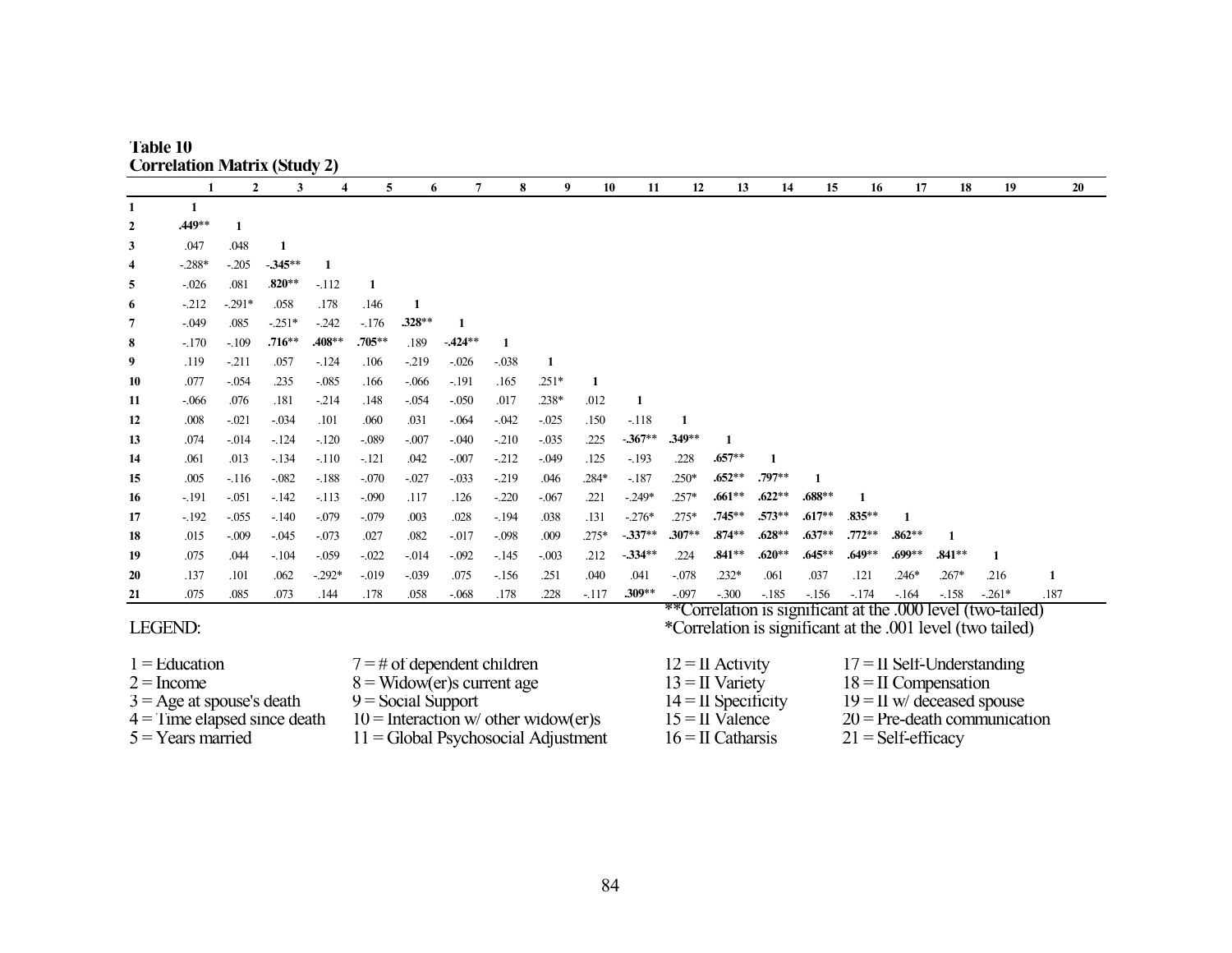nature of spouse's death, or education level. A t-test, used to evaluate significance of bivariate predictors, showed no significant difference for sex or source of survey, but did, as in the initial study, detect a significant difference between those employed and those not employed  $(t =$ 2.344, p < .05). Thus, a person's employment status, whether currently employed or not currently employed, was used as a covariate in subsequent analysis.

#### Research Question

The research question for the second phase of study sought to explore the impact of II factors that were contextualized specifically for spousal bereavement on the adjustment process. To evaluate the relationship, multiple hierarchical regression analysis was put to use. In an attempt to create an opportunity for equitable analysis, II variables were entered into regression models in the same fashion as they were in the first phase of this study. Replicating the prior analysis, covariates were entered into the hierarchical regression model in the first step while II activity, II self-understanding, and II specificity were entered into the second step. For those who were employed, results suggest no significant relationship  $[F(12,17) = .582, p > .05, R^2 = .291]$ , but for those not currently employed there is support for the model [F(12, 17) = 2.87, p < .03, R<sup>2</sup> = .670] (Table 11). Though missing the .05 level of significance, II self-understanding did achieve statistical significance at the more liberal .1 level ( $t = -1.92$ ,  $p = .07$ ), indicating an inverse relationship between II self-understanding and global adjustment.

A second hierarchical regression model was computed for II valence and IIs with deceased spouse. Again, covariates were entered into the first step, and II factors were entered in the second step. The result for those currently employed suggested no significant relationship  $[F(11, 18) = .654, p > .05, R^2 = .286]$  (Table 12). For those not currently employed, the model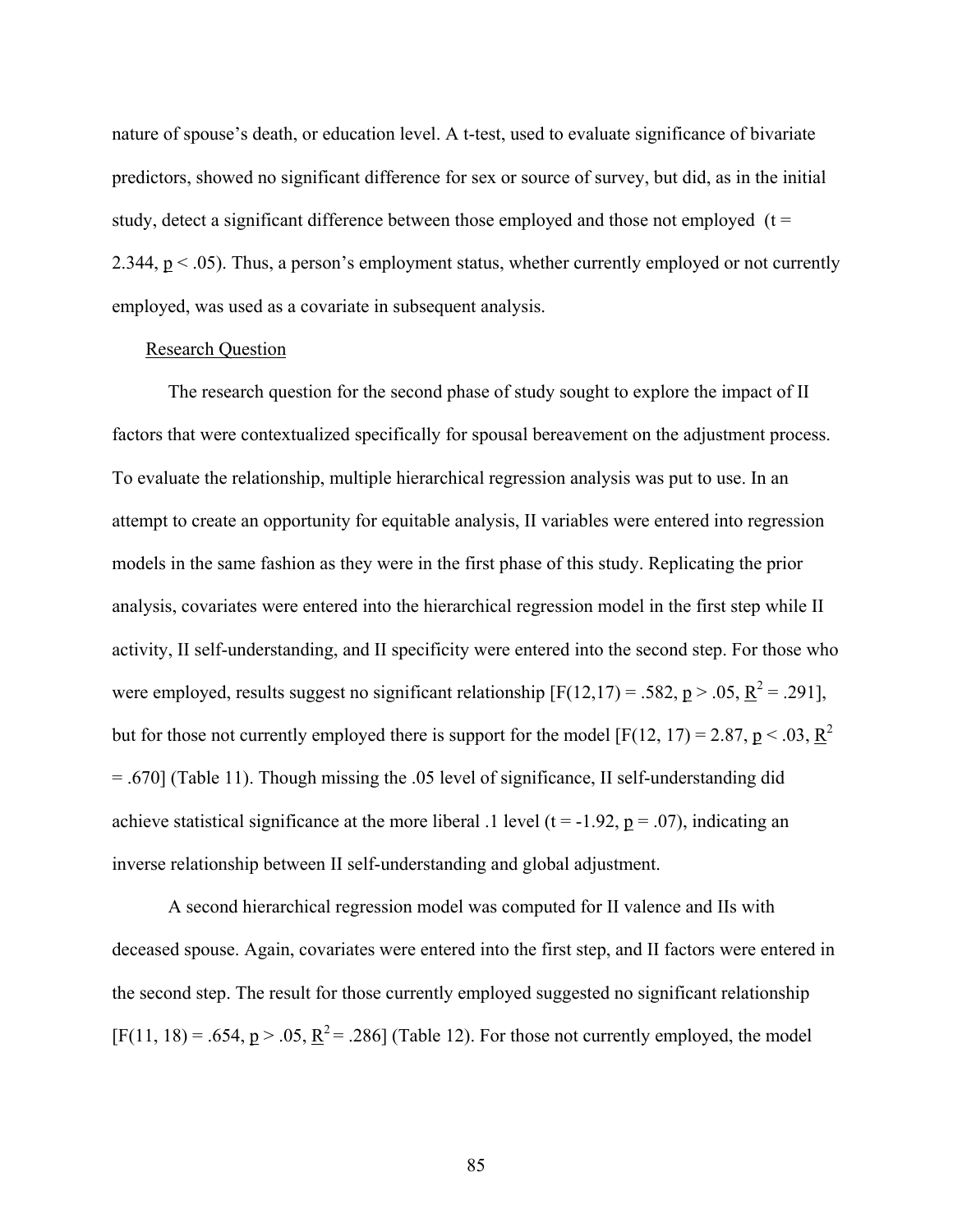| Multiple Hierarchical Regerssion Model--Study 2 (RQa) | Table 11: |  |
|-------------------------------------------------------|-----------|--|
|                                                       |           |  |

| Multiple Hierarchical Regerssion Model--Study 2 (RQa) |                                                                                    |                                |                      |       |              |                          |             |          |              |  |  |
|-------------------------------------------------------|------------------------------------------------------------------------------------|--------------------------------|----------------------|-------|--------------|--------------------------|-------------|----------|--------------|--|--|
|                                                       |                                                                                    | Global Psychosocial Adjustment |                      |       |              |                          |             |          |              |  |  |
|                                                       |                                                                                    |                                | employed<br>$n = 30$ |       |              | not employed<br>$n = 30$ |             |          |              |  |  |
|                                                       | Predictor                                                                          | $\boldsymbol{B}$               | Beta                 | $R^2$ | $\Delta R^2$ | $\boldsymbol{B}$         | <b>Beta</b> | $R^2$    | $\Delta R^2$ |  |  |
| Step 1                                                |                                                                                    |                                |                      | .284  |              |                          |             | .452     |              |  |  |
|                                                       | total yearly family income                                                         | 3.207                          | 0.214                |       |              | $-1.744$                 | $-0.251$    |          |              |  |  |
|                                                       | time elapsed since spouse died                                                     | $-0.694$                       | $-0.305$             |       |              | 0.024                    | 0.025       |          |              |  |  |
|                                                       | years married                                                                      | 0.205                          | 0.170                |       |              | 0.417                    | $0.482**$   |          |              |  |  |
|                                                       | number of children                                                                 | 4.035                          | 0.242                |       |              | 0.064                    | 0.017       |          |              |  |  |
|                                                       | Number of dependents                                                               | $-3.831$                       | $-0.239$             |       |              | $-1.959$                 | $-0.137$    |          |              |  |  |
|                                                       | Social Support                                                                     | 2.365                          | 0.127                |       |              | 3.590                    | 0.237       |          |              |  |  |
|                                                       | Interaction $w/$ other widow(er)s                                                  | $-0.422$                       | $-0.041$             |       |              | 0.041                    | 0.005       |          |              |  |  |
|                                                       | Pre-death Communication                                                            | $-0.872$                       | $-0.102$             |       |              | $-1.558$                 | $-0.191$    |          |              |  |  |
|                                                       | Bereavement Coping Self-Efficacy                                                   | 3.970                          | 0.265                |       |              | 3.039                    | 0.345       |          |              |  |  |
| Step 2                                                |                                                                                    |                                |                      | .291  | .008         |                          |             | $.670**$ | .218         |  |  |
|                                                       | total yearly family income                                                         | 3.162                          | 0.211                |       |              | $-1.846$                 | $-0.266$    |          |              |  |  |
|                                                       | time elapsed since spouse died                                                     | $-0.598$                       | $-0.263$             |       |              | $-0.017$                 | $-0.018$    |          |              |  |  |
|                                                       | years married                                                                      | 0.260                          | 0.216                |       |              | 0.436                    | $0.504**$   |          |              |  |  |
|                                                       | number of children                                                                 | 4.523                          | 0.271                |       |              | $-0.025$                 | $-0.007$    |          |              |  |  |
|                                                       | Number of dependents                                                               | $-3.383$                       | $-0.211$             |       |              | $-2.042$                 | $-0.143$    |          |              |  |  |
|                                                       | Social Support                                                                     | 2.660                          | 0.143                |       |              | 3.186                    | 0.210       |          |              |  |  |
|                                                       | Interaction $w/$ other widow(er)s                                                  | $-0.573$                       | $-0.056$             |       |              | 0.305                    | 0.037       |          |              |  |  |
|                                                       | Pre-death Communication                                                            | $-0.780$                       | $-0.091$             |       |              | $-1.146$                 | $-0.141$    |          |              |  |  |
|                                                       | Bereavement Coping Self-Efficacy                                                   | 3.661                          | 0.245                |       |              | 3.043                    | $0.346**$   |          |              |  |  |
|                                                       | II Activity                                                                        | $-1.448$                       | $-0.083$             |       |              | 0.355                    | 0.033       |          |              |  |  |
|                                                       | II Specificity                                                                     | 0.853                          | 0.087                |       |              | $-0.272$                 | $-0.044$    |          |              |  |  |
|                                                       | II Self-Understanding<br>$m < 10 \cdot 88n < 05 \cdot 888n < 01 \cdot 8888n < 001$ | $-0.039$                       | $-0.004$             |       |              | $-3.338$                 | $-0.455*$   |          |              |  |  |

 $*p < .10; **p < .05; **p < .01; **p < .001$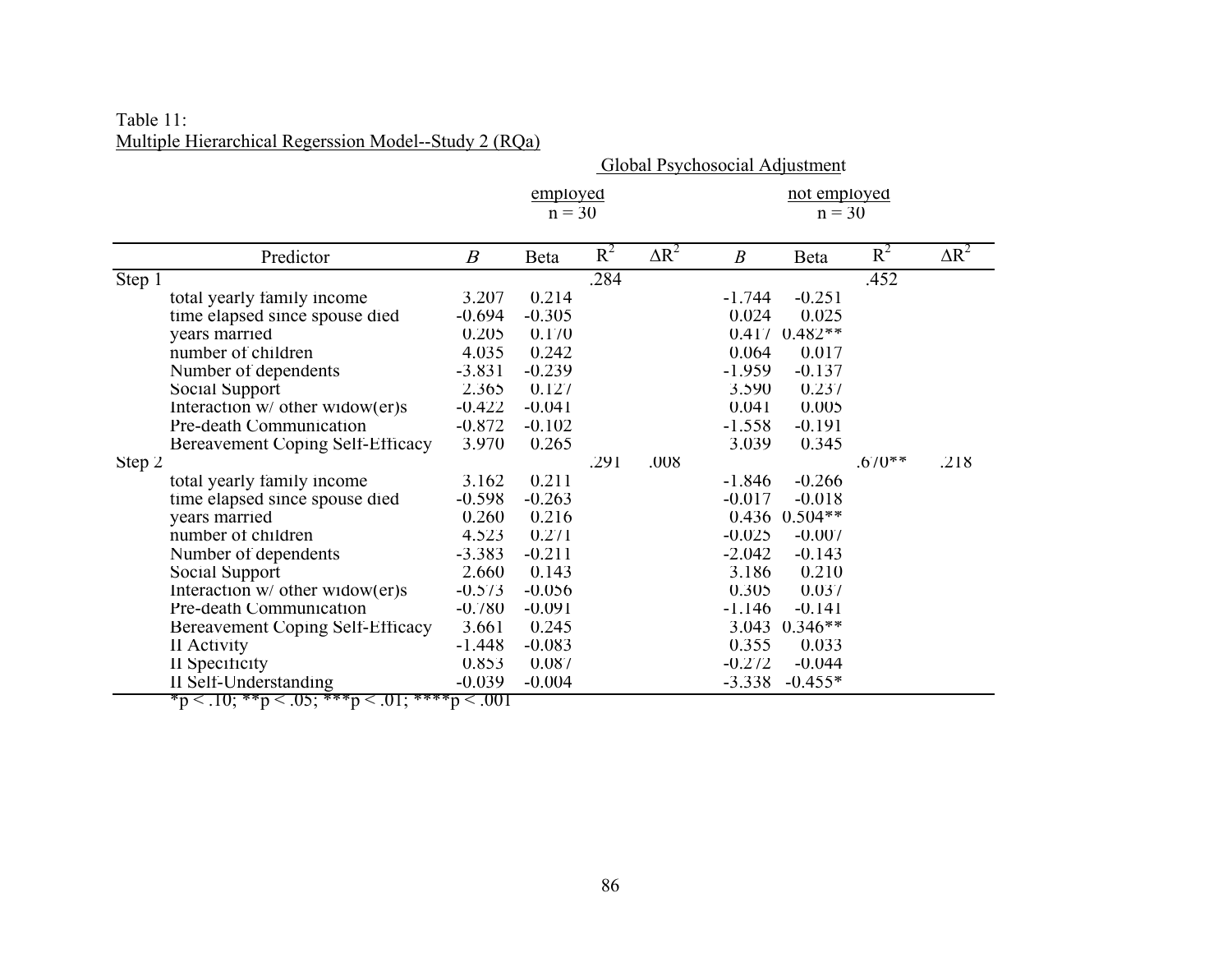| Table 12:                                             |  |  |
|-------------------------------------------------------|--|--|
| Multiple Hierarchical Regerssion Model--Study 2 (RQb) |  |  |

|        |                                   | employed<br>$n = 30$ |          |       |              | not employed<br>$n = 30$ |           |          |              |  |
|--------|-----------------------------------|----------------------|----------|-------|--------------|--------------------------|-----------|----------|--------------|--|
|        |                                   |                      |          |       |              |                          |           |          |              |  |
|        | Predictor                         | $\boldsymbol{B}$     | Beta     | $R^2$ | $\Delta R^2$ | $\boldsymbol{B}$         | Beta      | $R^2$    | $\Delta R^2$ |  |
| Step 1 |                                   |                      |          | .284  |              |                          |           | .452     |              |  |
|        | total yearly family income        | 3.207                | 0.214    |       |              | $-1.744$                 | $-0.251$  |          |              |  |
|        | time elapsed since spouse died    | $-0.694$             | $-0.305$ |       |              | 0.024                    | 0.025     |          |              |  |
|        | years married                     | 0.205                | 0.170    |       |              | 0.417                    | $0.482**$ |          |              |  |
|        | number of children                | 4.035                | 0.242    |       |              | 0.064                    | 0.017     |          |              |  |
|        | Number of dependents              | $-3.831$             | $-0.239$ |       |              | $-1.959$                 | $-0.137$  |          |              |  |
|        | Social Support                    | 2.365                | 0.127    |       |              | 3.590                    | 0.237     |          |              |  |
|        | Interaction $w/$ other widow(er)s | $-0.422$             | $-0.041$ |       |              | 0.041                    | 0.005     |          |              |  |
|        | Pre-death Communication           | $-0.872$             | $-0.102$ |       |              | $-1.558$                 | $-0.191$  |          |              |  |
|        | Bereavement Coping Self-Efficacy  | 3.970                | 0.265    |       |              | 3.039                    | 0.345     |          |              |  |
| Step 2 |                                   |                      |          | .286  | .001         |                          |           | $.654**$ | .202         |  |
|        | total yearly family income        | 3.407                | 0.227    |       |              | $-1.997$                 | $-0.287$  |          |              |  |
|        | time elapsed since spouse died    | $-0.717$             | $-0.315$ |       |              | $-0.006$                 | $-0.067$  |          |              |  |
|        | years married                     | 0.191                | 0.159    |       |              | 0.407                    | $0.470**$ |          |              |  |
|        | number of children                | 4.060                | 0.244    |       |              | 0.359                    | 0.094     |          |              |  |
|        | Number of dependents              | $-3.996$             | $-0.249$ |       |              | $-2.249$                 | $-0.158$  |          |              |  |
|        | Social Support                    | 2.857                | 0.153    |       |              | 2.273                    | 0.150     |          |              |  |
|        | Interaction w/ other widow(er)s   | $-0.593$             | $-0.058$ |       |              | 1.144                    | 0.137     |          |              |  |
|        | Pre-death Communication           | $-0.696$             | $-0.082$ |       |              | $-1.849$                 | $-0.227$  |          |              |  |
|        | Bereavement Coping Self-Efficacy  | 3.565                | 0.238    |       |              | 3.248                    | $0.369*$  |          |              |  |
|        | II Valence                        | 0.373                | 0.039    |       |              | $-2.239$                 | $-0.339$  |          |              |  |
|        | II with Deceased Spouse           | $-0.615$             | $-0.059$ |       |              | $-1.105$                 | $-0.186$  |          |              |  |

Global Psychosocial Adjustment

 $\mathrm{*p} < .10; \, \mathrm{^{*} * p} < .05; \, \mathrm{^{*} * * p} < .01; \, \mathrm{^{*} * * * p} < .001$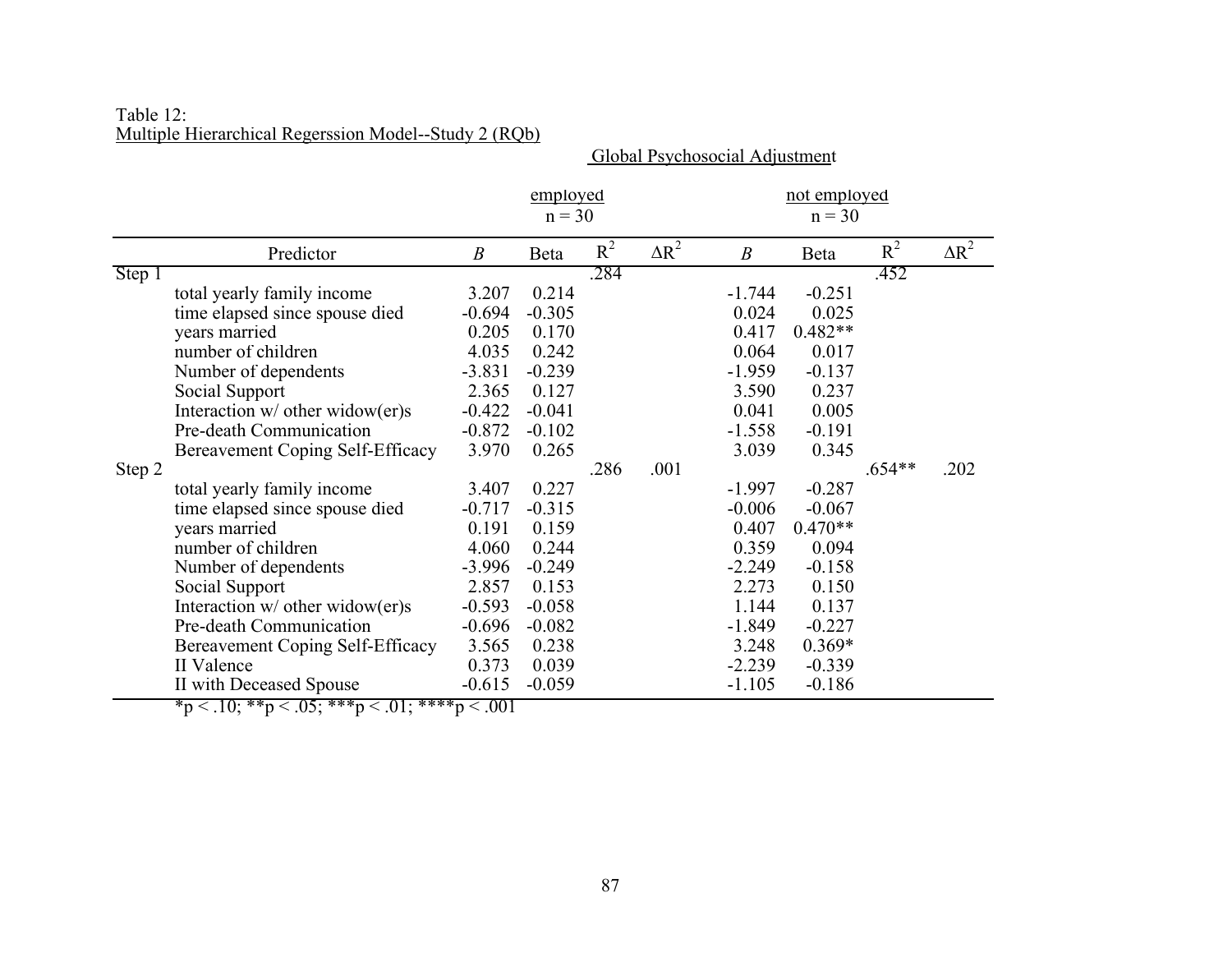did achieve an acceptable level of significance  $[F(11,18) = 3.09, p < .05, R^2 = .654]$ . When viewing the separate contributions of each of the II factors within the model, neither II valence nor IIs with deceased spouse were significant. Close examination of the VIF/tolerance levels for the two II factors revealed that II valence and IIs with deceased spouse were quite near the unacceptable level for multicollinearity (II valence:  $VIF = 3.18$ , tolerance = .314; II with deceased spouse:  $VIF = 3.37$ , tolerance = .297). Due to the evidence of correlation between the two factors, each was entered into separate hierarchical regression models to gain a clearer view of their impact in the model.

When IIs with deceased spouse was entered alone at the second step, with covariates entered in the first step, the resulting hierarchical regression model showed no significance for those currently employed  $[F(10,19) = .758, p > .05, R^2 = .285]$ , but did demonstrate significance for those not employed  $[F(10,19) = 3.07, p < .05, R^2 = .618]$  (Table 13). Within the overall model, IIs with deceased spouse shared a significant, inverse relationship with global adjustment  $(t = -2.87, p = .01)$ . When II valence was entered into a separate hierarchical model, the results suggest no significance for the currently employed model  $[F(10,19) = .755, p > .05, R^2 = .284]$ (Table 14). But for those not currently employed, the model was significant  $[F(10,20) = 3.71, p <$ .01,  $\underline{R}^2 = .650$ ].

# Summary

 This section provides an account of the procedures employed to conduct the second phase of analysis for the present work. Included in this chapter is a rationale for the second study, a delineation of the proposed research question to be explored, a description of the revisions made to the Adjustment Survey and of the methods employed to gather data, and a detailing of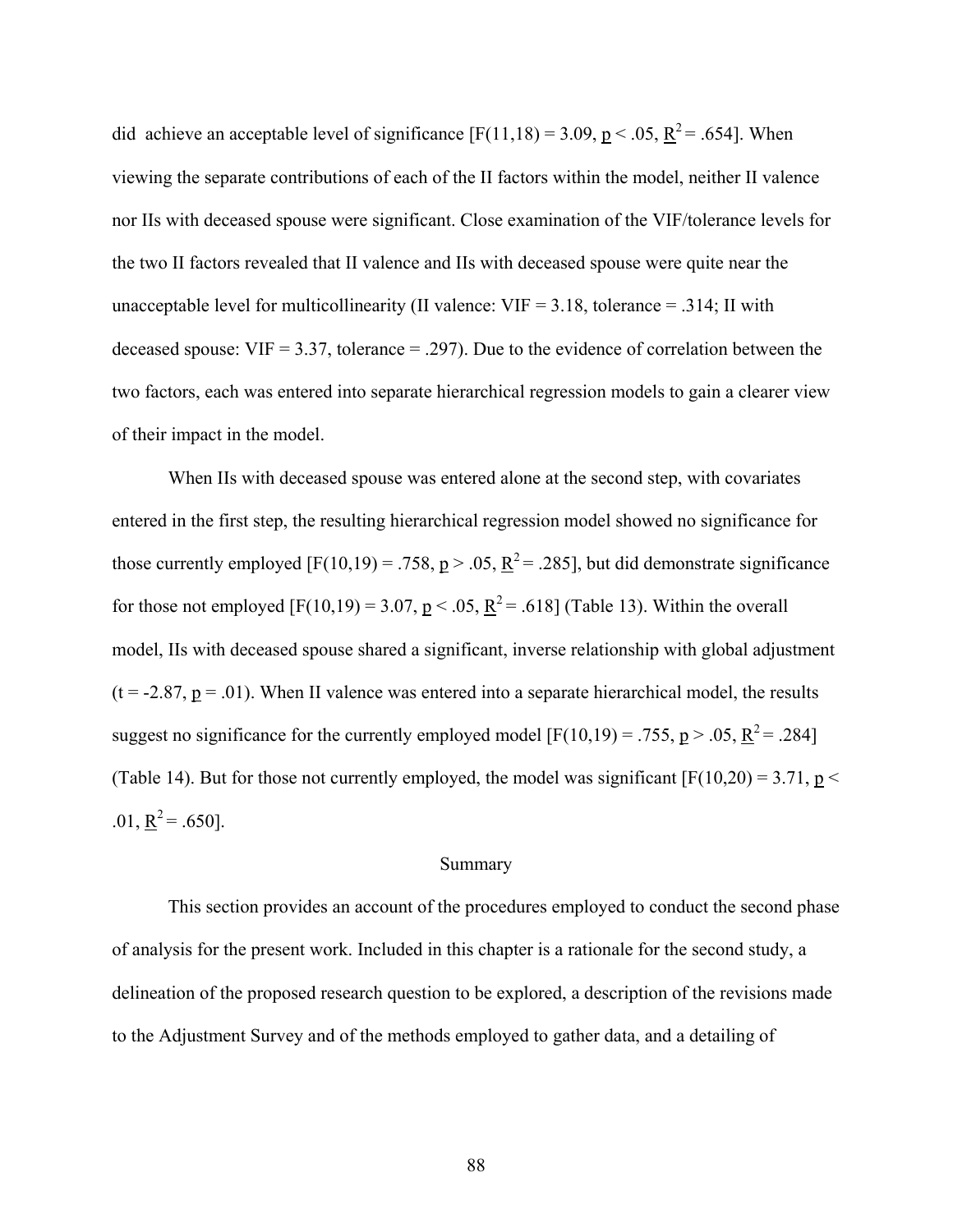|        |                                   | Global Psychosocial Adjustment |                      |       |              |                          |                    |          |              |  |
|--------|-----------------------------------|--------------------------------|----------------------|-------|--------------|--------------------------|--------------------|----------|--------------|--|
|        |                                   |                                | employed<br>$n = 30$ |       |              | not employed<br>$n = 30$ |                    |          |              |  |
|        | Predictor                         | B                              | Beta                 | $R^2$ | $\Delta R^2$ | $\mathbf{B}$             | Beta               | $R^2$    | $\Delta R^2$ |  |
| Step 1 |                                   |                                |                      | .284  |              |                          |                    | .452     |              |  |
|        | total yearly family income        | 3.207                          | 0.214                |       |              | $-1.744$                 | $-0.251$           |          |              |  |
|        | time elapsed since spouse died    | $-0.694$                       | $-0.305$             |       |              | 0.024                    | 0.025              |          |              |  |
|        | years married                     | 0.205                          | 0.170                |       |              | 0.417                    | $0.482**$          |          |              |  |
|        | number of children                | 4.035                          | 0.242                |       |              | 0.064                    | 0.017              |          |              |  |
|        | Number of dependents              | $-3.831$                       | $-0.239$             |       |              | $-1.959$                 | $-0.137$           |          |              |  |
|        | Social Support                    | 2.365                          | 0.127                |       |              | 3.590                    | 0.237              |          |              |  |
|        | Interaction $w/$ other widow(er)s | $-0.422$                       | $-0.041$             |       |              | 0.041                    | 0.005              |          |              |  |
|        | Pre-death Communication           | $-0.872$                       | $-0.102$             |       |              | $-1.558$                 | $-0.191$           |          |              |  |
|        | Bereavement Coping Self-Efficacy  | 3.970                          | 0.265                |       |              | 3.039                    | 0.345              |          |              |  |
| Step 2 |                                   |                                |                      | .285  | .001         |                          |                    | $.618**$ | .166         |  |
|        | total yearly family income        | 3.223                          | 0.215                |       |              | $-1.428$                 | $-0.205$           |          |              |  |
|        | time elapsed since spouse died    | $-0.724$                       | $-0.319$             |       |              | 0.002                    | 0.021              |          |              |  |
|        | years married                     | 0.189                          | 0.158                |       |              | 0.457                    | $0.528**$          |          |              |  |
|        | number of children                | 3.749                          | 0.225                |       |              | 0.404                    | 0.105              |          |              |  |
|        | Number of dependents              | $-3.850$                       | $-0.240$             |       |              | $-3.359$                 | $-0.236$           |          |              |  |
|        | Social Support                    | 2.580                          | 0.138                |       |              | 1.787                    | 0.118              |          |              |  |
|        | Interaction $w/$ other widow(er)s | $-0.465$                       | $-0.046$             |       |              | 1.130                    | 0.135              |          |              |  |
|        | Pre-death Communication           | $-0.744$                       | $-0.087$             |       |              | $-1.091$                 | $-0.134$           |          |              |  |
|        | Bereavement Coping Self-Efficacy  | 3.688                          | 0.246                |       |              | 2.083                    | 0.237              |          |              |  |
|        | II with Deceased Spouse           | $-0.412$                       | $-0.040$             |       |              |                          | $-2.740 - 0.461**$ |          |              |  |

Table 13: Multiple Hierarchical Regerssion Model--Study 2 (II w/ deceased spouse only)

\*p < .10; \*\*p < .05; \*\*\*p < .01; \*\*\*\*p < .001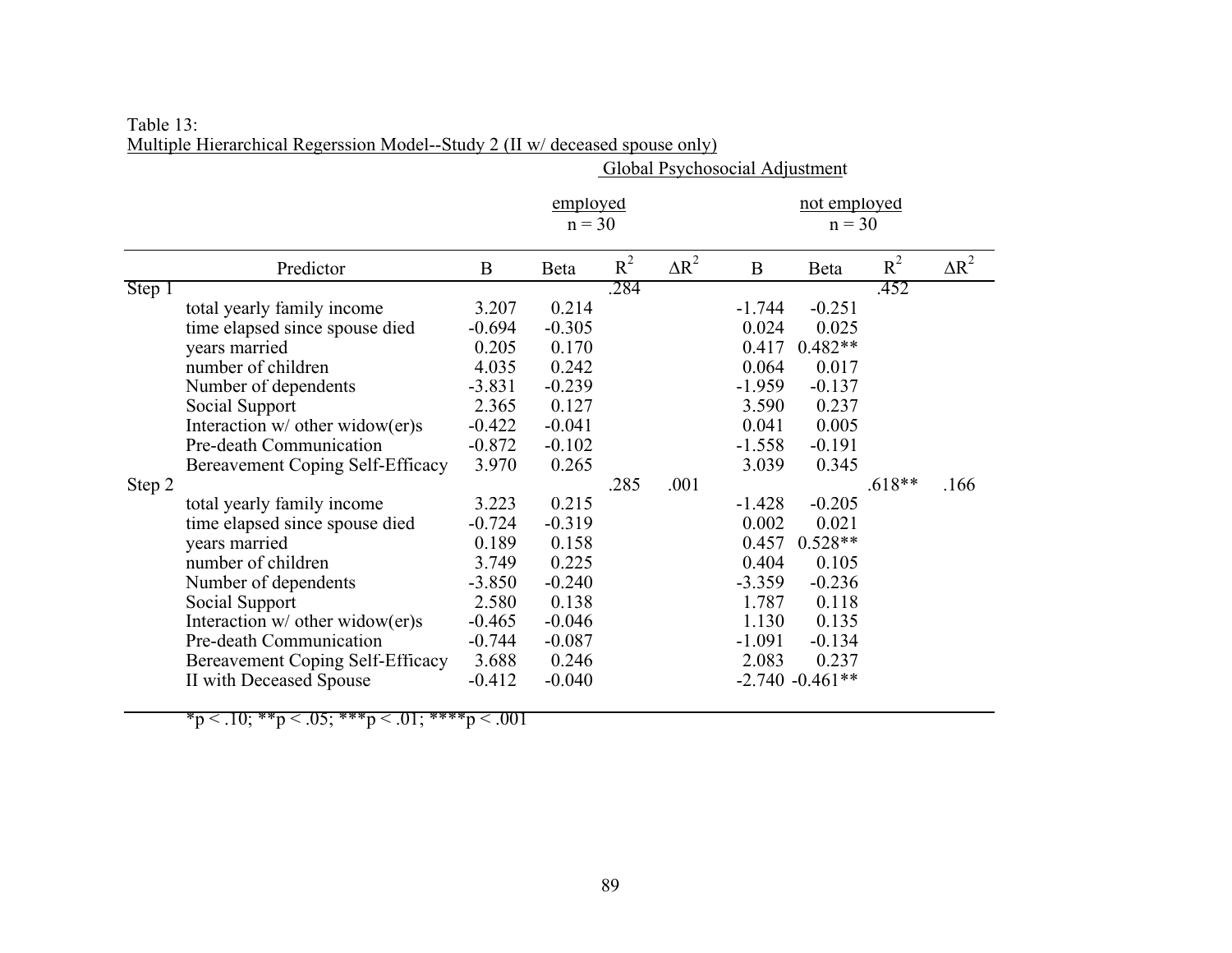# Table 14: Multiple Hierarchical Regerssion Model--Study 2 (II valence only)

|                  |                                                                                                                                                                                                                                                                                                                                                                                                                                                                                                        | Global Psychosocial Adjustment                                                                                                                                                         |                                                                                                                                                                                        |              |              |                                                                                                                                                                                     |                                                                                                                                                                                                                  |                  |              |  |  |
|------------------|--------------------------------------------------------------------------------------------------------------------------------------------------------------------------------------------------------------------------------------------------------------------------------------------------------------------------------------------------------------------------------------------------------------------------------------------------------------------------------------------------------|----------------------------------------------------------------------------------------------------------------------------------------------------------------------------------------|----------------------------------------------------------------------------------------------------------------------------------------------------------------------------------------|--------------|--------------|-------------------------------------------------------------------------------------------------------------------------------------------------------------------------------------|------------------------------------------------------------------------------------------------------------------------------------------------------------------------------------------------------------------|------------------|--------------|--|--|
|                  |                                                                                                                                                                                                                                                                                                                                                                                                                                                                                                        |                                                                                                                                                                                        | employed<br>$n = 30$                                                                                                                                                                   |              |              |                                                                                                                                                                                     | not employed<br>$n = 30$                                                                                                                                                                                         |                  |              |  |  |
|                  | Predictor                                                                                                                                                                                                                                                                                                                                                                                                                                                                                              | B                                                                                                                                                                                      | Beta                                                                                                                                                                                   | $R^2$        | $\Delta R^2$ | B                                                                                                                                                                                   | Beta                                                                                                                                                                                                             | $R^2$            | $\Delta R^2$ |  |  |
| Step 1<br>Step 2 | total yearly family income<br>time elapsed since spouse died<br>years married<br>number of children<br>Number of dependents<br>Social Support<br>Interaction $w/$ other widow(er)s<br>Pre-death Communication<br>Bereavement Coping Self-Efficacy<br>total yearly family income<br>time elapsed since spouse died<br>years married<br>number of children<br>Number of dependents<br>Social Support<br>Interaction $w/$ other widow(er)s<br>Pre-death Communication<br>Bereavement Coping Self-Efficacy | 3.207<br>$-0.694$<br>0.205<br>4.035<br>$-3.831$<br>2.365<br>$-0.422$<br>$-0.872$<br>3.970<br>3.228<br>$-0.692$<br>0.206<br>4.087<br>$-3.847$<br>2.385<br>$-0.434$<br>$-0.873$<br>3.971 | 0.214<br>$-0.305$<br>0.170<br>0.242<br>$-0.239$<br>0.127<br>$-0.041$<br>$-0.102$<br>0.265<br>0.215<br>$-0.304$<br>0.171<br>0.245<br>$-0.240$<br>0.128<br>$-0.043$<br>$-0.102$<br>0.265 | .284<br>.284 | .000         | $-1.744$<br>0.024<br>0.417<br>0.064<br>$-1.959$<br>3.590<br>0.041<br>$-1.558$<br>3.039<br>$-2.224$<br>$-0.009$<br>0.364<br>0.326<br>$-1.528$<br>2.723<br>0.981<br>$-2.229$<br>3.820 | $-0.251$<br>0.025<br>$0.482**$<br>0.017<br>$-0.137$<br>0.237<br>0.005<br>$-0.191$<br>0.345<br>$-0.316*$<br>$-0.103$<br>$0.437**$<br>0.085<br>$-0.106$<br>0.179<br>0.116<br>$-0.272*$<br>$0.439**$<br>$-0.485***$ | .454<br>$.650**$ | .195         |  |  |
|                  | II Valence                                                                                                                                                                                                                                                                                                                                                                                                                                                                                             | $-0.004$                                                                                                                                                                               | $-0.004$                                                                                                                                                                               |              |              | $-3.220$                                                                                                                                                                            |                                                                                                                                                                                                                  |                  |              |  |  |

\*p < .10; \*\*p < .05; \*\*\*p < .01; \*\*\*\*p < .001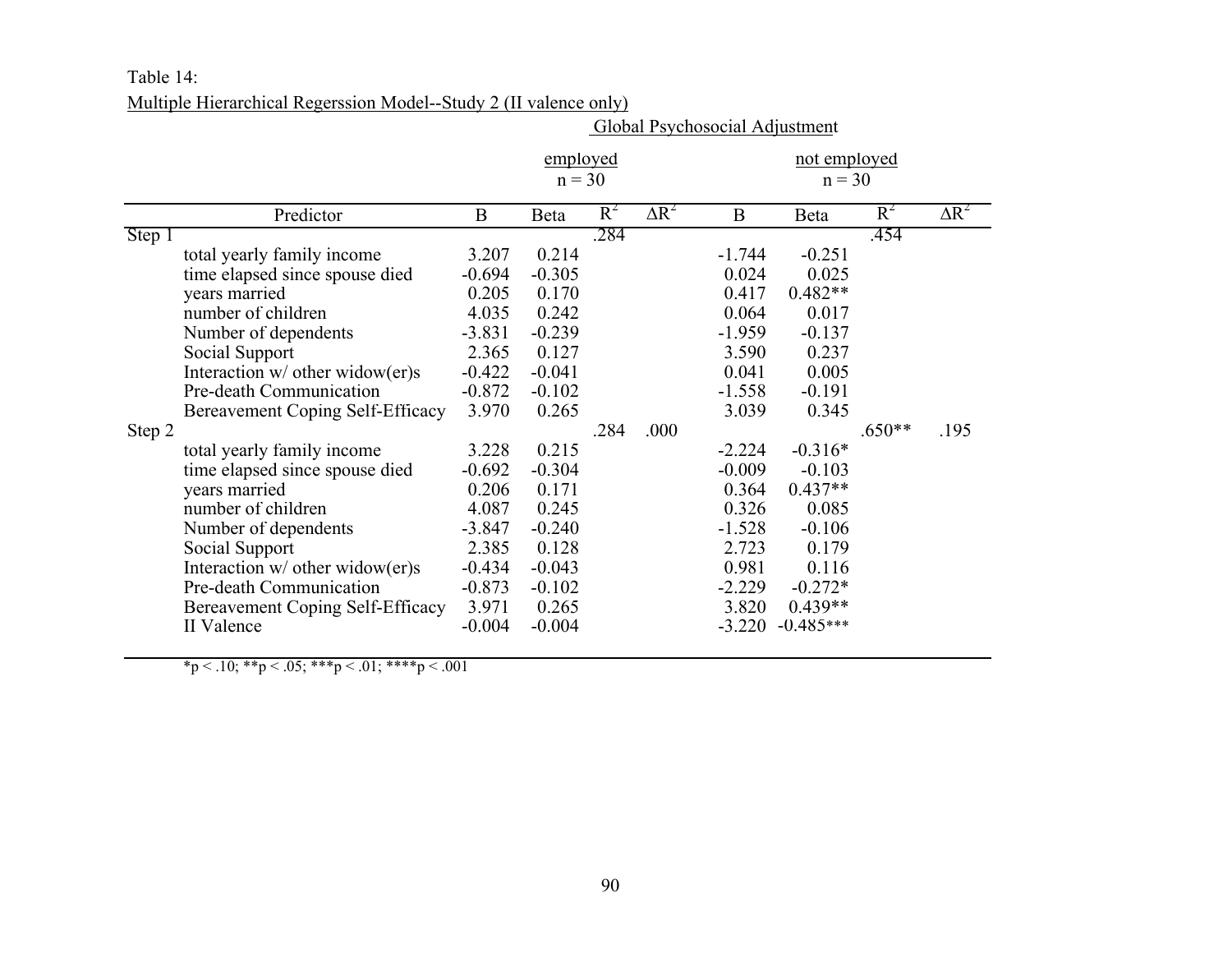analysis procedures. Of primary concern for this follow-up investigation is an exploration of the influence of contextualized IIs on global psychosocial adjustment to spousal bereavement. This investigation reaffirms the initial study's findings—that IIs involving the deceased spouse share a significant relationship with global adjustment. As the first study suggests, this shared relationship is an indirect one.

 Also confirmed by this second phase analysis is the distinction between those individuals who report having current employment and those who report having no current employment. All significant relationships uncovered by this investigation occurred only within the population of those not currently employed. A detailed discussion of these findings and others follows in the next chapter.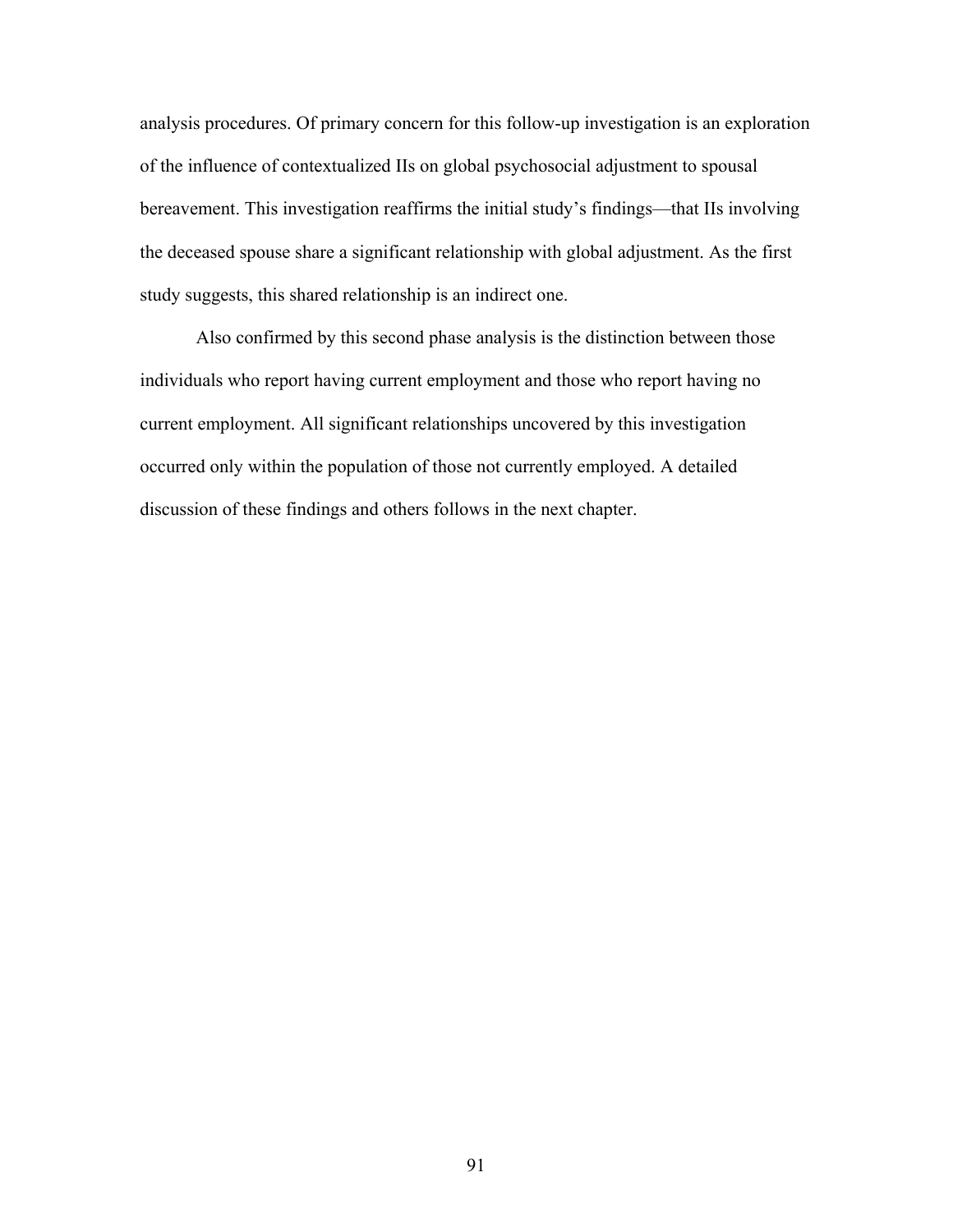### **Chapter 6**

# **Discussion**

Spousal bereavement is a phenomenon that a large portion of the general population will experience as marriage continues as a societal standard. With such a probability, research is necessary to illuminate the process so that it can be better understood and more successfully navigated. As noted in the first chapter's review of literature, several variables have been identified in prior research as having a significant influence on the success or failure of bereavement processing (Hershberger & Walsh, 1990, Lowenstein et al, 1993-94, Solie & Fielder, 1987-88, Stroebe et al., 1988b). However, there are aspects of bereavement recovery that have remained untapped—a fact that was the impetus for the current investigation. The first study's purpose was to investigate the import of internal phenomena, namely imagined interaction and self-efficacy, in perceptions of global psychosocial adjustment. The second study's purpose was to investigate further the contextualization of IIs and their role in global psychosocial adjustment to bereavement. This chapter is devoted to interpreting the findings of both studies, to offer possible explanation for their limitations, and to discuss future directions for research of this nature.

#### Study 1

Although this study's overall findings are more limited than expected based on hypothesis testing, the investigation does offer some significant contributions to both intrapersonal communication and bereavement literature. The most striking discovery this part of the study offers is the confirmation that imagined interactions are at play in adjusting to spousal loss. With some support for specific II characteristics and functions, findings indicate that bereaved individuals do experience post-loss IIs with their deceased spouse. Prior to this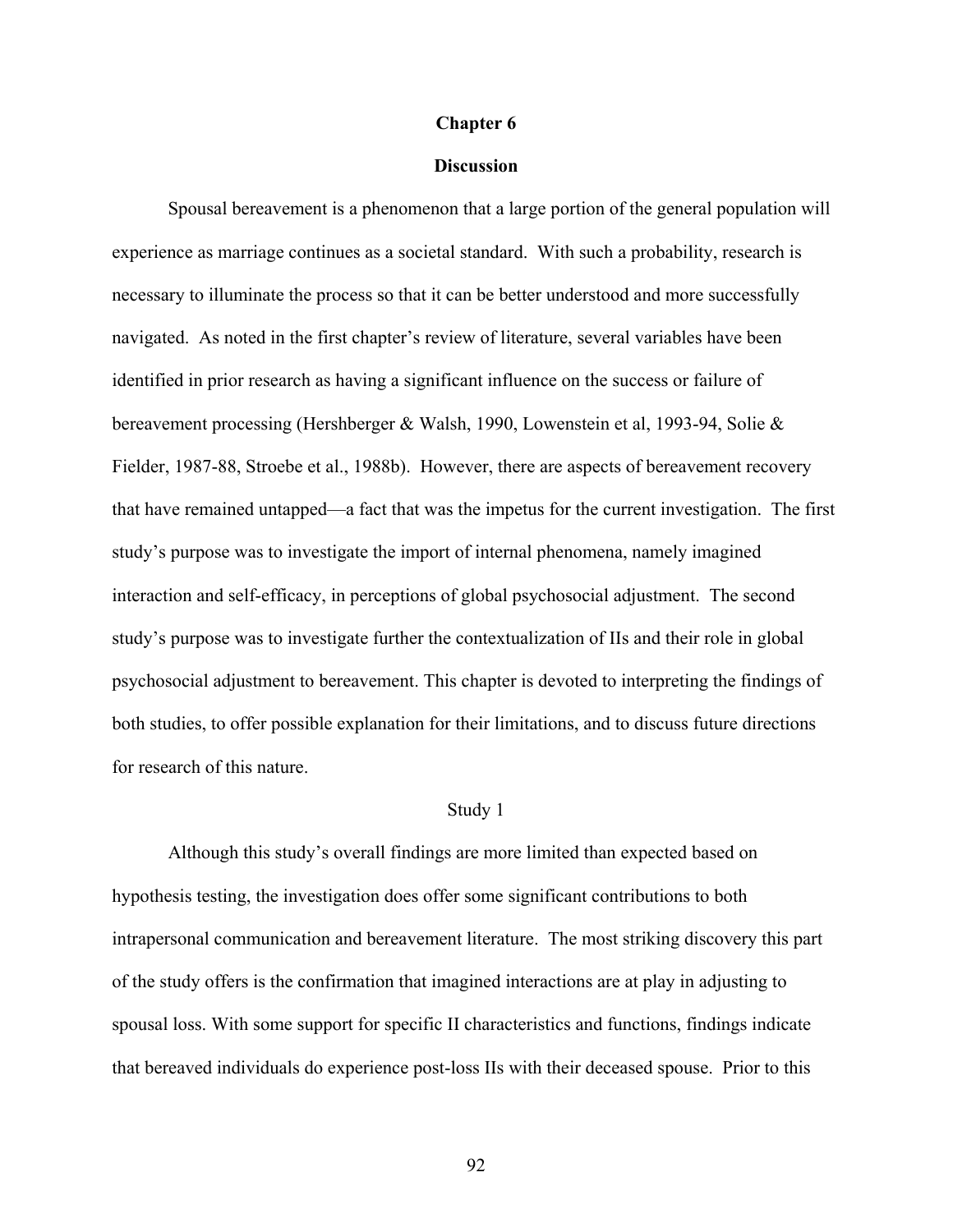study, no relationship between imagined interaction and spousal bereavement had been established. This preliminary understanding of such a connection offers new insight into processing spousal loss.

## Hypotheses and Research Questions—Study 1

The first three hypotheses predicted relationships between II characteristics and functions that had been identified in prior research and global psychosocial adjustment to spousal bereavement. Adjustment was hypothesized to be negatively associated with II discrepancy and positively associated with II activity, specificity, variety, proactivity, catharsis, and selfunderstanding. The data revealed some statistically significant relationship between the dependent variable, global psychosocial adjustment, and II characteristics and functions. The findings of the first and second studies revealed some interesting relationship directions.

The predicted inverse relationship for II discrepancy and global adjustment received some support, though only at the test-wise alpha level. The expected positive relationship between adjustment and II variety and proactivity was also supported at the traditional alpha level. Counterintuitive relationships were, however, revealed for the remaining II variables. II self-understanding was expected to share a positive relationship with adjustment, yet the data suggested an inverse relationship indicating that spousally bereaved individuals who report using IIs for creating better self-understanding are also likely to report lower adjustment levels.

Another unexpected finding was the differences between those employed and those not employed in their use of II activity and specificity. In both cases, data show that the employed report a positive connection between adjustment and their use of II activity and specificity, while those not employed report an inverse relationship. These unanticipated relationships suggest need for follow-up research, not only to establish a more statistically significant relationship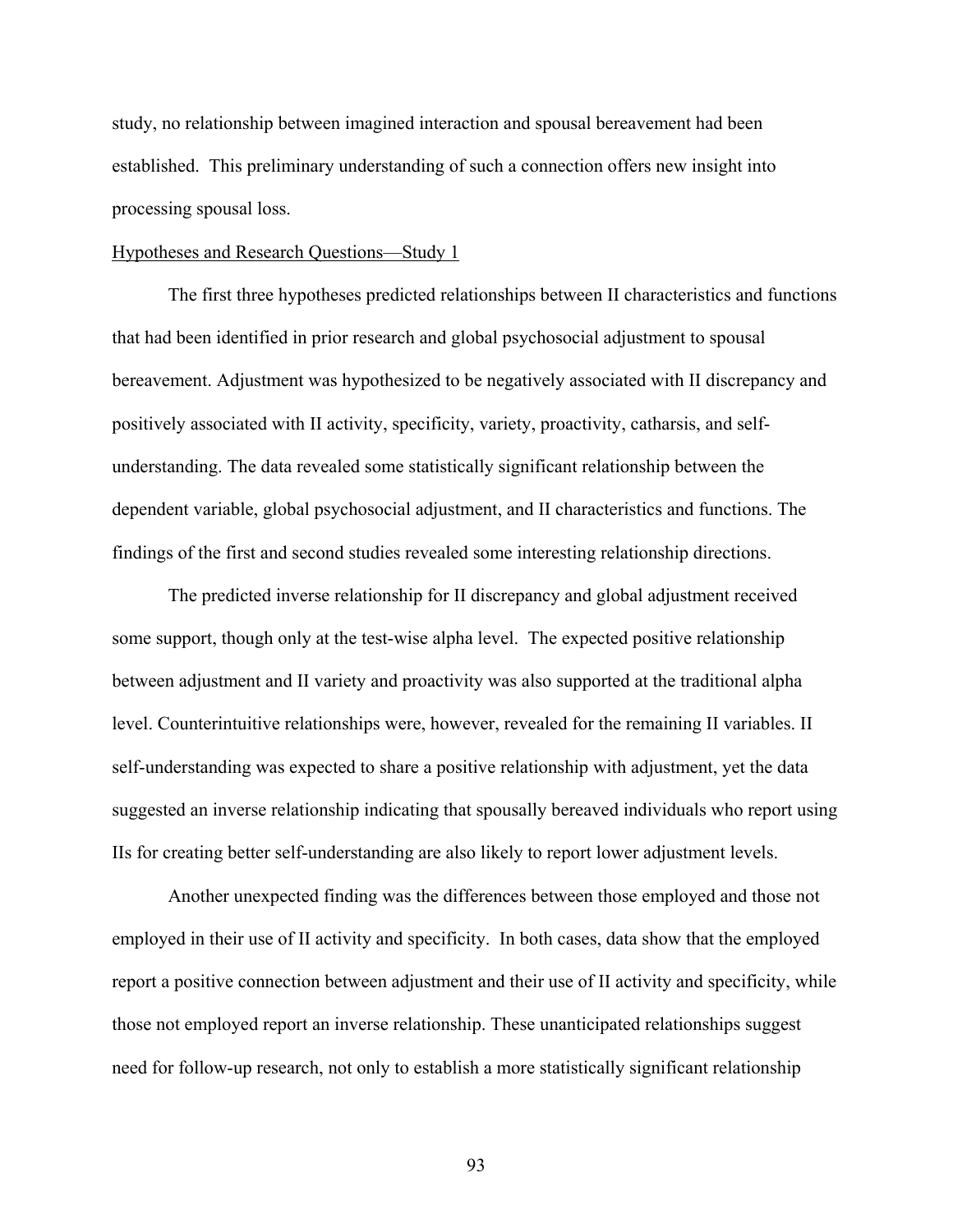between II characteristics and functions with global adjustment, but to also create a clearer picture for the type of shared relationship.

Another noteworthy aspect of the hierarchical regression results for the first three hypotheses is that three of the II factors did begin to approach traditional significance, suggesting at least some level of practical significance. For those employed, II discrepancy's inverse relationship with adjustment did begin to approach traditional significance as did II variety and activity for those not employed. These results indicate there may be relationships that could be uncovered, opening the door for additional research to examine these associations further.

 The fourth hypothesis tested the impact of self-efficacy on global psychosocial adjustment. The Bereavement Coping Self-Efficacy Scale, or BCSE, (Benight et al., 2001) is a tool to measure self-efficacy that has been contextualized specifically for the condition of bereavement. Coping self-efficacy has been investigated in prior research as a factor in adjusting to spousal bereavement (Arbuckle & de Vries, 1995; Hayslip, Allen & McCoy, 2001) but assessment of the recently developed BCSE (Benight et al., 2001) is sparse and was proposed as a hypothesis in this study for confirmatory purposes as well as to allow for exploration of two types of internal phenomena, self-efficacy and imagined interaction, as they affect adjustment.

The fourth hypothesis predicted a positive, significant relationship between bereavement coping self-efficacy and global psychosocial adjustment and was supported. Those individuals not employed clearly indicated a positive relationship between self-efficacy and adjustment. While the hypothesis did not hold for those employed under the Bonferroni corrected alpha level, it was significant within the model at the traditional level of alpha.

Interestingly, in comparing the results of the two hierarchical models produced for those employed and those not employed, results suggest that for the portion of the sample not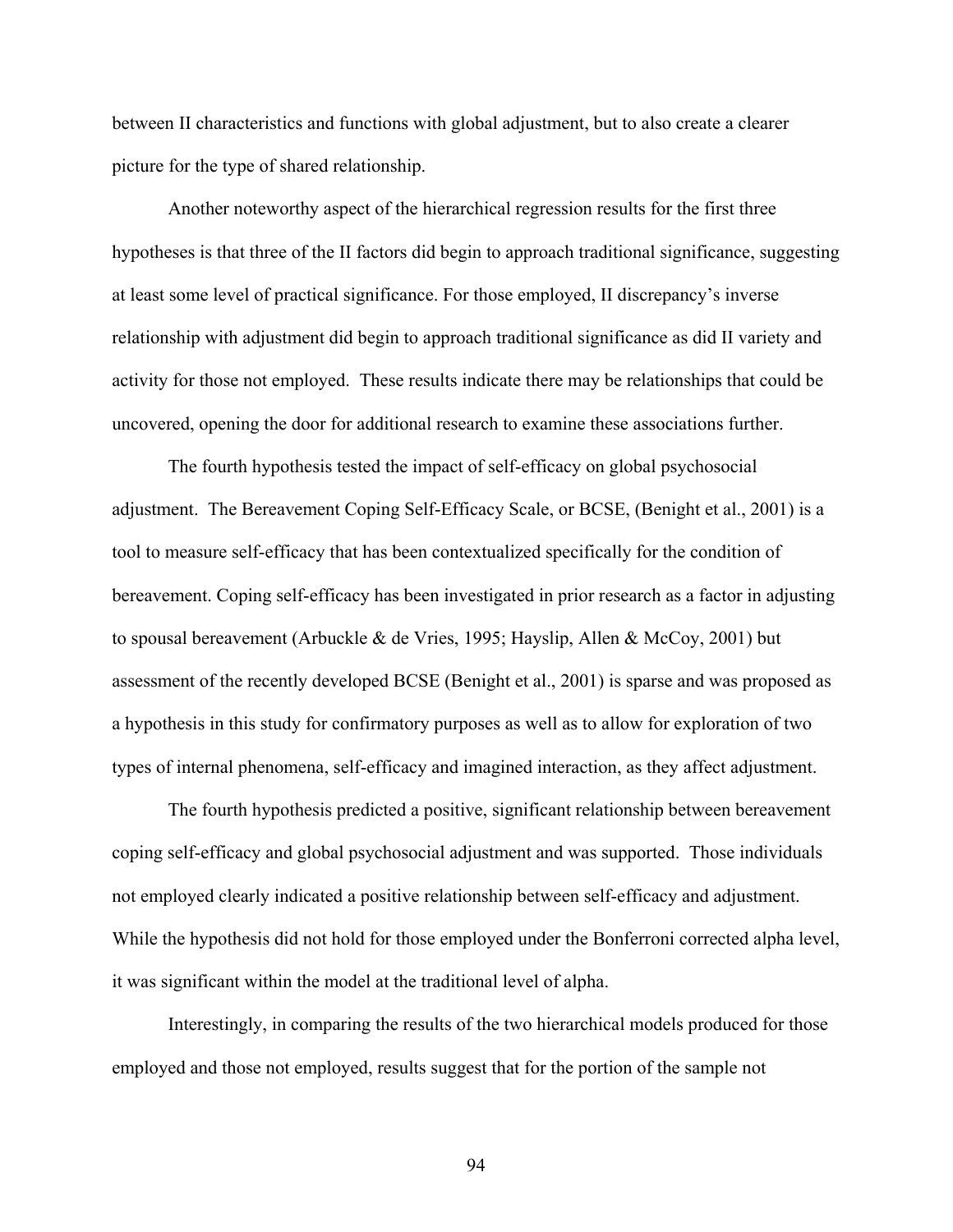employed, self-efficacy is perhaps a more important aspect of adjustment. However, those who are employed seem to place more importance on social support. One possible explanation for such findings may be reflected in Herberger and Walsh's (1990) work tying multiple role involvement to adjustment after spousal loss. Their study found participants' current roles had the largest impact on reports of bereavement adjustment. In the current study, those employed have a set of roles connected to their employment that those not employed may not have. The differentiation in role involvement may also reflect a differentiation in the expanse of social support. Being employed enlarges one's potential pool of contacts for social support. Because of the larger support potential, perhaps those employed see a greater value in social support as a means of adjustment, while those who do not have work cohorts have fewer role involvements, thus fewer potential sources of external support. Those respondents who are not employed must rely more on their internal strengths, one being bereavement coping self-efficacy.

The research questions of the first study sought to reveal the relationship shared by global psychosocial adjustment and the II variables retroactivity, valence, and to uncover the nature of IIs with the deceased spouse. The model for the employed group was not supported at the Bonferroni-adjusted significance level, but did begin to approach the traditional significance level. However, when examining the contribution made specifically by the II variables to the model, none was especially valuable. Imagined interaction retroactivity, which shared a positive relationship with adjustment for this group, does have perhaps some practical significance, but further studies are needed to validate such a relationship.

Though the model for the employed group did not meet the experiment-wise alpha standard for significance, the model for those not employed did. The II factor that contributed to the model most significantly was that which assessed participants' use of IIs with the deceased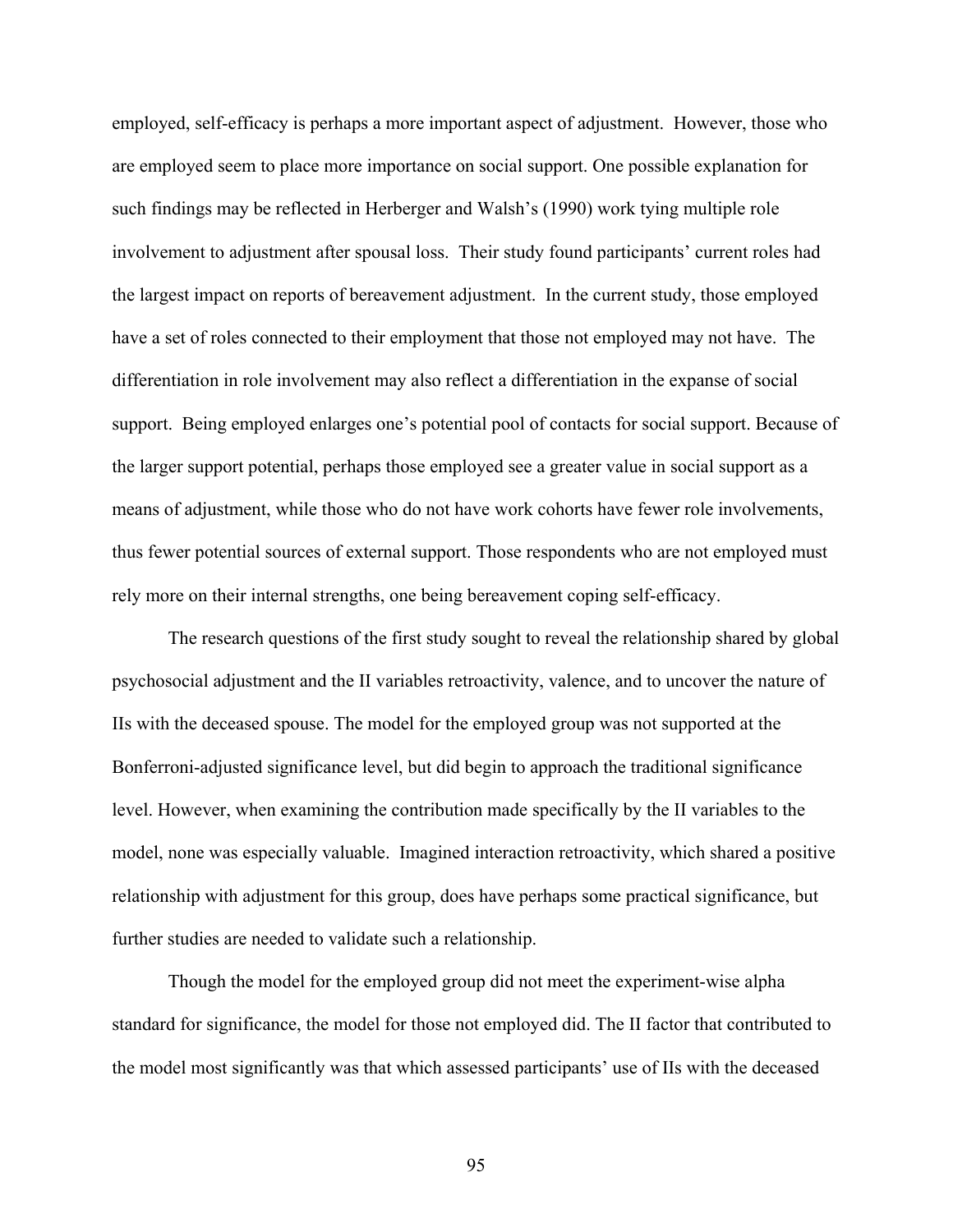spouse. Imagined interaction with the deceased spouse is indicative of one's use of IIs to reflect on conversations once shared with the spouse and/or to imagine what the spouse might have to say about current issues the widow(er) might be facing. By virtue of the inverse association between IIs with the deceased spouse and psychosocial adjustment revealed by the current analysis, this sample's responses indicate that the more a bereaved individual uses IIs with the deceased spouse, the poorer that individual's adjustment is likely to be. Research that explored the importance of confiding in others during bereavement indicates that those who report lower levels of confiding in others report increases in rumination that then leads to the long-term probability of the development of stress-related disease (Pennebaker & O'Heeron, 1984). Perhaps these reports of IIs with the deceased spouse reflect increased levels of rumination resulting in poorer adjustment.

The same directional relationship was revealed for the employed group, again at a traditional alpha level. Once again, the work of Pennebaker and O'Herron (1986) may offer insight into the difference between those employed and those not employed. In their study, the researchers found that those reporting higher levels of rumination about the lost spouse were less likely to report confiding in others. Those not employed perhaps have fewer role involvements (Hershberger & Walsh, 1990), thus fewer interactants in whom they can confide. Employed individuals, in addition to their family members and friends, may have relationships cultivated in their work environment that allow them a larger pool of confidants. Hence, they have less need to ruminate because their larger pool of confidants and actual confiding allows a reduction in unwanted thoughts.

The final research question called for analysis of the conglomerate of predictor variables being explored in the current study to see their overall impact on global psychosocial adjustment.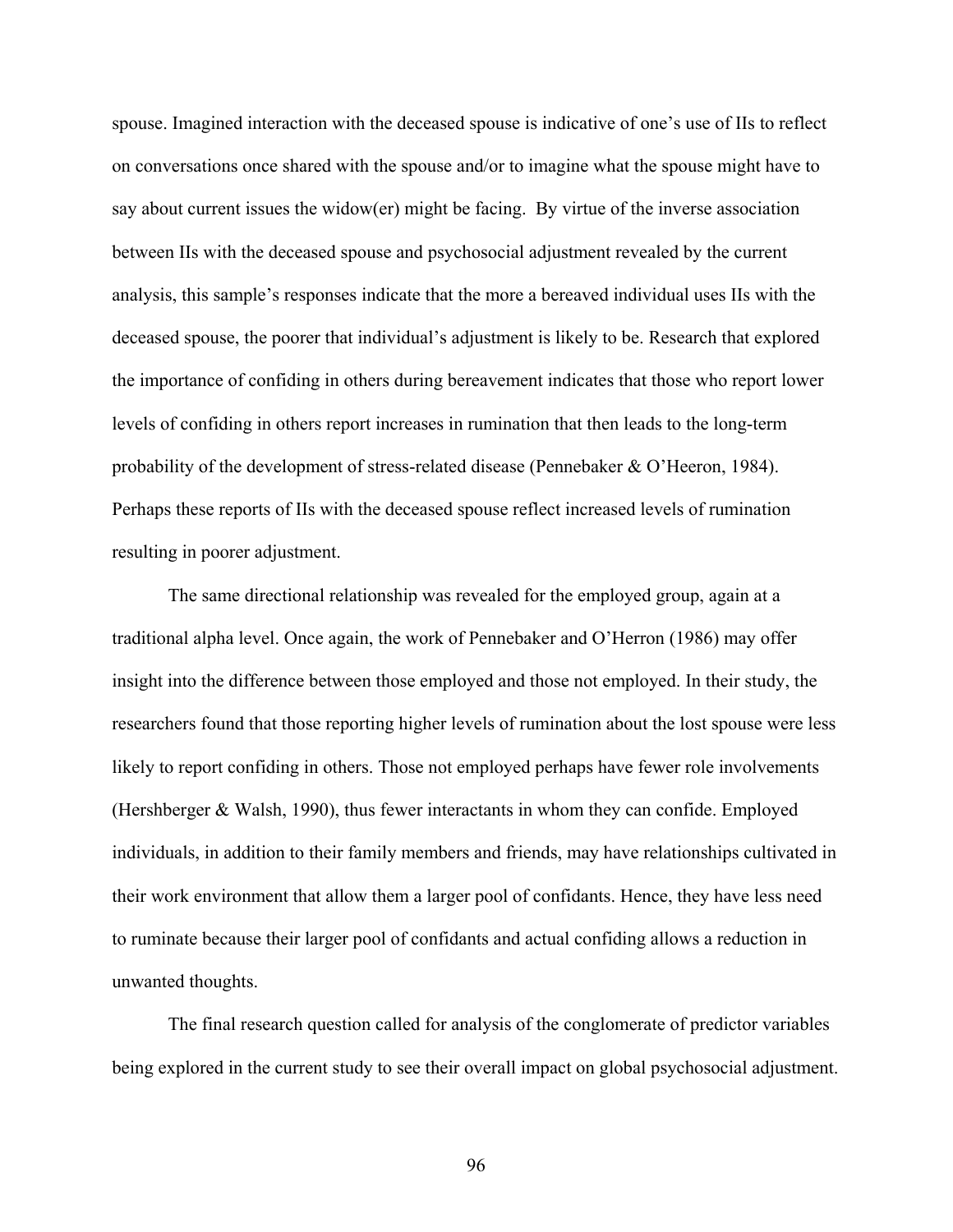Performing this analysis allowed for a greater understanding of the combined effects of selfefficacy and imagined interaction. The analysis for the employed group showed some support for the overall model. Self-efficacy again was seen as somewhat significant to adjustment for this group, but, though not significant at the Bonferroni-adjusted statistical level, social support was more highly valued by this portion of the sample. Also of traditional significance was the inverse role of II retroactivity within the adjustment process for the employed. Those not employed indicated the same directional relationship at the traditional alpha level. This finding suggests that as one experiences more II retroactivity, he/she will likely report lower levels of adjustment. As the participants completed the bereavement survey packet, perhaps rather than viewing II retroactivity simply as a reflection of one aspect of intrapersonal communication, they began to associate retroactivity with having IIs with the deceased spouse. II retroactivity, for this sample, may have been an indication of living in the past or ruminating, which would lead to poorer adjustment (Pennebaker & O'Heeron, 1984).

The overall model did meet the required Bonferroni adjusted significance level for those not employed. Of the predictor variables under scrutiny in the current work, self-efficacy was the only one with the appropriate significance level. However, IIs with deceased spouse were again negatively associated with adjustment, but only at a traditional significance level. A positive influence for II variety was indicated as well, though again, in the context of traditional significance.

The findings of the first study, which gave a clear picture of the relationship between bereavement coping self-efficacy and global adjustment, provided only a limited view of the specific relationship shared by imagined interaction and global adjustment. For that reason, the second study was designed to delve deeper into the potential influence of IIs on adjustment to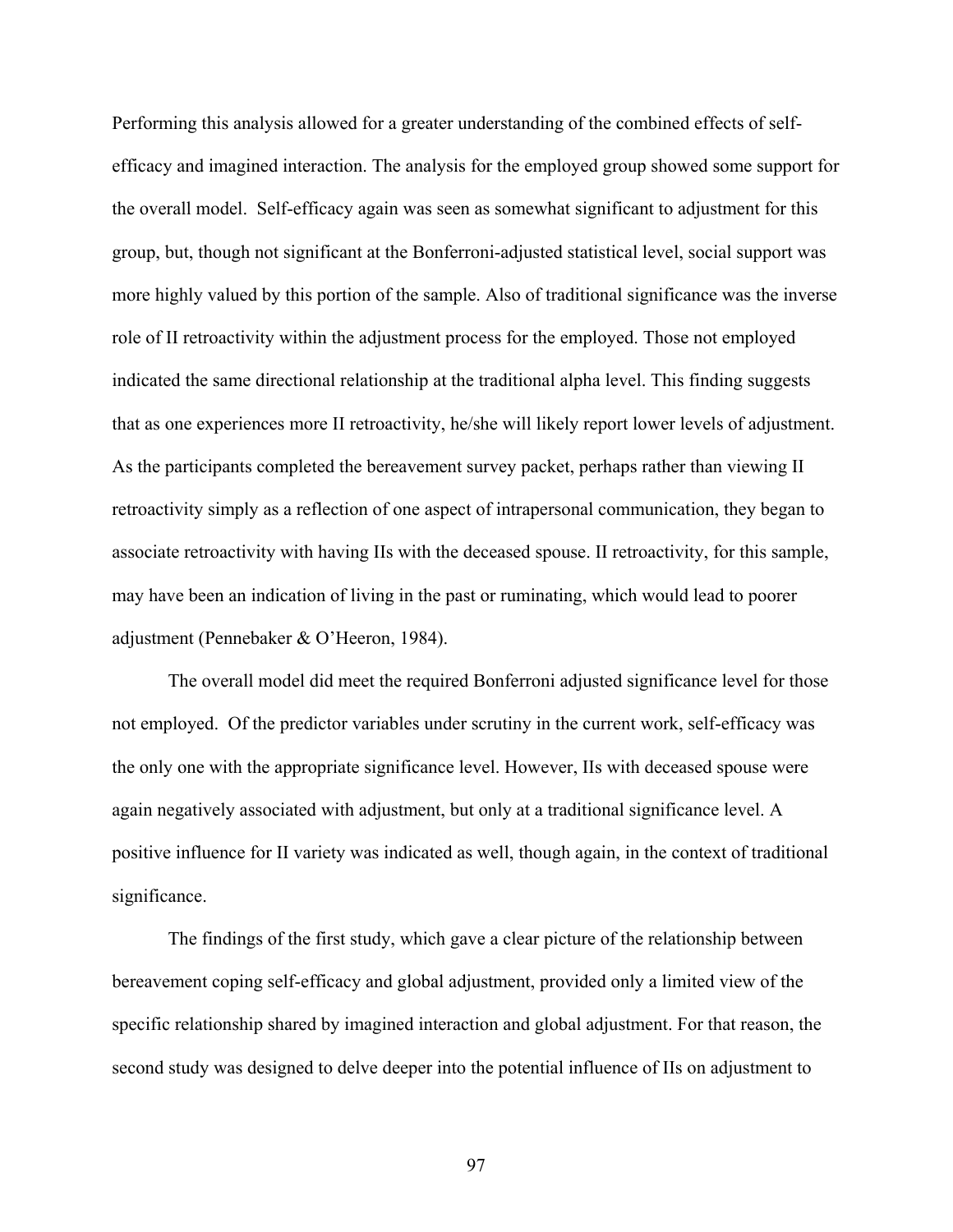spousal bereavement. Making use of a context-specific II measurement tool, the follow-up study sought to shed further light on the nature of the shared relationship between IIs and adjustment. The next section offers a discussion of the results of the second study.

# Study 2

With the purpose of clarifying results offered by the first study, the primary goal of the second study was to explore a research question concerning the nature of the relationship between context-specific imagined interaction factors and global psychosocial adjustment. The initial study confirmed that bereaved individuals acknowledge experiencing IIs with the deceased spouse. With those findings established, a follow-up investigation using a different sample was designed to replicate the initial study with one change—items assessing the imagined interaction construct were reworded to reflect a specific bereavement context. The aim was to see if specific II characteristics and functions, which had been insignificant in the initial study, would demonstrate a stronger relationship with adjustment.

#### Research Question—Study 2

In order to explore the proposed research question, hierarchical regression was again used in an attempt to replicate the methods used in the first phase of this investigation. II factors that were investigated in the first study's hypotheses were again entered into the second stage of an hierarchical regression model, with covariates entered at the first stage. As with the first study, separate models were created for those employed and those not employed. With II activity, II specificity and II self-understanding entered in the second step, the resulting model for the currently employed was not significant. Interestingly, no covariate or predictor achieved a .05 level of significance for this population. However, the model for those not currently employed did reach the traditional level of significance. For this portion of the sample, years married and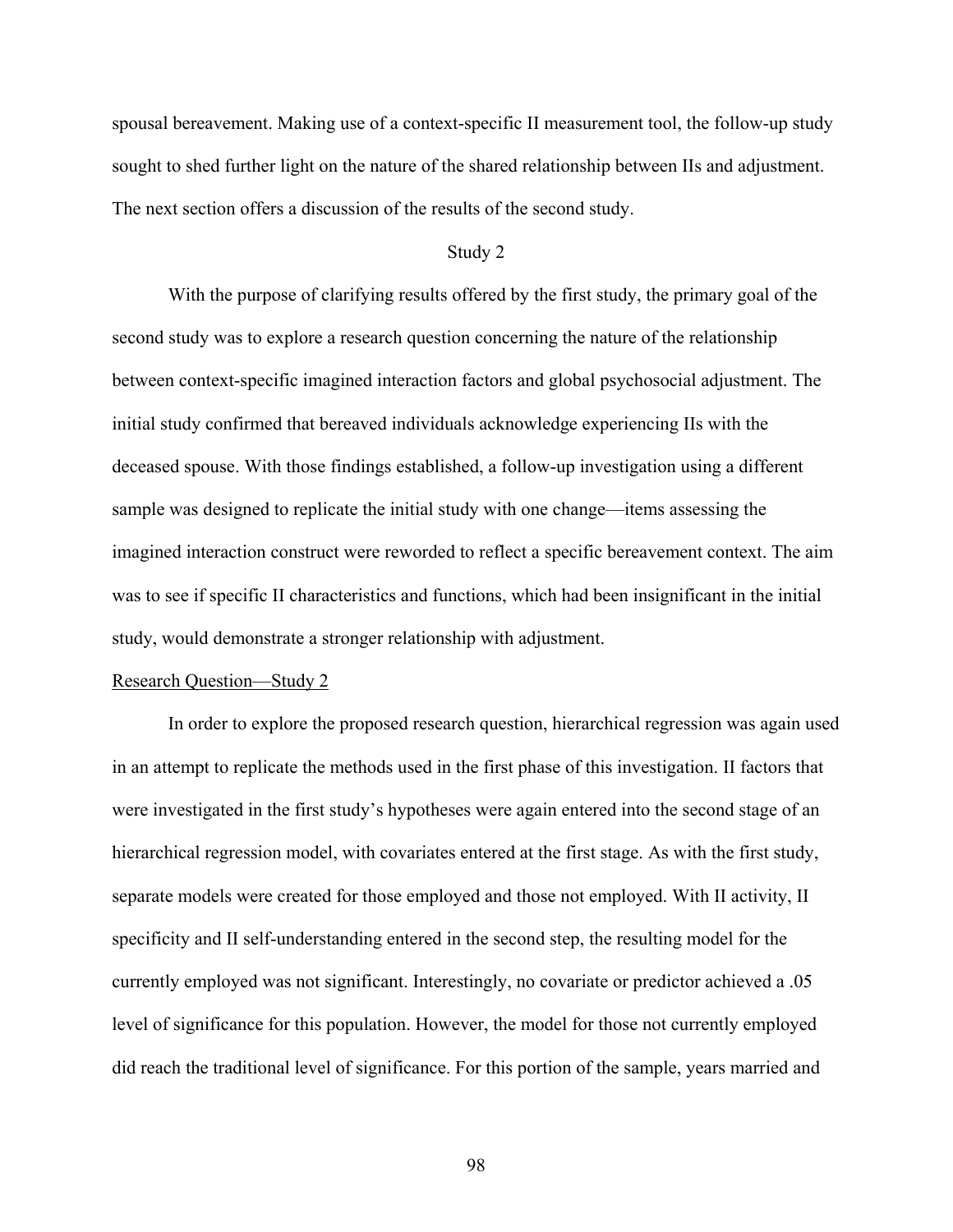bereavement coping self-efficacy made significant individual contributions to the model. II selfunderstanding, though not significant at the .05 level, was significant at a .1 alpha level. A larger sample size may have permitted a more significant relationship to be exhibited. Once again, the relationship of II self-understanding to adjustment was shown to be an indirect one.

 The next hierarchical regression calculated the influence of IIs with deceased spouse and II valence on global adjustment. Again, separate models were created based on employment status with covariates entered at step one and predictors entered at step two. The resulting model for those currently employed was not significant, nor did any individual covariate or predictor show signs of significance. The model for those not employed did, however, show significance, as did the covariates of years married and bereavement coping self-efficacy. Neither of the II factors reached an appropriate level of significance within the model. A closer look at the collinearity statistics for the II valence and IIs with deceased spouse in these models revealed a high level of collinearity. Although the levels did not exceed the acceptable VIF/tolerance levels (Norusis, 2002), they were near those levels. For this reason, subsequent hierarchical regression models were calculated for each II variables separately.

Entering IIs with the deceased spouse as the only predictor in the model, results for the employed population were once again insignificant. As in prior analyses, no individual variables emerged as significant for this sample. The model for those not employed did reach the appropriate level of traditional significance. Length of marriage again exhibited a significant positive influence on the model while IIs with the deceased spouse exhibited a significant inverse relationship with adjustment.

The final hierarchical analysis evaluated the lone influence of II valence on adjustment. Once again, the model for the currently employed sub-sample was not significant, but the model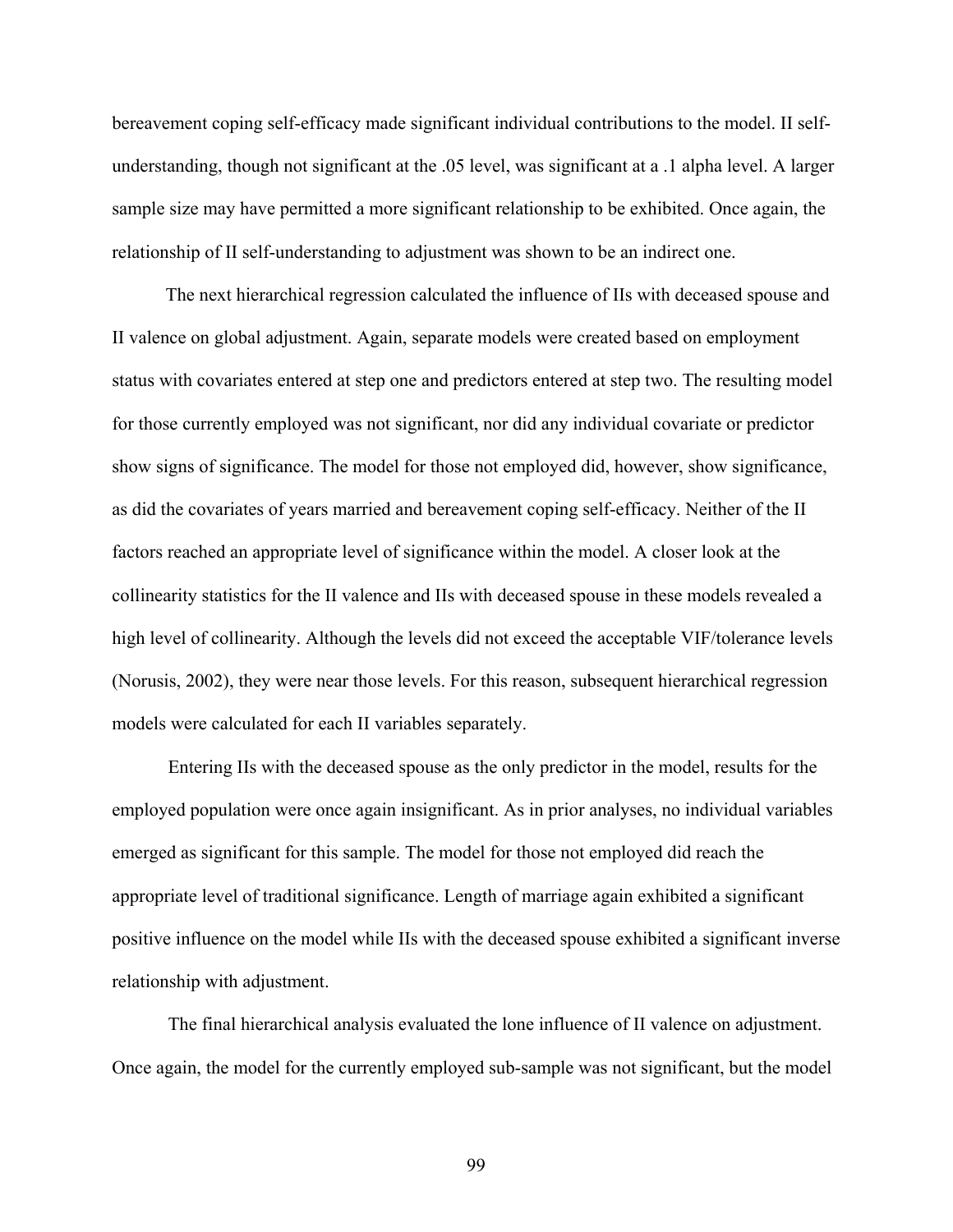for those not employed did reach traditional significance. Significant covariates were length of marriage and bereavement coping self-efficacy. II valence also achieved significance within the model.

As with the first study, those not currently employed appear to rely more on bereavement coping self-efficacy than those currently employed. This result appears to again support the notion that the status of not being employed necessitates further reliance on internal coping mechanisms. Also echoing the first study is the inverse relationship shared between significant II variables and global adjustment. This finding suggests that those who report having IIs are more likely to report poorer adjustment. II valence, IIs with deceased spouse, and II self-understanding each exhibited an inverse relationship with adjustment.

#### Synthesis

On the whole, bereavement coping self-efficacy and IIs with deceased spouse are the only predictors examined specifically in the first study that emerged at any point as significant enough to pass the stringent Bonferroni-adjusted alpha level. This first study confirms the key influence of an individual's belief in her/his own ability to traverse the adjustment path after the death of a spouse, a reflection of self-efficacy. Though the findings for the role of imagined interactions in the first study may be viewed as moderate, indications point to the fact that indeed IIs are at play in the process of bereavement. The second study uncovered other significant or near significant II factors including II self-understanding and II valence. But again, the relationship between these II factors and adjustment is an inverse one, suggesting that the experience of IIs involving the deceased spouse is associated with poorer adjustment.

A potential explanation for lower occurrence of IIs being associated with better adjustment is the social stigma associated with holding on to the deceased (Klass et al., 1996).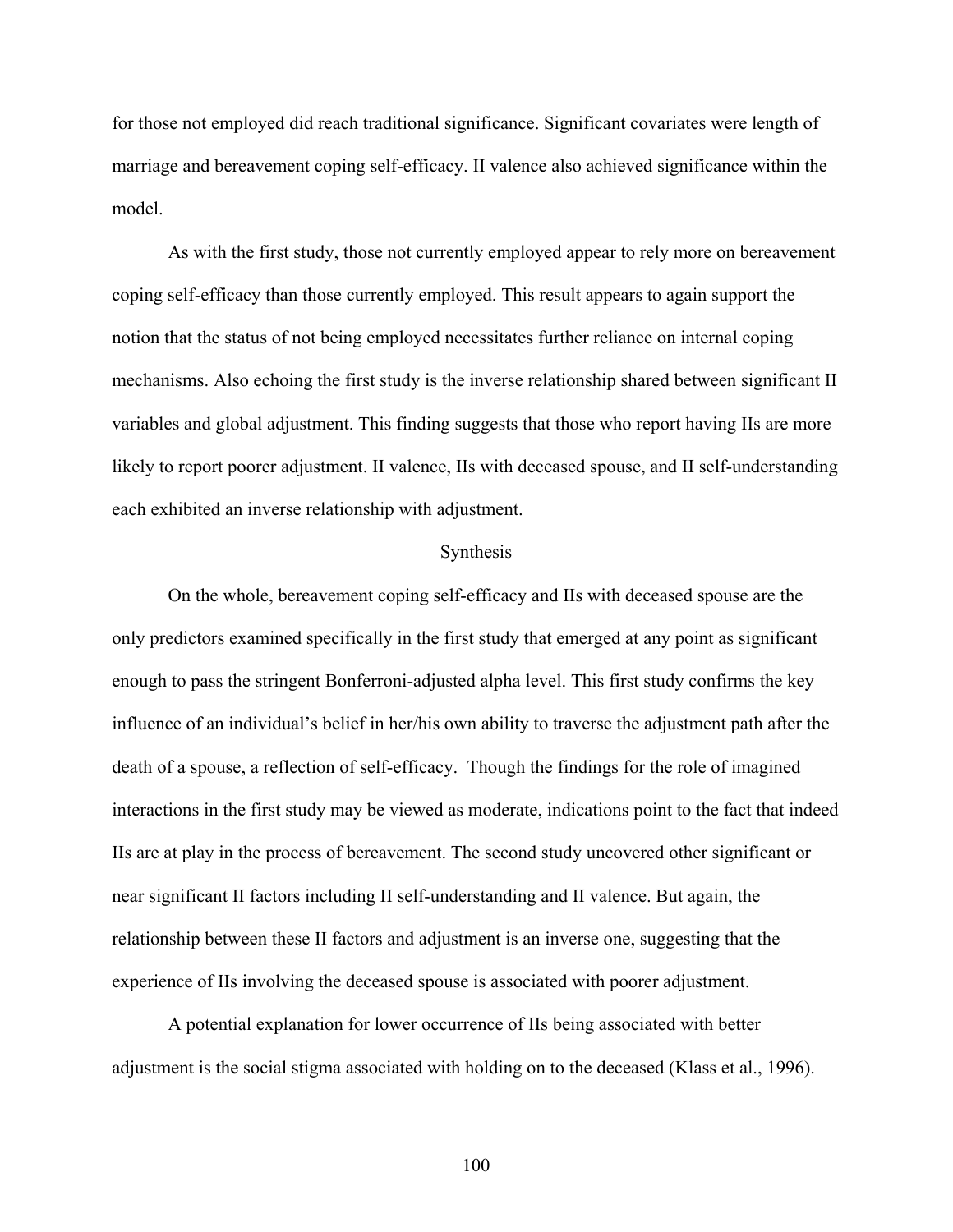The common assumption is that proper adjustment to bereavement is achieved by cutting ties with the deceased spouse to allow for investment in new relationships. Klass et al. (1996) note that this supposition is based not on sound research, but on cultural norms. The results of this study do seem to offer empirical evidence for the value of cutting ties with the deceased. However, further study is needed in order to determine if such a step truly is necessary for adjusting to spousal loss. Perhaps individuals who consider themselves well-adjusted, or who want to be perceived as well-adjusted, think that acknowledging the experience of IIs including the deceased spouse suggests an inability to adjust, thus causing them to deny their true experience or to cut off their experience of healthy imagined interactions with the deceased spouse. Future analysis should explore the potential difference between healthy or mature IIs involving the deceased and unhealthy or immature IIs involving the deceased spouse.

#### Limitations

While this study can serve as the impetus for further exploration of the role of intrapersonal elements in bereavement, there are limitations of the current study that perhaps interrupted the discovery process.

#### Study 1

One limitation of the first study was perhaps tied to the measurement of imagined interactions. Although the measurement tool used to assess IIs, the Survey of Imaged Interaction (see Honeycutt, 2003), is an established measurement tool perhaps some participants had difficulty comprehending the concept of imagined interaction. More than half (63%) of the sample reported their highest level of education as high school graduate or below. This somewhat under-educated sample may have had problems clearly grasping imagined interaction as a construct related to intrapersonal communication. A comparison of the two groups did not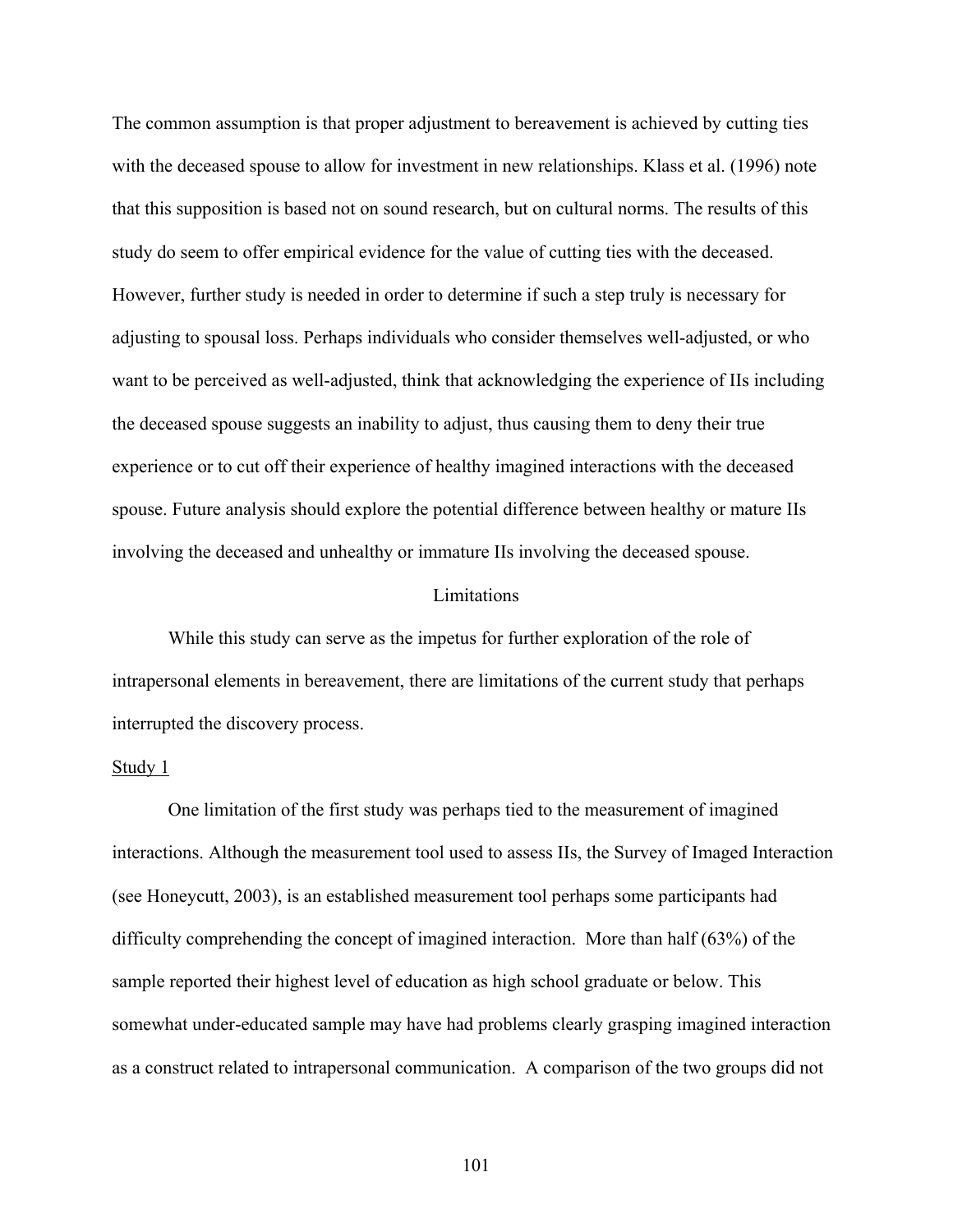reveal statistical differences between those with high school diplomas or below and those with some college education or higher. However, there is still the chance that a limited comprehension of the II construct interfered with the study's findings.

A more probable explanation for the limited significance of imagined interaction functions and characteristics in the first study is the need for contextualizing those items assessing II factors. Context-specific II items can create a more fruitful view of the unique condition of bereavement. In their work designing a specialized tool for measuring coping selfefficacy, Benight et al. (2001) justify their effort based on Bandura's (1997) suggestion that judgments of coping self-efficacy are most reliably predictive of adjustment when the measurement is context-specific. Perhaps the same idea applies to the measurement of IIs. The II factor that did emerge as significant in the initial study was that which assessed specific use of IIs within the condition of bereavement—that which measured IIs with the deceased spouse. Contextualizing the II functions and characteristics could prove difficult if, as in the current study, the researcher's purpose is to examine IIs as they reflect one's general intrapersonal communication practices. But for this project, the potential for clarification offered by contextualizing II items prompted the follow-up study discussed in Chapter 5 and necessitates further investigation.

### Study 2

Although the purpose of the second study was to address one of the limitations of the first study, the second study did suffer from its own weaknesses. The primary weakness of the second study was the comparatively small sample size  $(n = 75)$ . Due to missing data and the need for separate regression operations to be run for those employed and not employed, all of the hierarchical regression analyses included data of only 30 participants. While there were some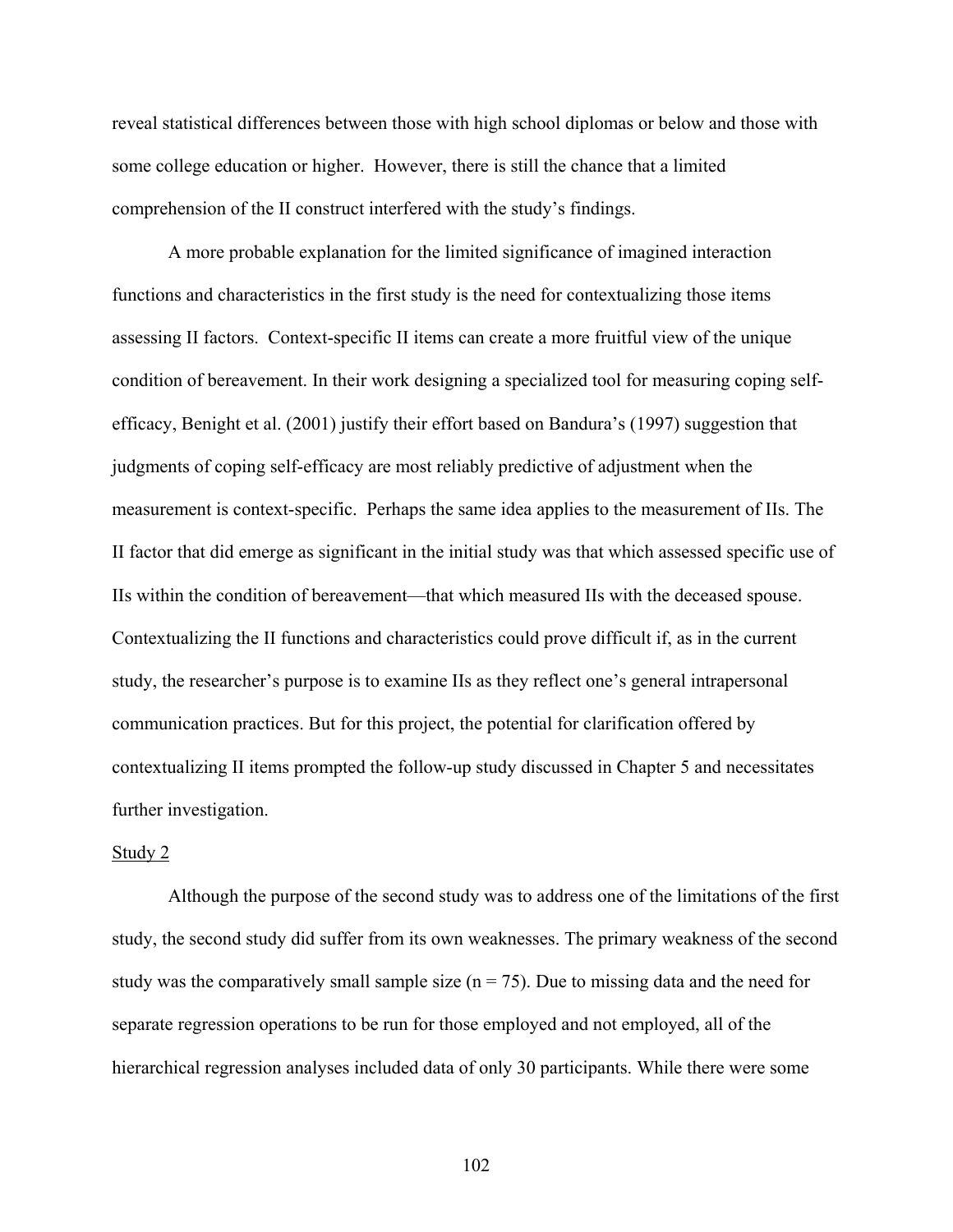significant findings, the potential for greater significance and for clarity of results lies in a larger sample size. Future studies would be greatly enhanced by the use of a larger data set.

A second potential limitation for this study was the use of an untested revision of the Survey of Imagined Interaction. While the revisions were basic and were intended simply to contextualize II items for the situation of spousal bereavement, there could be issues with the construction of the revised version that can only be addressed through subsequent re-testing and analysis. This need for further analysis and development was perhaps evidenced by the occurrence of multicollinearity among revised II items. Multicollinearity guidelines (Norusis, 2002) required the omission of several II variables from analysis including II variety, II catharsis and II compensation. Further study using the revised version of the Survey of Imagined Interactions is needed to identify any underlying themes associated with the experience of IIs including the deceased spouse.

#### General Limitations

An area of potential limitation for both phases of this project relates to global psychosocial adjustment and its assessment. Analysis of the samples suggests overall that both groups of respondents were adjusted quite well. Less than half of the respondents (only 39%) fell at or below the mean adjustment score in the first study. This result could reflect some level of social desirability, meaning that the widowed may feel social pressure to report adequate adjustment even if they don't actually feel well adjusted. On the other hand, the high level of adjustment reported by subjects in both studies truly reflects the possibility that most individuals find a way to successfully process their loss. Some bereavement researchers have seen the need to differentiate between the process experienced by those normally bereaved and those chronically or pathologically bereaved (Brabant, Forsyth, & Melancon, 1992; Middleton,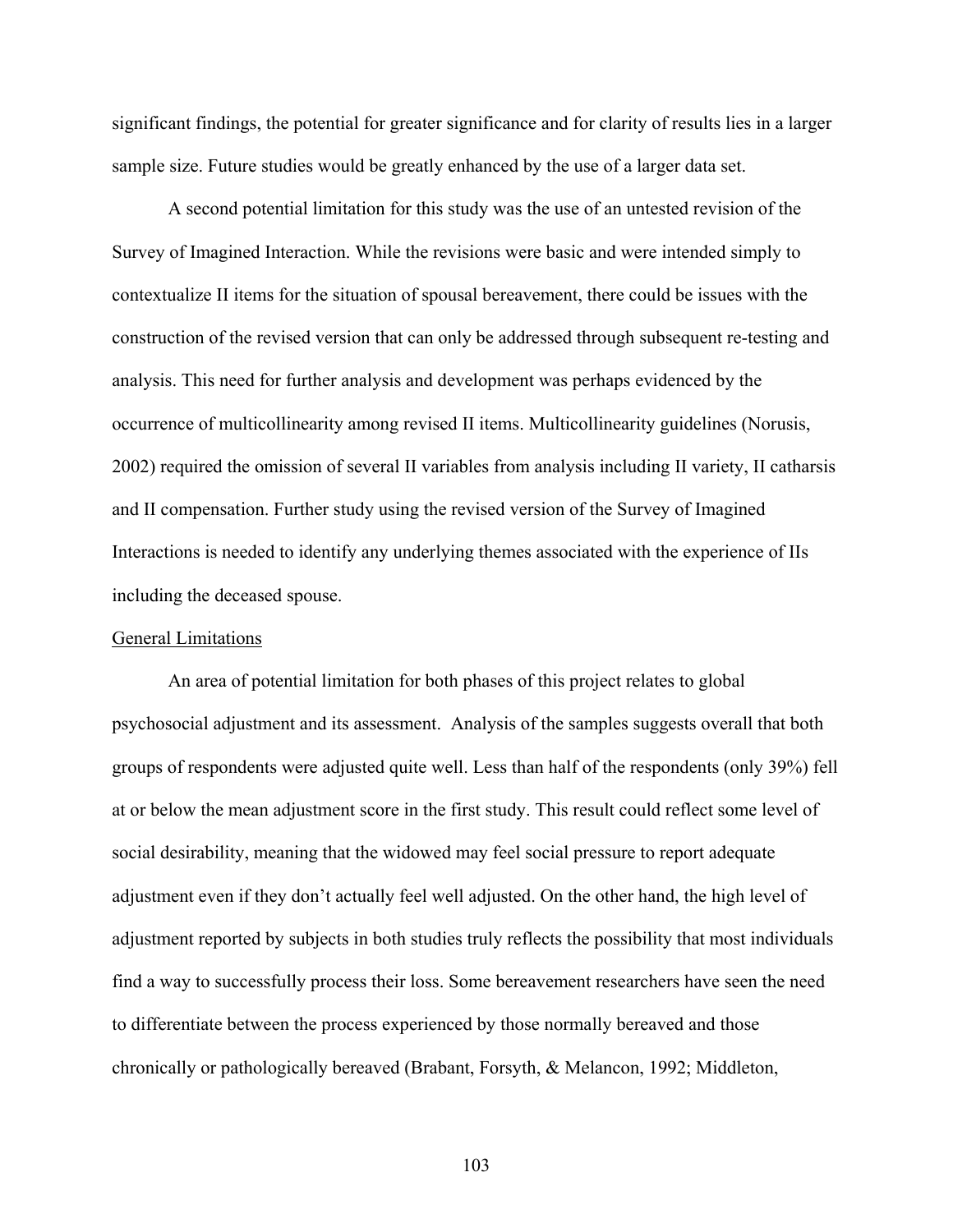Raphael, Martinek, & Misso, 1993; Parkes, 1996). More significant differences may be observed in samples that include more respondents who are less well adjusted. Limiting inclusion of participants to those in the first year of bereavement could perhaps produce a wider array of significant findings.

The tool used to measure psychosocial adjustment, the PAIS-SR (Derogatis, 1975) has been used in prior bereavement research (Gilbar, 1998; Gilbar & Dagan, 1995; Gilbar & Hasida, 2002), and proved to be a reliable scale in this study. However, the four-point scale structure with which it has been designed may be too limited to allow for adequate dispersion among such a highly adjusted samples as those that were tested in this study. Bereavement studies often use a combination of tools to assess adjustment (Gilbar & Dagan, 1995; Lowenstein et al., 1993-94; Sable, 1991). Future studies of intrapersonal variables could benefit from such an approach. However, one of the current project's concerns was the length of the survey instrument, so an effort was made to minimize the time needed to complete the survey as much as possible. This need for time economy was the guiding principle in the decision to use the PAIS-SR revised for adjustment.

As with any investigation using convenience sampling techniques for participant recruitment, this study is limited by virtue of its participants being drawn primarily from those living in the southeastern portion of the United States. Although the sample is geographically limited, the findings of this study provide insight into the bereavement process that can and should be used in future confirmatory investigations that make use of random sampling.

The limitations discussed above cannot be changed for the present work, but future research in the intrapersonal communication arena by the current project's investigator will be greatly informed by this process. Although the current project has its areas of weakness, its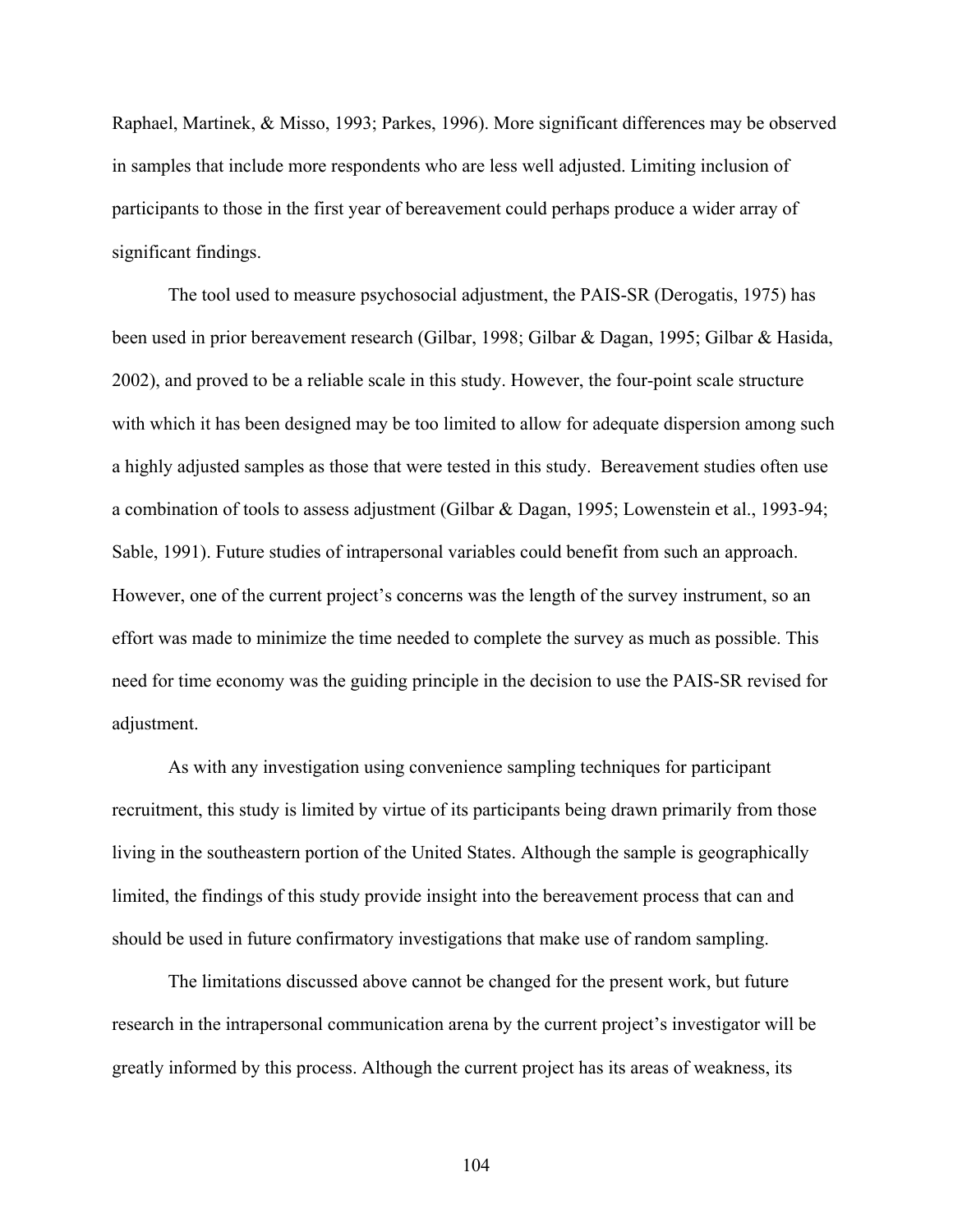outcome still offers greater insight into the process of bereavement, and brings the investigation of spousal bereavement into the intrapersonal communication domain. These findings do not necessitate abandoning the exploration of imagined interaction as an influencing factor in changes in role-identity as one passes through various significant role changes in life. With a delineation of the current study's findings articulated and its possible limitations addressed, a discussion of future directions for research in this area is in order.

### Future Directions

This study offers several avenues for future investigation into the process of bereavement and the role of internal phenomena in that process. Clearly in need of further exploration is the association of IIs including the deceased spouse and adjustment to bereavement. This study establishes the relationship but offers little in uncovering why having imagined interactions with the deceased spouse is associated with poorer adjustment. Future investigations should explore the nature of these types of IIs through having individuals report examples of such IIs, perhaps mapping them in a longitudinal study employing a diary technique. This type of study may allow for the identification of constructive and destructive uses of IIs involving the deceased spouse. In light of calls by some researchers (Klass, Silverman, & Nickman, 1996) to shift from the dominant model of cutting bonds with the deceased for proper adjustment to a model allowing for continued ties that can provide resources for the bereaved in the present, one may surmise that not all IIs with the deceased spouse are detrimental to adjustment. Investigating these IIs more thoroughly could prove quite beneficial in understanding the influence of societal expectations of letting go of the deceased for adequate bereavement processing.

Though this study explored the direct relationship between internal phenomena, namely imagined interaction and self-efficacy, and psychosocial adjustment to spousal bereavement,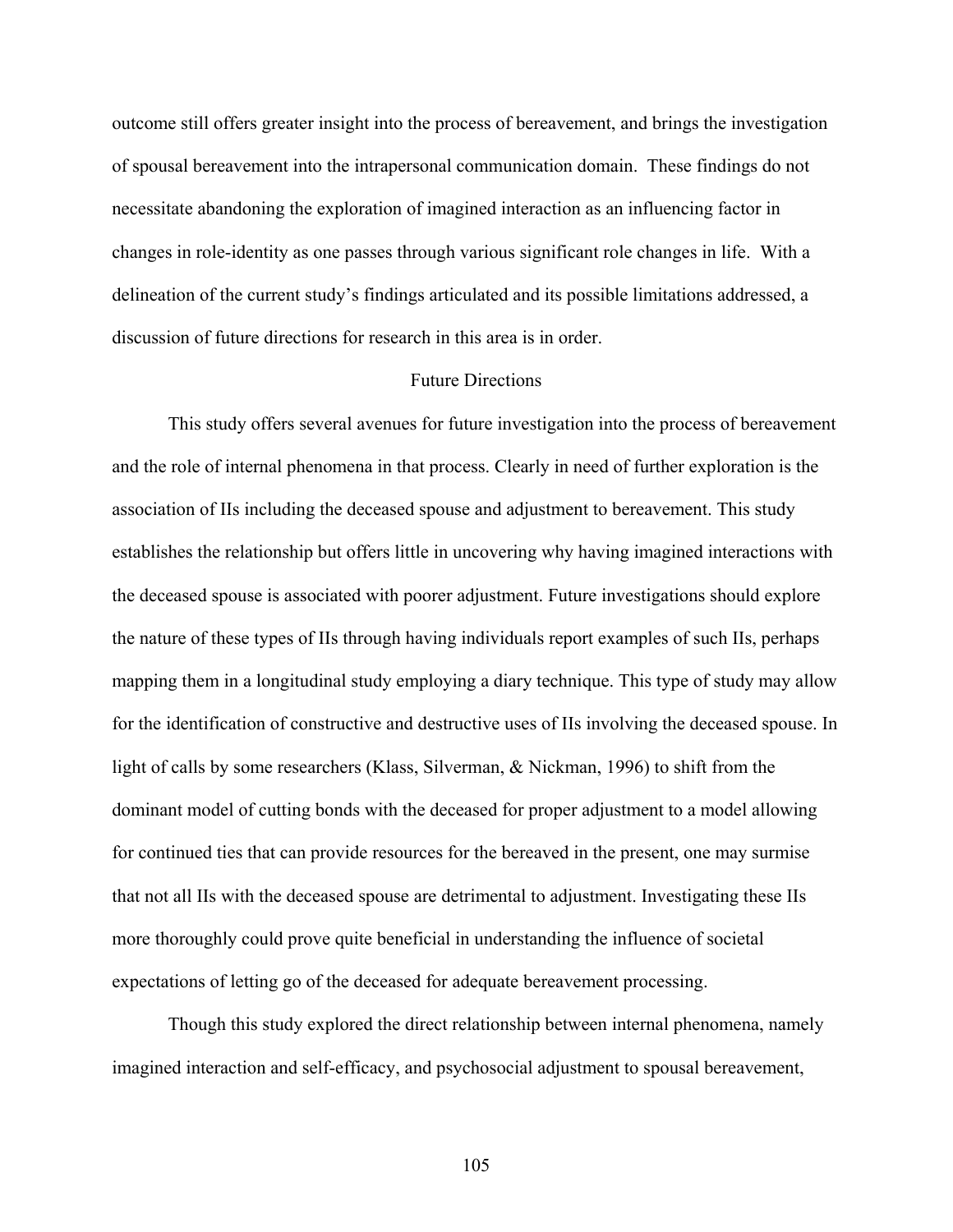future studies might do well to explore factors that may mediate the relationship. For example, this study was framed in symbolic interactionism and role-identity theory but did not directly examine role-identity and actual role-identity transition. Perhaps future research could explore imagined interaction's role in role-identity transition and identity transition's role in adjustment to spousal loss. In other words, future studies could investigate how imagined interactions' influence on role-identity transition influences adjustment.

Furthermore, the role of imagined interaction should also be explored in the context of other types of significant losses, such as the death of a child or parent, or perhaps even within the context of stigmatized losses, such as divorce. Each of these cases calls for an individual to make adjustments in his/her role-identity repertoire, and using imagined interaction to explore that change could still prove fruitful. Investigation of other types of identity transitions, including transitions from being single to being married, first-time transitions to motherhood or fatherhood, transitions from college student to professional could include contextualized or openended imagined interaction items.

Although not every hypothesis and research question proved significant in the current study, this project did establish a relationship between IIs, self-efficacy and bereavement adjustment and furthered our understanding of the relationship between contextualized imagined interactions and global adjustment. Regardless of significance, or lack thereof, within this study, spousal bereavement is a phenomenon that will not cease and is an area of study still in need of investigation. The current project's major contribution was bringing the investigation of bereavement processing into the arena of intrapersonal communication. To neglect further cultivation of intrapersonal communication's role in bereavement and other types of adjustment would be a disservice to all who will ever face such challenges.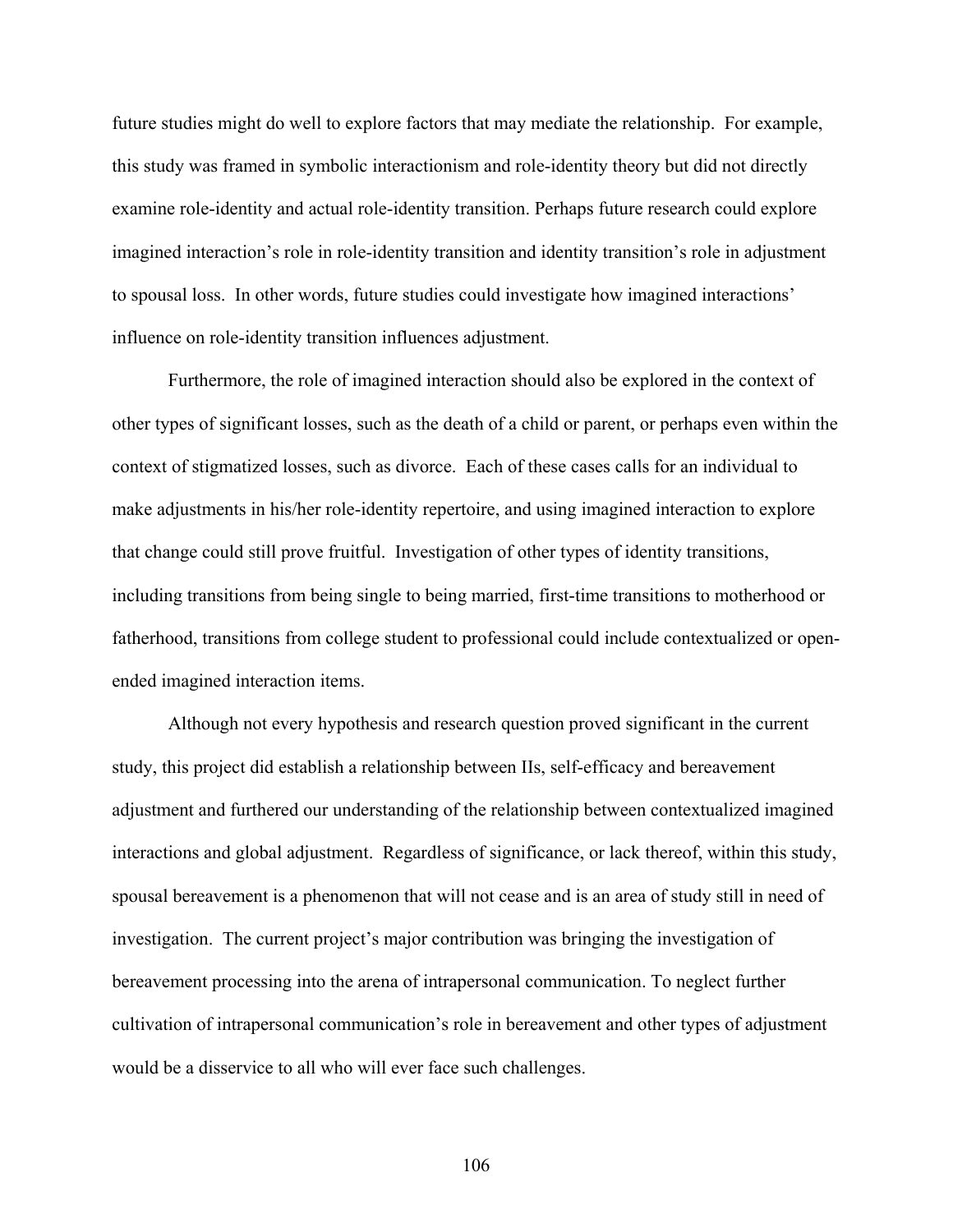#### **References**

- Aber, C. S. (1992). Spousal death, a threat to women's health: Paid work as a "resistance resource." *IMAGE: Journal of Nursing Scholarship, 24(2),* 95-99.
- Agresti, A., & Finlay, B. (1997). *Statistical methods for the social sciences.* Upper Saddle River, NJ: Prentice-Hall.
- Allen, S. E. & Hayslip, B. (2001). Research on gender differences in bereavement outcome: Presenting a model of experienced competence. In D. Lund (Ed.), *Men coping with grief (pp.97-115)*. Amityville, NY: Baywood Publishing.
- Allen, T. H. (1990). The effects of Machiavellianism on imagined interaction. *Communication Research Reports, 7*, 116-120.
- Allen, T. H. (1994). *Absence makes the mind work harder: Imagined interactions and coping with geographical separation*. Paper presented at the Speech Communication Association Conference, New Orleans, LA.
- Allen, T. H. & Berkos, K. M. (1998). *A functional approach to imagined interaction: Examining conflict-linkage and aggression*. Paper presented at the annual convention of the National Communication Association, New York.
- Allen, T. H. & Honeycutt, J. M. (1997). Planning, imagined interaction, and the nonverbal display of anxiety. *Communication Research, 24,* 64-82.
- Arbuckle, N. W. & de Vries, B. (1995). The long term effects of later life spousal and parental bereavement on personal functioning. *Gerontologist, 35(5),* 637-647.
- Ball, J. F. (1977). Widow's grief: The impact of age and mode of death. *Omega: Journal of Death and Dying, 7,* 307-333.
- Bandura, A. (1986). *Social foundations of thought and action*. Englewood Cliffs, NJ: Prentice- Hall.
- Bandura, A (1997). *Self-efficacy: The exercise of control*. New York: W. H. Freeman.
- Bauer, J. & Bonanno, G. (2001). I can, I do, I am: The narrative differentiation of self-efficacy and other self-evaluations while adapting to bereavement. *Journal of Research in Personality, 35,* 424-448.
- Benight, C. C., Flores, J., & Tashiro, T. (2001). Bereavement coping self-efficacy in cancer widows. *Death Studies, 25,* 97-125.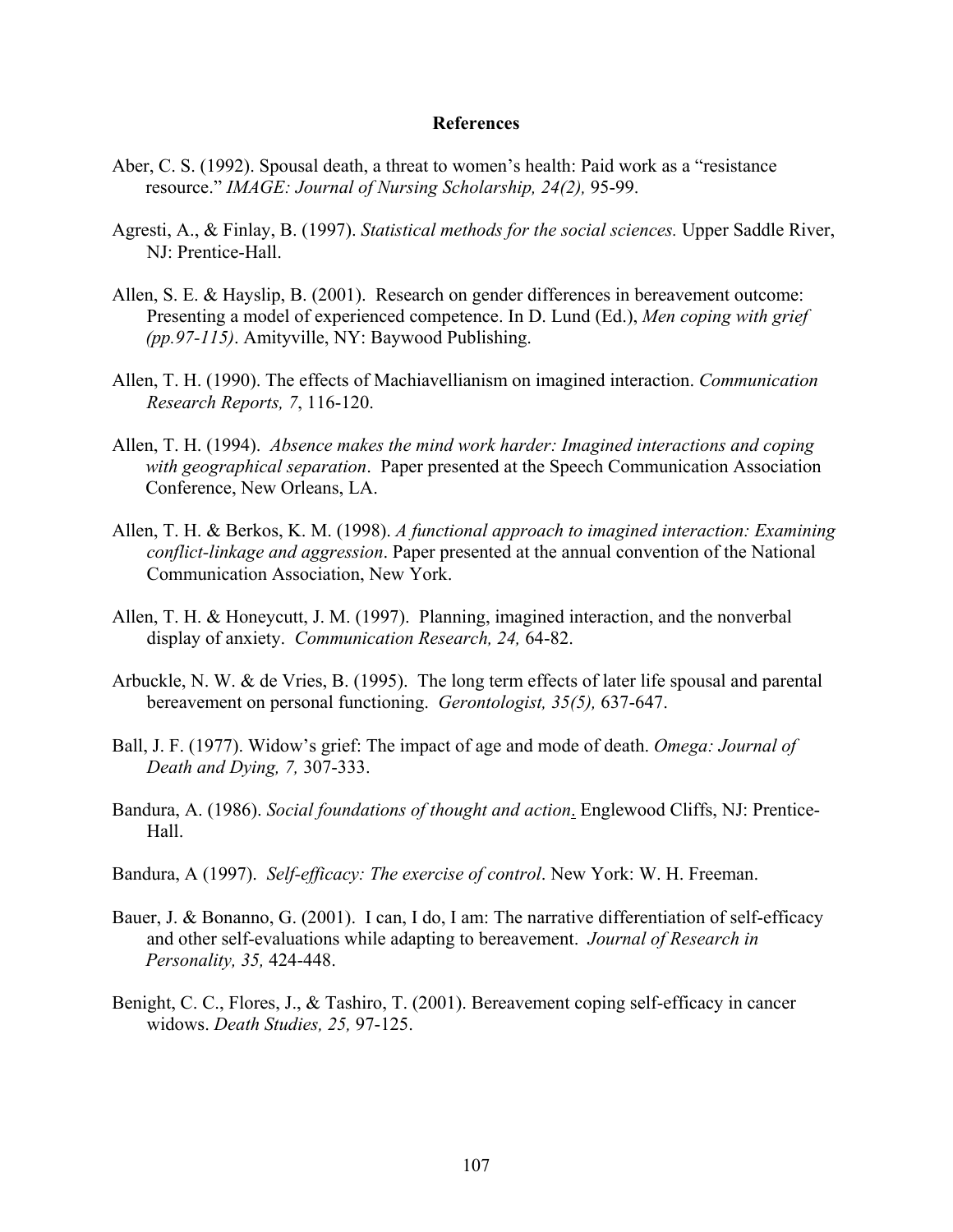- Berger, C. R. (1993). Goals, plans and mutual understanding in relationships. In S. Duck (Ed.), *The cognitive bases of interpersonal communication* (pp. 141-179). Hillsdale, NJ: Lawrence Erlbaum.
- Berger, P. & Kellner, M. (1970). Marriage and the construction of reality. In H. Dreitzel (Ed.) *Recent sociology, 2,* (pp. 50-73). New York: Collier-McMillan.
- Berkos, K. M., Allen, T. H., Kearney, P., & Plax, J. G. (2001). When norms are violated: Imagined interactions as processing and coping mechanisms. *Communication Monographs, 68(3),* 289-300.
- Blalock, H. M. (1979). *Social statistics, 2nd ed*. New York: Mcgraw-Hill, Inc.
- Bloom, B. L. (1975). *Changing patterns of psychiatric care*. New York: Behavioral Publications.
- Boerner, K. & Silverman, P. R. (2001). Gender specific coping patterns in widowed parents with dependent children. *Omega: Journal of Death and Dying, 43(3),* 201-216.
- Bohannon, J. R. (1991). Religiosity related to grief levels of bereaved mothers and fathers. *Omega: Journal of Death and Dying, 23,* 153-159.
- Brabant, S., Forsyth, C., & Melancon, C. (1992). Differences between normal and pathological grief. *Hospice Journal, 8(4),* 33-84.
- Bryman, A. & Cramer, D. (1990). *Quantitative analysis for social scientists*. London: Routledge.
- Burke, P. J. & Tully, J. C. (1977). The measurement of role identity. *Social Forces, 55(4),* 882- 897.
- Carey, R. G. (1977). The widowed: A year later. *Journal of Counseling Psychology, 24(2),* 125- 131.
- Choi, N. G. (1992). Correlates of economic status of widowed and divorced elderly women. *Journal of Family Issues, 13(1),* 38-54.
- Cohen, J. & Cohen, P. (1983). *Applied multiple regression/correlation analysis for the Behavioral sciences*. Hillsdale, NJ: LEA.
- Cowen, M., & Murphy, S. (1985). Identification of postdisaster bereavement risk predictors. *Nursing Research, 34,* 71-75.
- DeGarmo, D. S., & Kitson, G. C. (1996). Identity relevance and disruption as predictors of psychological distress for widowed and divorced women. *Journal of Marriage and Family, 58,* 983-997.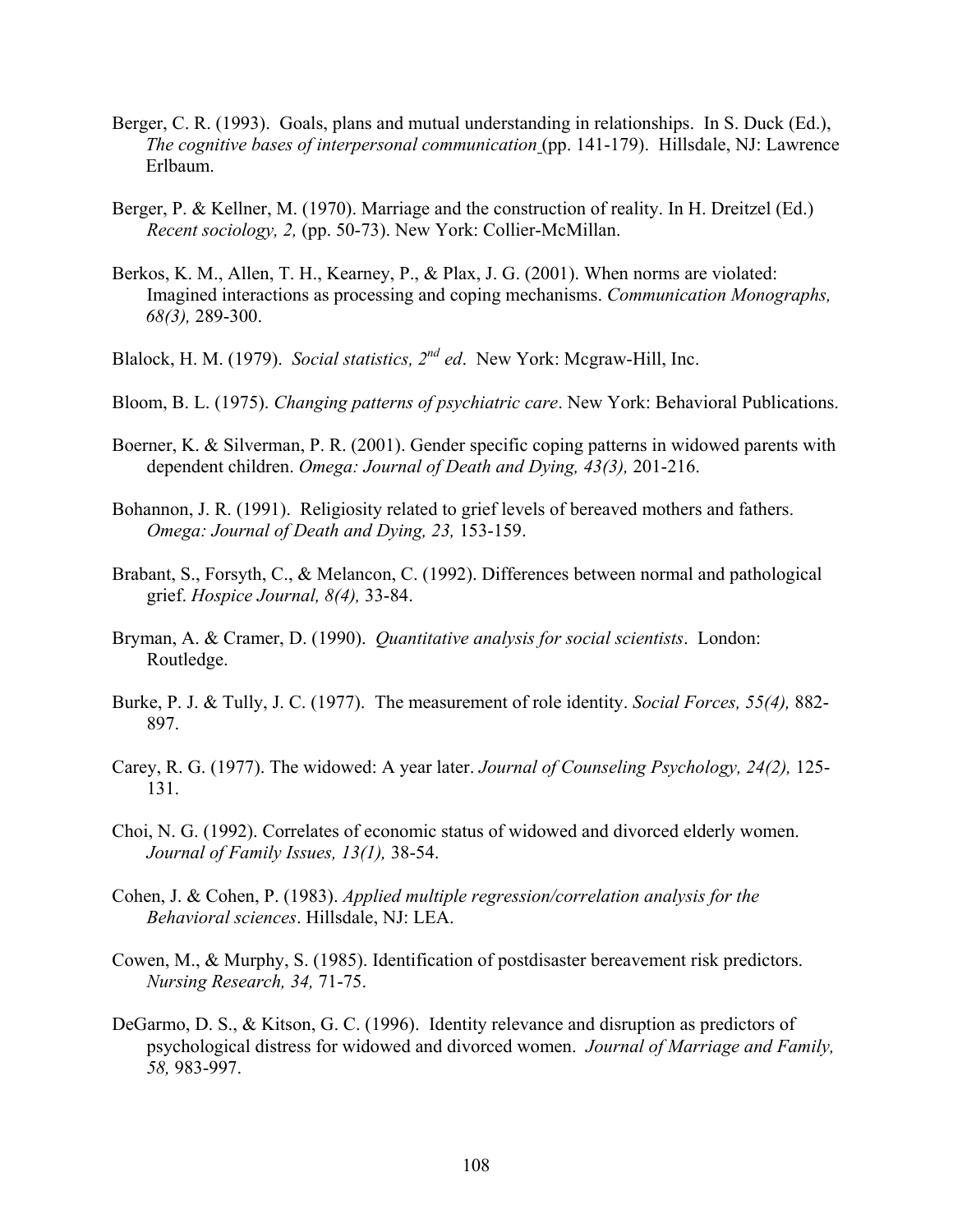- Demi, A. S. (1984). Social adjustment of widows after a sudden death: Suicide and non-suicide survivors compared. *Death Education, 8,* 91-111.
- Derogatis, L. R. (1975). *Psychosocial adjustment to illness scale*. Baltimore: Clinical Psychometric Research, Inc.
- Derogatis. L. R. (1986). The psychosocial adjustment to illness scale. *Journal of Psychometric Research, 30(1)*, 77-91.
- Duck, S. (1980). Personal relationships research in the 1980s: Towards an understanding of complex human sociality. *Western Journal of Speech Communication, 44,* 114-119.
- Edwards, R., Honeycutt, J. M. & Zagacki, K. S. (1988). Imagined interaction as an element of social cognition. *Western Journal of Speech Communication, 52,* 23-45.
- Farsworth, J., Pett, M. A., Lund, D. A. (1989). Predictors of loss management and well-being in later life widowhood and divorce. *Journal of Family Issues, 10,* 102-121.
- Fitzpatrick, T. R. & Bosse, R. (2000). Employment and health among older bereaved men in the normative aging study: One year and three years following a bereavement event. *Social Work In Health Care, 32(2),* 41-60.
- Fitzpatrick, T. R. & VanTran, T. (2002). Bereavement and health among different race and age groups. *Journal of Gerontological Social Work, 37(2),* 77-92.
- Gallagher, D. E., Thompson, L. W., & Peterson, J. A. (1981-82). Psychosocial factors affecting adaptation to bereavement in the elderly. *International Journal of Aging and Human Development, 14(2),* 79-95.
- Gass, K. A. (1987). The health of conjugally bereaved older widows: The role of appraisal, coping, and resources. *Research in Nursing and Health, 10(1),* 39-47.
- Gilbar, O. (1998). Length of cancer patients' stay at a hospice: Does it affect psychological adjustment to the loss of the spouse? *Journal of Palliative Care, 14(4),* 16-20.
- Gilbar, O. & Dagan, A. (1995). Coping with loss: Differences between widows and widowers of deceased cancer patients. *Omega: Journal of Death and Dying, 31(3)*, 207-220.
- Gilbar, O. & Hasida, B. (2002). Bereavement of spouse caregivers of cancer patients. *American Journal of Orthopsychiatry, 72(3),* 422-432.
- Gotcher, J. M. & Edwards, R. (1990). Coping strategies of cancer patients: Actual communication and imagined interactions. *Health Communication, 2(4),* 255-266.
- Gotcher, J. M. & Honeycutt, J. M. (1989). An analysis of imagined interactions of forensic participants. *The National Forensic Journal, 7,* 1-20.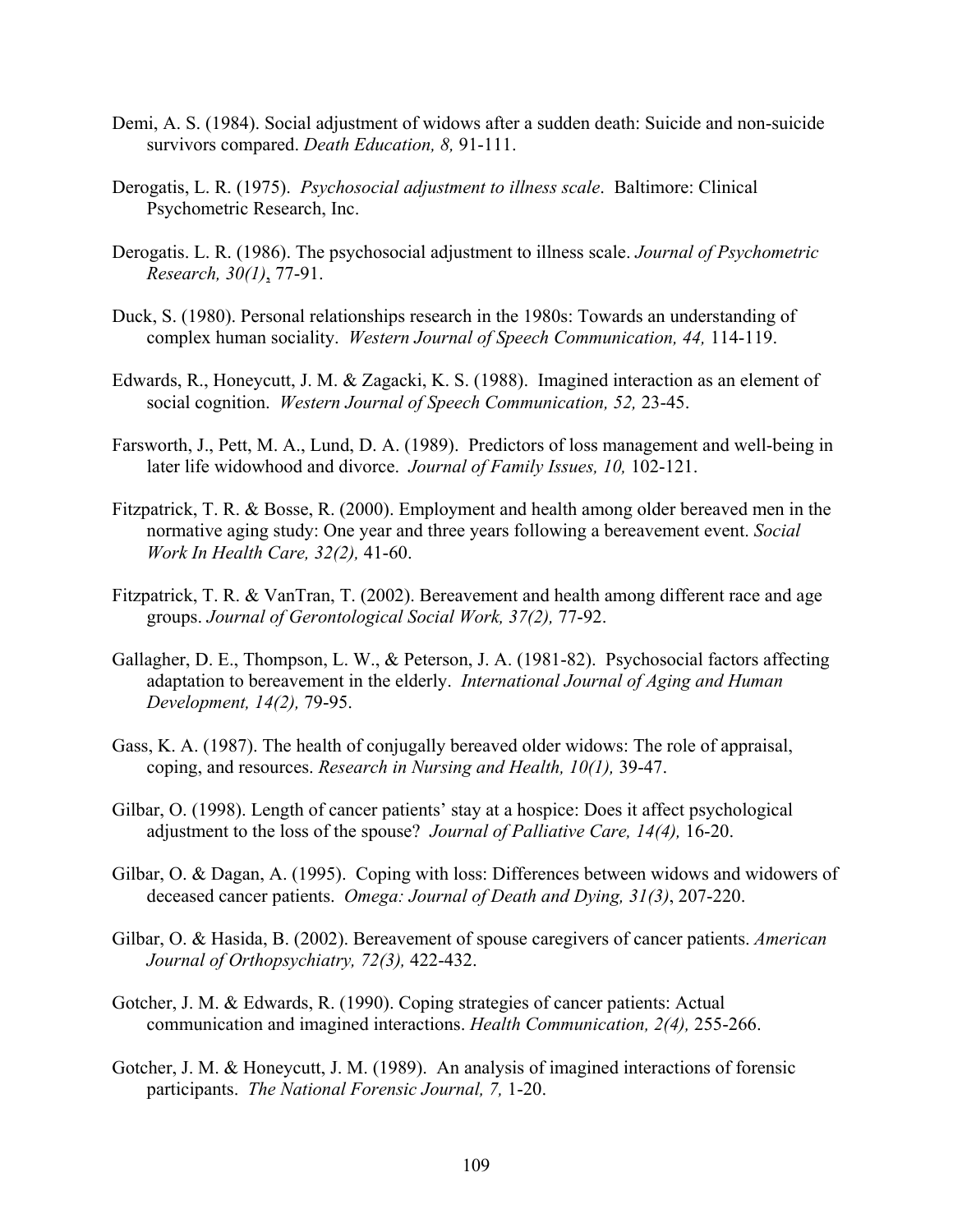- Hangerford, T. L. (2001). The economic consequences of widowhood on elderly women in the United States and Germany. *The Gerontologist, 41(1),* 103-110.
- Hardt, D. V. (1978-79). An investigation of the stages of bereavement. *Omega: Journal of Death and Dying, 9*, 279-285.
- Harvey, C., & Bahr, H. (1974). Widowhood morale and affiliation. *Journal of Marriage and the Family,36*, 97-106.
- Hayslip, B., Allen, S. E., McCoy, R. L. (2001). The role of gender in a three-year longitudinal study of bereavement: A test of the experienced competence model. In D. A. Lund (Ed.), *Men Coping with Grief* (pp. 121-146). Amityville, NY: Baywood Publishing Co.
- Hazan, C., & Shaver, P. (1987). Romantic love conceptualized as an attachment process. *Journal of Personality and Social Psychology, 52,* 511-524.
- Hershberger, P. J., & Walsh, W. B. (1990). Multiple role involvements and the adjustment to conjugal bereavement: An exploratory study. *Omega: Journal of Death and Dying, 21(2),* 91-102.
- Hewes, D. E. (2003). Methods as tools: A response to O'Keefe. *Human Communication Research,29(3),* 448-454.
- Hinton, J. (1981). Sharing or withholding awareness of dying between husband and wife. *Journal of Psychosomatic Research, 25(5),* 337-343.
- Hogan, N. S. & Schmidt, L. A. (2002). Testing the grief to personal growth model using structural equation modeling. *Death Studies, 26*, 615-634.
- Holmes, R. H. & Rahe, R. H. (1967). The social readjustment rating scale. *Journal of Psychomatic Research, 11*, 213-218.
- Honeycutt, J. M. (1988, June). Keynote address delivered at the  $10<sup>th</sup>$  annual American Association for the Study of Mental Imagery Conference, Yale University, New Haven, CT.
- Honeycutt, J. M. (1989). *Imagined interactions, message planning, and transference*. Paper presented at the 75<sup>th</sup> annual Speech Communication Association Conference, San Francisco, CA.
- Honeycutt, J. M. (1989b). A pilot analysis of imagined interaction accounts in the elderly. In R. Marks & J. Padgett (Eds.), *Louisiana: Health and the elderly* (pp. 183-201). New Orleans, LA: Pan American Life Center.
- Honeycutt, J. M. (1991). Imagined interactions, imagery and mindfulness/mindlessness. In R. Kunzendorf (Ed.), *Mental Imagery* (pp. 121-128). New York: Plenum Press.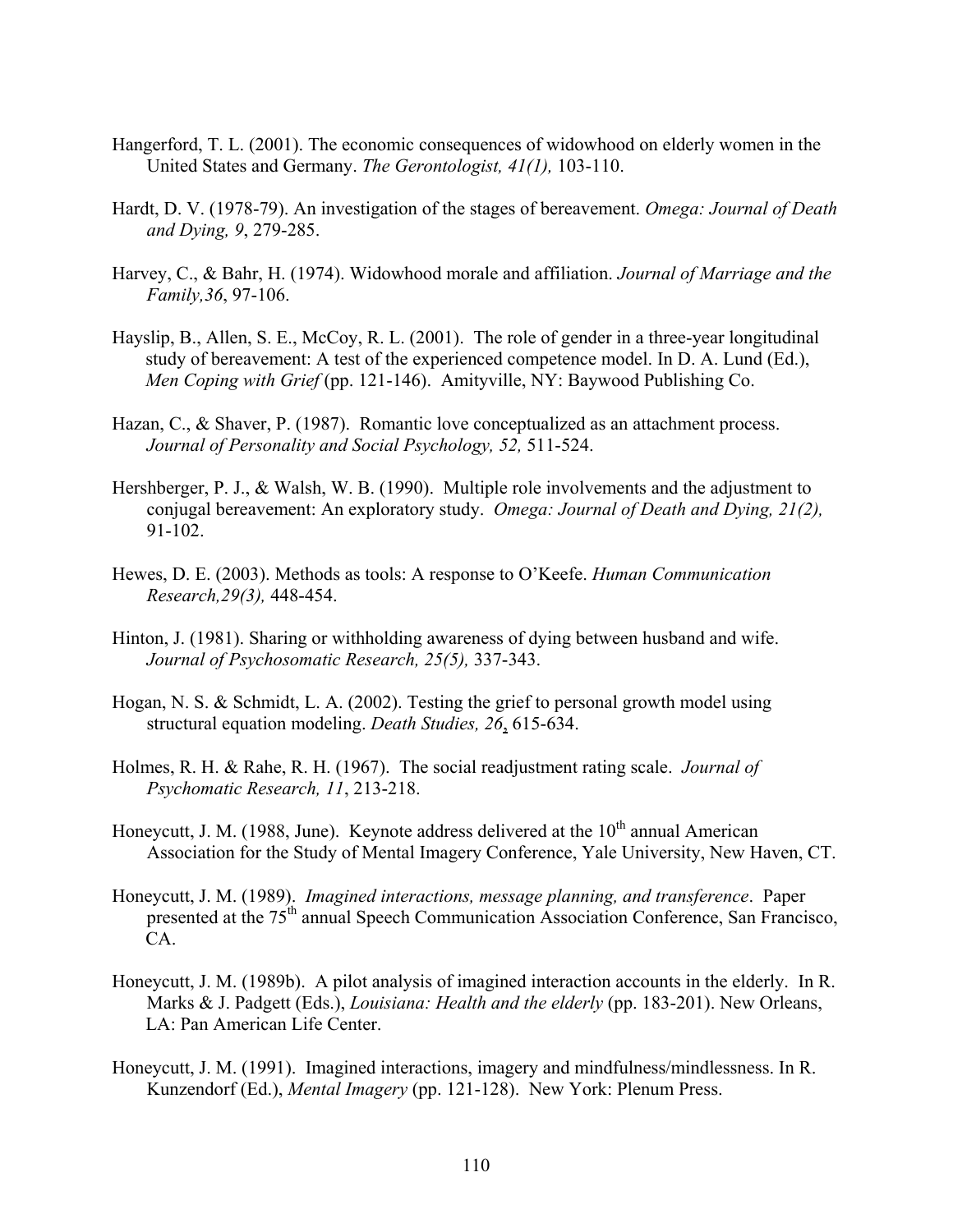- Honeycutt, J. M. (1995). Imagined interactions, recurrent conflict and thought about personal relationships: A memory structure approach. In J. E. Aitken & L. J. Shedletsky (Eds.), *Intrapersonal Communication Processes* (pp. 138-150). Plymouth, MI: Speech Communication Association and Midnight Oil Multimedia, Inc.
- Honeycutt, J. M. (1995). The oral history interview and reports of imagined interactions*. Journal of Family Psychotherapy, 6,* 63-69.
- Honeycutt, J. M. (1998, October). Presentation made during graduate level course lecture on conflict linkage theory at Louisiana State University.
- Honeycutt, J. M. (2003). *Imagined interactions: Daydreaming about communication*. Cresskill, N.J.: Hampton Press.
- Honeycutt, J. M. & Brown, R. (1998). Did you hear the one about? Typological and spousal differences in the planning of jokes and sense of humor in marriage. *Communication Quarterly, 46,* 1-11.
- Honeycutt, J. M. & Cantrill, (2000). *Cognition, communication, and romantic relationships*. Mahwah, NJ: LEA.
- Honeycutt, J. M., Edwards, R., & Zagacki, K. S. (1989-1990). Using imagined interaction features to predict measures of self-awareness: Loneliness, locus of control, self-dominance, and emotional intensity. *Imagination, Cognition, and Personality, 9(1),*17-31.
- Honeycutt, J. M. & Ford, S. G. (2001). Mental imagery and intrapersonal communication: A review of research on imagined interaction (IIs) and current developments. In W. B. Gudykunst (Ed.), *Communication yearbook 25* (pp. 315-345). Mahwah, NJ: LEA.
- Honeycutt, J. M. & Gotcher, J. M. (1991). Influence of imagined interactions on communicative outcomes: The case of forensic competition. In R. Kunzendorf (Ed.), *Mental Imagery* (pp. 139-143). New York: Plenum Press
- Honeycutt, J. M. & Weimann J. M. (1999). An analysis of functions of talk and reports of imagined interactions (IIs) during engagement and marriage. *Human Communication Research,25,* 399-420.
- Honeycutt, J. M., Zagacki, K. S. & Edwards, R. (1988). Intrapersonal communication, social cognition, and imagined interactions. In C. Roberts & K. Watson (Eds.), *Readings in Intrapersonal Communication*. Spectra Incorporated Publishers.
- Honeycutt, J. M., Zagacki, K. S. & Edwards, R. (1992). Imagined interaction, conversational sensitivity, and communication competence. *Imagination, Cognition, and Personality, 12(2),*139-157.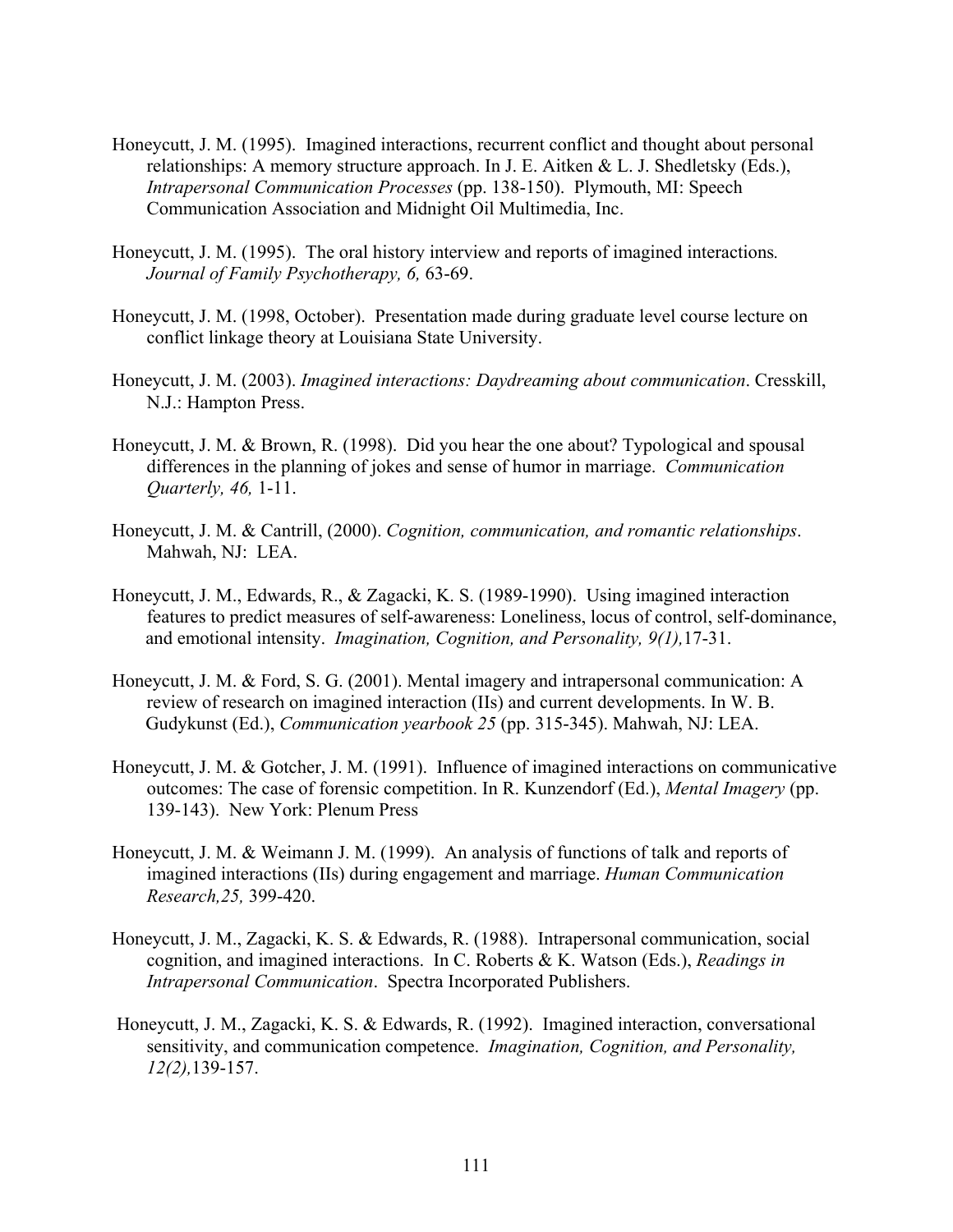- Jacobs, S., Stanislav, K, Ostfeld, A., Berkman, L., & Charpentier, P. (1986). The measurement of grief: Age and sex variation. *British Journal of Medical Psychology, 59,* 305-310.
- Jenike, M. A. (1997). Topics in geriatrics. *Journal of Geriatric Psychiatry and Neurology, 10(1),* 47-48.
- Johnson, K. L. & Roloff, M. E. (1998). Serial arguing and relational quality: Determinants and consequences of perceived resolvability. *Communication Research, 25,* 327-343.
- Kalish, R. & Reynolds, D. (1981). *Death and ethnicity*. Farmingdale, NY: Baywood.
- Kerr, A. W., Hall, H. K., & Kozub, S. A. (2002). *Doing Statitistics with SPSS.* London, Sage.
- Kitson, G. (2000). Adjustment to violent and natural deaths in later and earlier life for black and white widows. *Journals of Gerontology: Series B: Psychological Sciences and Social Sciences, 55B(6),* 341-351.
- Kitson, G. & Zyzanski, S. (1987). Grief in widowhood and divorce. *Psychiatric Clinics of North America, 10(3),* 369-386.
- Klass, D., Silverman, P. R., & Nickman, S. L. (1996). *Continuing bonds: New understandings of grief*. Philadelphia, PA: Taylor & Francis.
- Klos, D. S. & Singer, J. L. (1981). Determinants of the adolescent's ongoing thought following simulated parental confrontations*. Journal of Personality and Social Psychology, 41,* 975- 987.
- Levy, L. H, Derby, J. F., & Martinkowski, K. S. (1993). Effects of membership in bereavement support groups on adaptation to conjugal bereavement. *American Journal of Community Psychology, 21(3),* 361-381.
- Lieberman, M. (1993). Bereavement self-help groups: A review of conceptual and methodological issues. In M. S. Stroebe, W. Stoebe, & R. O. Hansson (Eds.), *Handbook of bereavement* (pp. 91-101). New York: Cambridge University Press.
- Lindstrom, T. C. (1995). Anxiety and adaptation in bereavement. *Anxiety, Stress and Coping: An International Journal, 8(3)*, 251-261.
- Lopata, H. Z. (1973). *Women as widows: Support systems.* New York: Elsevier North Holland.
- Lopata, H. Z. (1975). On widowhood: Grief work and identity reconstruction. *Journal of*  Geriatric Psychiatry, 8, 41-55.
- Lowenstein, A. & Rosen, A. (1995). The relation of locus of control and social support to life cycle related needs of widows. *International Journal of Aging and Human Development, 40(2),* 103-123.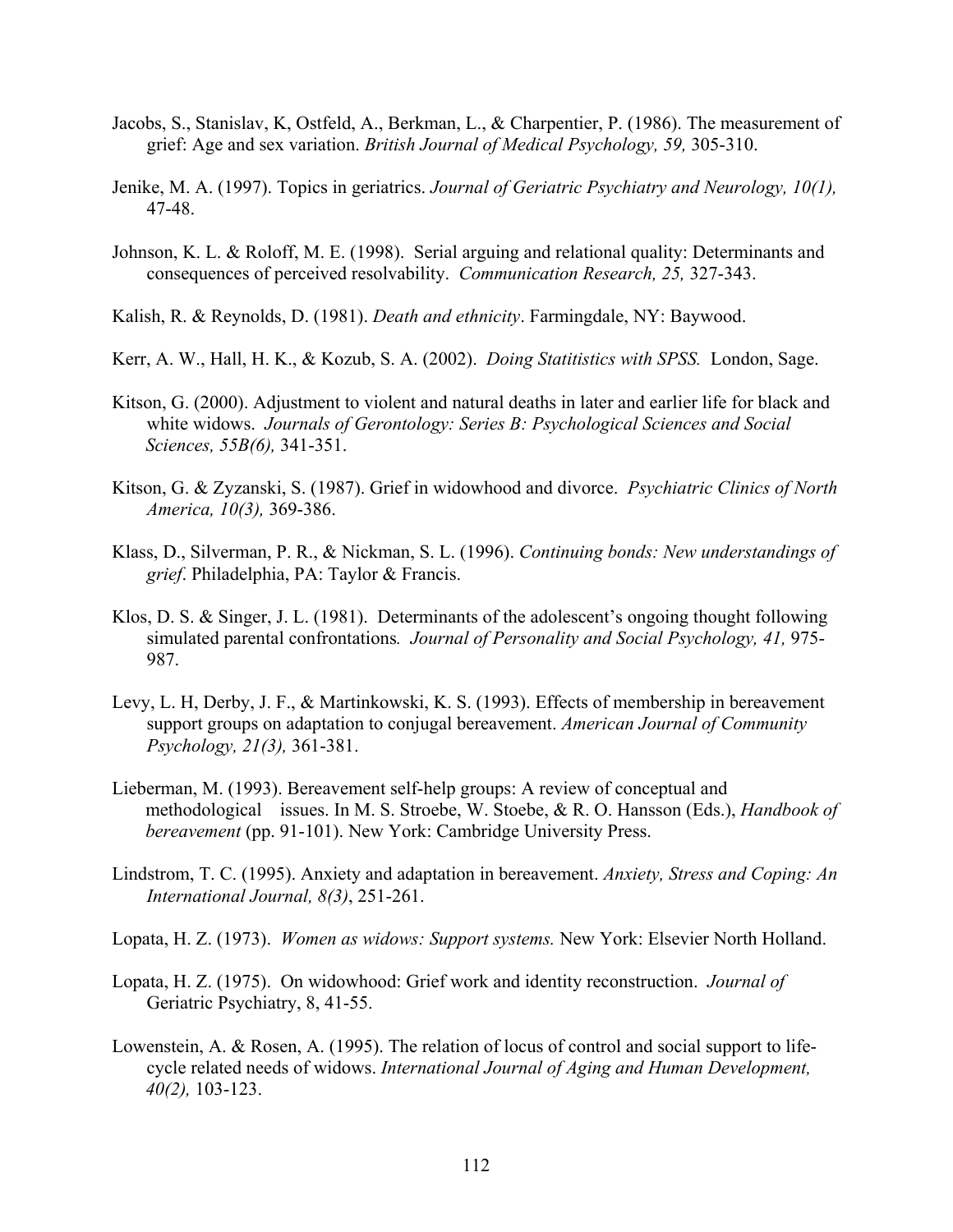- Lowenstein, A., Landau, R., & Rosen, A. (1993-94). Adjustment to loss of spouse as a multivariate construct. *Omega: Journal of Death and Dying, 28,* 229-245.
- Lund, D. A., Caserta, M. S., Dimond, M. (1993). Spousal bereavement in later life. In M. S. Stroebe, W. Stoebe, & R. O. Hansson (Eds.), *Handbook of bereavement* (pp. 240-254). New York: Cambridge University Press.
- Lund, D. A., Caserta, M. S., Van Pelt, J., & Gass, K. A. (1990). Stability of social support networks after later-life spousal bereavement. *Death Studies,14,* 53-73.
- Lundin, T. (1984). Morbidity following sudden and unexpected bereavement. *British Journal of Psychiatry,144*, 84-88.
- Mahoney, M. J., & Arnkoff, D. B. (1978). Cognition and self-control therapies. In S. L. Garfield & A. E. Bergin (Eds.), *Handbook of psychotherapy and behavior change: An empirical analysis.* New York: Wiley.
- Marwit, S. J. & Klass, D. (1996). Grief and the role of inner representation of the deceased. In D. Klass, P. Silverman, & S. Nickman (Eds.), *Continuing bonds: New understandings of grief* (pp. 297-309). Washington D. C.: Taylor & Francis.
- Mead, G. H. (1934). *Mind, self, and society from the standpoint of a social behaviorist.*  Chicago: University of Chicago Press.
- McCall, G.,& Simmons, J. (1978). *Identities and interaction.* New York: Free Press.
- McCrae, R. R. & Costa, P. T. (1993). Psychological resilience among widowed men and women: A 10-year follow-up of a national sample. In M. S. Stroebe, W. Stoebe, & R. O. Hansson (Eds.) *Handbook of bereavement* (pp. 196-207). New York: Cambridge University Press.
- Middleton, W., Raphael, B., Martinek, N., & Misso, V. (1993). Pathological grief reactions. In M. S. Stroebe, W. Stoebe, & R. O. Hansson (Eds.), *Handbook of bereavement* (pp. 44-61). New York: Cambridge University Press.
- Morgan, D. L. (1976). A re-examination of widowhood and morale. *Journal of Gerontology, 31,* 687-695.
- Morgan, D. L. (1989). Adjusting to widowhood: Do social networks really make it easier? *Gerontologist, 29(1),* 101-107.
- Morgan, D., Carder, P., Neal, M. (1997). Are some relationships more useful than others? The value of similar others in the networks of recent widows. *Journal of Social and Personal Relationships, 14(6),* 745-759.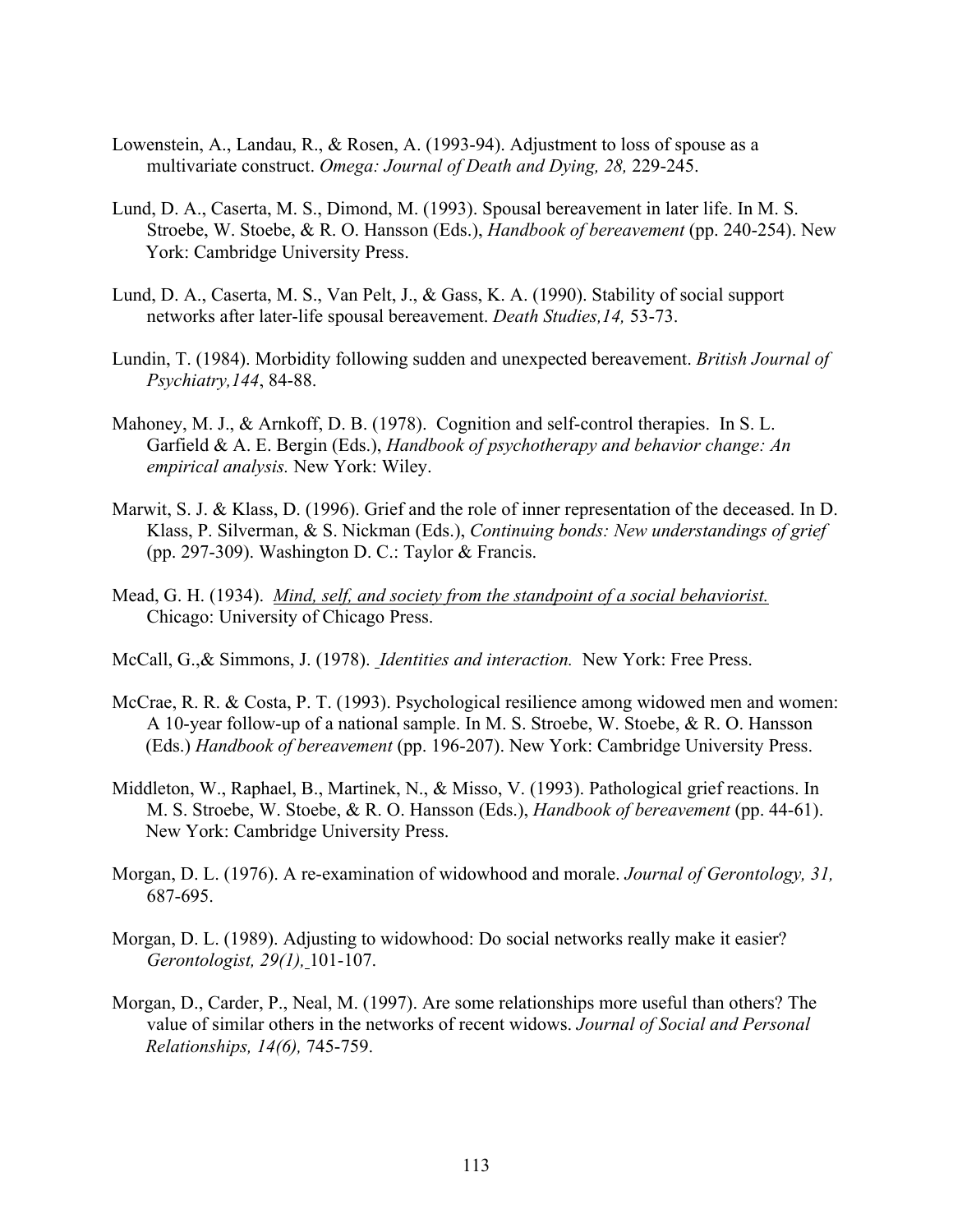- Morrow, G. R., Chiarello, R. J., & Derogatis, L. R. (1978). A new scale for assessing patients' psychosocial adjustment to medical. Psychological Medicine, 8, 605-610.
- Natchez, G. (1990). Separation, widowhood, and divorce. *Psychotherapy Patient, 6(3-4)*, 81- 88.
- Norris, F. H. & Murrell, S. A. (1990). Social support, life events, and stress as modifiers of adjustment to bereavement by older adults. *Psychology and Aging, 5(3),* 429-436.
- Norusis, M. J. (1997). *SPSS 11.0 guide to data analysis*. Upper Saddle River, NJ: Prentice Hall.
- O'Bryant, S. L. & Morgan, L. A. (1990). Recent widows' kin support and orientations of self sufficiency. *The Gerontologist, 30(3),* 391-398.
- O'Keefe, D. J. (2003). Colloquy: Should familywise alpha be adjusted? *Human Communication Research, 29(3)*, 431-447.
- Owen, J. E., Goode, K. T., & Haley, W. E. (2001). End-of-life care and reactions to death in African-American and White family caregivers of relatives with Alzheimer's disease. *Omega: Journal of Death and Dying, 43(4),* 349-361.
- Parkes, C. M. (1975b). Determinants of outcome following bereavement. *Omega: Journal of Death and Dying, 6,* 303-323.
- Parkes, C. M. (1993). Bereavement as a psychosocial transition: Processes of adaptation to change. In M. S. Stroebe, W. Stoebe, & R. O. Hansson (Eds.), *Handbook of bereavement*  (pp. 91-101). New York: Cambridge University Press.
- Parkes, C. M. (1996). *Bereavement: Studies in adult life, 3rd ed.* London, Routledge.
- Parkes, C. M. & Weiss, R. S. (1983). *Recovery from bereavement*. New York: Basic Books.
- Pearlin, L. I., Leiberman, M. A., Menaghan, E. G., Mullan, J. T. (1981). The stress process. *Journal of Health and Social Behavior, 22,* 337-356.
- Pedhazur, E. J. (1982). *Multiple Regression in Behavioral Research, 2nd ed.* New York: CBS College Publishing.
- Pennebaker, J. W. & O'Heeron, R. C. (1984). Confiding in others and illness rate among spouses of suicide and accidental-death victims. *Journal of Abnormal Psychology, 93(4),* 473-476.
- Petress, K. C. (1990). *The role imagined interactions played in the Tian-an-men Square student demonstrations: An analysis of participants' self-reporting.* Paper presented at American Association for the Study of Mental Imagery; Lowell, MA, 1990.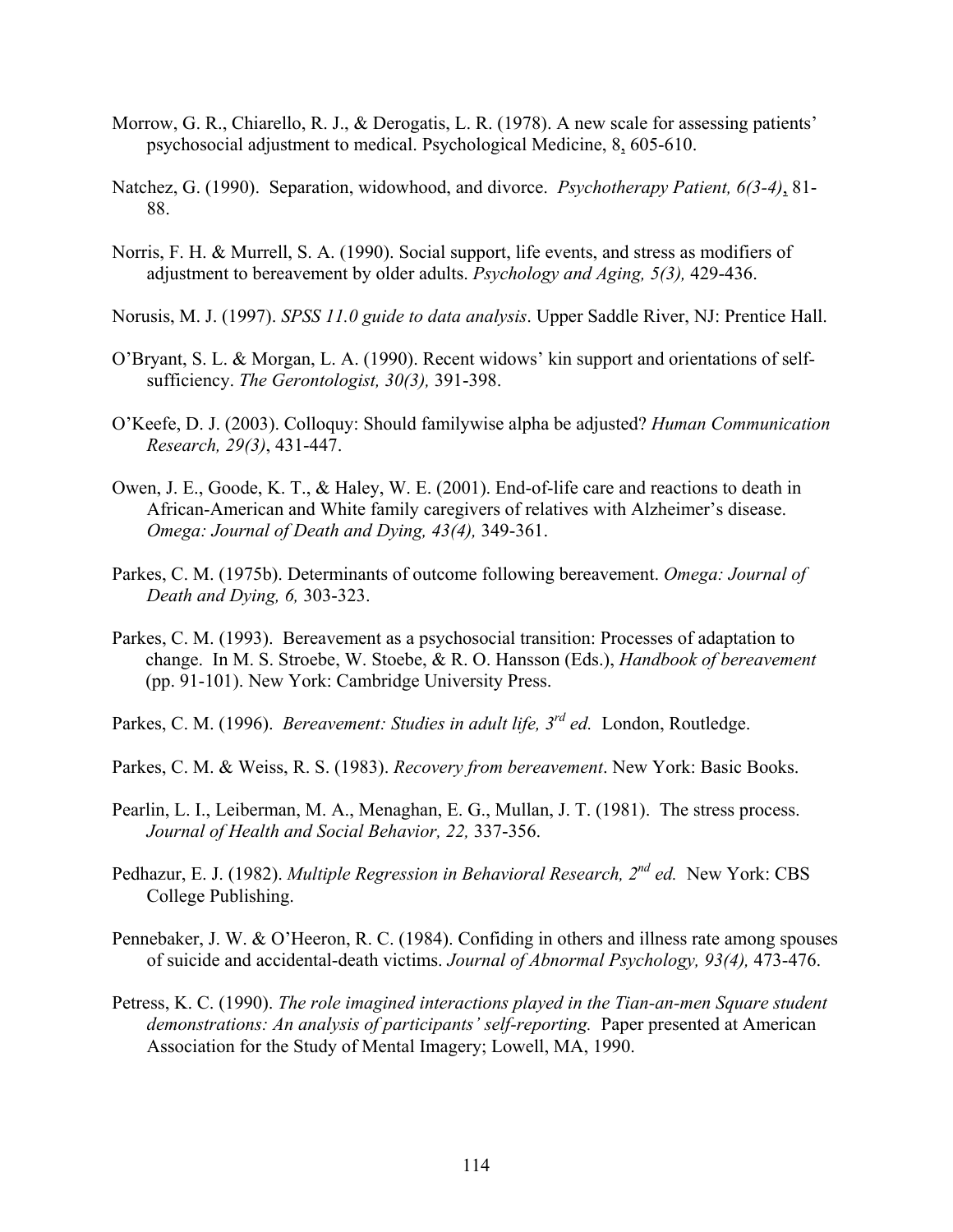- Petress, K. C. (1995). Coping with a new educational environment: Chinese students' imagined interactions before commencing studies in the US. *Journal of Instructional Psychology, 22,*  50-63.
- Quigley, D. G. & Schatz, M. S. (1999). Men and women and their responses in spousal bereavement. *Hospice Journal, 14(2)*, 65-78.
- Rodrigue, J. R., Kanasky, W. F., Jackson, S. I., & Perri, M. G. (2000). The psychosocial Adjustment to illness scale—self-report: Factor structure and item stability. *Psychological Assessment, 12(4),* 409-413.
- Rolloff, M. E., & Anastasiou, L. (2001). Interpersonal communication research: An overview. In W. B. Gudykunst (Ed.), *Communication yearbook 24* (pp.51-71). Thousand Oaks, CA: Sage.
- Rosenblatt, P. C., & Meyer, C. (1986). Imagined interactions in the family. *Family Relations, 35,* 319-324.
- Rosik, C. H. (1989). The impact of religious orientation in conjugal bereavement among older adults. *International Journal of Aging and Human Development, 28,* 251-260.
- Sable, P. (1991). Attachment, loss of spouse, and grief in the elderly. *Omega: Journal of Death and Dying, 23(2),* 129-142.
- Sanders, C. M. (1980). A comparison of adult bereavement in the death of a spouse, child, and parent. *Omega: Journal of Death and Dying, 10,* 303-322.
- Sanders, C. M. (1981). Comparison of younger and older spouses in bereavement outcome. *Omega: Journal of Death and Dying, 11,* 217-232.
- Salahu-din, S. N. (1996). A comparison of coping strategies of African American and Caucasian widows. *Omega: Journal of Death and Dying, 33(2),* 103-120.
- Schwartz, L. & Kaslow, F. (1985). Widows and divorcees: The same or different? *American Journal of Family Therapy, 13(4),* 72-76.
- Sheldon, A. R., Cochrane, J., Vachon, M. L., Lyall, W., Rogers, J., & Freeman, S. (1981). A psychosocial analysis of risk of psychological impairment following bereavement. *Journal of Nervous and Mental Disease, 169,* 253-255.
- Sherer, M., Maddux, J. E., Mercandante, B., Prentice-Dunn, S., Jacobs B. & Rogers R. W. (1982). The self-efficacy scale: Construction and validation. *Psychological Reports, 51*, 663-671.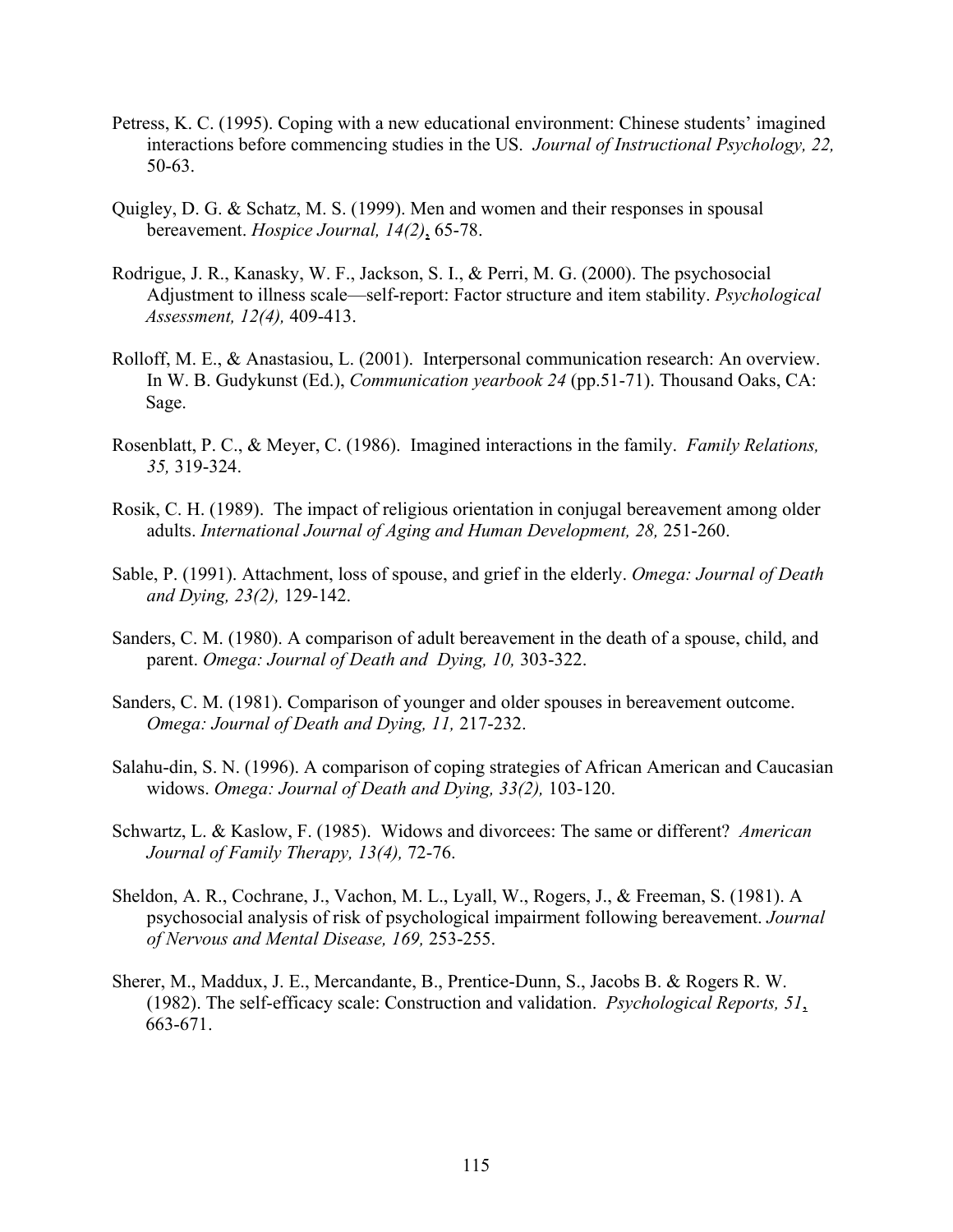- Shuchter, S. R. & Zisook, S. (1993). The course of normal grief. In M. S. Stroebe, W. Stoebe, & R. O. Hansson (Eds.), *Handbook of bereavement* (pp. 23-43). New York: Cambridge University Press.
- Shuchter, S. R. & Zisook, S. (1986). Treatment of spousal bereavement: A multidimensional approach. *Psychiatric Annals, 16(5),* 295-305.
- Stillion, J. A. (1985). Death and the sexes.Washington: Hemisphere Publishing Corporation.
- Stroebe, M. S. (1998). New directions in bereavement resesarch: Exploration of gender differences. *Palliative Medicine, 12(1),* 5-12.
- Stroebe, M. S. & Stroebe, W. (1983). Sex differences in health risks of the widowed. *Psychological Bulletin, 93(2),* 279-301.
- Stroebe, M. S., Stroebe, W. & Hansson, R. O. (1993). *Handbook of bereavement: Theory, research, and intervention.* New York: Cambridge University Press.
- Stroebe, M. S., Stroebe, W. & Hansson, R. O. (1988b). Bereavement research: An historical introduction. *Journal of Social Issues, 44(3),* 1-18.
- Stroebe, W., Stroebe, M. S., & Domittner, G. (1988). Individual and situational differences in recovery from bereavement: A risk group identified. *Journal of Social Issues, 44(3),* 143- 158.
- Stroebe, W., Stroebe, M. S., Abakoumkin, G., & Schut, H. (1996). The role of loneliness and social support in adjustment to loss: A test of attachment versus stress theory. *Journal of Personality and Social Psychology, 70(6),* 1241-1249.
- Stryker (1980). *Symbolic interactionism: A social structural verson.* Palo Alto, CA: Benjamin Cummings.
- Stylianos, S. K. & Vachon, M. L. (1993). The role of social support in bereavement. In M. S. Stroebe, W. Stoebe, & R. O. Hansson (Eds.), *Handbook of bereavement* (pp. 91-101). New York: Cambridge University Press.
- Suitor, J. J., Pillemer, K., & Keeton, S. (1995). When experience counts: The effects of experiential and structural similarity on patterns of support and interpersonal stress. Social Forces, 73, 589-607.
- Thompson, T. L. & Nussbaum, J. F. (1988). Interpersonal communication: Intimate relationships and aging. In C. W. Carmichael, C. H. Botan, & R. Hawkins (Eds.), *Human communication and the aging process* (pp. 95-109). Prospect Heights, IL: Waveland.
- Thuen, F. (1997). Received social support from informal networks and professionals in bereavement. *Psychology, Health and Medicine, 2(1),* 51-63.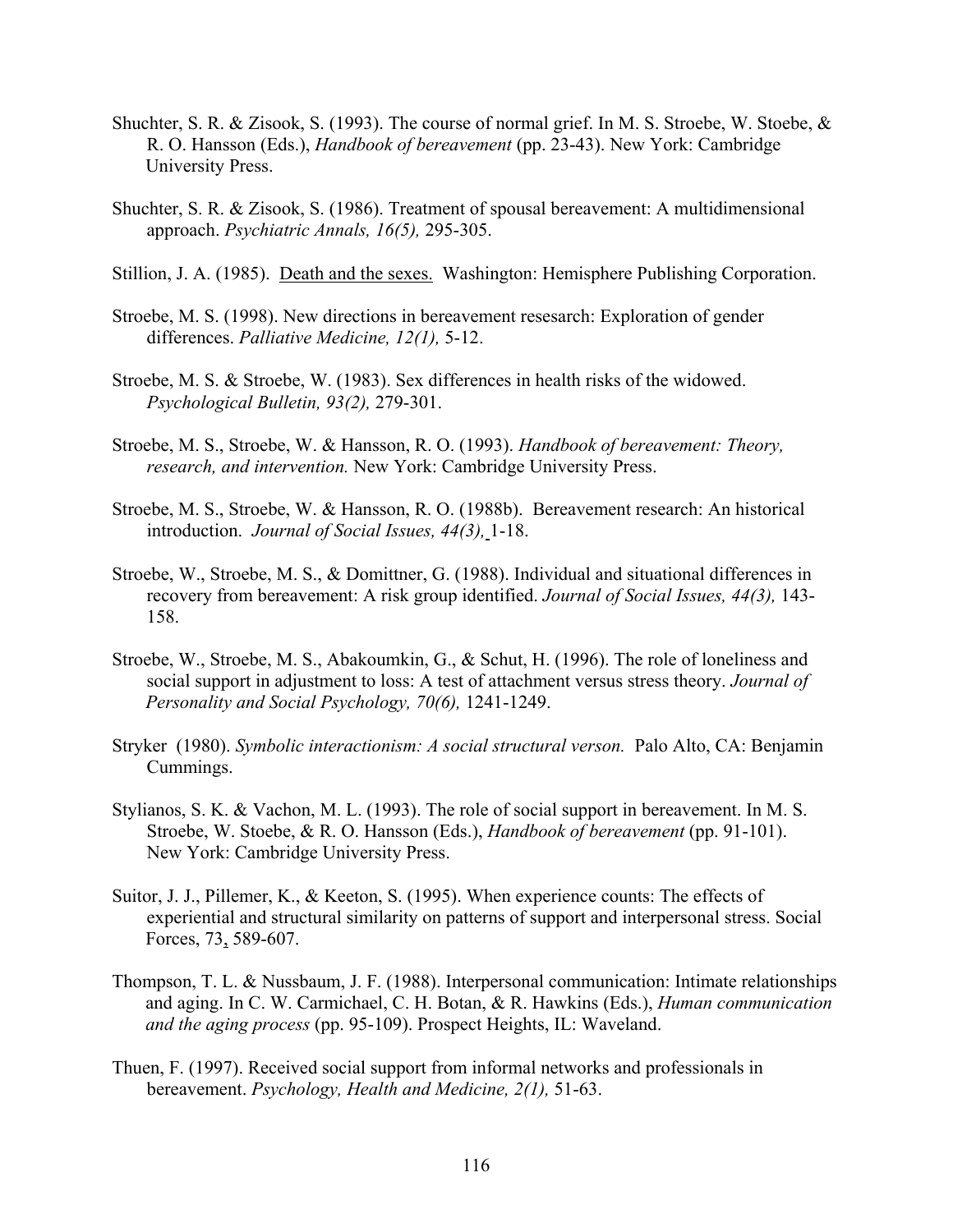- Turvey, C. L., Carney, C., Arndt, S., Wallace, R. B., & Herzog, R. (1999). Conjugal loss and syndromal depression in a sample of elders aged 70 years and older. *American Journal of Psychiatry, 156(10),* 1596-1601.
- Vachon, M. L. & Stylianos, S. K. (1988). The role of social support in bereavement. *Journal of Social Issues, 44(3),* 175-190.
- Vachon, M. L., Sheldon, A. R., Lancee, W. J., Lyall, W. A., Rogers, J., & Freeman, S. J. (1982). Correlates of enduring distress patterns following bereavement: Social network, life situation and personality. *Psychological Medicine, 12*, 783-788.
- van Baarsen, B. & van Groenou, M. (2001). Partner loss in later life: Gender differences in coping shortly after bereavement. *Journal of Loss and Trauma, 6(3),* 243-262.
- VanderCreek, L. (1988). Sources of support in conjugal bereavement. *Hospice Journal, 44(3),* 175-190.
- Windholz, M., Marmar, C. & Horowitz, M. J. (1985). A review of the research on conjugal bereavement: Impact on health and efficacy of intervention. *Comprehensive Psychiatry, 26(5)*, 433-447.
- Wortman, C. B., Silver, R. C., & Kessler, R. C. (1993). The meaning of loss and adjustment to bereavement. In M. S. Stroebe, W. Stoebe, & R. O. Hansson (Eds.), *Handbook of bereavement* (pp. 349-366). New York: Cambridge University Press.
- Zagacki, K. S., Edwards, R., Honeycutt, J. M. (1992). The role of mental imagery and emotion in imagined interaction. *Communication Quarterly, 40,* 56-68.
- Zisook, S. & Shuchter, S. R. (1985). Time course of spousal bereavement. *General Hospital Psychiatry, 7(2),* 95-100.
- Zisook, S., Paulus, M., Shuchter, S. R., & Judd, L. L. (1997). The many faces of depression following spousal bereavement. *Journal of Affective Disorders, 45,* 85-95.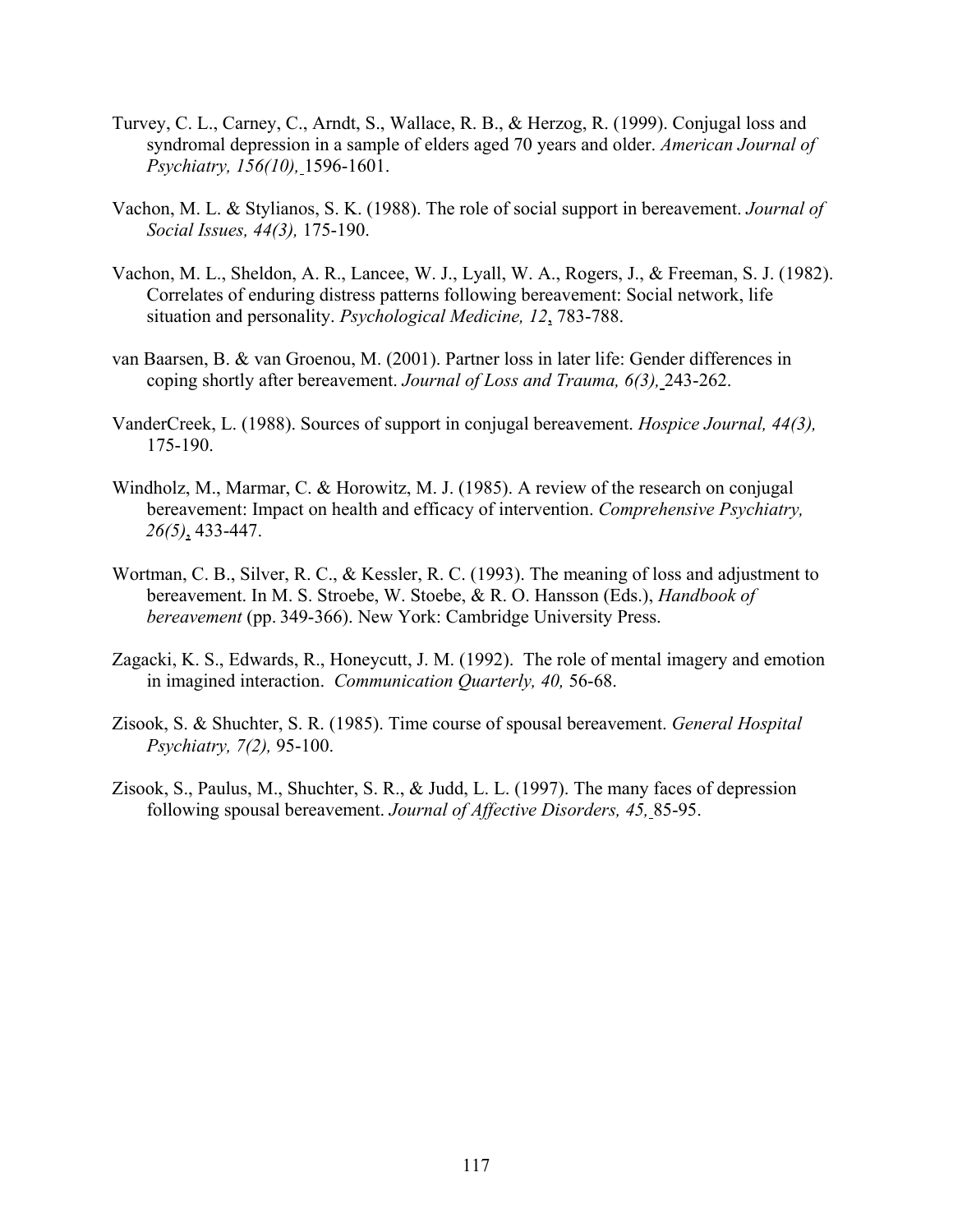### **Appendix A: Survey Questionnaire**

This questionnaire has been designed to collect information on communication and behavior following the death of one's spouse. It is part of research being conducted by UAB adjunct faculty member Sherry Ford. Your participation is voluntary and greatly appreciated. Results of this research will be used for meeting graduate program requirements and may be submitted for presentation at professional association meetings and/or published in journal articles; however, please understand that your individual identification and responses will be kept strictly confidential. By completing this survey, you are indicating your consent to participate in this study.

As you complete the survey, please read each item carefully before indicating your answer. Simply circle the number to the corresponding answer that best represents your feelings. Please rate ALL items. If you are not completely sure about a statement, please rate it as best you can.

*For the following items, select the number that best describes the way you have been feeling during* **the past two weeks,** *including today. Circle the number that best describes YOU and your feelings.*

| People take the time to listen to how I feel.                 |                |    |                          |     |            |                                                                                             |
|---------------------------------------------------------------|----------------|----|--------------------------|-----|------------|---------------------------------------------------------------------------------------------|
| NO!                                                           | N <sub>O</sub> | no | $\overline{?}$           | yes | YES YES!   |                                                                                             |
|                                                               |                |    |                          |     |            |                                                                                             |
| I can express my feelings about my grief openly and honestly. |                |    |                          |     |            |                                                                                             |
| <u>NO!</u>                                                    | NO             | no | $\overline{?}$           | yes | YES YES!   |                                                                                             |
|                                                               |                |    |                          |     |            | It helps me to talk with someone who is nonjudgmental about how I grieve.                   |
|                                                               |                |    | $\overline{\mathcal{L}}$ |     |            |                                                                                             |
| NO!                                                           | N <sub>O</sub> | no |                          | yes | <b>YES</b> | YES!                                                                                        |
| There is at least one person I can talk to about my grief.    |                |    |                          |     |            |                                                                                             |
| <u>NO!</u>                                                    | NO.            | no | $\gamma$                 | yes | YES YES!   |                                                                                             |
|                                                               |                |    |                          |     |            |                                                                                             |
| I can get help for my grieving when I need it.                |                |    |                          |     |            |                                                                                             |
| $\overline{NO}!$                                              | N <sub>O</sub> | no | $\gamma$                 | yes | <b>YES</b> | <u>YES!</u>                                                                                 |
|                                                               |                |    |                          |     |            |                                                                                             |
|                                                               |                |    |                          |     |            | The following items concern your interaction with other widows. Circle the number that best |
| represents your response.                                     |                |    |                          |     |            |                                                                                             |
|                                                               |                |    |                          |     |            |                                                                                             |
|                                                               |                |    |                          |     |            | I have spent time with other widows/widowers since my spouse's death.                       |
| $\underline{NO!}$                                             | N <sub>O</sub> | no | $\gamma$                 | yes | YES YES    |                                                                                             |
|                                                               |                |    |                          |     |            |                                                                                             |
| I have attended meetings of a support group for widows.       |                |    |                          |     |            |                                                                                             |
| NO!                                                           | N <sub>O</sub> | no | $\gamma$                 | yes | YES YES    |                                                                                             |
|                                                               |                |    |                          |     |            |                                                                                             |
|                                                               |                |    |                          |     |            | Other widows/widowers I know have been a source of support since my spouse's death.         |

NO! NO no ? yes YES YES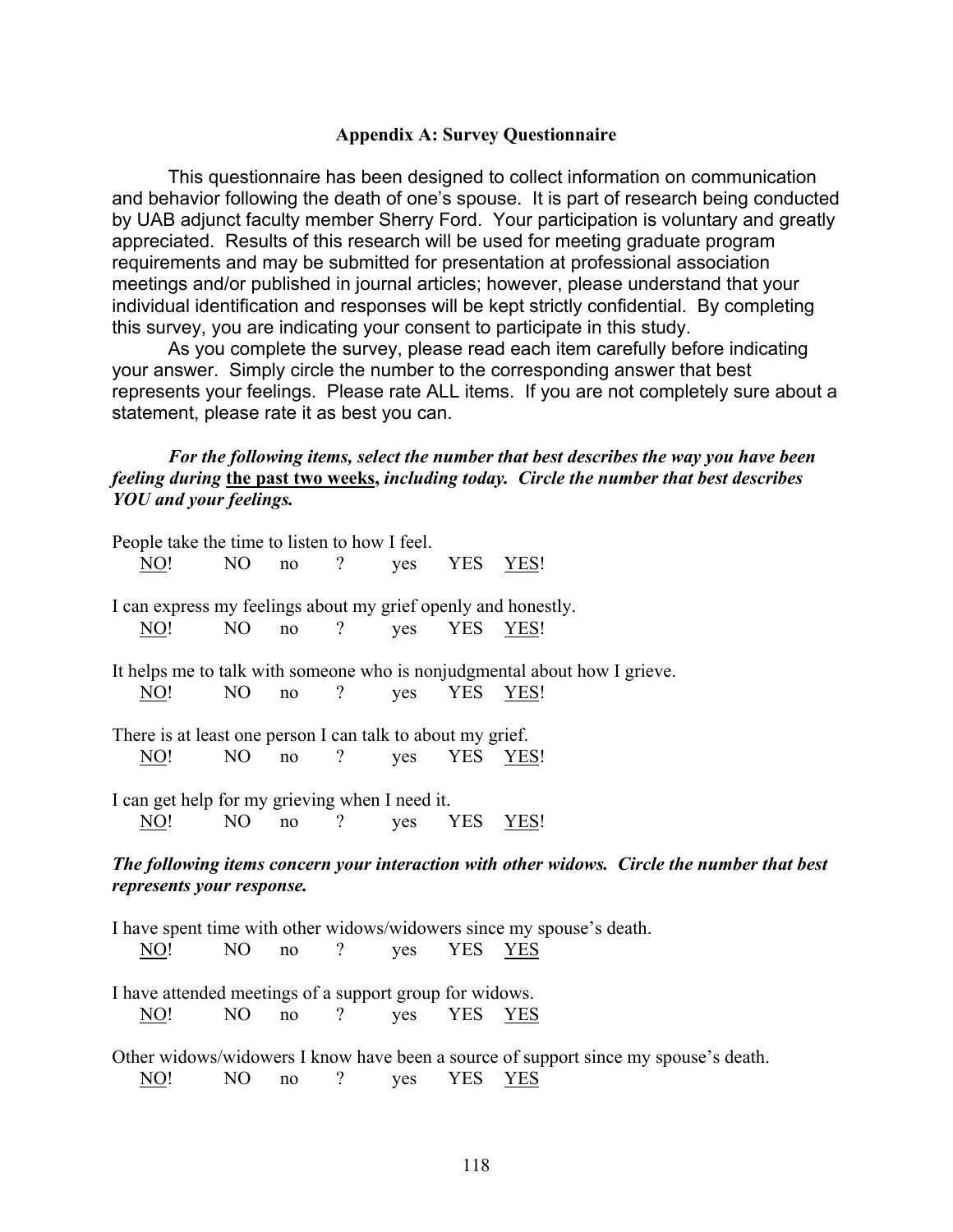# *The following items address the transitions you have experienced since the passing of your spouse. Please circle the answer that best represents your response to that question or statement.*

## **Describe your general attitude and approach to taking care of your health.**

- 1 I am very concerned and pay close attention to my personal health.
- 2 Most of the time I pay attention to my health care needs.
- 3 Usually, I try to take care of health matters, but sometimes I just don't get around to it.
- 4 Health care is something that I just don't worry too much about.

## **Losing a spouse can be a confusing experience, and some widows/widowers feel they do not receive enough information and details about their new situation. How do you feel?**

- 1 I have been given a very complete picture of my situation.
- 2 I have a pretty fair understanding of my situation, and if I ant to know more, I can always get new information.
- 3 I do have some information about my situation, but I feel I would like to know more.
- 4 I have very little information or knowledge about my situation.

## **In a situation involving the loss of a spouse, people have different ideas about the grieving process and what to expect from it. How do you feel?**

- 1 I believe I know a great deal about the grieving process and will have little problem working through it.
- 2 I trust that I will get through the grief, but sometimes I have doubts.
- 3 I sometimes wonder if I'll ever make it through this.
- 4 I don't believe things could get worse, and I doubt I'll ever get better.

## **In a situation such as yours, individuals have different amounts of information about dealing with such a situation. How much information do you feel you have?**

- 1 I feel my understanding of this process is very up to date.
- 2 My knowledge concerning my situation is pretty complete, but there are a few things I still want to know.
- 3 I have some knowledge of my situation, but there is still so much I don't understand.
- 4 I have little knowledge about this situation, and feel quite lost.

### **How would you characterize your relationship with your family now?**

- 1 Very good
- 2 Adequate
- 3 Somewhat inadequate
- 4 Markedly inadequate

### **How would you characterize your relationship with your children?**

- 1 Very good
- 2 Adequate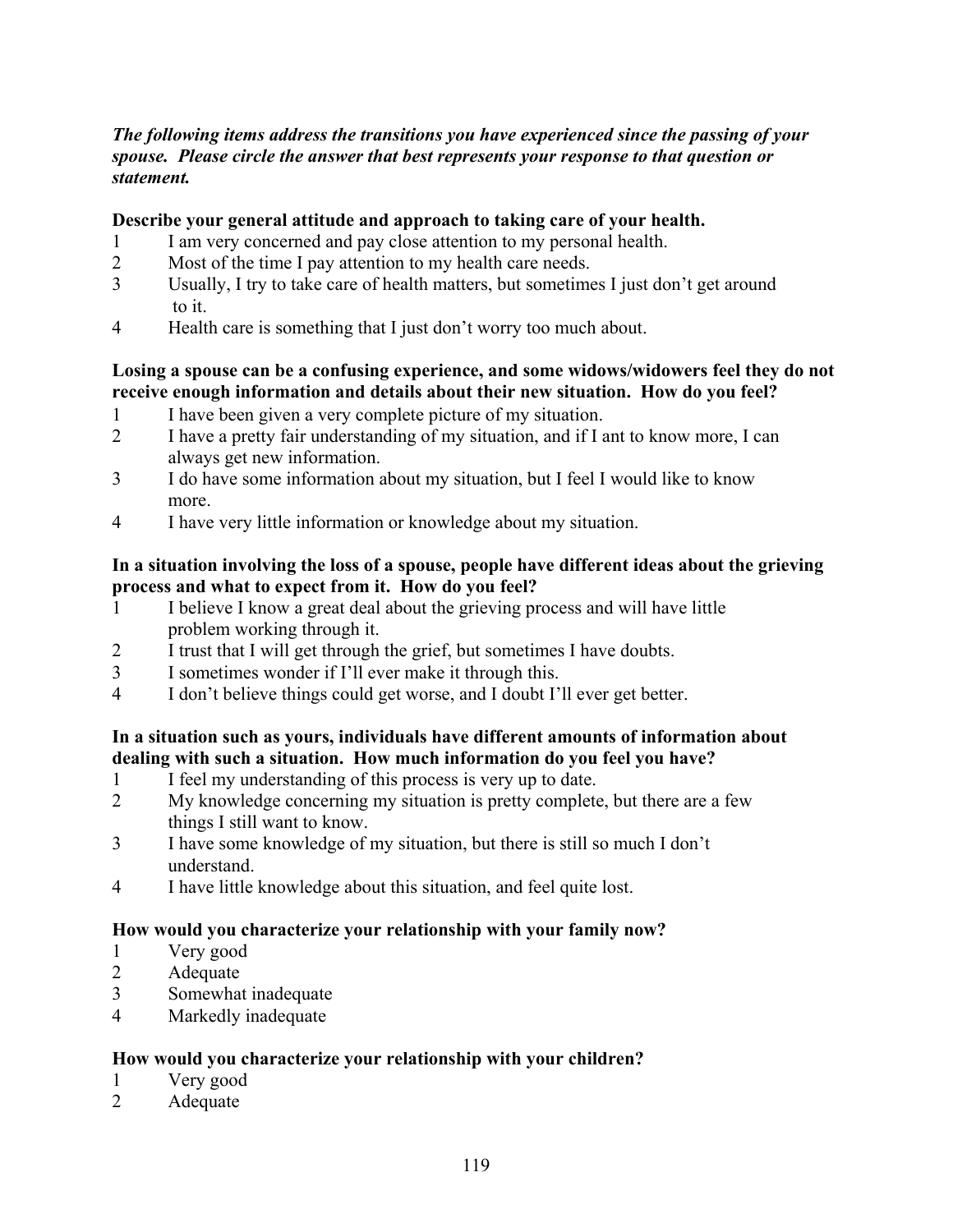- 3 Somewhat inadequate
- 4 Markedly inadequate

# **In those areas where you've found your abilities impaired by your situation, has your family shifted roles to take over those duties?**

- 1 Excellent family adaptation
- 2 Generally adequate adaptation
- 3 Generally inadequate adaptation
- 4 Highly inadequate adaptation

# **Has your situation resulted in any decrease in communication between yourself and members of your family?**

- 1 No decrease in communication
- 2 A slight decrease
- 3 Communication is significantly decreased
- 4 Communication significantly decreased and I feel very alone.

# **A situation such as yours often creates a drain on a family's financial resources; are you having any difficulty meeting the financial demands of your new situation?**

- 1 No financial drain.
- 2 Slight financial drain
- 3 Substantial financial drain
- 4 Severe financial drain

## **Have you had as much communication with members of your family outside of your immediate household since the death of your spouse (e.g., called them on the phone, written to them, etc.)?**

- 1 Contact is the same or greater.
- 2 Contact is slightly less.
- 3 Contact is markedly less.
- 4 No contact since my spouse's death.

# **Have you remained as interested in interactions or activities with these family members as you were before?**

- 1 Interest is the same or greater.
- 2 Interest is slightly less.
- 3 Interest is markedly less.
- 4 Little or no interest in getting together with them.

# **Do you depend on these members of your family for support and physical help, particularly since your spouse's death?**

- 1 I need no help, or they give me all the help I need.
- 2 Their help is enough, except for some minor changes.
- 3 They give me some help but not enough.
- 4 They give me little or no help even though I need a great deal.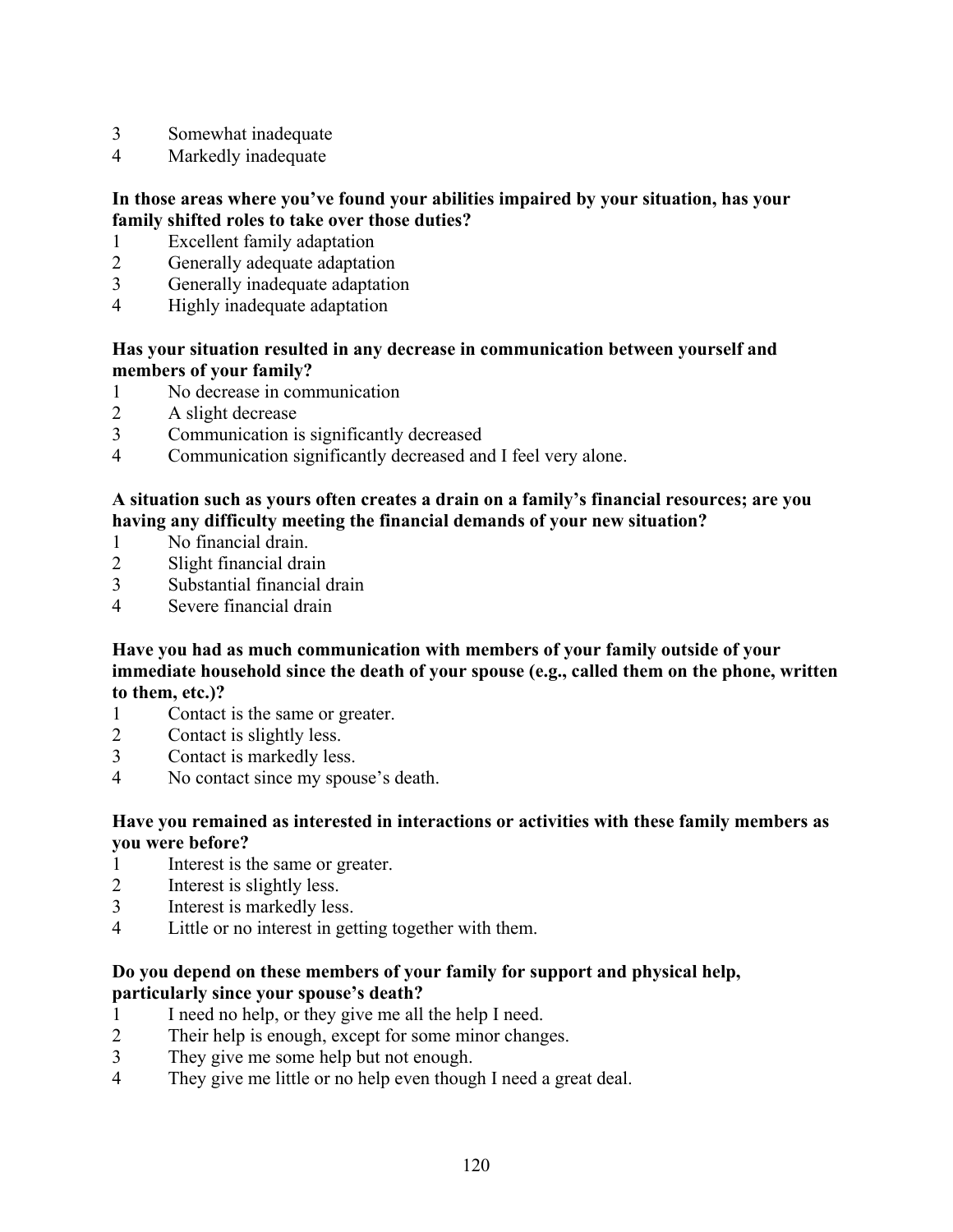# **Do you socialize much with these members of your family? Has your situation reduced your ability to do so?**

- 1 Little or no change in socializing.
- 2 Socializing with them has been slightly reduced.
- 3 Substantial reduction in socialization.
- 4 Socialization with extended family totally eliminated.

## **In general, how have you been getting along with these members of your family recently?**

- 1 Good, same as previously.
- 2 Fair
- 3 Poor
- 4 Very poor

# **Are you still as interested in your leisure time activities and hobbies as you were prior to your spouse's death?**

| No     | Slightly | Markedly | Little or no       |
|--------|----------|----------|--------------------|
| change | reduced  | reduced  | interest remaining |

### **Are you interested in leisure time activities with your family as you were prior to your spouse's death?**

|        |          |          | Little or no       |
|--------|----------|----------|--------------------|
| No.    | Slightly | Markedly |                    |
| change | reduced  | reduced  | interest remaining |

### **Do you still participate in those activities to the same degree as you once did?**

| N <sub>0</sub> | Slightly | Markedly | Little or no       |
|----------------|----------|----------|--------------------|
|                |          |          |                    |
| change         | reduced  | reduced  | interest remaining |

### **Have you maintained your interest in social activities since your spouse's death?**

| No     | Slightly | Markedly | Little or no       |
|--------|----------|----------|--------------------|
| change | reduced  | reduced  | interest remaining |

### **Have you felt anxious or nervous recently?**

|            | --------- /------------------ |             |           |
|------------|-------------------------------|-------------|-----------|
| Not at all | A little bit                  | Quite a bit | Extremely |

# **Have you been feeling depressed recently?**

 1----------------2-----------------3---------------4 Not at all A little bit Quite a bit Extremely

# **Have you been more irritable or angry recently?**

| Not at all | A little bit | Quite a bit | Extremely |
|------------|--------------|-------------|-----------|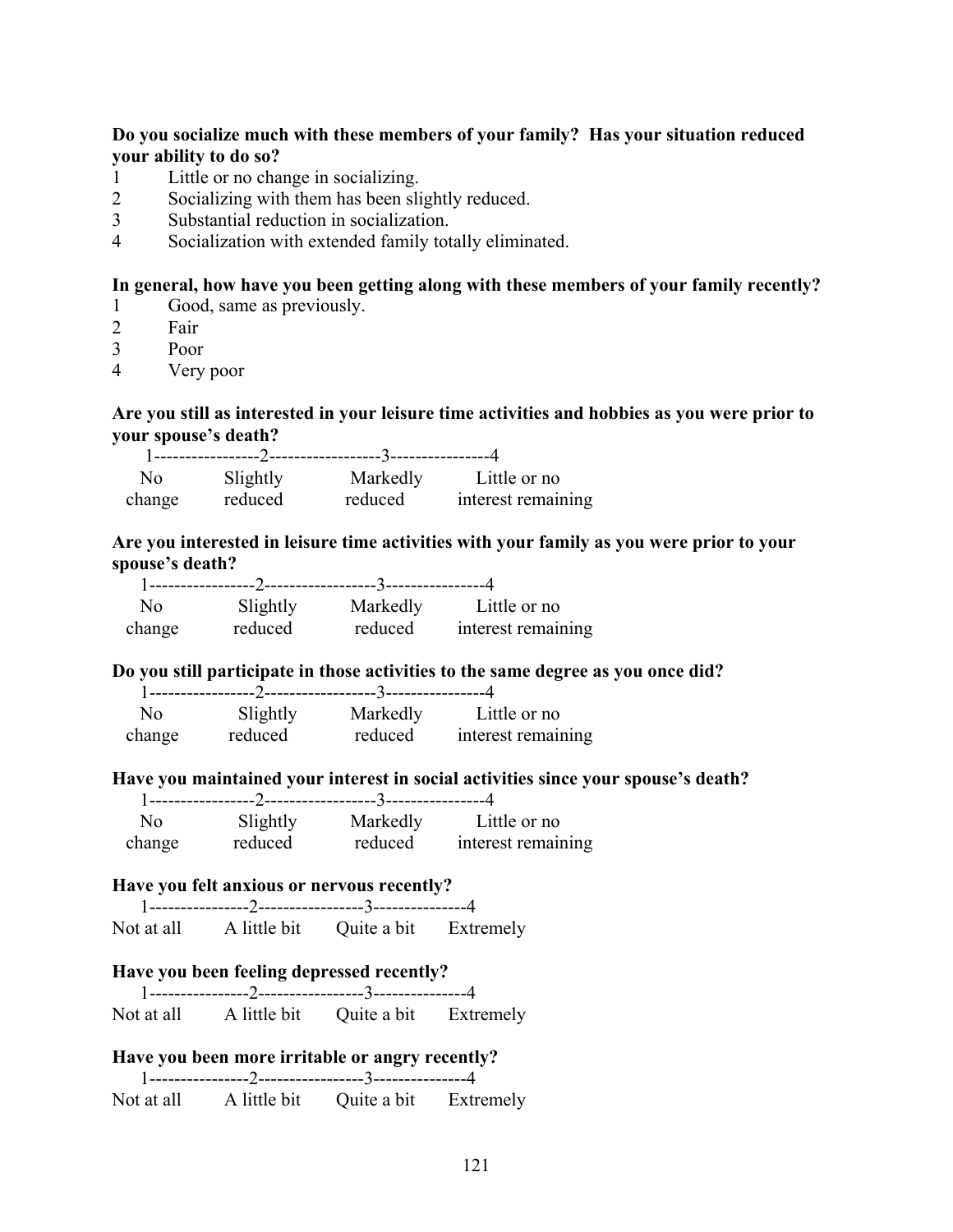### **Have you been feeling guilty or like you have let people down lately?**

 1----------------2-----------------3---------------4 Not at all A little bit Ouite a bit Extremely

### **Have you been worrying about things more since the death of your spouse?**

 1----------------2-----------------3---------------4 Not at all A little bit Quite a bit Extremely

The following 5 items focus on employment. If you are not employed, please skip this section.

# **Has your situation impaired your ability to do your job?**

- 1 No impairment.
- 2 Mild impairment, but very minor problems.
- 3 Some serious problems.
- 4 Situation has totally prevented me from doing my job.

### **How well do you physically perform your job now?**

- 1 Very well, complete adequacy.
- 2 Slight inadequacy.
- 3 Not too well.<br>4 Poorly
- Poorly.

### **During the last 30 days, have you lost any time at work due to your situation?**

- 1 3 days or less.
- 2 1 week
- 3 2 weeks
- 4 more than 2 weeks

#### **Is your job as important to you now as it was before your spouse passed away?**

- 1 Equal or greater importance than before.
- 2 Slightly less importance.
- 3 A lot less importance.
- 4 Little or no importance to me now.

#### **Have you had to change your goals concerning your job as a result of your situation?**

- 1 My goals are unchanged.
- 2 There has been a slight change in my goals.
- 3 My goals have changed quite a bit.
- 4 I have changed my goals completely.

*The following items address your use of imagined interactions. Imagined interactions are those "mental" interactions we have with others who are not physically present. We may have imagined conversations that occur in self-controlled daydreams or while the mind wanders.*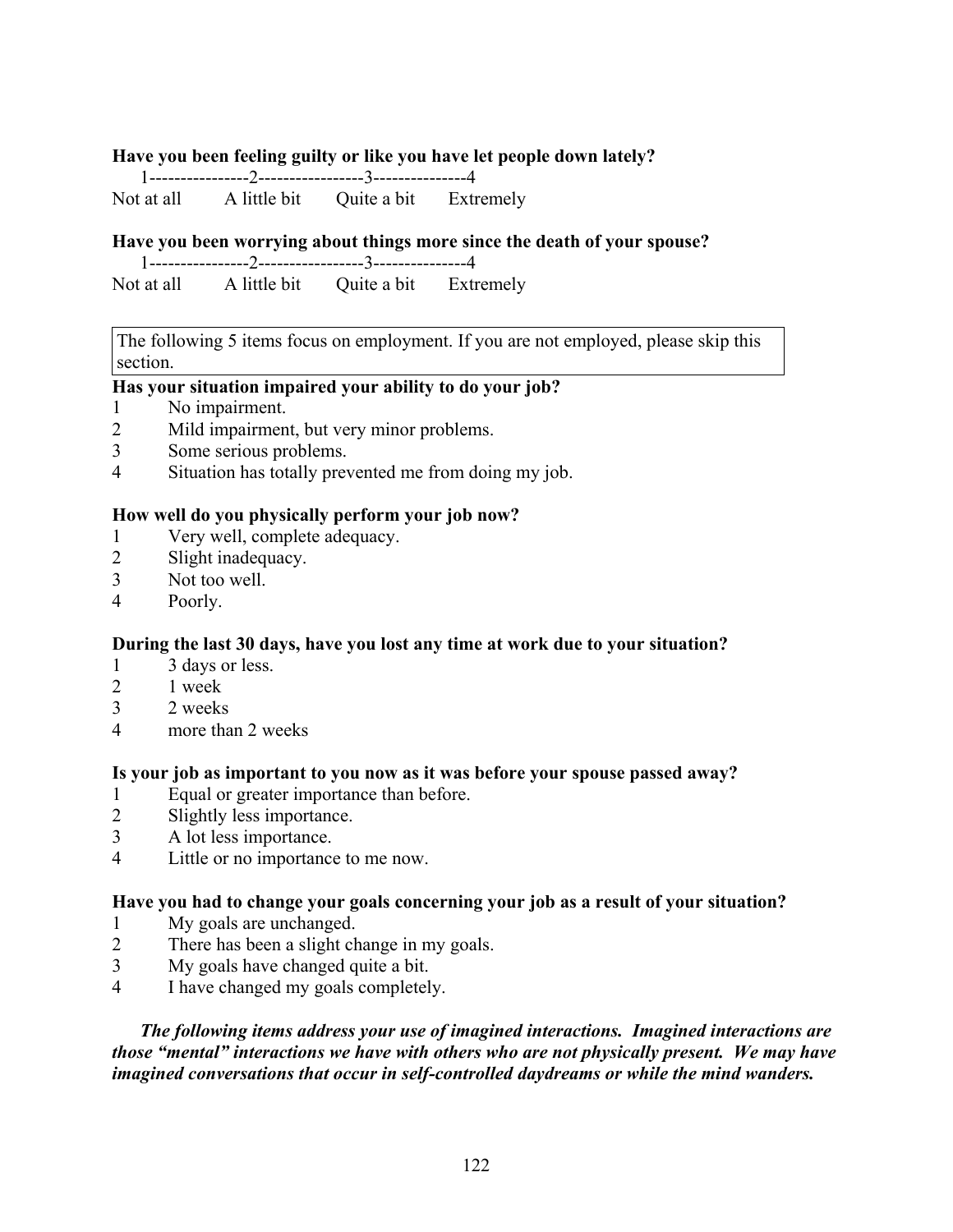*We may imagine interactions before falling asleep, before interacting with someone, after interacting with someone and so on.* 

 *Imagined interactions may be brief or long, ambiguous or detailed. They may address a number of topics or examine one topic exclusively. The interactions may be one-sided where the person imagining the discussion does most of the talking, or they may be more interactive where both partners take an active part in the conversation.* 

 *Following are a few items asking you about imagined interactions with others. Answer each item while keeping in mind your experience as a widow or widower. Please read each item carefully and try to answer as honestly as possible.*

| $YES!$ = very strong agreement          | $\overline{NO}$ ! = very strong disagreement |
|-----------------------------------------|----------------------------------------------|
| $YES = strong agreement$                | $NO =$ strong disagreement                   |
| $yes = agreement$                       | $no = disagreement$                          |
| $? =$ neither agreement or disagreement |                                              |

**I have imagined interactions all the time.**

NO! NO no ? yes YES YES!

**I often have imagined interactions before interacting with someone of importance.**

NO! NO no ? yes YES YES!

**Most of my imagined interactions are with different people.**

NO! NO no ? yes YES YES!

**I often have imagined interactions after interacting with someone of importance.**

NO! NO no ? yes YES YES!

**When I have imagined interactions, they tend to be detailed and well-developed.**

NO! NO no ? ves YES YES!

**More often than not, what I actually say to a person in a real conversation is different from what I imagined I would say.**

NO! NO no ? yes YES YES!

**In my real conversations, I am very different than in my imagined ones.**

NO! NO no ? yes YES YES!

**After important meetings, I frequently imagine them.**

NO! NO no ? ves YES YES!

**I usually say in real life what I imagined I would say.**

NO! NO no ? yes YES YES!

#### **My imagined interactions usually involve conflicts or arguments.**

NO! NO no ? yes YES YES!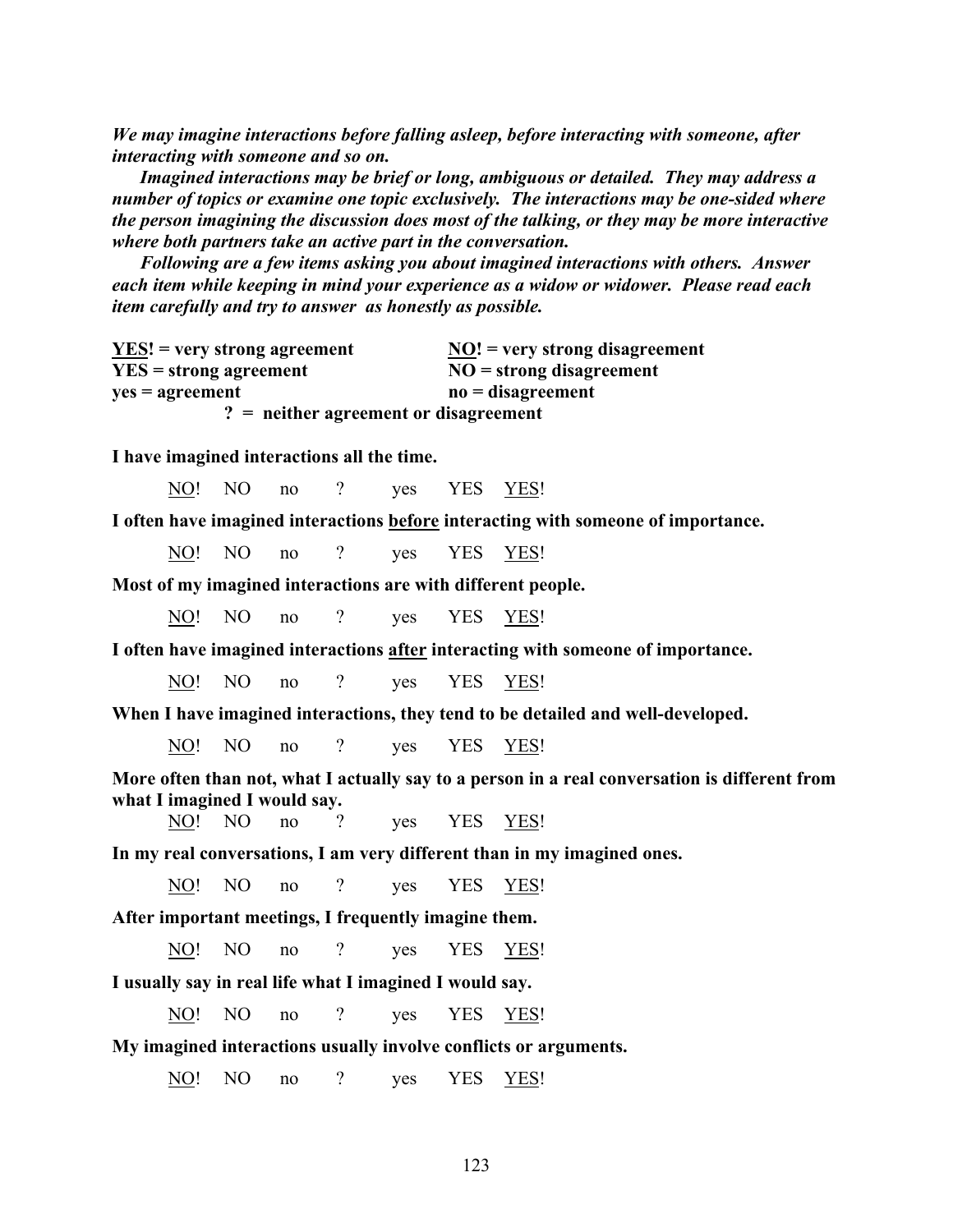**Before I meet someone important, I imagine conversations with them.**

No! No no ? yes YES YES!

**When I have imagined interactions, the other person tends to talk a lot.**

NO! NO no ? yes YES YES!

**I frequently have imagined interactions.**

NO! NO no ? ves YES YES!

**I do not enjoy most of my imagined interactions.**

NO! NO no ? yes YES YES!

**When I have a real conversation that I have previously imagined, the actual conversation is very different from what I imagined.**

NO! NO no ? yes YES YES!

**After I meet someone important, I imagine my conversation with them.**

NO! NO no ? yes YES YES!

**I rarely imagine myself interacting with someone else.**

NO! NO no ? ves YES YES!

**In my real conversations, other people are very different than in my imagined ones.**

NO! NO no ? yes YES YES!

**My imagined interactions are quite similar to the real conversations which follow them.** NO! NO no ? yes YES YES!

**I enjoy most of my imagined interactions.**

NO! NO no ? yes YES YES!

**It is hard recalling the details of imagined interactions.**

NO! NO no ? yes YES YES!

**My imagined interactions are very specific.**

NO! NO no ? yes YES YES!

**My imagined interactions are usually quite unpleasant.**

NO! NO no ? yes YES YES!

**The other person has a lot to say in my imagined interactions.**

NO! NO no ? yes YES YES!

**My imagined interactions are usually quite pleasant.**

NO! NO no ? yes YES YES!

**The other person dominates the conversation in my imagined interactions.**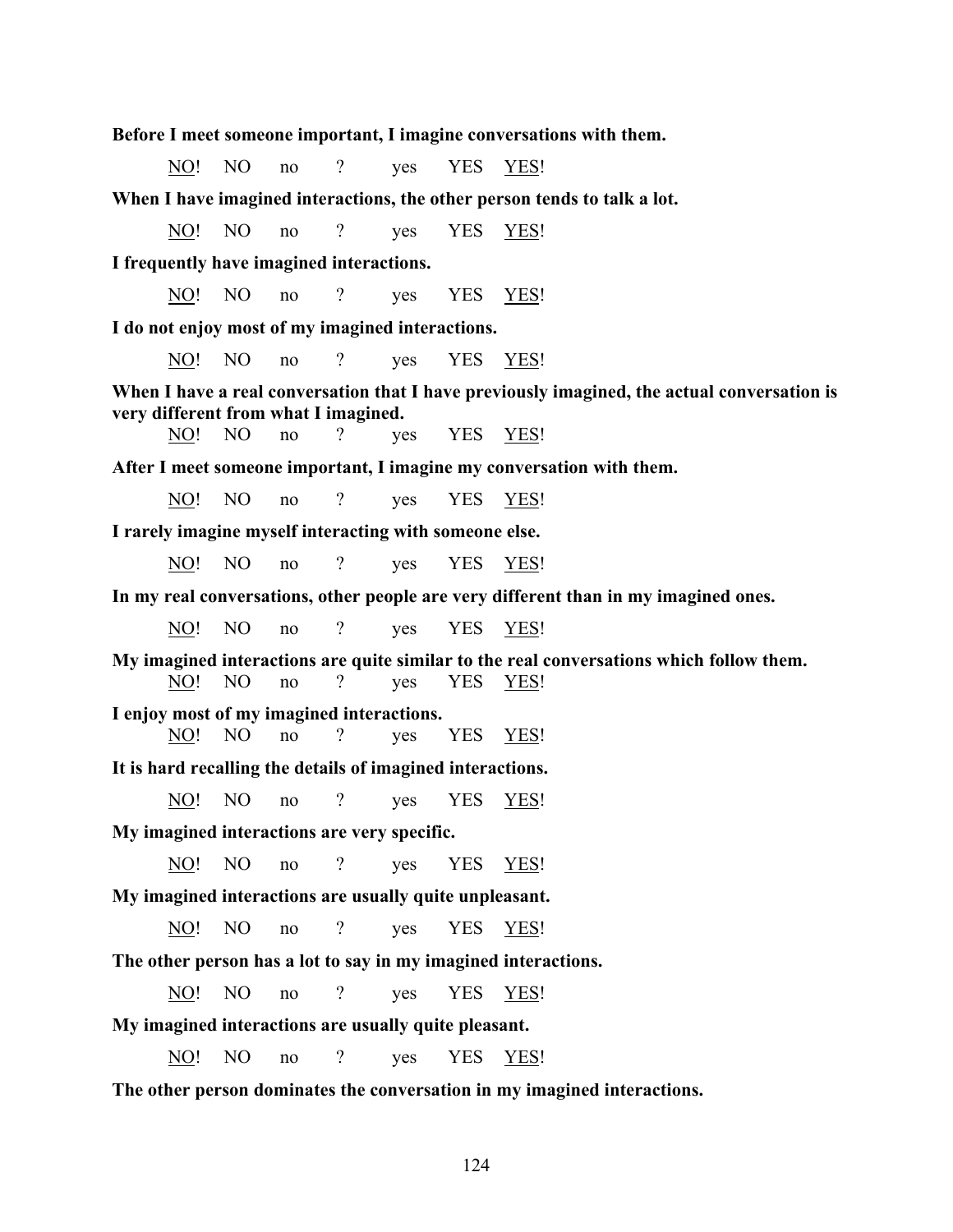NO! NO no ? ves YES YES!

**My imagined interactions usually involve happy or fun activities.**

NO! NO no ? yes YES YES!

**Before important meetings, I frequently imagine them.**

NO! NO no ? yes YES YES!

**More often than not, what the other actually says in a real conversation is different from what I imagined he/she would say**.

NO! NO no ? yes YES YES!

**After having am imagined interaction, I often feel a sense of emotional release.** NO! NO no ? yes YES YES!

**Having imagined interactions allows me to alleviate nervousness about interacting with others.**

NO! NO no ? yes YES YES!

**I never experience an emotional release as a result of having imagined interactions**. NO! NO no ? yes YES YES!

**Having imagined interactions allows me to gain a better understanding of myself**. NO! NO no ? yes YES YES!

**Having imagined interactions gives me a better sense of myself.** NO! NO no ? yes YES YES!

**I never feel I've gained a better understanding of myself as a result of having an imagined interaction.**

NO! NO no ? yes YES YES!

**I always use imagined interactions to practice what I want to say to someone in real life.** NO! NO no ? yes YES YES!

**I never use imagined interactions to practice what I will say to someone in real life.** NO! NO no ? yes YES YES!

**I enjoy most of my imagined interactions.**

NO! NO no ? ves YES YES!

**I see imagined interactions as a good means of preparing for real-life interactions with others**.

NO! NO no ? yes YES YES!

**I do not enjoy most of my imagined interactions.**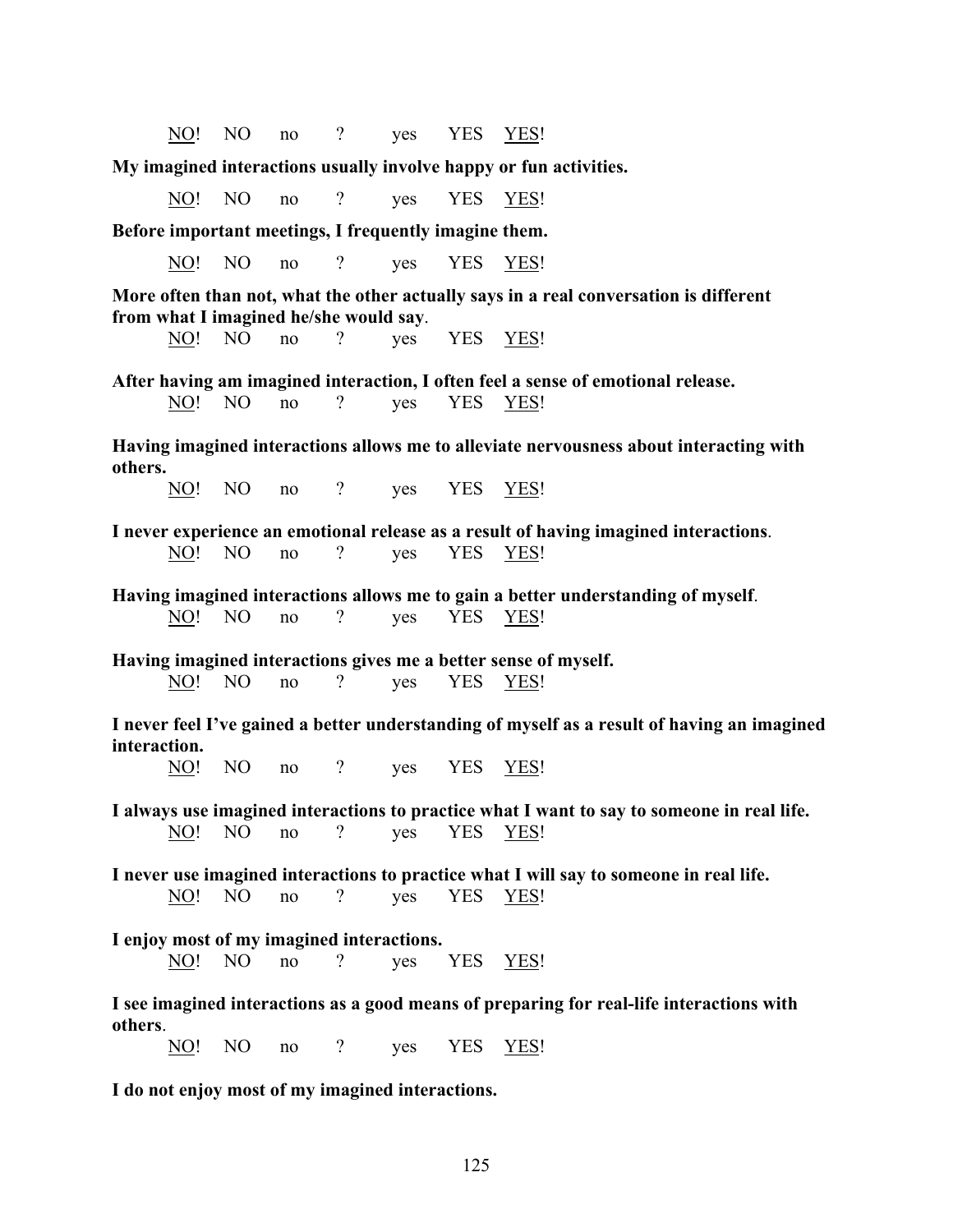NO! NO no ? ves YES YES! **Imagined interactions give me the opportunity to compensate for the lack of real-life interactions with friends and family.** NO! NO no ? yes YES YES! **My imagined interactions are usually enjoyable.** NO! NO no ? yes YES YES! **When I can't actually spend time with significant others, I often have imagined interactions involving those individuals.** NO! NO no ? yes YES YES! **My imagined interactions are usually quite unpleasant.** NO! NO no ? yes YES YES! **I seldom use imagined interactions as a substitute for real interaction with my family and friends.** NO! NO no ? yes YES YES! **My imagined interactions usually involve happy or fun activities**. NO! NO no ? yes YES YES! **I have imagined interactions with my deceased spouse.** NO! NO no ? yes YES YES! **I never have imagined interactions involving my deceased spouse.** NO! NO no ? yes YES YES! **I often imagine interacting with my spouse about a current situation, problem, or issue.** NO! NO no ? yes YES YES! **When dealing with a current situation or problem, I never imagine interacting with my spouse about that situation or problem.** NO! NO no ? yes YES YES! **My imagined interactions often involve remembering past communication with my spouse.** NO! NO no ? yes YES YES! *Please give some information about yourself:* **Sex:**  $\Box$  Male  $\Box$  Female **Race:** □ African-American/Black □ Hispanic/Spanish/Latino  $\Box$  American Indian  $\Box$  White, not of Hispanic origin  $\Box$  Asian or Pacific Islander  $\Box$  Other: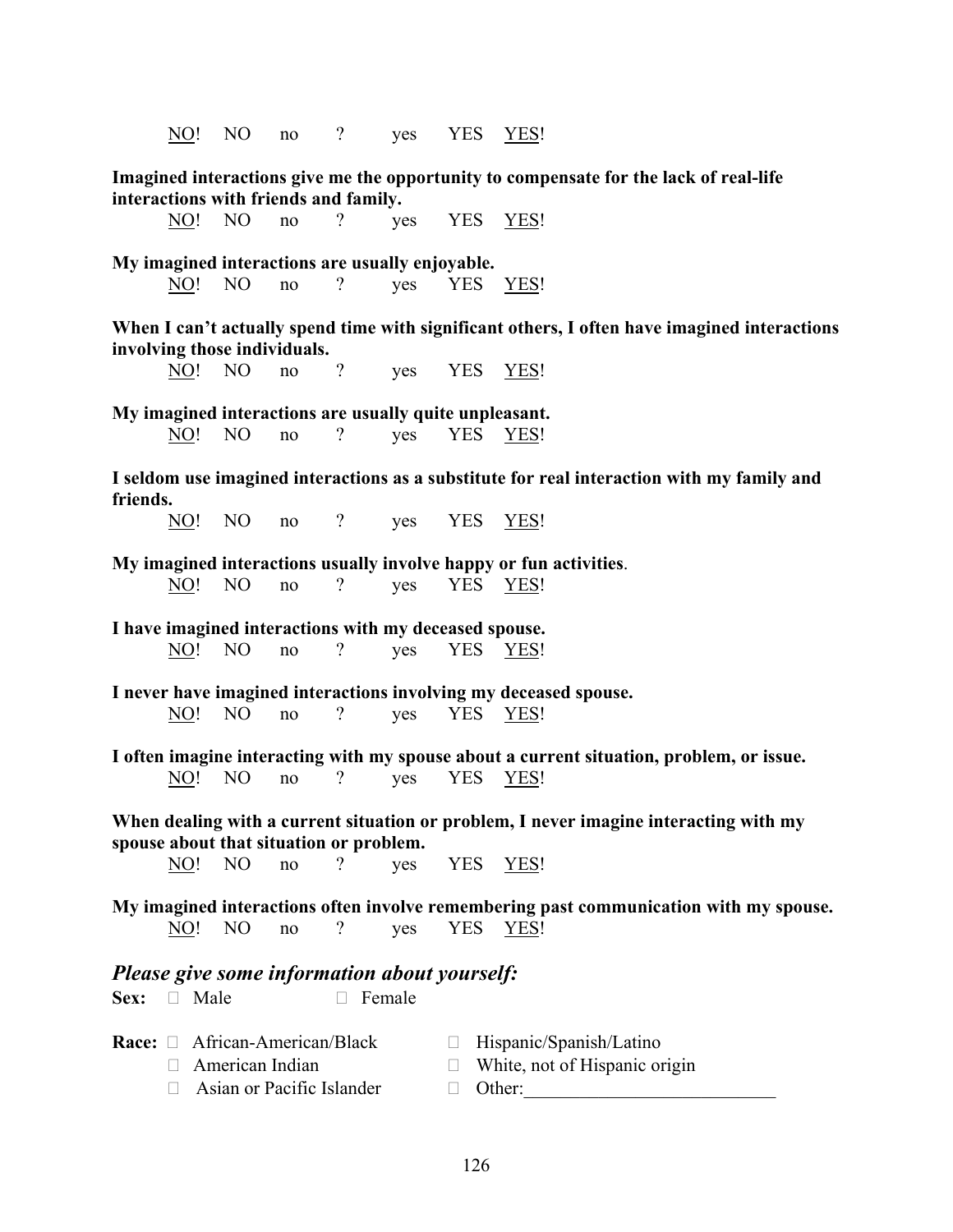|                                                                                   | K to $12th$ grade - NO DIPLOMA<br>$\Box$<br>High school graduate or GED<br>$\Box$<br>Associate degree (AA, AS)<br>$\Box$<br>Bachelor's degree (BA, BS)<br>$\Box$<br>Master's degree (MA, MS,<br>$\Box$<br>MSW, MBA, etc.)                                                                                                                                                                                                                                                          | DDS, DVM, etc.)<br>$\Box$<br>$\Box$ | $\Box$ Professional degree (MD, JD,<br>Doctorate degree (PhD, EdD)<br>Other:          |  |
|-----------------------------------------------------------------------------------|------------------------------------------------------------------------------------------------------------------------------------------------------------------------------------------------------------------------------------------------------------------------------------------------------------------------------------------------------------------------------------------------------------------------------------------------------------------------------------|-------------------------------------|---------------------------------------------------------------------------------------|--|
|                                                                                   | Are you currently employed? $\Box$ Yes<br>If yes, please indicate the nature of your employment (e.g., lawyer, teacher, cashier,<br>secretary, laborer, salesperson, nurse, veterinarian etc.)                                                                                                                                                                                                                                                                                     | $\Box$ No                           |                                                                                       |  |
| $\Box$                                                                            | Which of the following categories best describes your total yearly family income for the last<br>year, including wages and salaries, interest and dividends, social security, and any other<br>money received by all people in your household, before taxes and other deductions?<br>$\Box$ less than \$5,000<br>$\Box$ \$5,000 to \$9,999<br>\$10,000 to \$19,999 $\Box$ \$60,000 to \$79,999                                                                                     | $\Box$ \$20,000 to \$39,999         | $\Box$ \$80,000 to \$99,999<br>$\Box$ \$40,000 to \$59,999 $\Box$ \$100,000 and above |  |
|                                                                                   | What was the age of your spouse when he or she passed away?                                                                                                                                                                                                                                                                                                                                                                                                                        |                                     | years                                                                                 |  |
|                                                                                   | How much time has elapsed since your spouse passed away?                                                                                                                                                                                                                                                                                                                                                                                                                           |                                     | year(s)                                                                               |  |
| $\Box$<br>$\Box$<br>$\Box$<br>$\Box$<br>$\Box$<br>$\Box$<br>П<br>$\Box$<br>$\Box$ | Which of the following best describes the nature of your spouse's death?<br>Accidental (automobile, household, on-the-job accidents).<br>Sudden illness (no advance warning of illness).<br>Less than six months after diagnosis of illness.<br>More than six months, less than one year after diagnosis of illness.<br>More than one year after diagnosis of illness.<br>Suicide<br>Victim of crime<br>Natural disaster (tornado, earthquake, hurricane)<br>Other cause of death: |                                     |                                                                                       |  |
|                                                                                   | How many children do you have?                                                                                                                                                                                                                                                                                                                                                                                                                                                     |                                     |                                                                                       |  |

**Highest level of education you have completed:**

## **How many children currently live in your home?** \_\_\_\_\_\_\_\_\_\_\_\_\_\_\_\_\_ Age(s) of child(ren) currently in living in your home: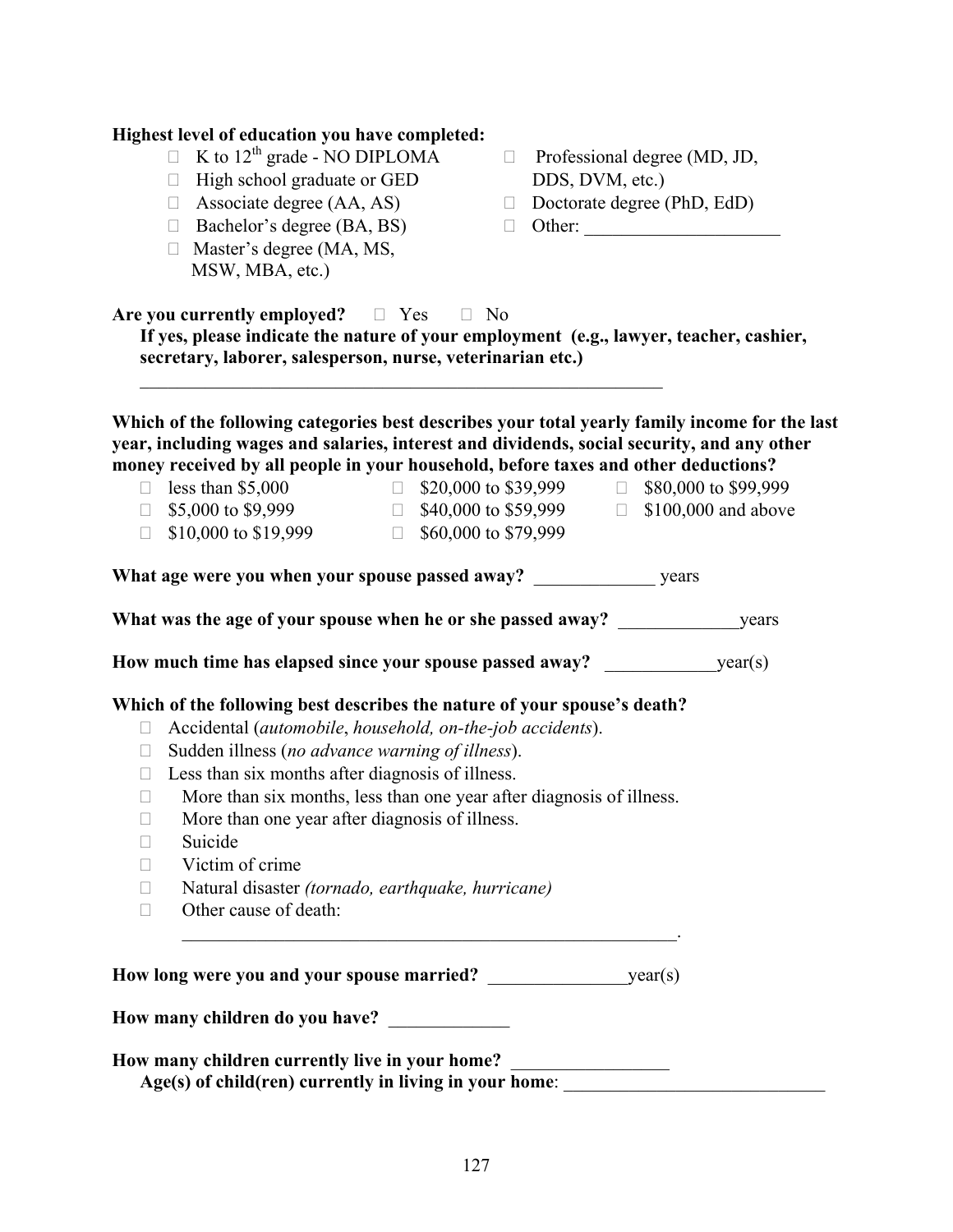**Couples sometimes discuss how life will be for the surviving spouse once one member dies. Would you say you and your spouse ever had discussions of this type?** 

NO! NO no ? yes YES YES!

*Below you are asked to rate how confident you are that you can successfully deal with important things people must typically think about after a spouse's death. Because people differ in the way that they deal with the death of a spouse, there is no right or wrong answer to these questions. Simply give your best possible answer.* 

 *Please read each statement, then rate each statement on how confident you are that you can successfully deal with it by circling a number on the scale. Circling a "1" suggests that you are* **not at all confident** *that you can accomplish the task. A "7" suggests that you are*  **totally confident** *that you can accomplish that task. Numbers in the middle of the scale indicate that you are* **moderately confident** *that you can accomplish that task.* 

 *Think about yourself today, not as you were yesterday or how you will be in the future. We are interested in what you think right now. Please circle the number that indicates how confident you are* **today** *that you can successfully…* 

|                                                                     | <b>Moderately</b><br>Not at all<br>confident<br>confident |                |                | <b>Totally</b><br>confident |   |   |                |
|---------------------------------------------------------------------|-----------------------------------------------------------|----------------|----------------|-----------------------------|---|---|----------------|
| Control my feelings of grief.                                       | 1                                                         | $\overline{2}$ | 3              | $\overline{4}$              | 5 | 6 | 7              |
| Generate meaning in my life                                         | $\mathbf{1}$                                              | $\overline{2}$ | 3              | $\overline{4}$              | 5 | 6 | $\tau$         |
| Feel settled about my future direction<br>in life.                  | $\mathbf{1}$                                              | $\overline{2}$ | $\overline{3}$ | $\overline{4}$              | 5 | 6 | $\overline{7}$ |
| Cope with thoughts about my own<br>vulnerability and mortality.     | $\mathbf{1}$                                              | $\overline{2}$ | $\overline{3}$ | $\overline{4}$              | 5 | 6 | $\tau$         |
| Cope with thoughts about losing other<br>loved ones.                | 1                                                         | $\overline{2}$ | $\overline{3}$ | $\overline{4}$              | 5 | 6 | $\tau$         |
| Develop some philosophy to help accept<br>my spouse's death.        | -1                                                        | $\overline{2}$ | $\overline{3}$ | $\overline{4}$              | 5 | 6 | $\tau$         |
| Think optimistically about the future.                              | $\mathbf{1}$                                              | $\overline{2}$ | $\overline{3}$ | $\overline{4}$              | 5 | 6 | 7              |
| Cope with thoughts that life has no<br>meaning or purpose.          | 1                                                         | $\overline{2}$ | $\overline{3}$ | $\overline{4}$              | 5 | 6 | $\tau$         |
| Know where I am going in life.                                      | $\mathbf{1}$                                              | $\overline{2}$ | $\overline{3}$ | $\overline{4}$              | 5 | 6 | 7              |
| Manage my thoughts about how all<br>suffering in life is pointless. | 1                                                         | $\overline{2}$ | $\overline{3}$ | $\overline{4}$              | 5 | 6 | 7              |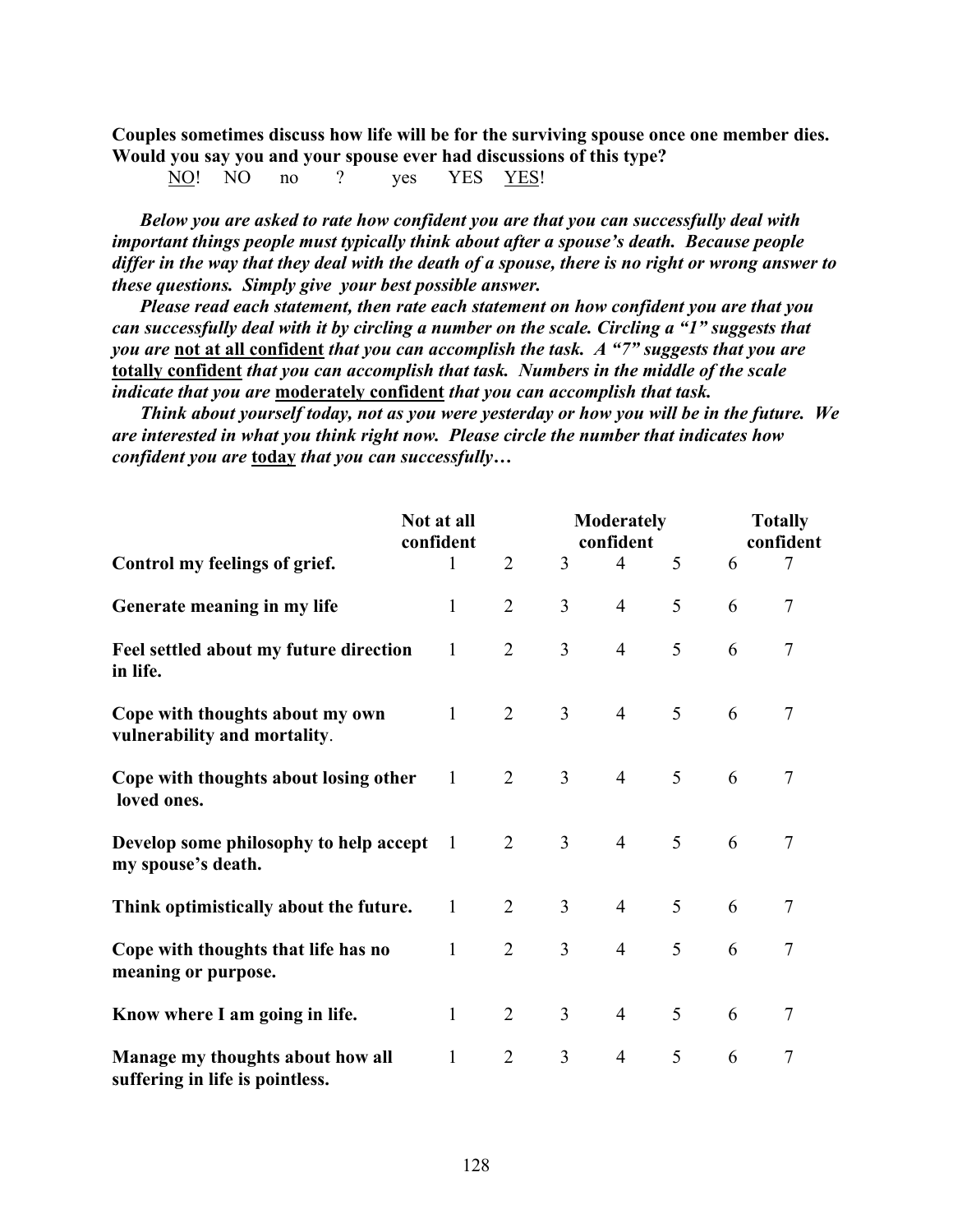| Cope with thoughts about my life being $1 \t 2 \t 3 \t 4$<br>insignificant.                |                         |  | $5 \quad 6$ |  |
|--------------------------------------------------------------------------------------------|-------------------------|--|-------------|--|
| Construct a personal meaning about the $1 \t 2 \t 3 \t 4 \t 5 \t 6$<br>death of my spouse. |                         |  |             |  |
| Cope with feelings of being alone.                                                         | $1 \t2 \t3 \t4 \t5 \t6$ |  |             |  |
| Cope with feelings of grief.                                                               | 2 3 4 5 6               |  |             |  |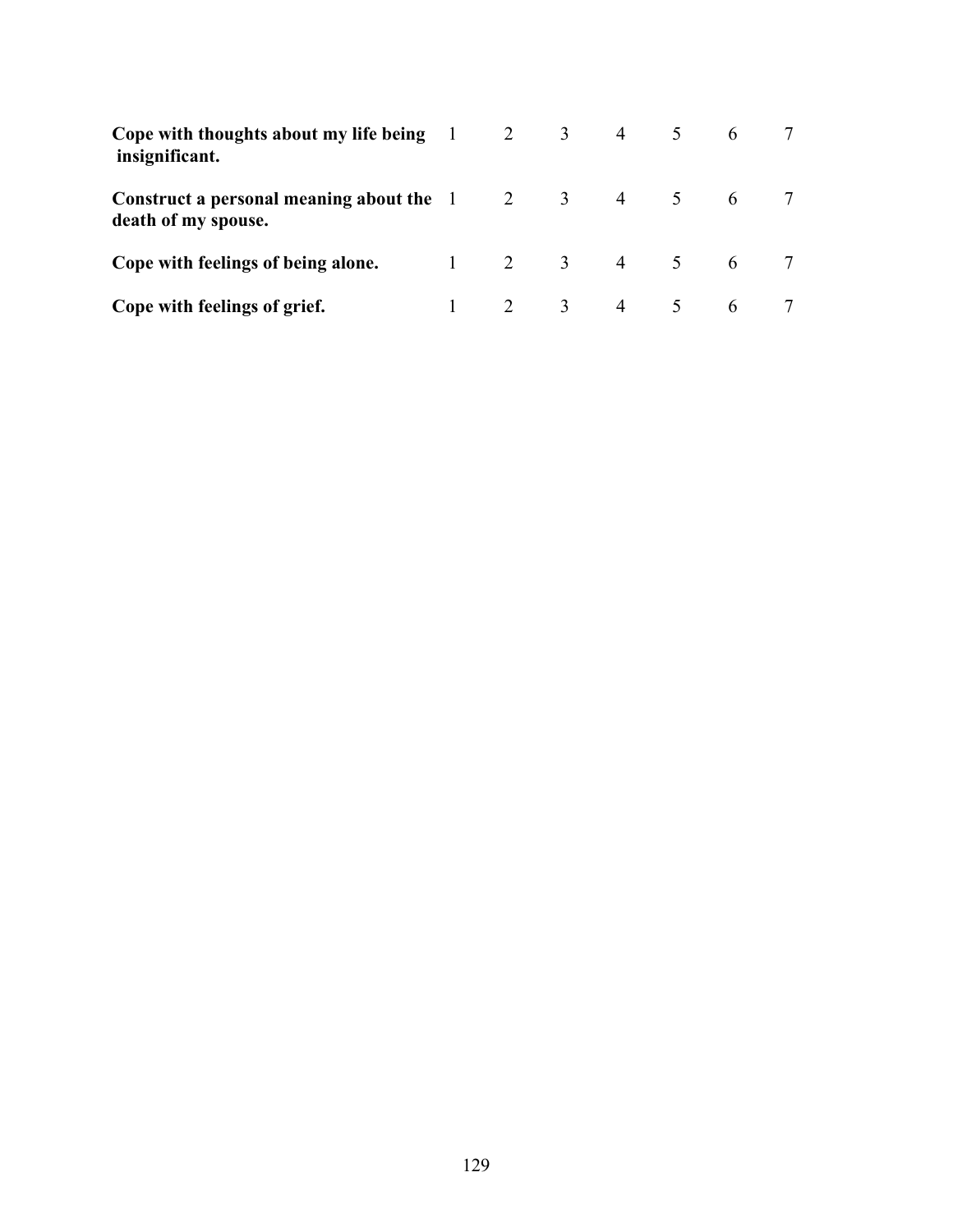# **Appendix B: Revised Survey Questionnaire**

As you complete the survey, please read each item carefully before indicating your answer. Simply circle the number to the corresponding answer which best represents your feelings. Please rate ALL items. If you are not completely sure about a statement, please rate it as best you can.

|                          | describes YOU and your feelings.                              |                          |     |            |                                                                                     |
|--------------------------|---------------------------------------------------------------|--------------------------|-----|------------|-------------------------------------------------------------------------------------|
| $YES = strong agreement$ | $YES!$ = very strong agreement                                |                          |     |            | $\overline{NO}!$ = very strong disagreement<br>$NO =$ strong disagreement           |
| $yes = agreement$        |                                                               |                          |     |            | $no = disagreement$                                                                 |
|                          | $? =$ neither agreement or disagreement                       |                          |     |            |                                                                                     |
|                          | People take the time to listen to how I feel.                 |                          |     |            |                                                                                     |
| NO!                      | N <sub>O</sub><br>no                                          | $\overline{\mathcal{C}}$ | yes | <b>YES</b> | YES!                                                                                |
|                          |                                                               |                          |     |            |                                                                                     |
|                          | I can express my feelings about my grief openly and honestly. |                          |     |            |                                                                                     |
| NO!                      | N <sub>O</sub><br>no                                          | $\gamma$                 | yes | <b>YES</b> | YES!                                                                                |
|                          |                                                               |                          |     |            |                                                                                     |
|                          |                                                               |                          |     |            | It helps me to talk with someone who is nonjudgmental about how I grieve.           |
| NO!                      | N <sub>O</sub><br>no                                          | $\overline{\mathcal{C}}$ | yes | <b>YES</b> | YES!                                                                                |
|                          |                                                               |                          |     |            |                                                                                     |
|                          | There is at least one person I can talk to about my grief.    |                          |     |            |                                                                                     |
| NO!                      | NO<br>no                                                      | $\overline{\mathcal{L}}$ | yes | YES        | YES!                                                                                |
|                          | I can get help for my grieving when I need it.                |                          |     |            |                                                                                     |
| <u>NO!</u>               | NO<br>no                                                      | $\gamma$                 | yes | <b>YES</b> | YES!                                                                                |
|                          |                                                               |                          |     |            |                                                                                     |
|                          |                                                               |                          |     |            | The following items concern your interaction with other widows. Circle the          |
|                          | number that best represents your response.                    |                          |     |            |                                                                                     |
|                          |                                                               |                          |     |            |                                                                                     |
|                          |                                                               |                          |     |            | I have spent time with other widows/widowers since my spouse's death                |
| NO!                      | N <sub>O</sub><br>no                                          | ?                        | yes | <b>YES</b> | <b>YES</b>                                                                          |
|                          |                                                               |                          |     |            |                                                                                     |
|                          | I have attended meetings of a support group for widows.       |                          |     |            |                                                                                     |
| NO!                      | N <sub>O</sub><br>no                                          | $\overline{\mathcal{L}}$ | yes | <b>YES</b> | <b>YES</b>                                                                          |
|                          |                                                               |                          |     |            |                                                                                     |
|                          |                                                               |                          |     |            | Other widows/widowers I know have been a source of support since my spouse's death. |
| $\overline{NO!}$         | N <sub>O</sub><br>no                                          | $\gamma$                 | yes | <b>YES</b> | <b>YES</b>                                                                          |

*question or statement.*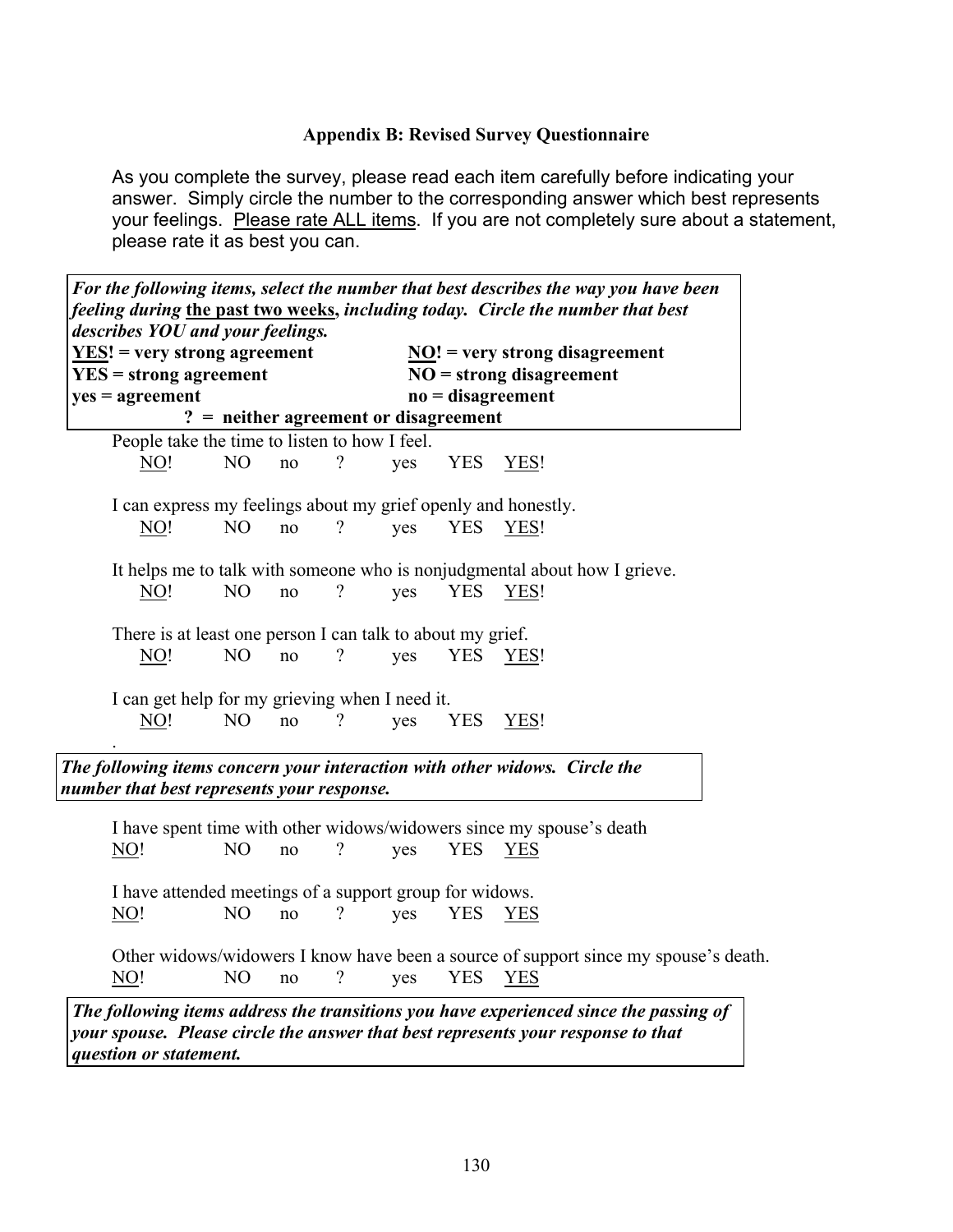# **How would you characterize your relationship with your family now?**

- 1 Very good
- 2 Adequate
- 3 Somewhat inadequate
- 4 Markedly inadequate

# **How would you characterize your relationship with your children?**

- 1 Very good
- 2 Adequate
- 3 Somewhat inadequate
- 4 Markedly inadequate

# **In those areas where you've found your abilities impaired by your situation, has your family shifted roles to take over those duties?**

- 1 Excellent family adaptation
- 2 Generally adequate adaptation
- 3 Generally inadequate adaptation
- 4 Highly inadequate adaptation

# **Has your situation resulted in any decrease in communication between yourself and members of your family?**

- 1 No decrease in communication
- 2 A slight decrease
- 3 Communication is significantly decreased
- 4 Communication significantly decreased and I feel very alone.

# **A situation such as yours often creates a drain on a family's financial resources; are you having any difficulty meeting the financial demands of your new situation?**

- 1 No financial drain.
- 2 Slight financial drain
- 3 Substantial financial drain
- 4 Severe financial drain

# **Describe your general attitude and approach to taking care of your health.**

- 1 I am very concerned and pay close attention to my personal health.
- 2 Most of the time I pay attention to my health care needs.
- 3 Usually, I try to take care of health matters, but sometimes I just don't get around to it.
- 4 Health care is something that I just don't worry too much about.

# **Losing a spouse can be a confusing experience, and some widows/widowers feel they do not receive enough information and details about their new situation. How do you feel?**

- 1 I have been given a very complete picture of my situation.
- 2 I have a pretty fair understanding of my situation, and if I want to know more, I can always get new information.
- 3 I do have some information about my situation, but I feel I would like to know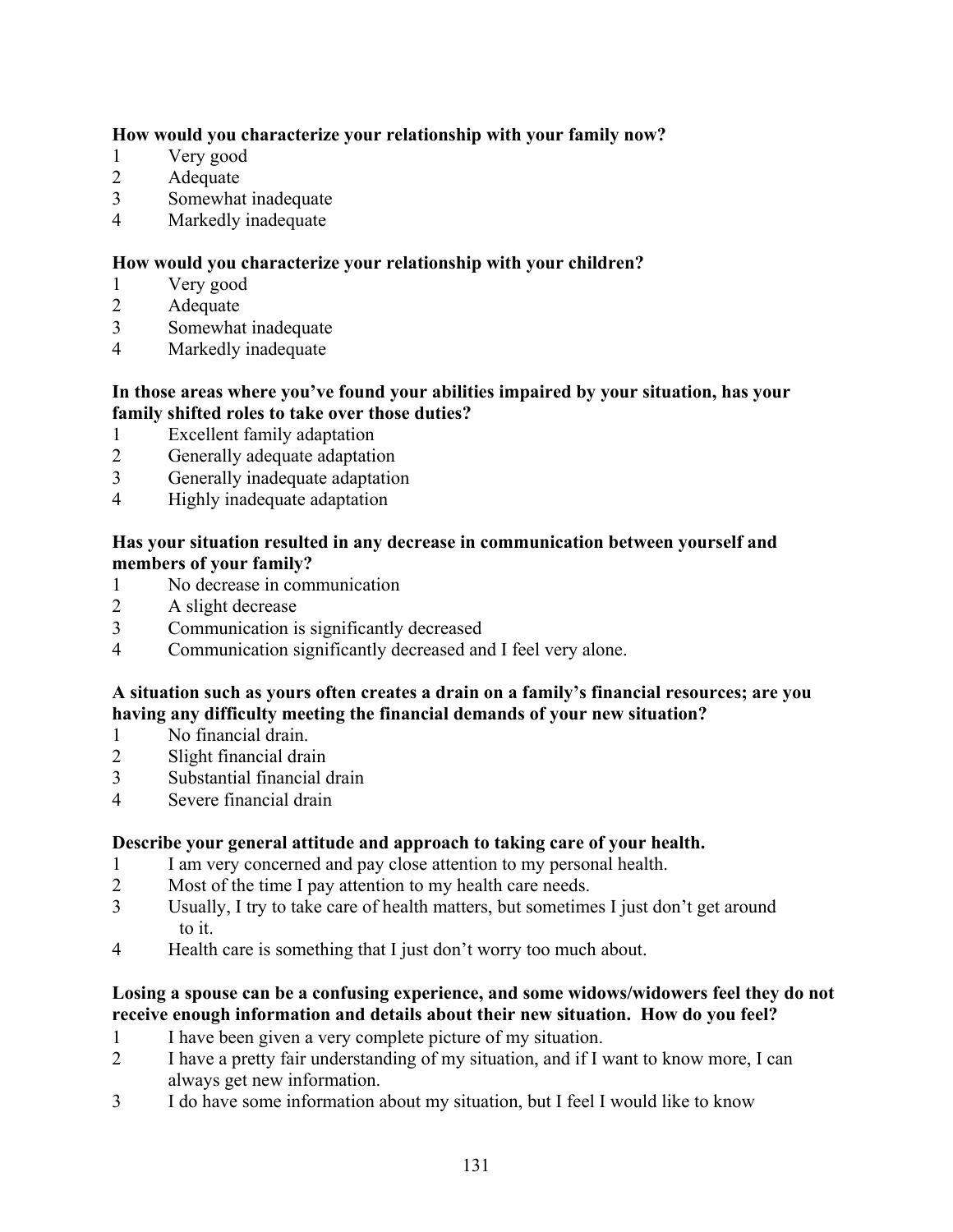more.

4 I have very little information or knowledge about my situation.

## **In a situation involving the loss of a spouse, people have different ideas about the grieving process and what to expect from it. How do you feel?**

- 1 I believe I know a great deal about the grieving process and will have little problem working through it.
- 2 I trust that I will get through the grief, but sometimes I have doubts.
- 3 I sometimes wonder if I'll ever make it through this.
- 4 I don't believe things could get worse, and I doubt I'll ever get better.

# **After the loss of a spouse, individuals have different amounts of information about dealing with such a situation. How much information do you feel you have?**

- 1 I feel my understanding of this process is very up to date.
- 2 My knowledge concerning my situation is pretty complete, but there are a few things I still want to know.
- 3 I have some knowledge of my situation, but there is still so much I don't understand.
- 4 I have little knowledge about this situation, and feel quite lost.

# **Have you had as much communication with members of your family outside of your immediate household since the death of your spouse (e.g., called them on the phone, written to them, etc.)?**

- 1 Contact is the same or greater.
- 2 Contact is slightly less.
- 3 Contact is markedly less.
- 4 No contact since my spouse's death.

# **Have you remained as interested in interactions or activities with these family members as you were before?**

- 1 Interest is the same or greater.
- 2 Interest is slightly less.
- 3 Interest is markedly less.
- 4 Little or no interest in getting together with them.

# **Do you depend on these members of your family for support and physical help, particularly since your spouse's death?**

- 1 I need no help, or they give me all the help I need.
- 2 Their help is enough, except for some minor changes.
- 3 They give me some help but not enough.
- 4 They give me little or no help even though I need a great deal.

# **Do you socialize much with these members of your family? Has your situation reduced your ability to do so?**

- 1 Little or no change in socializing.
- 2 Socializing with them has been slightly reduced.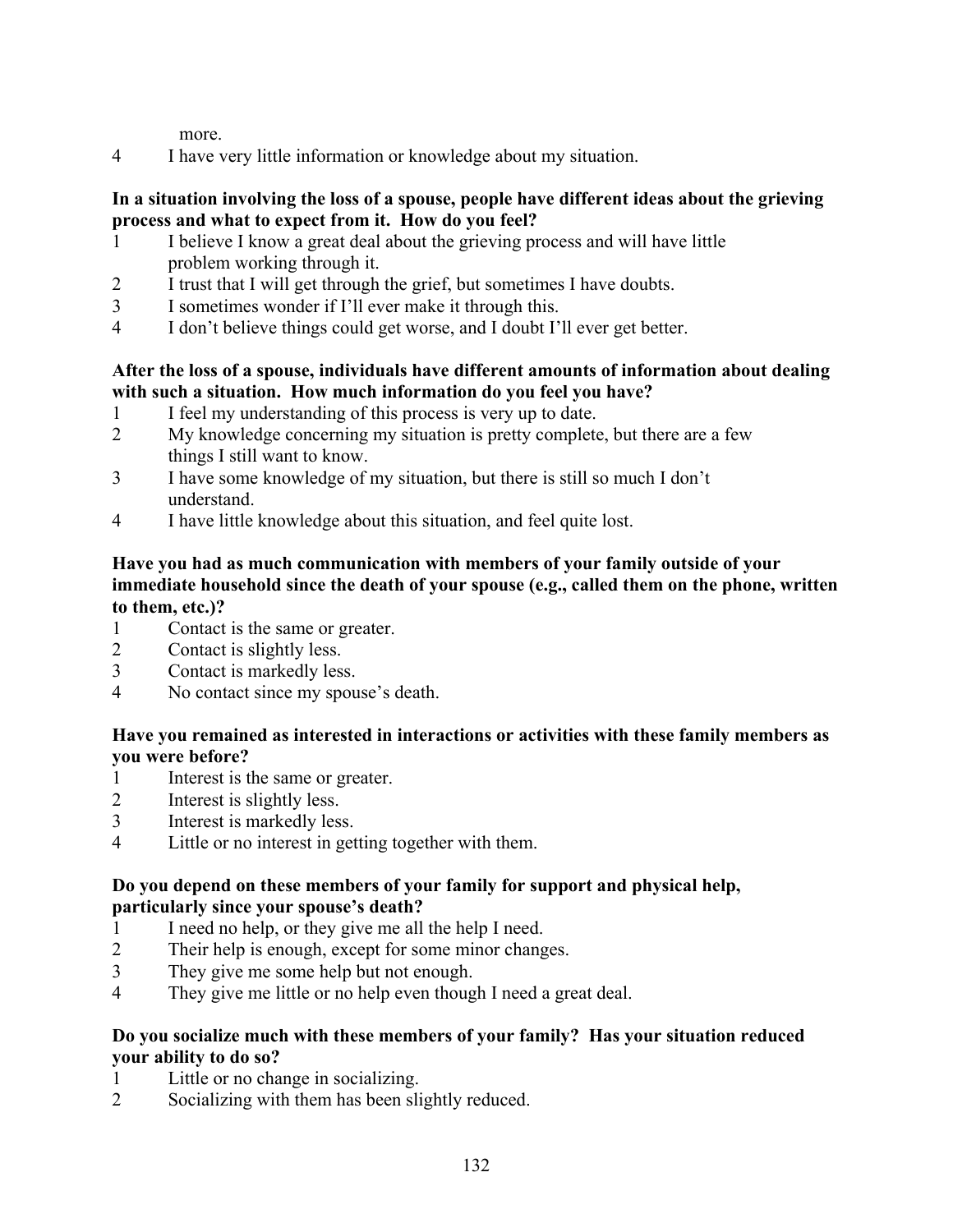- 3 Substantial reduction in socialization.
- 4 Socialization with extended family totally eliminated.

## **In general, how have you been getting along with these members of your family recently?**

- 1 As well as before my spouse's death
- 2 Fair
- 3 Poor
- 4 Very poor

### **Are you still as interested in your leisure time activities and hobbies as you were prior to your spouse's death?**

| No.    | Slightly | Markedly | Little or no       |
|--------|----------|----------|--------------------|
| change | reduced  | reduced  | interest remaining |

### **Are you interested in leisure time activities with your family as you were prior to your spouse's death?**

| No     | Slightly | Markedly | Little or no       |
|--------|----------|----------|--------------------|
| change | reduced  | reduced  | interest remaining |

#### **Do you still participate in those activities to the same degree as you once did?**

| No     | Slightly | Markedly | Little or no       |
|--------|----------|----------|--------------------|
| change | reduced  | reduced  | interest remaining |

#### **Have you maintained your interest in social activities since your spouse's death?**

| Nο     |          |          | Little or no       |
|--------|----------|----------|--------------------|
|        | Slightly | Markedly |                    |
| change | reduced  | reduced  | interest remaining |

# **Have you felt anxious or nervous recently?**

 1----------------2-----------------3---------------4 Not at all A little bit Ouite a bit Extremely

### **Have you been feeling depressed recently?**

| Not at all | A little bit | Quite a bit | Extremely |
|------------|--------------|-------------|-----------|

### **Have you been irritable or angry recently?**

 1----------------2-----------------3---------------4 Not at all A little bit Quite a bit Extremely

## **Have you been feeling guilty or like you have let people down lately?** 1----------------2-----------------3---------------4 Not at all A little bit Quite a bit Extremely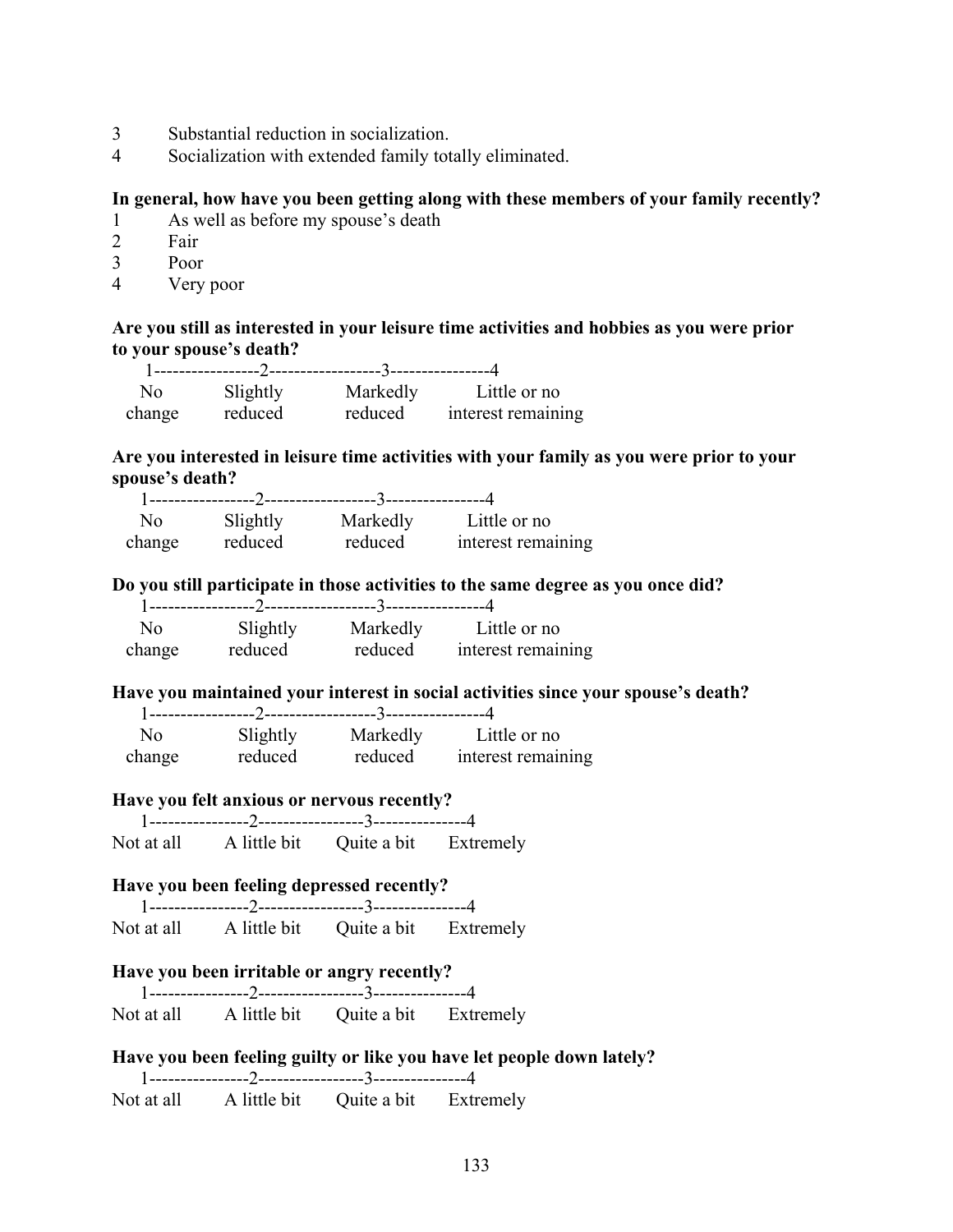## **Have you been worrying about things more since the death of your spouse?**

1----------------2-----------------3---------------4

Not at all A little bit Quite a bit Extremely

*The following 5 items focus on employment. If you are not employed, please skip this section.* 

### **Has your bereavement impaired your ability to do your job?**

- 1 No impairment.
- 2 Mild impairment, but very minor problems.
- 3 Some serious problems.
- 4 Situation has totally prevented me from doing my job.

## **How well do you physically perform your job now?**

- 1 Very well, complete adequacy.
- 2 Slight inadequacy.
- 3 Not too well.
- 4 Poorly.

### **During the last 30 days, have you lost any time at work due to your bereavement?**

- 1 3 days or less.
- 2 1 week
- 3 2 weeks
- 4 more than 2 weeks

### **Is your job as important to you now as it was before your spouse passed away?**

- 1 Equal or greater importance than before.
- 2 Slightly less importance.
- 3 A lot less importance.
- 4 Little or no importance to me now.

### **Have you had to change your goals concerning your job as a result of your bereavement?**

- 1 My goals are unchanged.
- 2 There has been a slight change in my goals.
- 3 My goals have changed quite a bit.
- 4 I have changed my goals completely.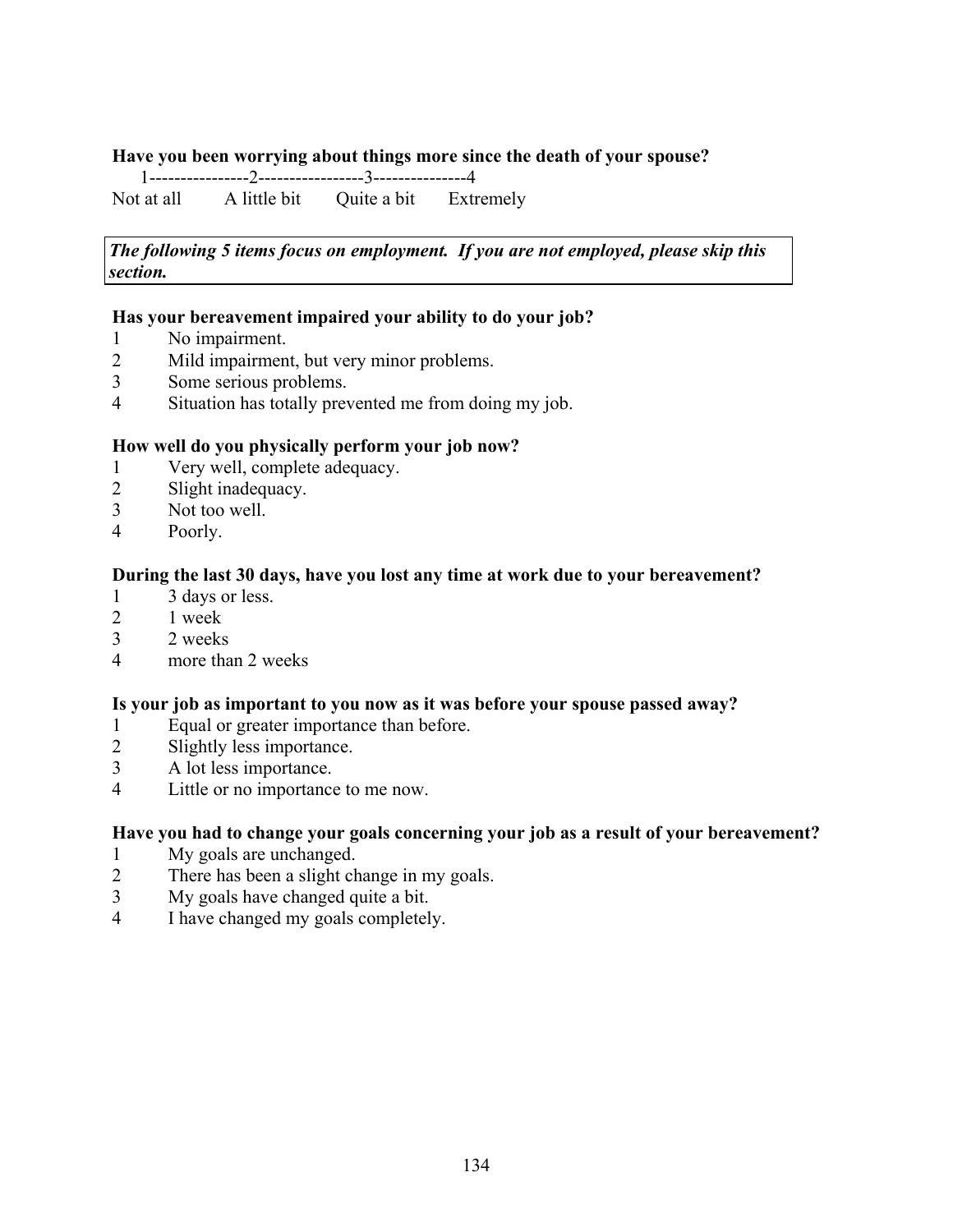*The following items address your use of an internal communication process called imagined interaction. Imagined interactions are those mental representations of interactions we have with others who are not physically present. We may imagine interactions before and/or after real-life interaction with someone. Imagined interactions may include friends, family members, co-workers, or people we've just met. We may even recall a memorable message from a grandparent or loved one who is no longer living.* 

 *Following are a few items asking you about imagined interactions that you may have experienced since your spouse passed away. Please read each item carefully and try to answer as honestly as possible.*

**I have imagined interactions that include my deceased spouse all the time.**

NO! NO no ? yes YES YES!

**Most of my imagined interactions include my spouse.**

NO! NO no ? yes YES YES!

**When I have imagined interactions that include my spouse, they tend to be detailed and well-developed.**

NO! NO no ? yes YES YES!

**Imagined interactions that include my spouse usually involve conflicts or arguments we had.**

NO! NO no ? yes YES YES!

**I do not enjoy my imagined interactions that include my spouse.**

NO! NO no ? yes YES YES!

**It is hard recalling the details of imagined interactions that include my spouse.**

NO! NO no ? yes YES YES!

**My imagined interactions that include my spouse are very specific.**

NO! NO no ? yes YES YES!

**My imagined interactions with my spouse are usually unpleasant.**

NO! NO no ? yes YES YES! **In my imagined interactions, I can "hear" what my spouse is saying.** 

NO! NO no ? yes YES YES!

**When I have an imagined interaction that includes my spouse, I often have only a vague memory of what he or she said.** 

NO! NO no ? yes YES YES!

**Imagined interactions that include my spouse are usually quite gratifying.**

NO! NO no ? yes YES YES!

**Imagined interactions with my spouse usually involve happy or fun topics.**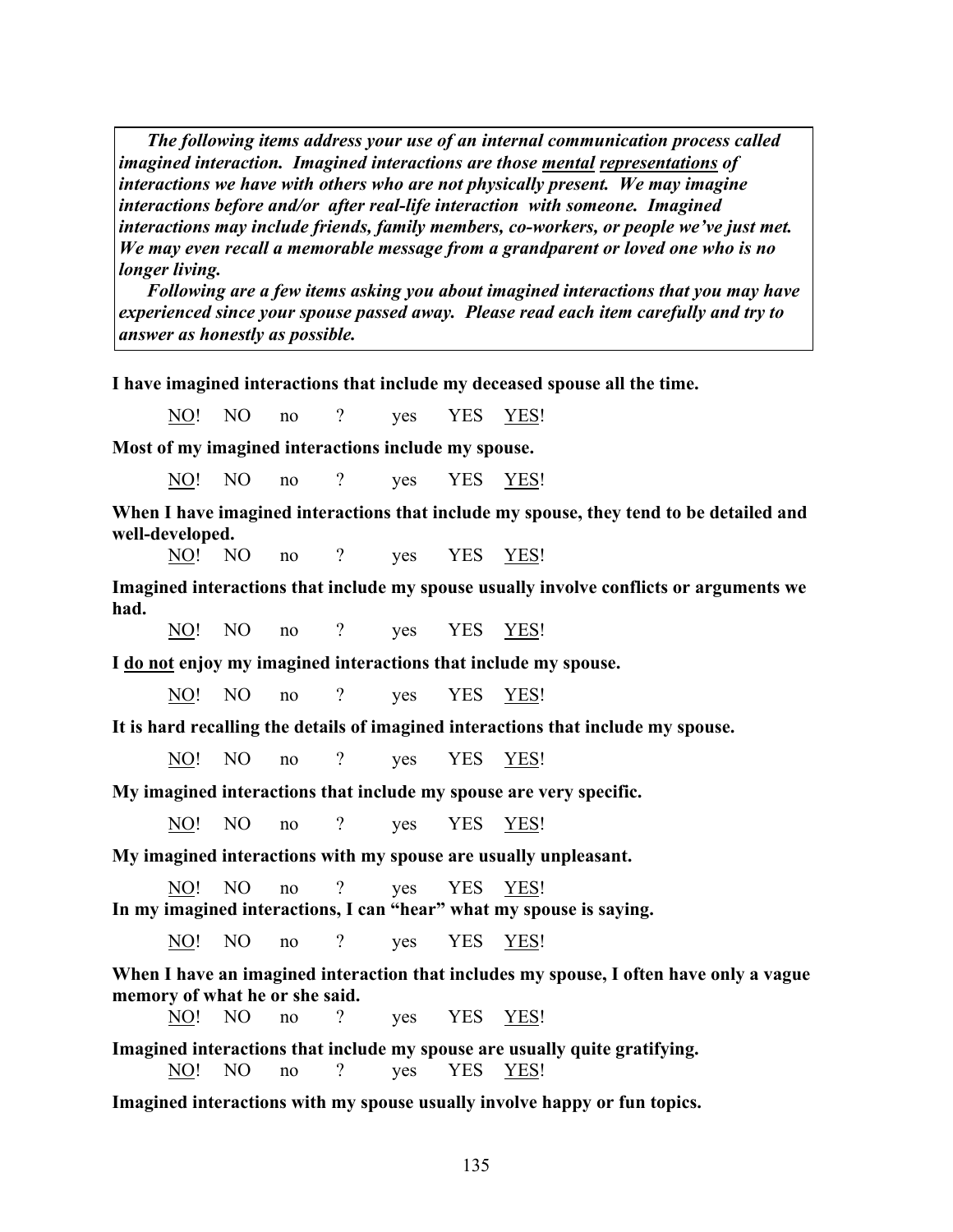NO! NO no ? yes YES YES!

**Having imagined interactions that include my deceased spouse allows me to alleviate anxiety I feel about being widowed.**

NO! NO no ? yes YES YES!

**Imagined interactions with my spouse help me relieve tension and stress I feel about being widowed.**

NO! NO no ? ves YES YES!

**Having imagined interactions that include my spouse allows me to gain a better understanding of myself**.

NO! NO no ? ves YES YES!

**I think having imagined interactions with my spouse gives me the ability to maintain a sense of connection with him or her.** 

NO! NO no ? yes YES YES!

**Imagined interactions help me understand my spouse better.** NO! NO no ? yes YES YES!

**I never have imagined interactions involving my deceased spouse.** 

NO! NO no ? yes YES YES!

**Having imagined interactions that involve my spouse helps me reduce the uncertainty I feel about being widowed.** 

NO! NO no ? yes YES YES!

**Imagined interactions that include my spouse make me feel more confident about handling widowhood.**

NO! NO no ? ves YES YES!

**I enjoy most of the imagined interactions that include my spouse.**

NO! NO no ? yes YES YES!

**I use imagined interactions with my spouse to maintain the relationship that I shared with him or her.** 

NO! NO no ? yes YES YES!

**I rarely imagine myself interacting with my spouse.** NO! NO no ? yes YES YES!

**Imagined interactions give me the opportunity to compensate for the lack of real-life interaction with my spouse.**

NO! NO no ? yes YES YES!

**Since I can't actually spend time with my spouse, I often have imagined interactions that include him or her.**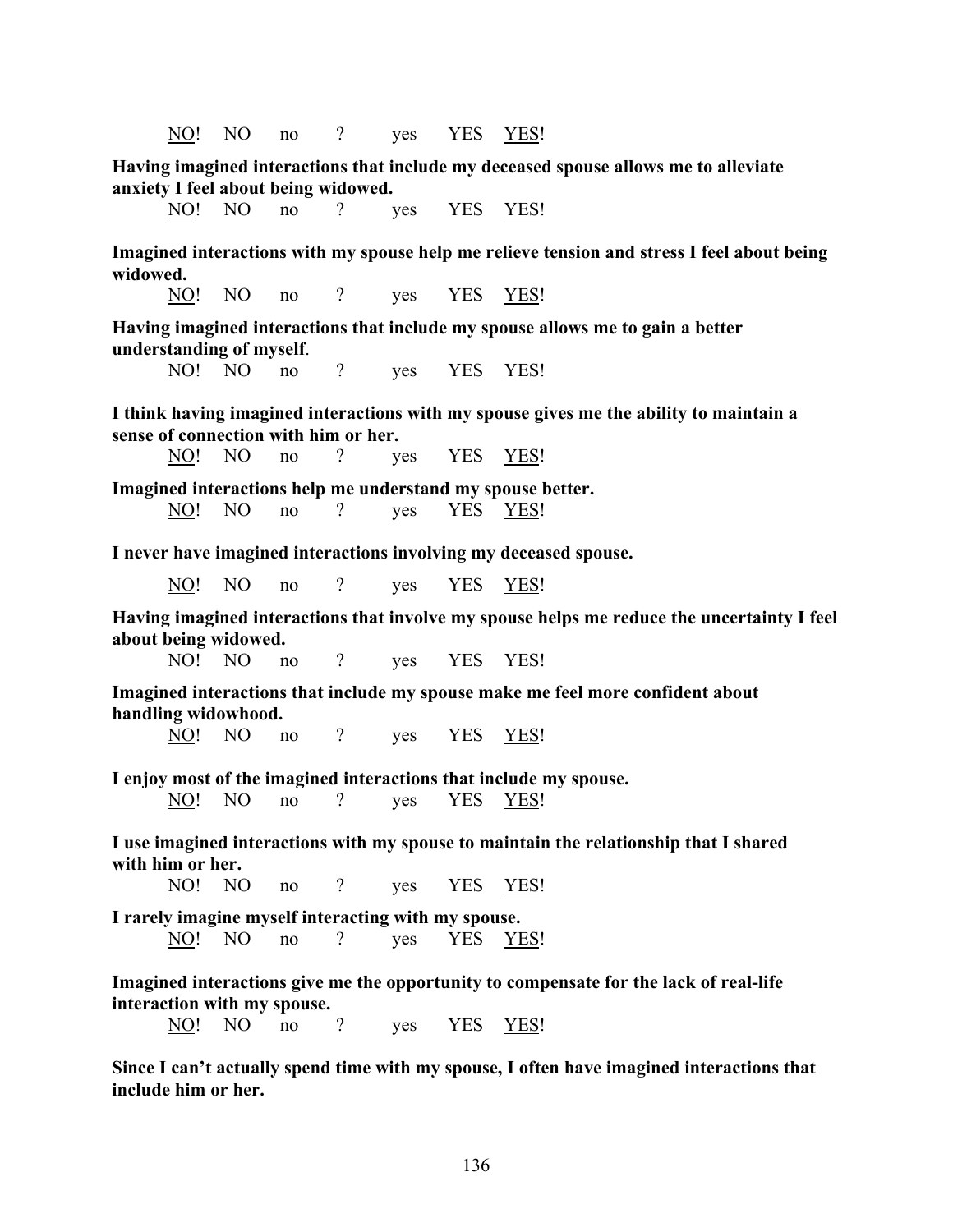**My imagined interactions with my spouse tend to involve several different topics.** NO! NO no ? yes YES YES! **I seldom use imagined interactions as a substitute for real interaction with my spouse.**  NO! NO no ? yes YES YES! **Having imagined interactions with my spouse allows me to maintain a connection to him or her.** NO! NO no ? yes YES YES! **I frequently have imagined interactions with my deceased spouse.** NO! NO no ? yes YES YES! **Imagined interactions that include my spouse help me clarify my thoughts and feelings about widowhood.** NO! NO no ? yes YES YES! **I have recurrent imagined interactions with my spouse.** NO! NO no ? yes YES YES! **I often imagine interacting with my spouse about a current situation, problem, or issue.** NO! NO no ? yes YES YES! **When dealing with a current situation or problem, I never imagine interacting with my spouse about that situation or problem.** NO! NO no ? yes YES YES! **When I'm faced with a new challenge, I imagine what my spouse would have to say to me about dealing with the situation.** NO! NO no ? yes YES YES! **My spouse is my communication partner in most of my imagined interactions.** NO! NO no ? yes YES YES! **I often have imagined interactions with my spouse before I take on a new challenge.** NO! NO no ? yes YES YES! **My imagined interactions often involve remembering past communication with my spouse.** No! No no ? yes YES YES! **Whenever I'm preparing to take care of a responsibility that my spouse used to handle, I imagine what he or she would say to me about the situation.** NO! NO no ? yes YES YES! **We appreciate your time and effort! Please continue…**

NO! NO no ? yes YES YES!

*Please give some information about yourself:*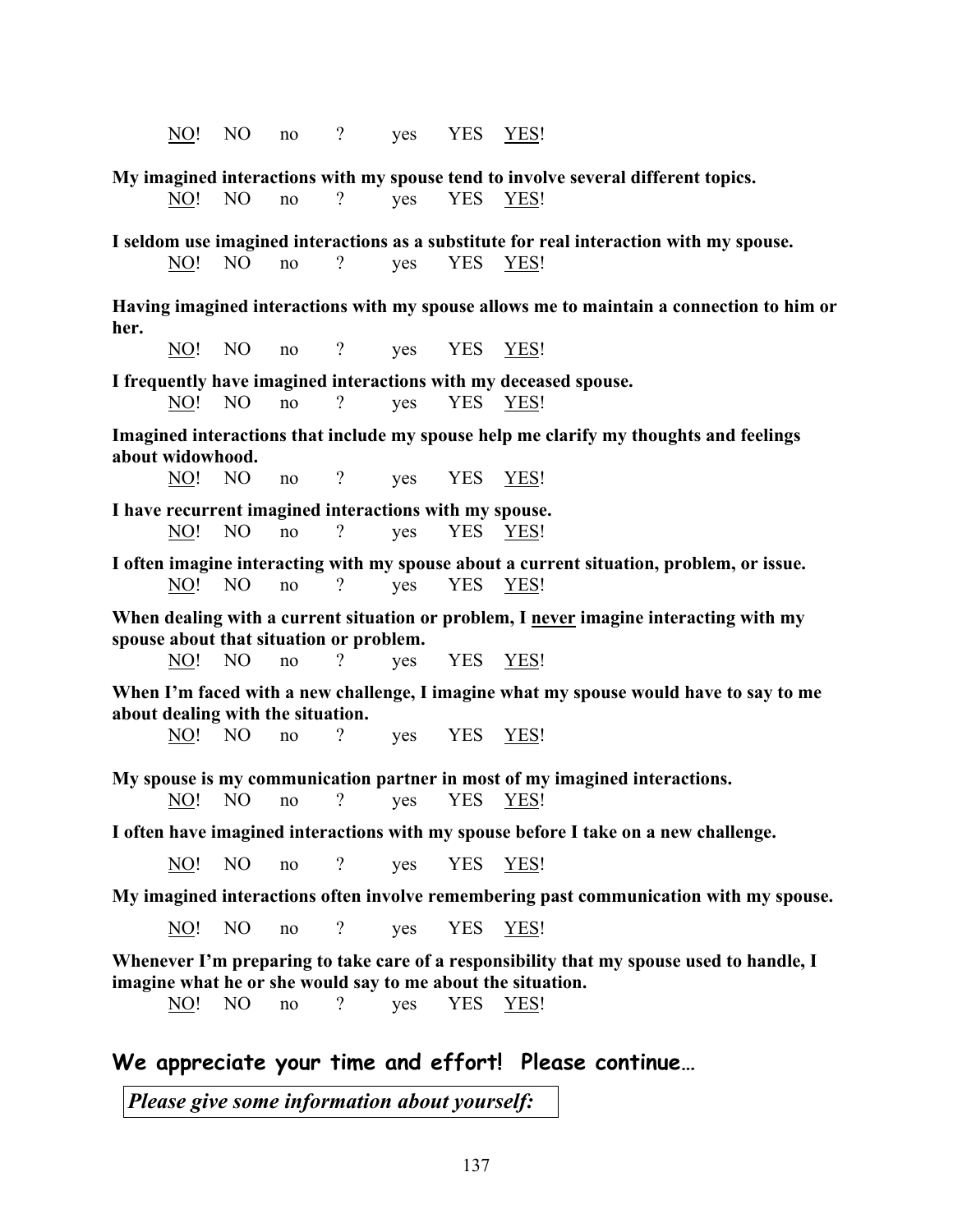| Sex:            |        | $\Box$ Male                                            | Female<br>$\Box$ |                  |                                                                          |                                                                                               |
|-----------------|--------|--------------------------------------------------------|------------------|------------------|--------------------------------------------------------------------------|-----------------------------------------------------------------------------------------------|
| Race: $\square$ | $\Box$ | African-American/Black<br>American Indian              |                  | $\Box$<br>$\Box$ | Hispanic/Spanish/Latino<br>White, not of Hispanic origin                 |                                                                                               |
|                 | П      | Asian or Pacific Islander                              |                  | $\Box$           |                                                                          |                                                                                               |
|                 |        | Highest level of education you have completed:         |                  |                  |                                                                          |                                                                                               |
|                 |        | $\Box$ K to 12 <sup>th</sup> grade – NO DIPLOMA        |                  |                  |                                                                          | $\Box$ Master's degree (MA, MS,                                                               |
|                 | $\Box$ | High school graduate or GED                            |                  |                  | MSW, MBA, etc.)                                                          |                                                                                               |
|                 |        | $\Box$ Associate degree (AA, AS)                       |                  |                  |                                                                          | □ Professional or Doctorate degree                                                            |
|                 | $\Box$ | Bachelor's degree (BA, BS)                             |                  |                  | $\Box$                                                                   | (MD, PhD, JD, DDS, DVM, etc.)                                                                 |
|                 |        |                                                        |                  |                  |                                                                          |                                                                                               |
|                 |        | Are you currently employed? $\square$ Yes $\square$ No |                  |                  |                                                                          |                                                                                               |
|                 |        |                                                        |                  |                  |                                                                          | * If yes, please indicate the nature of your employment (e.g., lawyer, teacher,               |
|                 |        |                                                        |                  |                  | cashier, secretary, laborer, salesperson, nurse, veterinarian etc.)      |                                                                                               |
| $\ast$          |        |                                                        |                  |                  |                                                                          |                                                                                               |
|                 |        |                                                        |                  |                  |                                                                          |                                                                                               |
|                 |        |                                                        |                  |                  |                                                                          | Which of the following categories best describes your total yearly family income for the last |
|                 |        |                                                        |                  |                  |                                                                          | year, including wages and salaries, interest and dividends, social security, and any other    |
|                 |        |                                                        |                  |                  |                                                                          | money received by all people in your household, before taxes and other deductions?            |
|                 |        | $\Box$ less than \$5,000                               |                  |                  |                                                                          | $\Box$ \$20,000 to \$39,999 $\Box$ \$80,000 to \$99,999                                       |
| $\Box$          |        | \$10,000 to \$19,999 $\Box$                            |                  |                  | \$60,000 to \$79,999                                                     | $\Box$ \$5,000 to \$9,999 $\Box$ \$40,000 to \$59,999 $\Box$ \$100,000 and above              |
|                 |        |                                                        |                  |                  |                                                                          |                                                                                               |
|                 |        |                                                        |                  |                  |                                                                          |                                                                                               |
|                 |        |                                                        |                  |                  | How much time has elapsed since your spouse passed away?                 | year(s)                                                                                       |
|                 |        |                                                        |                  |                  | Which of the following best describes the nature of your spouse's death? |                                                                                               |
|                 |        |                                                        |                  |                  | Accidental (automobile, household, on-the-job accidents).                |                                                                                               |
|                 |        | Sudden illness (no advance warning of illness).        |                  |                  |                                                                          |                                                                                               |
|                 |        | Less than six months after diagnosis of illness.       |                  |                  |                                                                          |                                                                                               |
| Ц               |        |                                                        |                  |                  | More than six months, less than one year after diagnosis of illness.     |                                                                                               |
| $\Box$          |        | More than one year after diagnosis of illness.         |                  |                  |                                                                          |                                                                                               |
| $\Box$          |        | Suicide                                                |                  |                  |                                                                          |                                                                                               |
| П               |        | Victim of crime                                        |                  |                  |                                                                          |                                                                                               |
| $\Box$          |        | Natural disaster (tornado, earthquake, hurricane)      |                  |                  |                                                                          |                                                                                               |
| $\Box$          |        |                                                        |                  |                  |                                                                          |                                                                                               |
|                 |        |                                                        |                  |                  |                                                                          |                                                                                               |
|                 |        |                                                        |                  |                  |                                                                          |                                                                                               |
|                 |        | How many children do you have?                         |                  |                  |                                                                          |                                                                                               |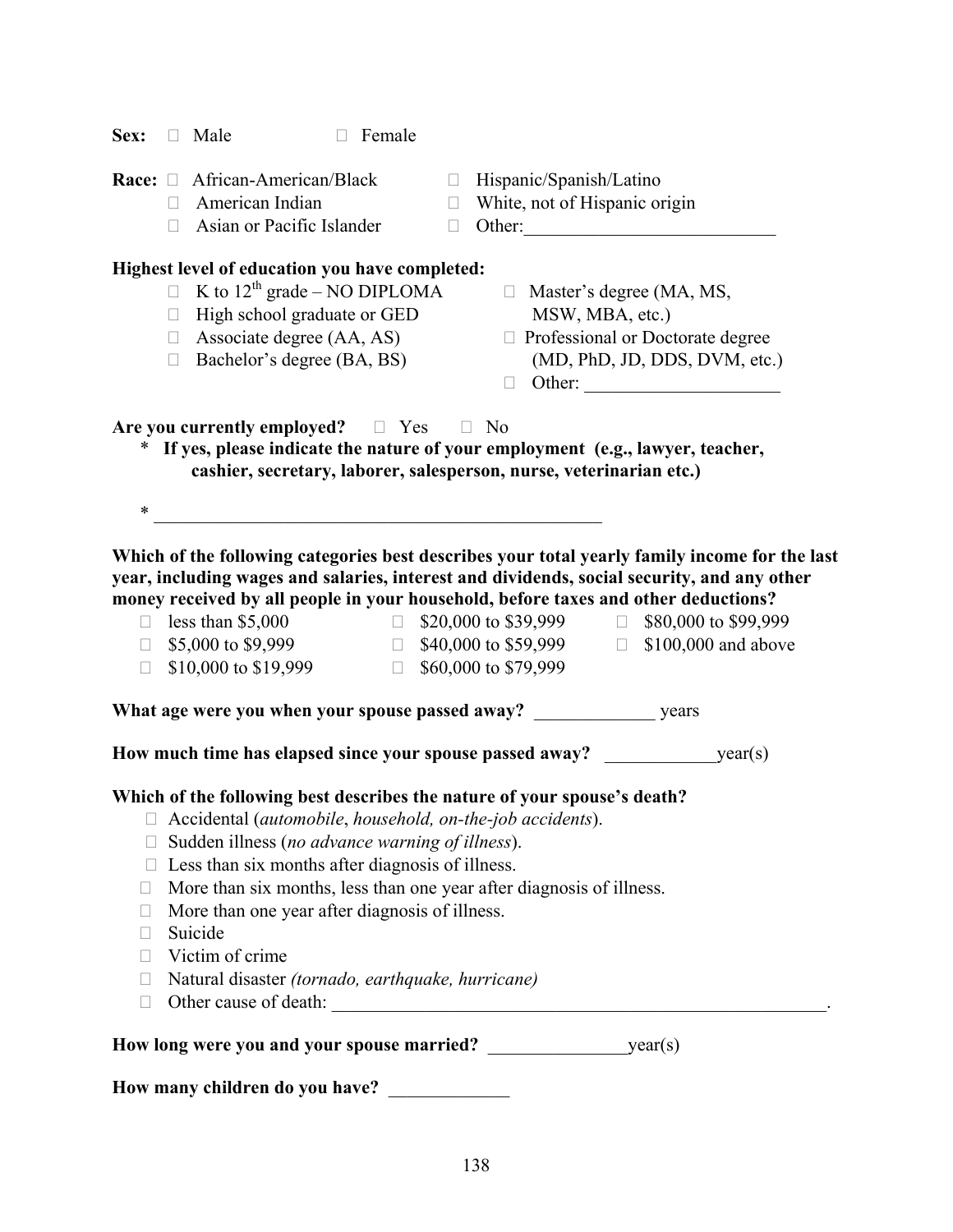**How many children currently live in your home?** \_\_\_\_\_\_\_\_\_\_\_\_\_\_\_\_\_ Age(s) of child(ren) currently in living in your home:

**Couples sometimes discuss how life will be for the surviving spouse once one member dies. Would you say you and your spouse ever had discussions of this type?** 

NO! NO no ? ves YES YES!

**My spouse and I had many discussions concerning how life would be if one of us were to pass away before the other.** 

NO! NO no ? ves YES YES!

**My spouse and I avoided discussions concerning what would happen if one of us were to pass away before the other.** 

NO! NO no ? yes YES YES!

## **You're doing a great job! Please continue…**

 This questionnaire asks you to think about important things people typically have to think about or do, following their spouse's death. For each of the activities described below, you are asked to rate *how confident you are* that you can successfully deal with them. There is no right or wrong answer to these questions; simply give your best possible answer.

 Please read each statement, then rate each statement on how confident you are that you can successfully deal with it by circling a number on the scale. If you circle a "1" you state that you are *not at all confident* that you can accomplish the task. If you circle a "7" you state that you are *totally confident* that you can accomplish that task. Numbers in the middle of the scale indicate that you are *moderately confident* that you can accomplish that task.

 Please rate ALL items. If you are not completely sure about a statement, please rate it as best you can.

 Think about yourself *today*, not as you were yesterday or how you will be in the future. We are interested in what you think right now. Please circle the number that indicates how confident you are *today* that you can successfully…

|                                                                 | Not at all<br>confident |                | Moderately<br>confident |                |             | Totally<br>confident |  |  |
|-----------------------------------------------------------------|-------------------------|----------------|-------------------------|----------------|-------------|----------------------|--|--|
| Control my feelings of grief.                                   |                         | $\overline{2}$ |                         | 3 4 5 6        |             |                      |  |  |
| Generate meaning in my life                                     |                         | 2              | $\overline{3}$          |                | $4\quad 5$  | 6                    |  |  |
| Cope with thoughts about my<br>own vulnerability and mortality. |                         | 2              | 3 <sup>1</sup>          |                | $4 \quad 5$ | 6                    |  |  |
| Cope with thoughts about losing                                 |                         | 2              | 3                       | $\overline{4}$ | 5           | 6                    |  |  |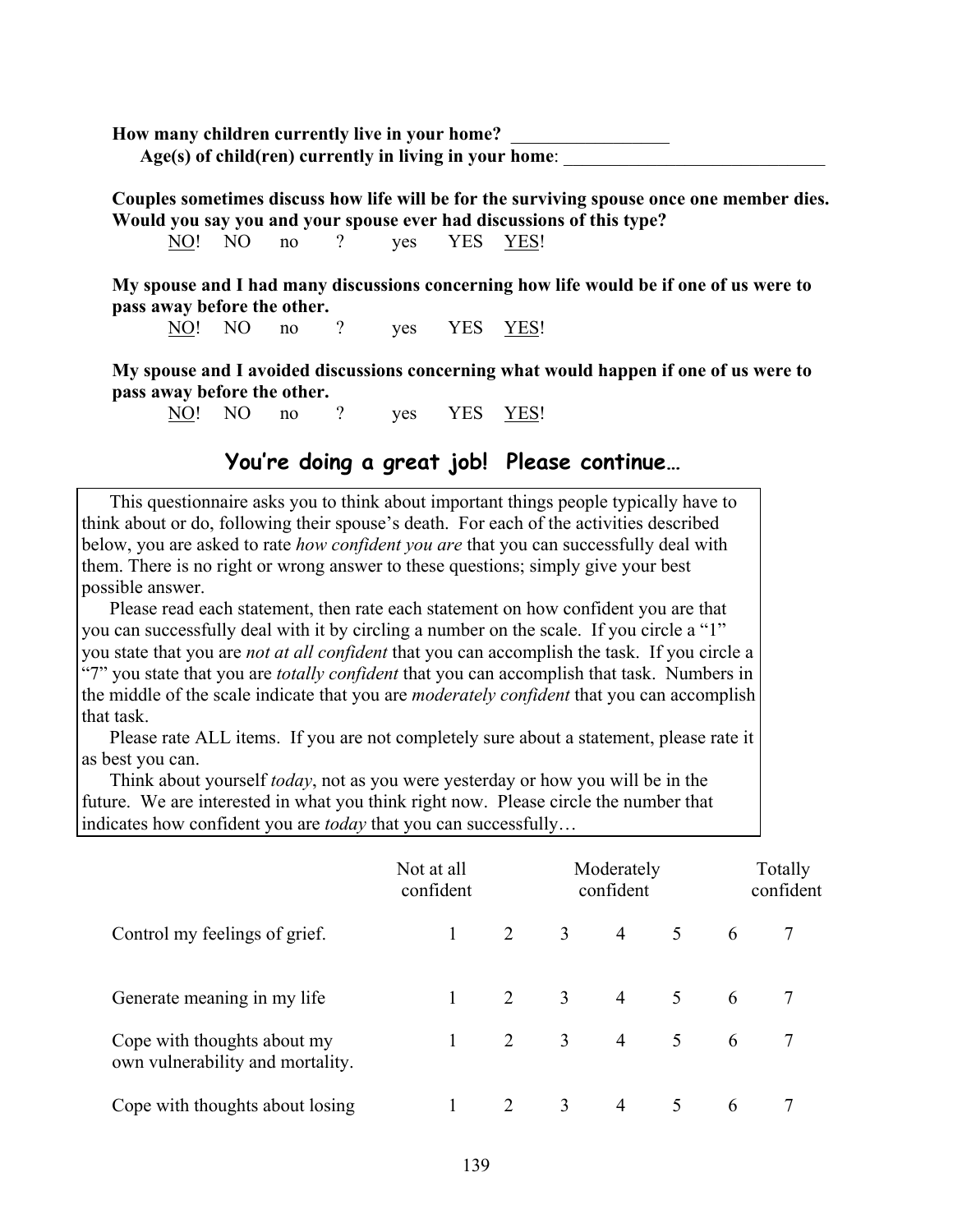other loved ones.

| Develop some philosophy to help<br>accept my spouse's death.        | 2              | 3 <sup>1</sup> | $\overline{4}$ | 5 <sup>1</sup>  | 6 |  |
|---------------------------------------------------------------------|----------------|----------------|----------------|-----------------|---|--|
| Cope with thoughts that life has<br>meaning or purpose.             | 2              | 3 <sup>7</sup> | $\overline{4}$ | 5 <sup>5</sup>  | 6 |  |
| Manage my thoughts about how<br>all suffering in life is pointless. | 2              | 3 <sup>7</sup> | $\overline{4}$ | $5\overline{)}$ | 6 |  |
| Cope with thoughts about my life<br>being insignificant.            | 2              | 3 <sup>1</sup> |                | 4 5             | 6 |  |
| Construct a personal meaning<br>about the death of my spouse.       | $\overline{2}$ | 3 <sup>1</sup> |                | $4\qquad 5$     | 6 |  |
| Cope with feelings of being alone.                                  | 2              | 3              | $\overline{4}$ | 5               | 6 |  |

**Thank you again for your participation. Your insight is invaluable. The information that you and many other widowed individuals have provided will give social researchers the information needed to better understand the process of bereavement. If you have any suggestions, questions, or comments, please feel free to write them in the remaining space or include on a separate sheet of paper.**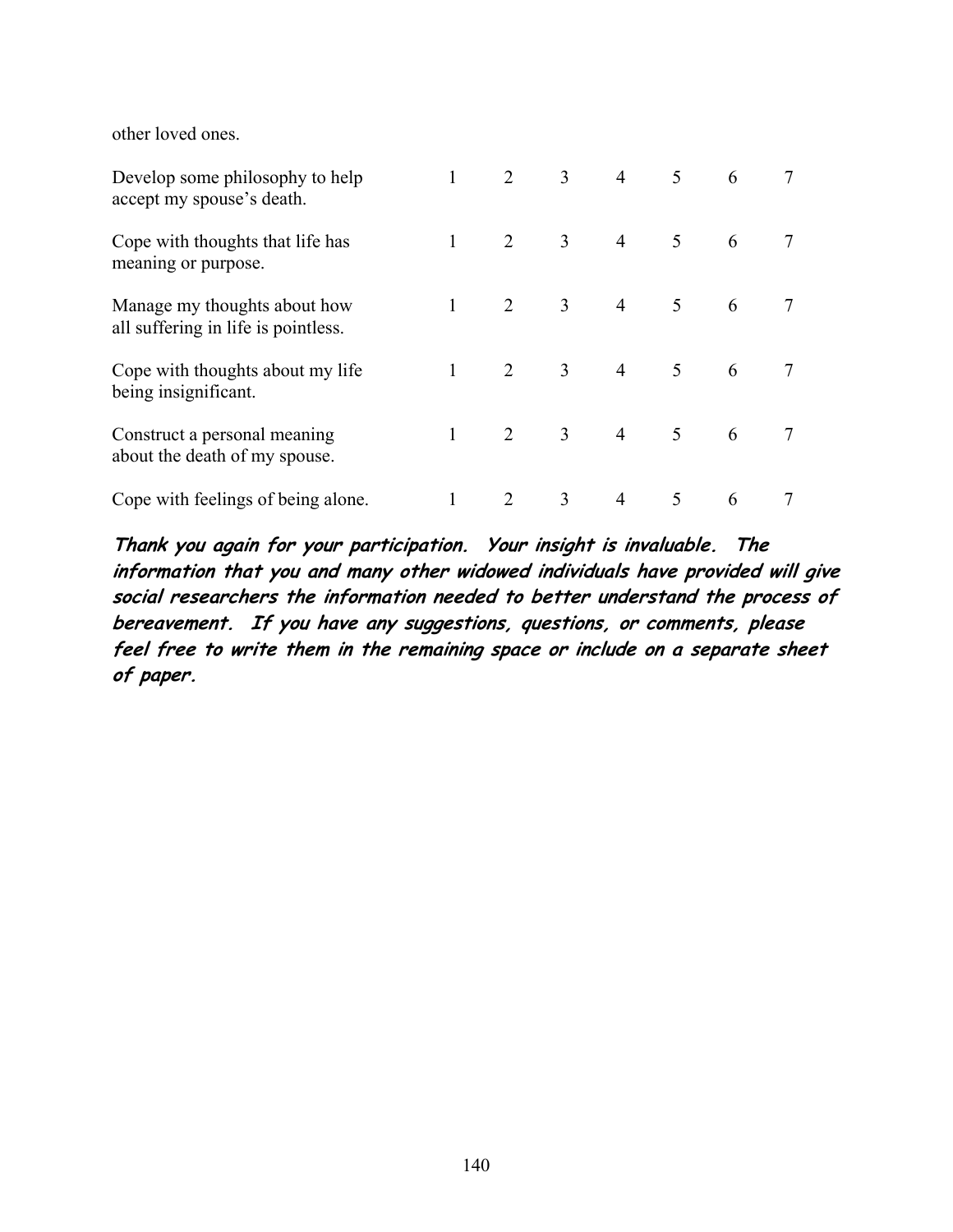## **Appendix C: Hypotheses and Research Questions Results (Study 1)**

Hypotheses and Research Questions Results (Study 1)

| Hypotheses and Research Questions Results (Study 1)                        |              |               |              |       |       |             |
|----------------------------------------------------------------------------|--------------|---------------|--------------|-------|-------|-------------|
|                                                                            | Method       | Employment    | $\mathbf{p}$ | $R^2$ | Power | Effect      |
| Study 1: H/RQ                                                              |              | <b>Status</b> |              |       |       | <b>Size</b> |
| H1: Negative relationship between II discrepancy and GPSA                  |              |               |              |       |       |             |
| <b>H2</b> : Positive relationship between II activity, specificity,        | hierarchical | emp           | .048         | .261  | .537  | $.5\,$      |
| variety, proactivity, and GPSA                                             | regression   | nonemp        | .016         | .266  | .354  | .5          |
| H3: Positive relationship between II self-understanding and<br><b>GPSA</b> |              |               |              |       |       |             |
| H4: Positive relationship between BCSE and GPSA                            | hierarchical | emp           | .004         | .257  | .118  | $.5\,$      |
|                                                                            | regression   | nonemp        | .001         | .327  | n/a   |             |
| <b>RQ1:</b> Relationship between II retroactivity, valence, and GPSA       |              |               |              |       |       |             |
| RQ2: Eliminated from analysis                                              | hierarchical | emp           | .013         | .259  | .185  | .5          |
| <b>RQ3:</b> Relationship between II w/ deceased spouse and GPSA            | regression   | nonemp        | .001         | .316  | n/a   |             |
| <b>RQ4</b> : Relationship of combined II and BCSE effects                  | hierarchical | emp           | .018         | .357  | .338  | .5          |
| on GPSA                                                                    | regression   | nonemp        | .001         | .428  | n/a   |             |

 $\mathbf{r}$ 

LEGEND:

GPSA = global psychosocial adjustment BCSE = bereavement coping self-efficacy emp = employed nonemp = not employed